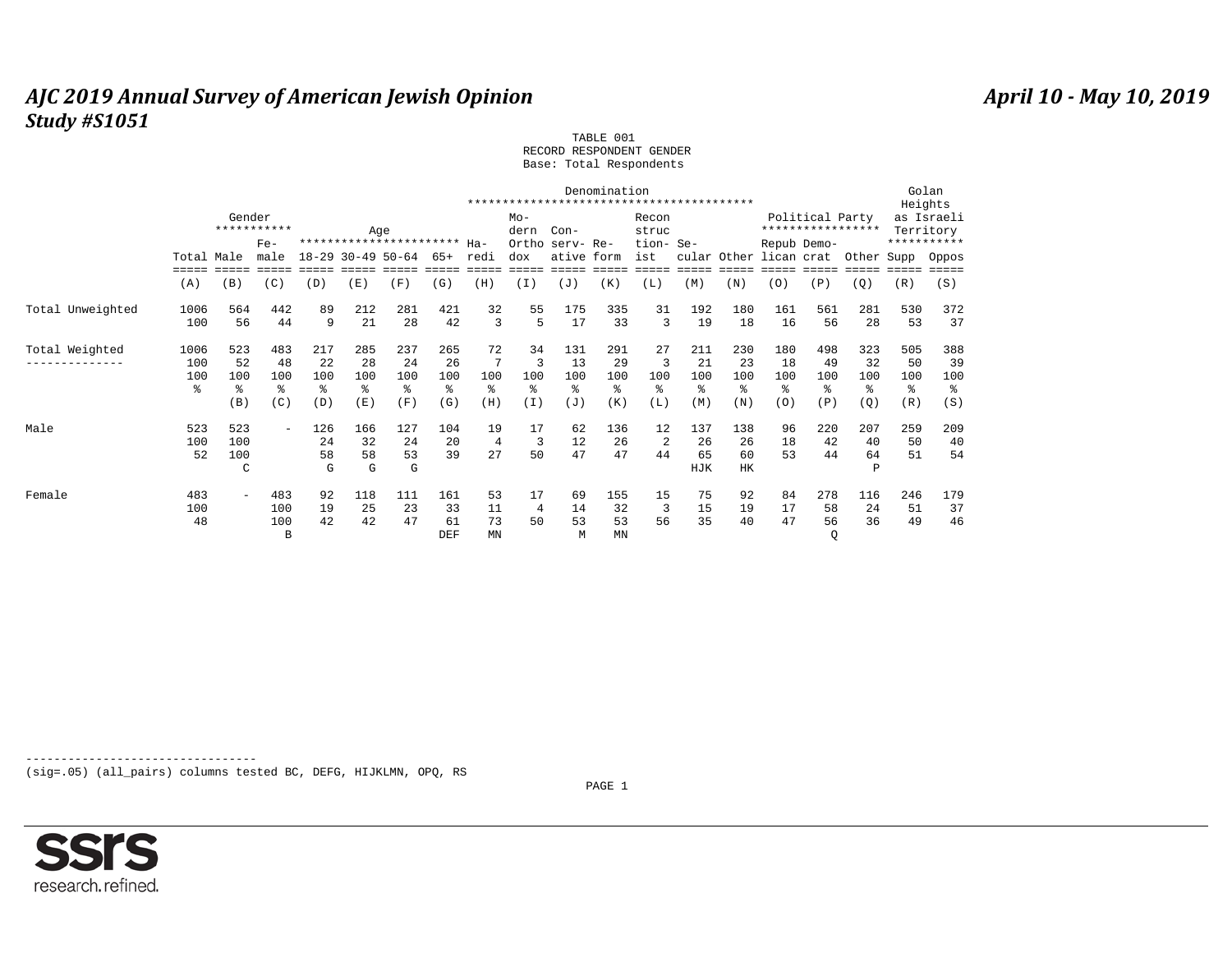# April 10 - May 10, 2019

#### TABLE 002 1. How important is being Jewish in your life? Base: Total Respondents

|                    |                        |                        |                        |                        |           |                         |              |                          |                             |                        | Denomination               |                     |                        |                     |                        |                                      |                        |              | Golan<br>Heights        |
|--------------------|------------------------|------------------------|------------------------|------------------------|-----------|-------------------------|--------------|--------------------------|-----------------------------|------------------------|----------------------------|---------------------|------------------------|---------------------|------------------------|--------------------------------------|------------------------|--------------|-------------------------|
|                    |                        | Gender                 | ***********            |                        |           | Aqe                     |              |                          | $M_O -$<br>dern             | $Con-$                 |                            | Recon<br>struc      |                        |                     |                        | Political Party<br>***************** |                        |              | as Israeli<br>Territory |
|                    |                        |                        | $Fe-$                  |                        |           | *********************** |              | $Ha-$                    |                             | Ortho serv- Re-        |                            | tion- Se-           |                        |                     |                        | Repub Demo-                          |                        |              | * * * * * * * * * * *   |
|                    | Total Male             |                        | male                   |                        |           | 18-29 30-49 50-64       | $65+$        | redi                     | dox                         | ative form             |                            | ist                 |                        |                     | cular Other lican crat |                                      | Other Supp             |              | Oppos                   |
|                    | $=$ $=$ $=$ $=$<br>(A) | $=$ $=$ $=$ $=$<br>(B) | $=$ $=$ $=$ $=$<br>(C) | $=$ $=$ $=$ $=$<br>(D) | (E)       | $=$ $=$<br>(F)          | =====<br>(G) | $=$ $=$ $=$ $=$<br>(H)   | $=$ $=$ $=$ $=$<br>$(\top)$ | $=$ $=$ $=$ $=$<br>(J) | $=$ $=$ $=$ $=$ $=$<br>(K) | <b>EEEEE</b><br>(L) | $=$ $=$ $=$ $=$<br>(M) | <b>EEEEE</b><br>(N) | $=$ $=$ $=$ $=$<br>(0) | $=$ $=$ $=$ $=$<br>(P)               | $=$ $=$ $=$ $=$<br>(Q) | =====<br>(R) | $=$ $=$ $=$ $=$<br>(S)  |
| Total Unweighted   | 1006                   | 564                    | 442                    | 89                     | 212       | 281                     | 421          | 32                       | 55                          | 175                    | 335                        | 31                  | 192                    | 180                 | 161                    | 561                                  | 281                    | 530          | 372                     |
|                    | 100                    | 56                     | 44                     | 9                      | 2.1       | 28                      | 42           | 3                        | 5                           | 17                     | 33                         | 3                   | 19                     | 18                  | 16                     | 56                                   | 28                     | 53           | 37                      |
| Total Weighted     | 1006                   | 523                    | 483                    | 217                    | 285       | 237                     | 265          | 72                       | 34                          | 131                    | 291                        | 27                  | 211                    | 230                 | 180                    | 498                                  | 323                    | 505          | 388                     |
|                    | 100                    | 52                     | 48                     | 22                     | 28        | 24                      | 26           | 7                        | 3                           | 13                     | 29                         | 3                   | 21                     | 23                  | 18                     | 49                                   | 32                     | 50           | 39                      |
|                    | 100                    | 100                    | 100                    | 100                    | 100       | 100                     | 100          | 100                      | 100                         | 100                    | 100                        | 100                 | 100                    | 100                 | 100                    | 100                                  | 100                    | 100          | 100                     |
|                    | ÷,                     | နွ                     | ႜ                      | နွ                     | $\approx$ | ÷,                      | နွ           | $\approx$                | $\approx$                   | $\approx$              | နွ                         | ి                   | $\approx$              | $\approx$           | နွ                     | $\approx$                            | $\approx$              | နွ           | နွ                      |
|                    |                        | (B)                    | (C)                    | (D)                    | (E)       | (F)                     | (G)          | (H)                      | (T)                         | (J)                    | (K)                        | (L)                 | (M)                    | (N)                 | (0)                    | (P)                                  | (Q)                    | (R)          | (S)                     |
| Important (Net)    | 763                    | 362                    | 401                    | 156                    | 201       | 189                     | 216          | 72                       | 32                          | 121                    | 253                        | 23                  | 119                    | 134                 | 166                    | 376                                  | 217                    | 433          | 265                     |
| ===============    | 100                    | 47                     | 53                     | 20                     | 26        | 25                      | 28           | 9                        | $\overline{4}$              | 16                     | 33                         | 3                   | 16                     | 18                  | 22                     | 49                                   | 28                     | 57           | 35                      |
|                    | 76                     | 69                     | 83                     | 72                     | 70        | 80                      | 81           | 100                      | 94                          | 92                     | 87                         | 87                  | 56                     | 58                  | 92                     | 75                                   | 67                     | 86           | 68                      |
|                    |                        |                        | B                      |                        |           |                         | E            | LMN                      | MN                          | MN                     | MN                         | MN                  |                        |                     | PQ                     | Q                                    |                        | S            |                         |
| Very important     | 414                    | 169                    | 245                    | 82                     | 109       | 98                      | 125          | 72                       | 29                          | 83                     | 103                        | 14                  | 32                     | 74                  | 122                    | 186                                  | 102                    | 270          | 115                     |
|                    | 100                    | 41                     | 59                     | 20                     | 26        | 24                      | 30           | 17                       | 7                           | 20                     | 25                         | 3                   | 8                      | 18                  | 29                     | 45                                   | 25                     | 65           | 28                      |
|                    | 41                     | 32                     | 51                     | 38                     | 38        | 41                      | 47           | 100                      | 84                          | 63                     | 35                         | 53                  | 1.5                    | 32                  | 68                     | 37                                   | 32                     | 54           | 30                      |
|                    |                        |                        | B                      |                        |           |                         |              |                          | IJKLM JKLMN                 | <b>KMN</b>             | M                          | M                   |                        | M                   | PO                     |                                      |                        | S            |                         |
|                    |                        |                        |                        |                        |           |                         |              | N                        |                             |                        |                            |                     |                        |                     |                        |                                      |                        |              |                         |
| Somewhat important | 349                    | 193                    | 156                    | 74                     | 92        | 91                      | 91           | $\overline{\phantom{0}}$ | 3                           | 38                     | 150                        | 9                   | 88                     | 61                  | 44                     | 190                                  | 115                    | 163          | 150                     |
|                    | 100                    | 55                     | 45                     | 21                     | 26        | 26                      | 26           |                          | $\mathbf{1}$                | 11                     | 43                         | 3                   | 25                     | 17                  | 13                     | 54                                   | 33                     | 47           | 43                      |
|                    | 35                     | 37                     | 32                     | 34                     | 32        | 38                      | 34           |                          | 10                          | 29                     | 52                         | 33                  | 42.                    | 2.6                 | 24                     | 38                                   | 36                     | 32           | 39                      |
|                    |                        |                        |                        |                        |           |                         |              |                          | H                           | HI                     | HIJN                       | HI                  | HIN                    | HI                  |                        | $\Omega$                             |                        |              |                         |
| Not important      | 238                    | 157                    | 80                     | 59                     | 84        | 47                      | 47           | $\overline{\phantom{0}}$ | $\overline{2}$              | 10                     | 38                         | 4                   | 88                     | 96                  | 14                     | 121                                  | 102                    | 68           | 123                     |
| (Net)              | 100                    | 66                     | 34                     | 25                     | 35        | 20                      | 20           |                          | $\mathbf{1}$                | 4                      | 16                         | 1                   | 37                     | 40                  | 6                      | 51                                   | 43                     | 29           | 52                      |
|                    | 24                     | 30                     | 17                     | 27                     | 30        | 20                      | 18           |                          | 6                           | $\mathsf{R}$           | 13                         | 13                  | 42                     | 42                  | 8                      | 24                                   | 32                     | 13           | 32                      |
|                    |                        | C                      |                        |                        | FG        |                         |              |                          |                             |                        |                            |                     | H HIJKL HIJKL          |                     |                        | $\Omega$                             | $\Omega$               |              | R                       |

----------------------------- $\frac{1}{2}$ 

(sig=.05) (all\_pairs) columns tested BC, DEFG, HIJKLMN, OPQ, RS

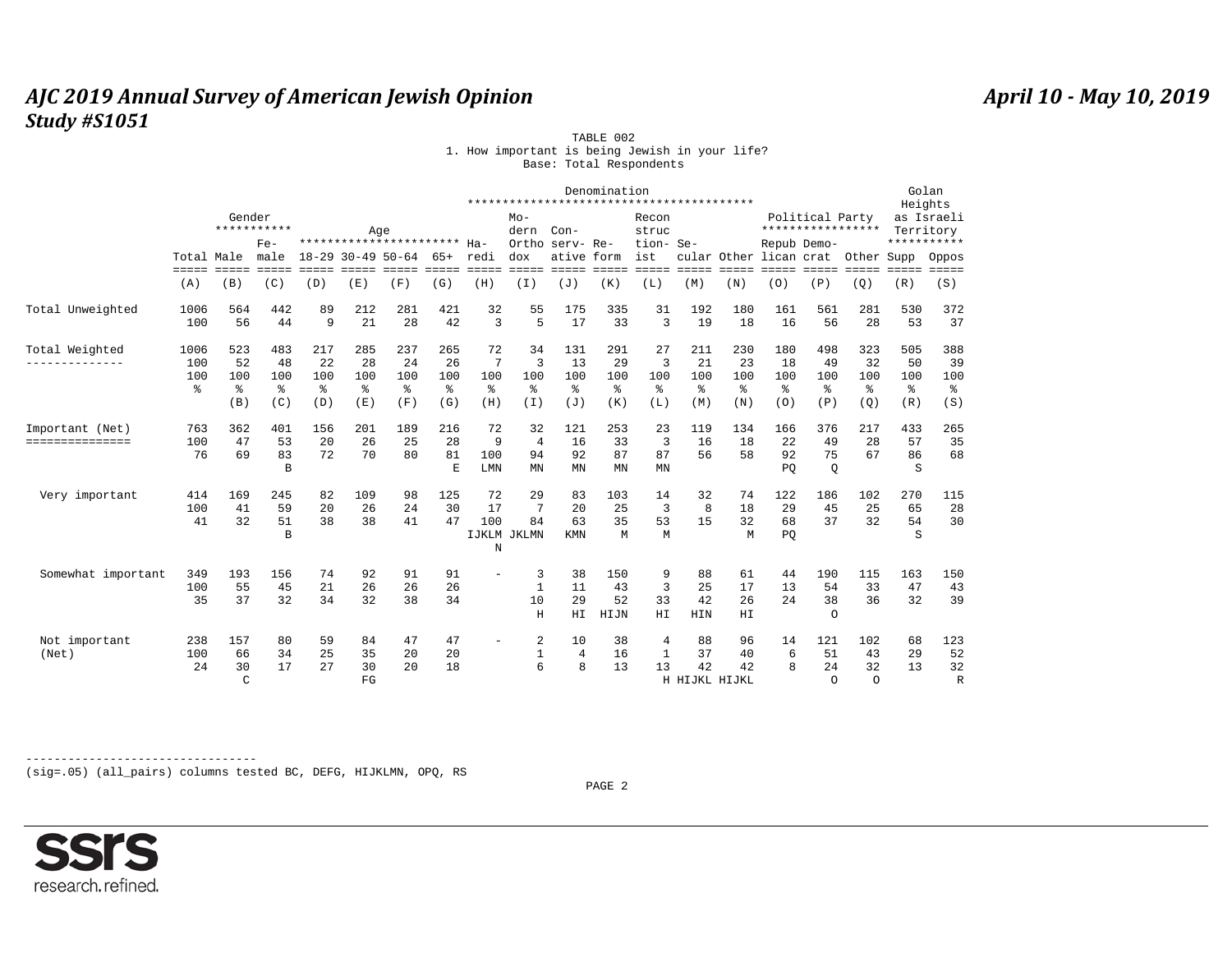# April 10 - May 10, 2019

#### TABLE 002 (continued) 1. How important is being Jewish in your life? Base: Total Respondents

|                   |                |             |       |           |                             |     |                |      |        |                 | Denomination |                |       |          |                |                   |                                   |         | Golan<br>Heights |
|-------------------|----------------|-------------|-------|-----------|-----------------------------|-----|----------------|------|--------|-----------------|--------------|----------------|-------|----------|----------------|-------------------|-----------------------------------|---------|------------------|
|                   |                | Gender      |       |           |                             |     |                |      | $MO -$ |                 |              | Recon          |       |          |                | Political Party   |                                   |         | as Israeli       |
|                   |                | *********** |       |           | Age                         |     |                |      | dern   | $Con-$          |              | struc          |       |          |                | ***************** |                                   |         | Territory        |
|                   |                |             | $Fe-$ |           | *********************** Ha- |     |                |      |        | Ortho serv- Re- |              | tion- Se-      |       |          |                | Repub Demo-       |                                   |         | ***********      |
|                   | Total Male     |             | male  | $18 - 29$ | $30 - 49$ 50-64             |     | $65+$          | redi | dox    |                 | ative form   | ist            |       |          |                |                   | cular Other lican crat Other Supp |         | Oppos            |
|                   |                |             |       |           |                             |     |                |      |        |                 |              |                |       |          |                |                   |                                   |         |                  |
|                   | (A)            | (B)         | (C)   | (D)       | (E)                         | (F) | (G)            | (H)  | (I)    | (J)             | (K)          | (L)            | (M)   | (N)      | (0)            | (P)               | (Q)                               | (R)     | (S)              |
| Not too important | 167            | 100         | 67    | 40        | 64                          | 27  | 36             |      | 2      | 8               | 34           | 3              | 66    | 54       | 11             | 93                | 62                                | 54      | 78               |
|                   | 100            | 60          | 40    | 24        | 38                          | 16  | 21             |      |        | 5               | 21           | $\overline{2}$ | 39    | 33       | 7              | 56                | 37                                | 32      | 47               |
|                   | 17             | 19          | 14    | 18        | 22                          | 12. | 14             |      | 6      | 6               | 12           | 10             | 31    | 2.4      | 6              | 19                | 19                                | 11      | 20               |
|                   |                |             |       |           | FG                          |     |                |      |        |                 |              |                | HIJKL | HIJK     |                | O                 | $\circ$                           |         | $\mathbb{R}$     |
| Not at all        | 71             | 57          | 14    | 20        | 20                          | 20  | 11             |      |        |                 | 3            |                | 22    | 41       | 3              | 28                | 40                                | 14      | 45               |
| important         | 100            | 81          | 19    | 28        | 29                          | 28  | 16             |      |        |                 | 5            |                | 31    | 58       | $\overline{4}$ | 40                | 57                                | 20      | 64               |
|                   | 7              | 11          | 3     | 9         | 7                           | 8   | $\overline{4}$ |      |        | $\overline{a}$  |              | 3              | 10    | 18       | $\mathbf{1}$   | 6                 | 12                                | 3       | 12               |
|                   |                | C           |       |           |                             |     |                |      |        |                 |              |                | JК    | HIJK     |                |                   | OP                                |         | $\mathbb R$      |
| Don't Know        | $\overline{2}$ |             |       |           |                             |     | $\Omega$       |      |        |                 |              |                |       | $\Omega$ |                |                   |                                   | 2       |                  |
|                   | 100            |             | 100   |           |                             | 71  | 29             |      |        |                 |              |                | 71    | 29       |                |                   | 100                               | 100     |                  |
|                   | $\star$        |             |       |           |                             |     | $\star$        |      |        |                 |              |                |       | $\star$  |                |                   |                                   | $\star$ |                  |
| Refused           | 3              | κ           |       | 2         |                             |     | 2              |      |        |                 |              |                | 3     |          |                |                   | 2                                 | 2       | 0                |
|                   | 100            | 100         |       | 46        |                             |     | 54             |      |        |                 | 8            |                | 92    |          |                | 27                | 73                                | 65      | 8                |
|                   | $\star$        |             |       |           |                             |     |                |      |        |                 |              |                |       |          |                |                   |                                   | $\star$ |                  |

-----------------------------

(sig=.05) (all\_pairs) columns tested BC, DEFG, HIJKLMN, OPQ, RS Note: Percentage less than 0.5 printed as \*.

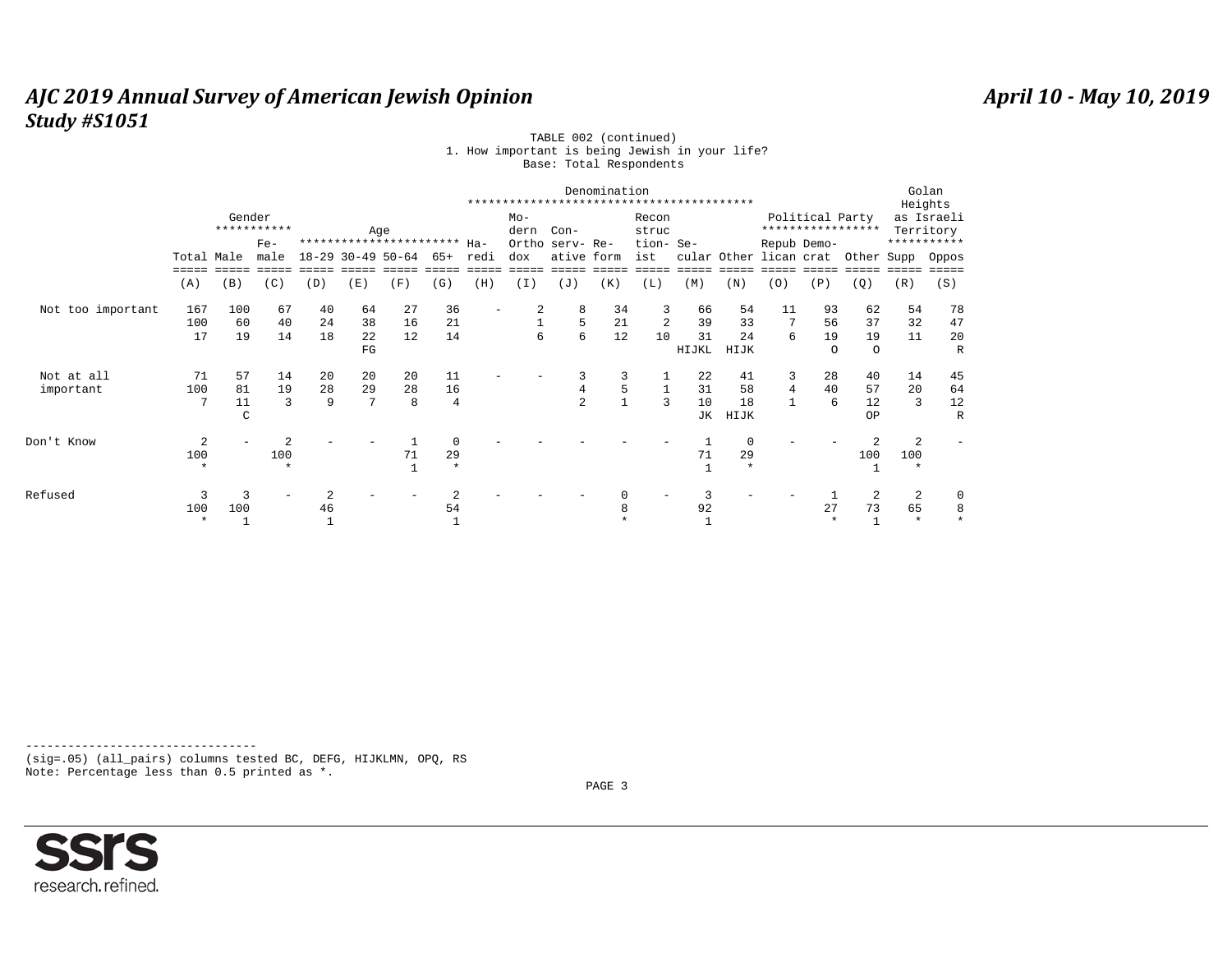#### TABLE 003 2. Do you agree or disagree with the following statement: "Caring about Israel is a very important part of my being a Jew."? Base: Total Respondents

|                  |                                   |                     |                         |                                  |              |                         |       |                |                      |                             | Denomination                         | ************************************** |                 |                                                                |               |                                      |                               |                 | Golan<br>Heights        |
|------------------|-----------------------------------|---------------------|-------------------------|----------------------------------|--------------|-------------------------|-------|----------------|----------------------|-----------------------------|--------------------------------------|----------------------------------------|-----------------|----------------------------------------------------------------|---------------|--------------------------------------|-------------------------------|-----------------|-------------------------|
|                  |                                   | Gender              | ***********             |                                  |              | Aqe                     |       |                | $M_O -$<br>dern      | $Con-$                      |                                      | Recon<br>struc                         |                 |                                                                |               | Political Party<br>***************** |                               |                 | as Israeli<br>Territory |
|                  |                                   |                     | $Fe-$                   |                                  |              | *********************** |       | Ha-            |                      | Ortho serv- Re-             |                                      | tion- Se-                              |                 |                                                                |               | Repub Demo-                          |                               |                 | * * * * * * * * * * *   |
|                  | Total Male<br>$=$ $=$ $=$ $=$ $=$ | $=$ $=$ $=$ $=$ $=$ | male<br>$=$ $=$ $=$ $=$ | 18-29 30-49 50-64<br>$= = = = =$ |              |                         | $65+$ | redi<br>----   | dox<br>$\frac{1}{2}$ | ative form<br>$\frac{1}{2}$ | $\equiv \equiv \equiv \equiv \equiv$ | ist<br><b>EEEEE</b>                    | $=$ $=$ $=$ $=$ | cular Other lican crat<br>$\equiv \equiv \equiv \equiv \equiv$ | $\frac{1}{2}$ | $=$ $=$ $=$ $=$ $=$                  | Other Supp<br>$=$ $=$ $=$ $=$ | $=$ $=$ $=$ $=$ | Oppos<br>$=$ = = = =    |
|                  | (A)                               | (B)                 | (C)                     | (D)                              | (E)          | (F)                     | (G)   | (H)            | $(\top)$             | (J)                         | (K)                                  | (L)                                    | (M)             | (N)                                                            | (0)           | (P)                                  | (Q)                           | (R)             | (S)                     |
| Total Unweighted | 1006                              | 564                 | 442                     | 89                               | 212          | 281                     | 421   | 32             | 55                   | 175                         | 335                                  | 31                                     | 192             | 180                                                            | 161           | 561                                  | 281                           | 530             | 372                     |
|                  | 100                               | 56                  | 44                      | 9                                | 21           | 28                      | 42    | 3              | 5                    | 17                          | 33                                   | 3                                      | 19              | 18                                                             | 16            | 56                                   | 28                            | 53              | 37                      |
| Total Weighted   | 1006                              | 523                 | 483                     | 217                              | 285          | 237                     | 265   | 72             | 34                   | 131                         | 291                                  | 27                                     | 211             | 230                                                            | 180           | 498                                  | 323                           | 505             | 388                     |
| --------------   | 100                               | 52                  | 48                      | 22                               | 28           | 24                      | 26    | $\overline{7}$ | 3                    | 13                          | 29                                   | 3                                      | 21              | 23                                                             | 18            | 49                                   | 32                            | 50              | 39                      |
|                  | 100                               | 100                 | 100                     | 100                              | 100          | 100                     | 100   | 100            | 100                  | 100                         | 100                                  | 100                                    | 100             | 100                                                            | 100           | 100                                  | 100                           | 100             | 100                     |
|                  | ۶.                                | ిక                  | နွ                      | ి                                | ៖            | ిక                      | ႜ     | $\epsilon$     | $\epsilon$           | ి                           | နွ                                   | $\epsilon$                             | ႜ               | ి                                                              | နွ            | ⊱                                    | နွ                            | ి               | ి                       |
|                  |                                   | (B)                 | (C)                     | (D)                              | (E)          | (F)                     | (G)   | (H)            | (T)                  | (J)                         | (K)                                  | (L)                                    | (M)             | (N)                                                            | (0)           | (P)                                  | (Q)                           | (R)             | (S)                     |
| Agree (Net)      | 622                               | 318                 | 304                     | 95                               | 152          | 183                     | 190   | 41             | 33                   | 111                         | 198                                  | 19                                     | 88              | 127                                                            | 144           | 291                                  | 185                           | 411             | 159                     |
| ===========      | 100                               | 51                  | 49                      | 15                               | 2.4          | 29                      | 30    | 7              | 5                    | 18                          | 32                                   | 3                                      | 14              | 20                                                             | 23            | 47                                   | 30                            | 66              | 25                      |
|                  | 62                                | 61                  | 63                      | 44                               | 53           | 77                      | 72    | 57             | 97                   | 85                          | 68                                   | 72                                     | 42              | 55                                                             | 80            | 58                                   | 57                            | 81              | 41                      |
|                  |                                   |                     |                         |                                  |              | DE                      | DE    |                | HJKLM<br>N           | <b>HKMN</b>                 | <b>MN</b>                            | M                                      |                 | M                                                              | PQ            |                                      |                               | S               |                         |
| Agree strongly   | 380                               | 205                 | 175                     | 47                               | 99           | 114                     | 119   | 29             | 32                   | 80                          | 107                                  | 11                                     | 40              | 79                                                             | 118           | 141                                  | 119                           | 300             | 61                      |
|                  | 100                               | 54                  | 46                      | 12                               | 26           | 30                      | 31    | 8              | 8                    | 21                          | 28                                   | 3                                      | 10              | 21                                                             | 31            | 37                                   | 31                            | 79              | 16                      |
|                  | 38                                | 39                  | 36                      | 22                               | 35           | 48                      | 45    | 40             | 93                   | 61                          | 37                                   | 43                                     | 19              | 34                                                             | 66            | 2.8                                  | 37                            | 59              | 16                      |
|                  |                                   |                     |                         |                                  | $\mathbb{D}$ | DE                      | DE.   |                | M HJKLM              | <b>KMN</b>                  | M                                    | M                                      |                 | M                                                              | PO            |                                      |                               | S               |                         |
|                  |                                   |                     |                         |                                  |              |                         |       |                | N                    |                             |                                      |                                        |                 |                                                                |               |                                      |                               |                 |                         |
| Agree somewhat   | 242                               | 113                 | 129                     | 48                               | 53           | 69                      | 71    | 13             | 1                    | 31                          | 92                                   | 8                                      | 49              | 47                                                             | 26            | 150                                  | 66                            | 111             | 98                      |
|                  | 100                               | 47                  | 53                      | 20                               | 22           | 29                      | 29    | 5              | $\mathbf 1$          | 13                          | 38                                   | 3                                      | 20              | 20                                                             | 11            | 62                                   | 27                            | 46              | 40                      |
|                  | 24                                | 22                  | 27                      | 22                               | 19           | 29                      | 27    | 17             | $\overline{4}$       | 24                          | 32                                   | 29                                     | 23              | 21                                                             | 14            | 30                                   | 20                            | 22              | 25                      |
|                  |                                   |                     |                         |                                  |              | E                       |       |                |                      | $\mathbf I$                 | IN                                   | $\mathbbm{I}$                          | $\mathbf I$     | $\mathbf I$                                                    |               | <b>OQ</b>                            |                               |                 |                         |
| Disagree (Net)   | 361                               | 192                 | 169                     | 110                              | 130          | 53                      | 67    | 31             | 1                    | 20                          | 84                                   | 7                                      | 116             | 101                                                            | 31            | 202                                  | 124                           | 84              | 224                     |
| --------------   | 100                               | 53                  | 47                      | 31                               | 36           | 15                      | 19    | 9              | $\star$              | 6                           | 23                                   | $\overline{a}$                         | 32              | 28                                                             | 9             | 56                                   | 34                            | 23              | 62                      |
|                  | 36                                | 37                  | 35                      | 51                               | 46           | 22                      | 25    | 43             | 3                    | 15                          | 29                                   | 25                                     | 55              | 44                                                             | 17            | 41                                   | 38                            | 17              | 58                      |
|                  |                                   |                     |                         | FG                               | FG           |                         |       | <b>IJ</b>      |                      | $\mathbf{T}$                | <b>IJ</b>                            | I                                      | IJKL            | <b>IJK</b>                                                     |               | $\Omega$                             | $\Omega$                      |                 | R                       |

----------------------------(sig=.05) (all\_pairs) columns tested BC, DEFG, HIJKLMN, OPQ, RS Note: Percentage less than 0.5 printed as \*.

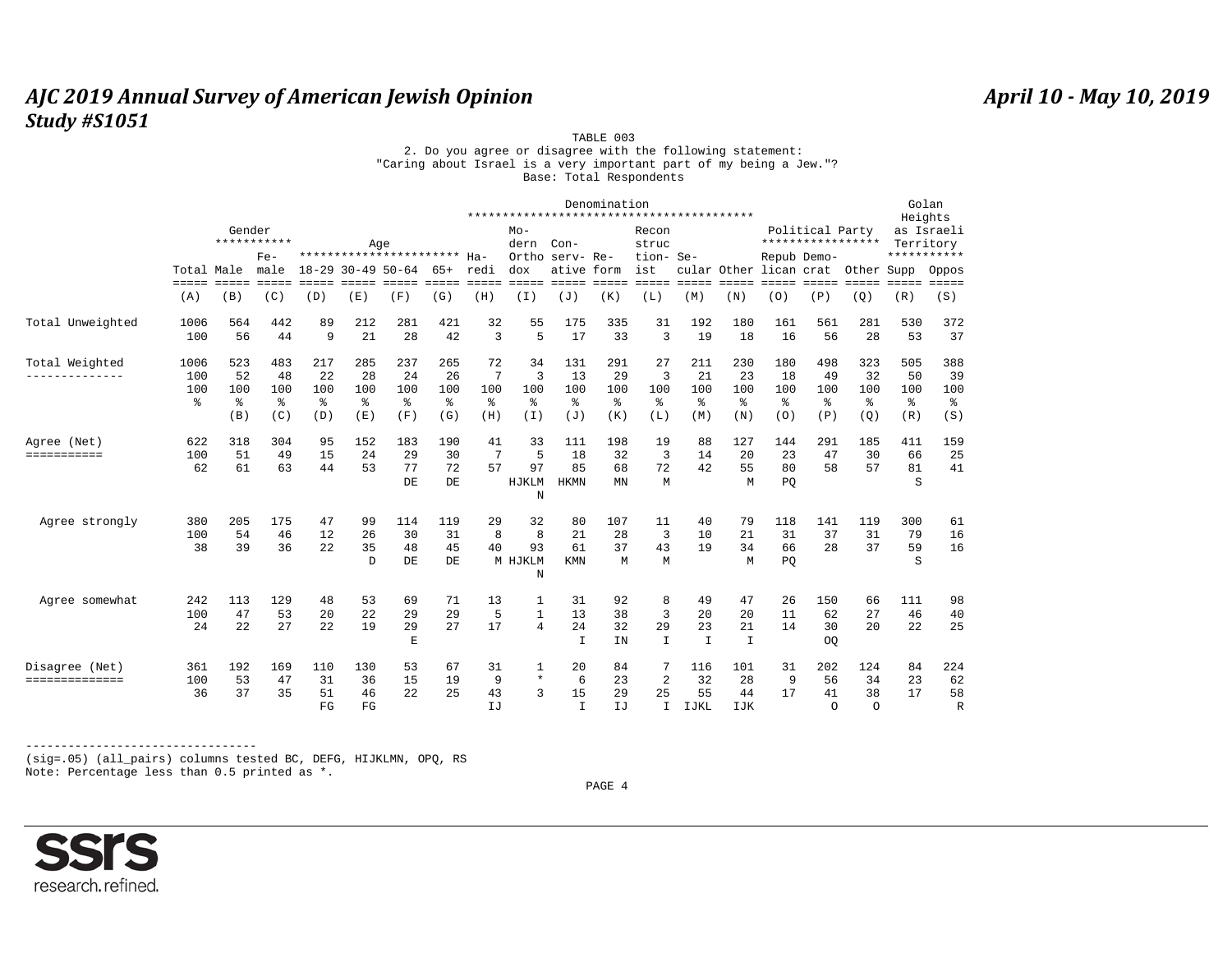#### TABLE 003 (continued) 2. Do you agree or disagree with the following statement: "Caring about Israel is a very important part of my being a Jew."? Base: Total Respondents

|                   |                 |                |               |                |          |                                                        |     |              |                   |                               | Denomination      |                   |              |                      |                        |                                      |               |                | Golan                              |
|-------------------|-----------------|----------------|---------------|----------------|----------|--------------------------------------------------------|-----|--------------|-------------------|-------------------------------|-------------------|-------------------|--------------|----------------------|------------------------|--------------------------------------|---------------|----------------|------------------------------------|
|                   |                 | Gender         | ***********   |                | Aqe      |                                                        |     |              | $Mo-$<br>dern     | $Con-$                        |                   | Recon<br>struc    |              |                      |                        | Political Party<br>***************** |               |                | Heights<br>as Israeli<br>Territory |
|                   | Total Male      |                | $Fe-$<br>male |                |          | *********************** Ha-<br>$18-29$ $30-49$ $50-64$ | 65+ | redi         | dox               | Ortho serv- Re-<br>ative form |                   | tion- Se-<br>ist  |              |                      | cular Other lican crat | Repub Demo-                          | Other Supp    | ***********    | Oppos                              |
|                   | $=$ $=$ $=$ $=$ |                |               |                |          |                                                        |     |              |                   |                               |                   |                   |              |                      |                        |                                      |               |                | =====                              |
|                   | (A)             | (B)            | (C)           | (D)            | (E)      | (F)                                                    | (G) | (H)          | (I <sub>1</sub> ) | (J)                           | (K)               | (L)               | (M)          | (N)                  | (0)                    | (P)                                  | (Q)           | (R)            | (S)                                |
| Disagree somewhat | 205             | 112            | 93            | 40             | 81       | 32                                                     | 51  | 4            |                   | 17                            | 56                | 5                 | 60           | 64                   | 12                     | 125                                  | 68            | 66             | 104                                |
|                   | 100             | 55             | 45            | 20             | 40       | 16                                                     | 25  | 2            |                   | 8                             | 27                | 2                 | 29           | 31                   | 6                      | 61                                   | 33            | 32             | 51                                 |
|                   | 20              | 21             | 19            | 18             | 29<br>FG | 13                                                     | 19  | 5            |                   | 13<br>T                       | 19<br>$\mathbf I$ | 18<br>$\mathbf I$ | 28<br>HIJ    | 28<br>HIJ            | 6                      | 25<br>$\circ$                        | 21<br>$\circ$ | 13             | 27<br>$\mathbb{R}$                 |
| Disagree strongly | 156             | 80             | 76            | 70             | 49       | 21                                                     | 16  | 27           |                   | 3                             | 28                | $\overline{2}$    | 56           | 38                   | 19                     | 77                                   | 56            | 18             | 120                                |
|                   | 100             | 51             | 49            | 45             | 31       | 13                                                     | 10  | 17           | $\mathbf{1}$      | 2                             | 18                | $\mathbf{1}$      | 36           | 24                   | 12                     | 50                                   | 36            | 12             | 77                                 |
|                   | 15              | 15             | 16            | 32             | 17       | 9                                                      | 6   | 38           | $\mathbf{3}$      | $\overline{a}$                | 10                | 7                 | 26           | 16                   | 11                     | 16                                   | 17            | $\overline{4}$ | 31                                 |
|                   |                 |                |               | <b>EFG</b>     | FG       |                                                        |     | <b>IJKLN</b> |                   |                               | J                 |                   | <b>IJKL</b>  | IJ                   |                        |                                      |               |                | $\mathbb{R}$                       |
| Don't know        | 15              | 11             | 4             | 10             |          |                                                        | 3   |              |                   |                               |                   |                   |              | 0                    | 0                      | 4                                    | 10            | 5              | 4                                  |
|                   | 100             | 72             | 28            | 66             | 6        | 9                                                      | 20  |              |                   |                               | 46                | 5                 | 46           | 3                    | 3                      | 28                                   | 69            | 37             | 28                                 |
|                   | $\mathbf{1}$    | $\overline{a}$ |               | 5<br>E         | $\star$  | $\mathbf{1}$                                           |     |              |                   |                               | $\overline{a}$    | 3                 | $\mathbf{3}$ | $\ddot{\phantom{0}}$ | $\star$                |                                      | 3             | $\mathbf{1}$   |                                    |
| Refused           | 8               | 2              | 6             | 2              | 2        |                                                        | 5   |              |                   |                               | 2                 |                   |              | 2                    | 5                      |                                      | 3             | 5              | 2                                  |
|                   | 100             | 21             | 79            | 21             | 20       |                                                        | 59  |              |                   |                               | 20                |                   |              | 21                   | 59                     |                                      | 41            | 59             | 20                                 |
|                   | $\mathbf{1}$    | $\star$        |               | $\overline{1}$ |          |                                                        | 2   |              |                   |                               |                   |                   |              |                      | 3<br>D.                |                                      |               | $\mathbf{1}$   | $\star$                            |

(sig=.05) (all\_pairs) columns tested BC, DEFG, HIJKLMN, OPQ, RS Note: Percentage less than 0.5 printed as \*.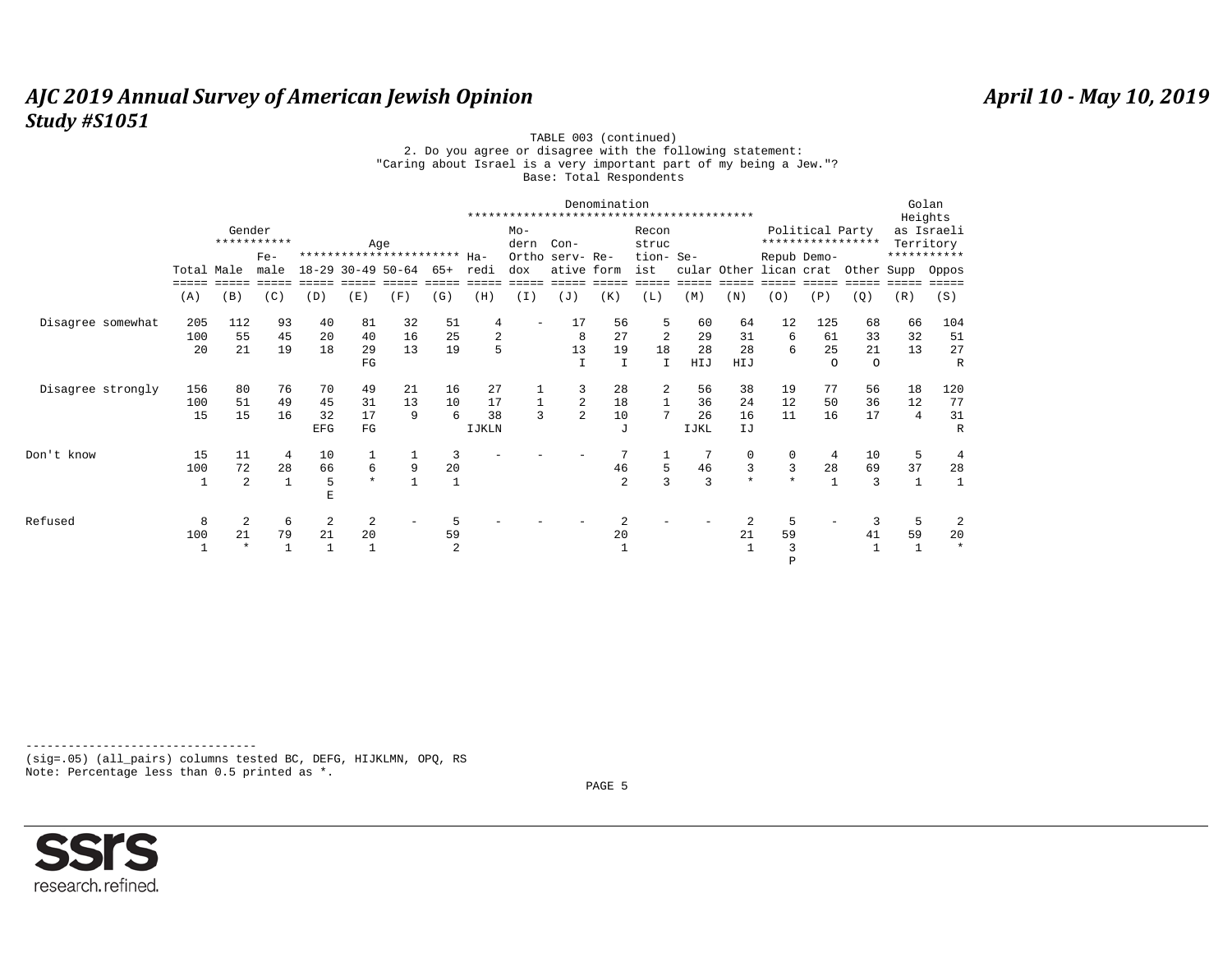#### TABLE 004 3. Do you consider being Jewish mostly (a matter of religion) or more (a matter of ethnicity and culture)? Base: Total Respondents

|                      |                     |                    |                          |                    |               |                                              |                    |                                |                       |                               | Denomination                                                                                                                                                                                                                                                                                                                                                                                                                                                                           |                   |                                             |              |                        |                                      |                                      |                    | Golan<br>Heights        |
|----------------------|---------------------|--------------------|--------------------------|--------------------|---------------|----------------------------------------------|--------------------|--------------------------------|-----------------------|-------------------------------|----------------------------------------------------------------------------------------------------------------------------------------------------------------------------------------------------------------------------------------------------------------------------------------------------------------------------------------------------------------------------------------------------------------------------------------------------------------------------------------|-------------------|---------------------------------------------|--------------|------------------------|--------------------------------------|--------------------------------------|--------------------|-------------------------|
|                      |                     | Gender             | ***********              |                    |               | Aqe                                          |                    |                                | $M_O -$<br>dern       | $Con-$                        |                                                                                                                                                                                                                                                                                                                                                                                                                                                                                        | Recon<br>struc    |                                             |              |                        | Political Party<br>***************** |                                      |                    | as Israeli<br>Territory |
|                      |                     | Total Male         | $Fe-$<br>male            |                    |               | ***********************<br>18-29 30-49 50-64 | $65+$              | $Ha-$<br>redi                  | dox                   | Ortho serv- Re-<br>ative form |                                                                                                                                                                                                                                                                                                                                                                                                                                                                                        | tion- Se-<br>ist  |                                             |              | cular Other lican crat | Repub Demo-                          | Other Supp                           |                    | ***********<br>Oppos    |
|                      |                     | eesse eesse        | <b>COSSE</b>             | <b>EEEEE</b>       |               | $\frac{1}{2}$                                |                    | $\frac{1}{2}$                  |                       | eesse eesse                   | $\begin{array}{cccccccccc} \multicolumn{2}{c}{} & \multicolumn{2}{c}{} & \multicolumn{2}{c}{} & \multicolumn{2}{c}{} & \multicolumn{2}{c}{} & \multicolumn{2}{c}{} & \multicolumn{2}{c}{} & \multicolumn{2}{c}{} & \multicolumn{2}{c}{} & \multicolumn{2}{c}{} & \multicolumn{2}{c}{} & \multicolumn{2}{c}{} & \multicolumn{2}{c}{} & \multicolumn{2}{c}{} & \multicolumn{2}{c}{} & \multicolumn{2}{c}{} & \multicolumn{2}{c}{} & \multicolumn{2}{c}{} & \multicolumn{2}{c}{} & \mult$ | <b>COOCO</b>      | $\equiv \equiv \equiv \equiv \equiv \equiv$ |              | doces codes doces      |                                      | $\equiv \equiv \equiv \equiv \equiv$ | $\frac{1}{2}$      | $=$ $=$ $=$ $=$         |
|                      | (A)                 | (B)                | (C)                      | (D)                | (E)           | (F)                                          | (G)                | (H)                            | (I)                   | (J)                           | (K)                                                                                                                                                                                                                                                                                                                                                                                                                                                                                    | (L)               | (M)                                         | (N)          | (0)                    | (P)                                  | (Q)                                  | (R)                | (S)                     |
| Total Unweighted     | 1006<br>100         | 564<br>56          | 442<br>44                | 89<br>9            | 212<br>21     | 281<br>28                                    | 421<br>42          | 32<br>3                        | 55<br>5               | 175<br>17                     | 335<br>33                                                                                                                                                                                                                                                                                                                                                                                                                                                                              | 31<br>3           | 192<br>19                                   | 180<br>18    | 161<br>16              | 561<br>56                            | 281<br>28                            | 530<br>53          | 372<br>37               |
| Total Weighted       | 1006                | 523                | 483                      | 217                | 285           | 237                                          | 265                | 72                             | 34                    | 131                           | 291                                                                                                                                                                                                                                                                                                                                                                                                                                                                                    | 27                | 211                                         | 230          | 180                    | 498                                  | 323                                  | 505                | 388                     |
|                      | 100<br>100          | 52<br>100          | 48<br>100                | 22<br>100          | 28<br>100     | 24<br>100                                    | 26<br>100          | 7<br>100                       | $\overline{3}$<br>100 | 13<br>100                     | 29<br>100                                                                                                                                                                                                                                                                                                                                                                                                                                                                              | 3<br>100          | 21<br>100                                   | 23<br>100    | 18<br>100              | 49<br>100                            | 32<br>100                            | 50<br>100          | 39<br>100               |
|                      | $\approx$           | ႜ                  | ႜ                        | နွ                 | $\epsilon$    | ి                                            | ႜ                  | $\epsilon$                     | ి                     | နွ                            | $\epsilon$                                                                                                                                                                                                                                                                                                                                                                                                                                                                             | ႜ                 | ి                                           | နွ           | နွ                     | ిక                                   | နွ                                   | နွ                 | $\epsilon$              |
|                      |                     | (B)                | (C)                      | (D)                | (E)           | (F)                                          | (G)                | (H)                            | (T)                   | (J)                           | (K)                                                                                                                                                                                                                                                                                                                                                                                                                                                                                    | (L)               | (M)                                         | (N)          | (0)                    | (P)                                  | (Q)                                  | (R)                | (S)                     |
| Mostly a matter of   | 240                 | 107                | 133                      | 50                 | 75            | 55                                           | 60                 | 51                             | 2.0                   | 44                            | 52                                                                                                                                                                                                                                                                                                                                                                                                                                                                                     | 2                 | 2.0                                         | 44           | 85                     | 90                                   | 64                                   | 151                | 72                      |
| religion             | 100<br>24           | 44<br>2.0          | 56<br>28                 | 21<br>23           | 31<br>26      | 23<br>23                                     | 25<br>2.3          | 21<br>71                       | 8<br>58               | 18<br>33                      | 22<br>18                                                                                                                                                                                                                                                                                                                                                                                                                                                                               | $\mathbf{1}$<br>8 | 8<br>9                                      | 18<br>19     | 35<br>47               | 38<br>18                             | 27<br>20                             | 63<br>30           | 30<br>19                |
|                      |                     |                    | $\mathbf B$              |                    |               |                                              |                    |                                | JKLMN JKLMN           | <b>KLMN</b>                   | M                                                                                                                                                                                                                                                                                                                                                                                                                                                                                      |                   |                                             | M            | PO                     |                                      |                                      | S                  |                         |
| Mostly a matter of   | 592                 | 349                | 243                      | 134                | 167           | 133                                          | 157                | 5                              | 7                     | 54                            | 177                                                                                                                                                                                                                                                                                                                                                                                                                                                                                    | 17                | 180                                         | 149          | 62                     | 323                                  | 204                                  | 244                | 266                     |
| ethnicity or culture | 100<br>59           | 59<br>67           | 41<br>50                 | 23<br>62           | 2.8<br>59     | 22<br>56                                     | 26<br>59           | $\mathbf{1}$<br>$\overline{7}$ | $\mathbf{1}$<br>21    | 9<br>41                       | 30<br>61                                                                                                                                                                                                                                                                                                                                                                                                                                                                               | 3<br>62           | 30<br>85                                    | 25<br>65     | 10<br>34               | 55<br>65                             | 34<br>63                             | 41<br>48           | 45<br>68                |
|                      |                     | $\mathsf C$        |                          |                    |               |                                              |                    |                                |                       | HI                            | HIJ                                                                                                                                                                                                                                                                                                                                                                                                                                                                                    |                   | HI HIJKL                                    | HIJ          |                        | $\Omega$                             | $\Omega$                             |                    | $\mathbb{R}$            |
|                      |                     |                    |                          |                    |               |                                              |                    |                                |                       |                               |                                                                                                                                                                                                                                                                                                                                                                                                                                                                                        |                   | $\mathbf N$                                 |              |                        |                                      |                                      |                    |                         |
| Both equally         | 162                 | 59                 | 103                      | 30                 | 40            | 46                                           | 45                 | 17                             | 7                     | 33                            | 58                                                                                                                                                                                                                                                                                                                                                                                                                                                                                     | 8                 | 11                                          | 29           | 30                     | 81                                   | 51                                   | 106                | 45                      |
|                      | 100                 | 37                 | 63                       | 19                 | 25            | 28<br>19                                     | 28<br>17           | 10                             | 4<br>21               | 20<br>25                      | 35                                                                                                                                                                                                                                                                                                                                                                                                                                                                                     | 5<br>30           | $7\phantom{.0}$<br>5                        | 18           | 18<br>17               | 50                                   | 31                                   | 65<br>21           | 28<br>12                |
|                      | 16                  | 11                 | 21<br>B                  | 14                 | 14            |                                              |                    | 23<br>M                        | М                     | MN                            | 2.0<br>M                                                                                                                                                                                                                                                                                                                                                                                                                                                                               | MN                |                                             | 13           |                        | 16                                   | 16                                   | S                  |                         |
| Don't Know           | 9                   | 5                  | 4                        | 2                  | 1             | $\overline{4}$                               | $\overline{a}$     |                                |                       |                               | $\overline{3}$                                                                                                                                                                                                                                                                                                                                                                                                                                                                         |                   |                                             | 6            | 3                      | 3                                    | 3                                    | $\overline{4}$     | 4                       |
|                      | 100<br>$\mathbf{1}$ | 59<br>$\mathbf{1}$ | 41<br>$\mathbf{1}$       | 18<br>$\mathbf{1}$ | 14<br>$\star$ | 43<br>2                                      | 25<br>$\mathbf{1}$ |                                |                       |                               | 32<br>$\mathbf{1}$                                                                                                                                                                                                                                                                                                                                                                                                                                                                     |                   |                                             | 68<br>3      | 34<br>$\mathfrak{D}$   | 29<br>$\mathbf{1}$                   | 30<br>$\mathbf{1}$                   | 45<br>$\mathbf{1}$ | 49<br>$\mathbf{1}$      |
| Refused              | 3                   | 3                  | $\overline{\phantom{a}}$ | 2                  | $\mathbf 1$   | $\overline{\phantom{a}}$                     | $\mathbf{1}$       |                                |                       | $\mathbf{1}$                  | 1                                                                                                                                                                                                                                                                                                                                                                                                                                                                                      |                   |                                             | 2            | $\Omega$               | $\mathbf{1}$                         | 2                                    | $\mathbf{1}$       | $\mathbf{1}$            |
|                      | 100                 | 100                |                          | 53                 | 21            |                                              | 26                 |                                |                       | 21                            | 26                                                                                                                                                                                                                                                                                                                                                                                                                                                                                     |                   |                                             | 53           | 8                      | 39                                   | 53                                   | 26                 | 21                      |
|                      | $\star$             | $\mathbf{1}$       |                          | $\mathbf{1}$       | $\star$       |                                              | $\star$            |                                |                       | $\mathbf{1}$                  | $\star$                                                                                                                                                                                                                                                                                                                                                                                                                                                                                |                   |                                             | $\mathbf{1}$ | $\star$                | $\star$                              | $\mathbf{1}$                         | $\star$            | $\star$                 |

(sig=.05) (all\_pairs) columns tested BC, DEFG, HIJKLMN, OPQ, RS Note: Percentage less than 0.5 printed as \*.

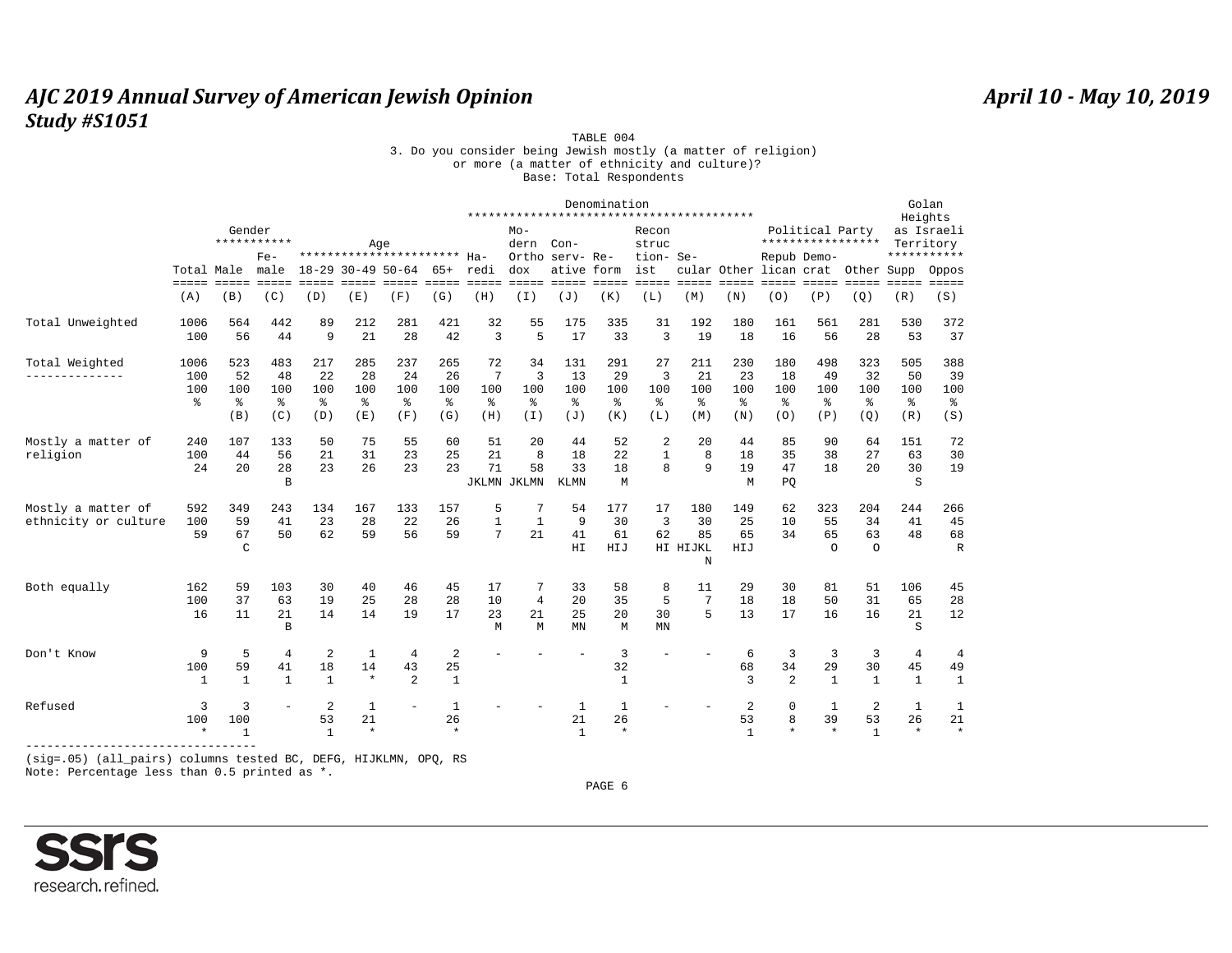#### TABLE 005 4. Looking ahead five years, do you think that the ties between American Jews and Israeli Jews will be ... Base: Total Respondents

|                     |                       |                    |                      |            |            |                             |              |                      |                           |                           | Denomination         |                             |                      |             |                        |                      |                   |                      | Golan<br>Heights                       |
|---------------------|-----------------------|--------------------|----------------------|------------|------------|-----------------------------|--------------|----------------------|---------------------------|---------------------------|----------------------|-----------------------------|----------------------|-------------|------------------------|----------------------|-------------------|----------------------|----------------------------------------|
|                     |                       | Gender             | ***********<br>$Fe-$ |            | Age        | *********************** Ha- |              |                      | $M_O-$<br>dern            | $Con-$<br>Ortho serv- Re- |                      | Recon<br>struc<br>tion- Se- |                      |             | Repub Demo-            | Political Party      | ***************** |                      | as Israeli<br>Territory<br>*********** |
|                     | Total Male            |                    | male                 |            |            | 18-29 30-49 50-64           | 65+          | redi                 | dox                       | ative form                |                      | ist                         |                      |             | cular Other lican crat |                      | Other Supp        |                      | Oppos                                  |
|                     | (A)                   | ===== =====<br>(B) | $= - - - -$<br>(C)   | (D)        | (E)        | (F)                         | -----<br>(G) | -----<br>(H)         | $\frac{1}{2}$<br>$(\top)$ | (J)                       | $\frac{1}{2}$<br>(K) | <b>EEEEE</b><br>(L)         | $\frac{1}{2}$<br>(M) | ----<br>(N) | $\frac{1}{2}$<br>(0)   | $\frac{1}{2}$<br>(P) | (Q)               | =====<br>(R)         | $=$ $=$ $=$ $=$<br>(S)                 |
| Total Unweighted    | 1006                  | 564                | 442                  | 89         | 212        | 281                         | 421          | 32                   | 55                        | 175                       | 335                  | 31                          | 192                  | 180         | 161                    | 561                  | 281               | 530                  | 372                                    |
|                     | 100                   | 56                 | 44                   | 9          | 21         | 28                          | 42           | 3                    | 5                         | 17                        | 33                   | 3                           | 19                   | 18          | 16                     | 56                   | 28                | 53                   | 37                                     |
| Total Weighted      | 1006                  | 523                | 483                  | 217        | 285        | 237                         | 265          | 72                   | 34                        | 131                       | 291                  | 27                          | 211                  | 230         | 180                    | 498                  | 323               | 505                  | 388                                    |
|                     | 100<br>100            | 52<br>100          | 48<br>100            | 2.2<br>100 | 2.8<br>100 | 24<br>100                   | 26<br>100    | 7<br>100             | 3<br>100                  | 13<br>100                 | 29<br>100            | 3<br>100                    | 21<br>100            | 23<br>100   | 18<br>100              | 49<br>100            | 32<br>100         | 50<br>100            | 39<br>100                              |
|                     | $\approx$             | ፠                  | ి                    | ۶.         | ి          | ႜ                           | $\approx$    | ి                    | ి                         | ి                         | ႜ                    | ి                           | $\approx$            | ి           | ႜ                      | န္                   | ి                 | ి                    | ి                                      |
|                     |                       | (B)                | (C)                  | (D)        | (E)        | (F)                         | (G)          | (H)                  | $(\top)$                  | (J)                       | (K)                  | (L)                         | (M)                  | (N)         | (0)                    | (P)                  | (Q)               | (R)                  | (S)                                    |
| Stronger than today | 183                   | 93                 | 89                   | 25         | 41         | 65                          | 51           | 23                   | 10                        | 32                        | 45                   | 3                           | 20                   | 44          | 62                     | 54                   | 66                | 131                  | 33                                     |
|                     | 100<br>18             | 51<br>18           | 49<br>19             | 14<br>11   | 2.2.<br>14 | 35<br>27                    | 2.8<br>19    | 12<br>31             | 5<br>29                   | 18<br>25                  | 25<br>16             | 1<br>10                     | 11<br>$\mathsf{Q}$   | 2.4<br>19   | 34<br>34               | 30<br>11             | 36<br>20          | 72<br>26             | 18<br>8                                |
|                     |                       |                    |                      |            |            | DE                          |              | М                    | KM                        | М                         |                      |                             |                      | M           | PQ                     |                      | P                 | $\rm S$              |                                        |
| Weaker than today   | 238                   | 134                | 105                  | 76         | 88         | 38                          | 37           | 15                   | 3                         | 22                        | 74                   | 6                           | 71                   | 47          | 21                     | 149                  | 65                | 58                   | 167                                    |
|                     | 100<br>24             | 56<br>26           | 44<br>22             | 32<br>35   | 37<br>31   | 16<br>16                    | 16<br>14     | 6<br>2.1             | $\mathbf{1}$<br>9         | 9<br>17                   | 31<br>2.5            | 3<br>2.3                    | 30<br>34             | 20<br>2.0   | 9<br>12                | 62<br>30             | 27<br>2.0         | 24<br>12             | 70<br>43                               |
|                     |                       |                    |                      | FG         | FG         |                             |              |                      |                           |                           | $\mathbbm{I}$        |                             | IJN                  |             |                        | OQ                   |                   |                      | $\mathbb R$                            |
| About the same as   | 531                   | 278                | 253                  | 100        | 140        | 129                         | 161          | 24                   | 18                        | 68                        | 161                  | 17                          | 115                  | 126         | 84                     | 273                  | 174               | 295                  | 170                                    |
| today               | 100                   | 52<br>53           | 48                   | 19<br>46   | 2.6<br>49  | 24<br>54                    | 30<br>61     | $\overline{4}$<br>33 | 3<br>54                   | 13<br>52                  | 30<br>55             | 3<br>63                     | 22<br>54             | 24<br>55    | 16<br>47               | 51<br>55             | 33<br>54          | 55                   | 32                                     |
|                     | 53                    |                    | 52                   |            |            |                             | DE.          |                      |                           |                           | H                    | H                           |                      |             |                        |                      |                   | 58<br>S              | 44                                     |
| Don't Know          | 45                    | 14                 | 30                   | 10         | 15         | 5                           | 14           | 6                    | 2                         | 8                         | 10                   | 1                           | 6                    | 11          | 8                      | 22                   | 15                | 19                   | 18                                     |
|                     | 100<br>$\overline{4}$ | 32<br>3            | 68<br>6              | 23<br>5    | 34<br>5    | 12<br>$\mathfrak{D}$        | 31<br>5      | 13<br>8              | 5<br>7                    | 17<br>6                   | 23<br>$\overline{4}$ | 2<br>3                      | 13<br>3              | 25<br>5     | 18<br>5                | 49<br>$\overline{4}$ | 33<br>5           | 43<br>$\overline{4}$ | 41<br>5                                |
|                     |                       |                    | B                    |            |            |                             |              |                      |                           |                           |                      |                             |                      |             |                        |                      |                   |                      |                                        |

----------------------------(sig=.05) (all\_pairs) columns tested BC, DEFG, HIJKLMN, OPQ, RS Note: Percentage less than 0.5 printed as \*.

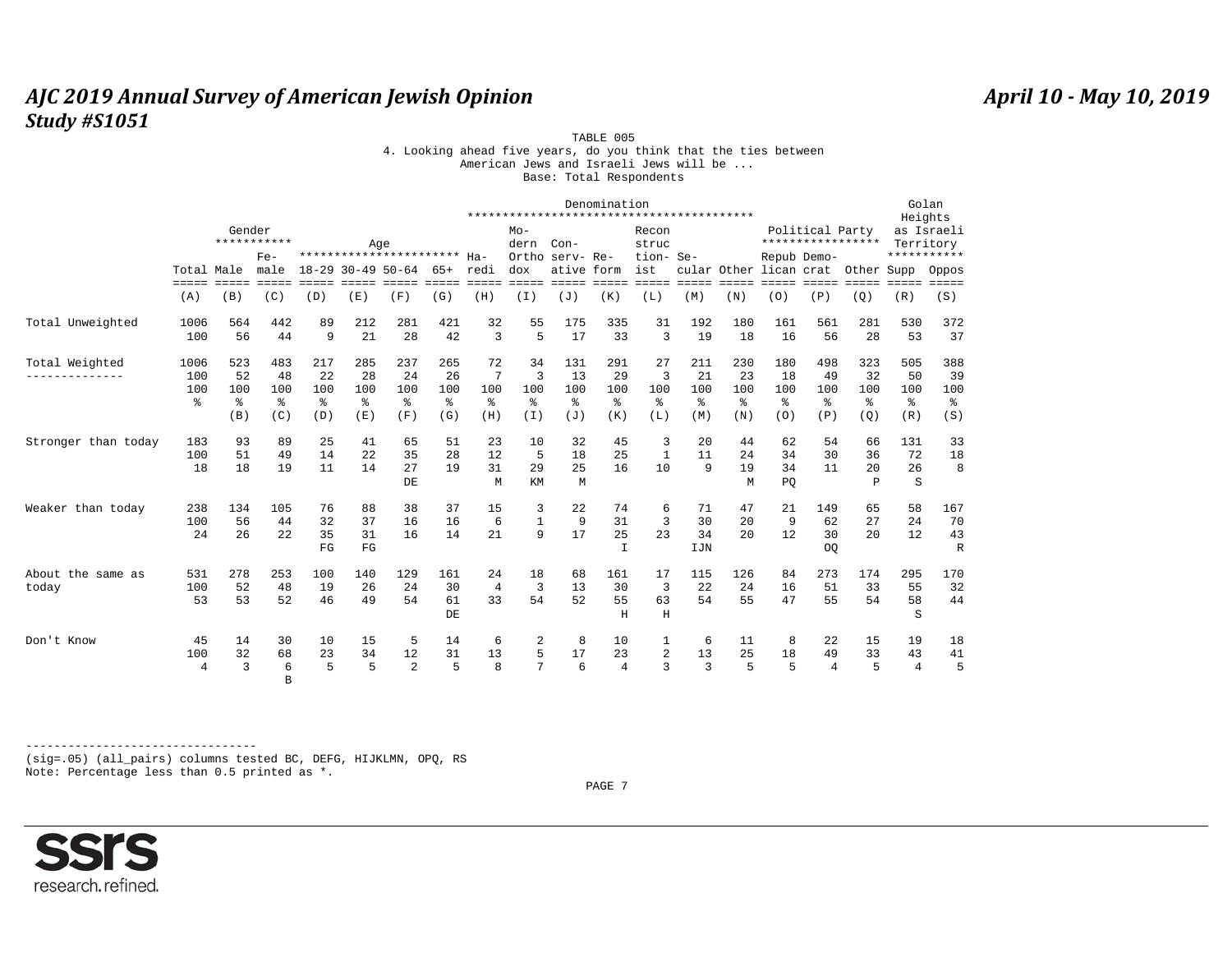# April 10 - May 10, 2019

#### TABLE 005 (continued) 4. Looking ahead five years, do you think that the ties between American Jews and Israeli Jews will be ... Base: Total Respondents

|         |            |        |                      |    |                   |                             |         |      |                     |                 | Denomination |                             |     |                      |             |                          |                                   |                | Golan<br>Heights                       |
|---------|------------|--------|----------------------|----|-------------------|-----------------------------|---------|------|---------------------|-----------------|--------------|-----------------------------|-----|----------------------|-------------|--------------------------|-----------------------------------|----------------|----------------------------------------|
|         |            | Gender | ***********<br>$Fe-$ |    | Age               | *********************** Ha- |         |      | $M_O-$<br>dern Con- | Ortho serv- Re- |              | Recon<br>struc<br>tion- Se- |     |                      | Repub Demo- | Political Party          | *****************                 |                | as Israeli<br>Territory<br>*********** |
|         | Total Male |        | male                 |    | 18-29 30-49 50-64 |                             | 65+     | redi | dox                 | ative form      |              | ist                         |     |                      |             |                          | cular Other lican crat Other Supp |                | Oppos                                  |
|         | (A)        | (B)    | (C)                  | D  | (E)               | (F)                         | (G)     | (H)  | ( I                 | ίJ              | (K)          | L)                          | (M) | $(\, \mathrm{N} \,)$ | (O)         | (P)                      | (Q)                               | (R)            | (S)                                    |
| Refused | 9          | 4      |                      | h  |                   |                             |         |      |                     |                 | -            | $\overline{\phantom{0}}$    |     |                      | 5           | $\overline{\phantom{a}}$ |                                   | $\mathfrak{D}$ |                                        |
|         | 100        | 41     | 59                   | 72 |                   | 8                           | 9       | 52   |                     | 14              |              |                             |     | 27                   | 52          |                          | 48                                | 18             |                                        |
|         |            |        |                      |    | $\star$           | $\star$                     | $\star$ | б.   | $\mathfrak{D}$      |                 |              |                             |     |                      |             |                          |                                   | $\star$        | $\star$                                |
|         |            |        |                      |    |                   |                             |         | KM   | K                   |                 |              |                             |     |                      | P           |                          |                                   |                |                                        |

----------------------------

(sig=.05) (all\_pairs) columns tested BC, DEFG, HIJKLMN, OPQ, RS Note: Percentage less than 0.5 printed as \*.

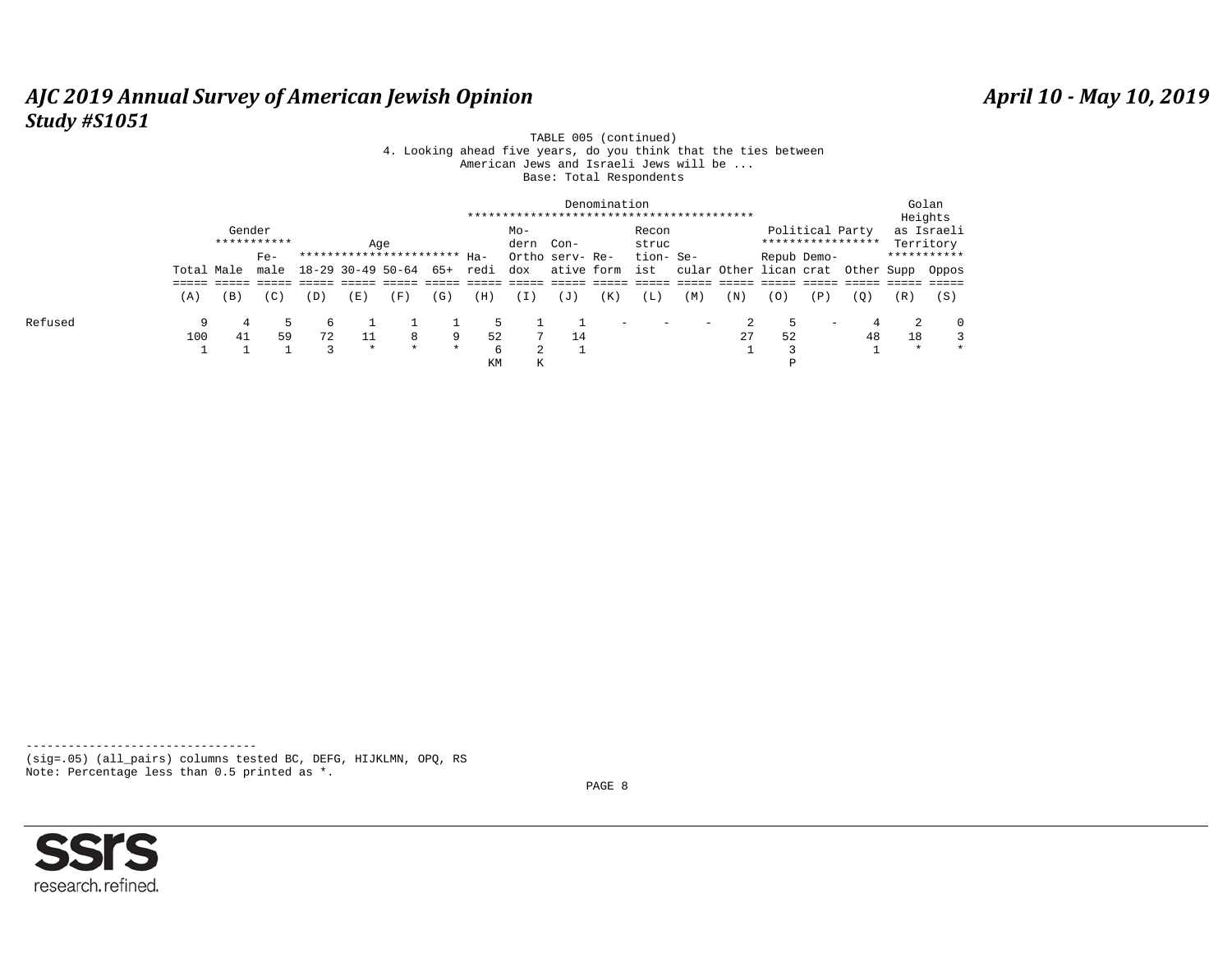#### TABLE 006 5. Compared to a year ago, is the status of Jews in the United States (more secure) or (less secure)? Base: Total Respondents

|                     |                |                               |                  |                      |                            |                             |                        |                        |                          |                          | Denomination       |                |                           |                    |                                   |                                      |                    |                     | Golan<br>Heights        |
|---------------------|----------------|-------------------------------|------------------|----------------------|----------------------------|-----------------------------|------------------------|------------------------|--------------------------|--------------------------|--------------------|----------------|---------------------------|--------------------|-----------------------------------|--------------------------------------|--------------------|---------------------|-------------------------|
|                     |                | Gender                        | ***********      |                      |                            | Aqe                         |                        |                        | $M_O -$<br>dern          | $Con-$                   |                    | Recon<br>struc |                           |                    |                                   | Political Party<br>***************** |                    |                     | as Israeli<br>Territory |
|                     |                |                               | $Fe-$            |                      |                            | *********************** Ha- |                        |                        |                          | Ortho serv- Re-          |                    | tion- Se-      |                           |                    |                                   | Repub Demo-                          |                    |                     | ***********             |
|                     |                | Total Male male               |                  |                      |                            | 18-29 30-49 50-64           | 65+                    | redi                   | dox                      | ative form               |                    | ist            |                           |                    | cular Other lican crat Other Supp |                                      |                    |                     | Oppos                   |
|                     | (A)            | ===== =====<br>(B)            | $= 22222$<br>(C) | $\frac{1}{2}$<br>(D) | $=$ $=$ $=$ $=$ $=$<br>(E) | $=$ $=$ $=$ $=$ $=$<br>(F)  | $=$ $=$ $=$ $=$<br>(G) | $=$ $=$ $=$ $=$<br>(H) | $(\top)$                 | ecces sesse coses<br>(J) | (K)                | (L)            | doces codes codes.<br>(M) | (N)                | (0)                               | eesse eesse<br>(P)                   | (Q)                | <b>EEEEE</b><br>(R) | $= 1.12$<br>(S)         |
| Total Unweighted    | 1006           | 564                           | 442              | 89                   | 212                        | 281                         | 421                    | 32                     | 55                       | 175                      | 335                | 31             | 192                       | 180                | 161                               | 561                                  | 281                | 530                 | 372                     |
|                     | 100            | 56                            | 44               | 9                    | 21                         | 28                          | 42                     | 3                      | 5                        | 17                       | 33                 | 3              | 19                        | 18                 | 16                                | 56                                   | 28                 | 53                  | 37                      |
| Total Weighted      | 1006           | 523                           | 483              | 217                  | 285                        | 237                         | 265                    | 72                     | 34                       | 131                      | 291                | 27             | 211                       | 230                | 180                               | 498                                  | 323                | 505                 | 388                     |
|                     | 100<br>100     | 52<br>100                     | 48<br>100        | 22<br>100            | 28<br>100                  | 24<br>100                   | 26<br>100              | 7<br>100               | 3<br>100                 | 13<br>100                | 29<br>100          | 3<br>100       | 21<br>100                 | 23<br>100          | 18<br>100                         | 49<br>100                            | 32<br>100          | 50<br>100           | 39<br>100               |
|                     | နွ             | ႜ                             | နွ               | ៖                    | နွ                         | $\epsilon$                  | ి                      | နွ                     | $\epsilon$               | $\,$ $\,$ $\,$           | ి                  | နွ             | နွ                        | ి                  | ి                                 | နွ                                   | နွ                 | နွ                  | ి                       |
|                     |                | (B)                           | (C)              | (D)                  | (E)                        | (F)                         | (G)                    | (H)                    | (T)                      | (J)                      | (K)                | (L)            | (M)                       | (N)                | (0)                               | (P)                                  | (Q)                | (R)                 | (S)                     |
| More secure than a  | 149            | 89                            | 60               | 27                   | 37                         | 48                          | 38                     | 15                     | 6                        | 26                       | 30                 | 8              | 12                        | 52                 | 56                                | 47                                   | 47                 | 87                  | 42                      |
| year ago            | 100            | 60<br>17                      | 40               | 18<br>12             | 25<br>13                   | 32<br>20                    | 25<br>14               | 10<br>2.0              | $\overline{4}$<br>17     | 18<br>20                 | 20<br>10           | 5              | 8<br>6                    | 35<br>23           | 37<br>31                          | 31<br>9                              | 32<br>15           | 58<br>17            | 28<br>11                |
|                     | 15             |                               | 12               |                      |                            |                             |                        | M                      | M                        | KM                       |                    | 28<br>KM       |                           | KM                 | PQ                                |                                      |                    | S                   |                         |
| Less secure than a  | 654            | 310                           | 344              | 125                  | 181                        | 158                         | 187                    | 29                     | 23                       | 83                       | 209                | 13             | 150                       | 140                | 92                                | 363                                  | 197                | 320                 | 271                     |
| year ago            | 100            | 47<br>59                      | 53<br>71         | 19<br>57             | 28<br>64                   | 24<br>66                    | 29<br>71               | $\overline{4}$<br>41   | $\overline{4}$<br>68     | 13<br>63                 | 32<br>72           | 2<br>48        | 23<br>71                  | 21<br>61           | 14<br>51                          | 55<br>73                             | 30<br>61           | 49<br>63            | 42<br>70                |
|                     | 65             |                               | $\mathbf{B}$     |                      |                            |                             | D                      |                        | H                        |                          | <b>HLN</b>         |                | <b>HL</b>                 |                    |                                   | OO.                                  |                    |                     |                         |
| About the same as a | 174            | 107                           | 67               | 52                   | 58                         | 28                          | 35                     | 27                     | 5                        | 19                       | 44                 | 6              | 43                        | 28                 | 30                                | 81                                   | 59                 | 86                  | 65                      |
| year ago            | 100            | 62                            | 38               | 30                   | 33                         | 16                          | 20                     | 15                     | 3                        | 11                       | 26                 | 4              | 25                        | 16                 | 17                                | 47                                   | 34                 | 49                  | 38                      |
|                     | 17             | $20^{\circ}$<br>$\mathcal{C}$ | 14               | 2.4<br>FG            | 20<br>$\mathbf F$          | 12                          | 13                     | 37<br><b>JKN</b>       | 14                       | 14                       | 1.5                | 2.4            | 2.0                       | 12                 | 17                                | 16                                   | 18                 | 17                  | 17                      |
| Don't Know          | 27             | 16                            | 11               | 14                   | 6                          | 3                           | 3                      | 2                      | $\overline{\phantom{a}}$ | 4                        | 6                  | $\equiv$       | 5                         | 9                  | 2                                 | 7                                    | 18                 | 12                  | 8                       |
|                     | 100            | 58                            | 42               | 52                   | 24                         | 13                          | 12                     | 6                      |                          | 13                       | 21                 |                | 20                        | 35                 | 8                                 | 25                                   | 67                 | 46                  | 28                      |
|                     | 3              | 3                             | $\overline{a}$   | 6<br>G               | $\mathfrak{D}$             | $\mathbf{1}$                | $\mathbf{1}$           | $\overline{a}$         |                          | 3                        | $\overline{2}$     |                | $\mathfrak{D}$            | $\overline{4}$     | $\mathbf{1}$                      | $\mathbf{1}$                         | 6<br>P             | $\overline{2}$      | $\overline{a}$          |
| Refused             | 3              | 1                             | 2                |                      | 2                          |                             | 1                      |                        |                          |                          | $\mathfrak{D}$     |                |                           | 1                  |                                   | -1                                   | 2                  |                     | 2                       |
|                     | 100<br>$\star$ | 43<br>$\star$                 | 57<br>$\star$    |                      | 77<br>$\mathbf{1}$         |                             | 23<br>$\star$          |                        |                          |                          | 57<br>$\mathbf{1}$ |                |                           | 43<br>$\mathbf{1}$ |                                   | 23<br>$\star$                        | 77<br>$\mathbf{1}$ |                     | 77<br>$\mathbf{1}$      |

(sig=.05) (all\_pairs) columns tested BC, DEFG, HIJKLMN, OPQ, RS Note: Percentage less than 0.5 printed as \*.

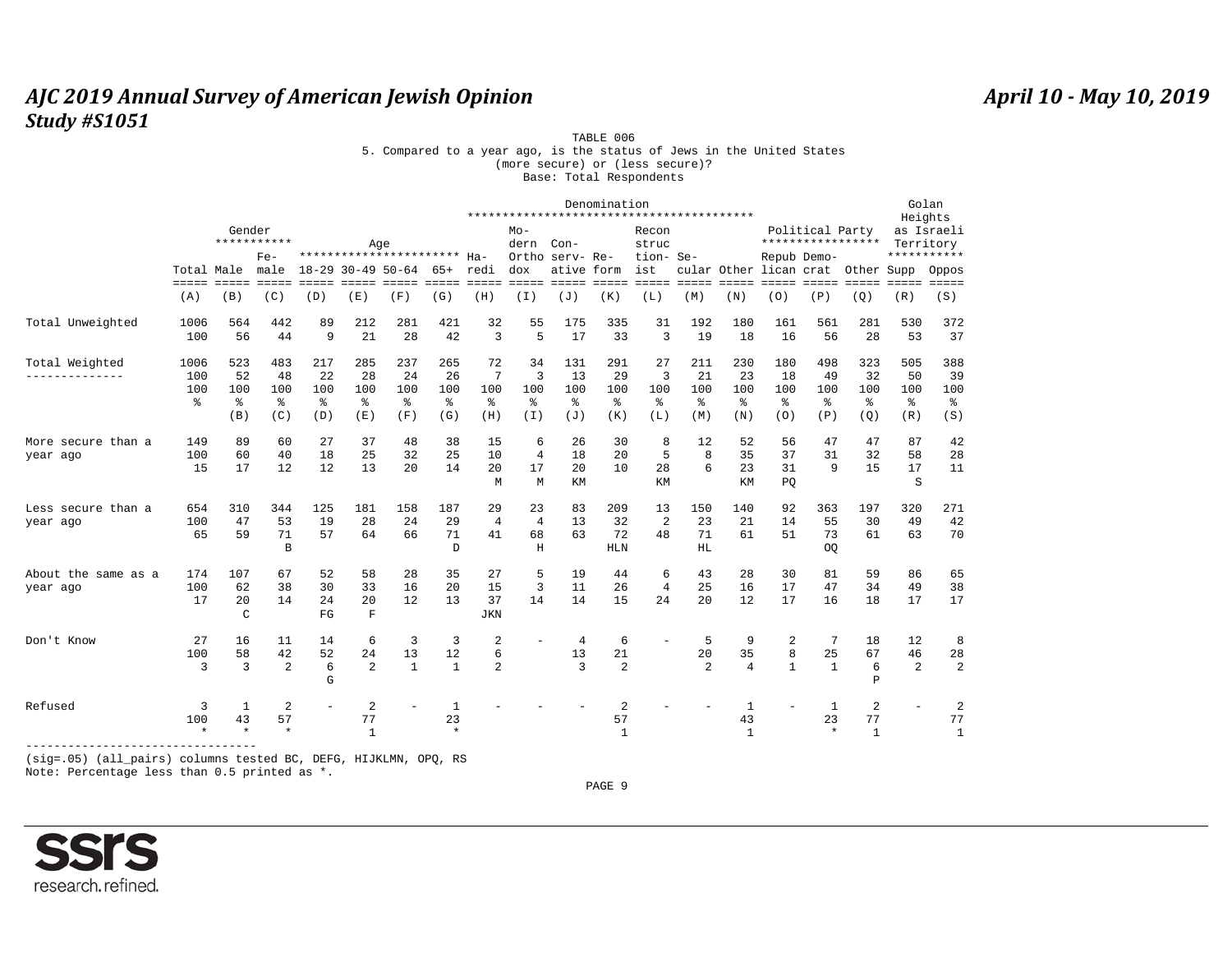#### TABLE 007 6. Compared to a year ago, is the climate on college campuses (less hostile) or (more hostile) toward pro-Israel students? Base: Total Respondents

|                                               |                          |                                                    |                                 |                                             |                                             |                                                                                                                                                                                                                                                                                                                                                                                                                                                                                               |                                                                                                                                                                                                                                                                                                                                                                                                                                                                                               |                                             |                             |                                       | Denomination                              |                                         |                              |                              |                                             |                                      |                               | Golan<br>Heights              |                                             |
|-----------------------------------------------|--------------------------|----------------------------------------------------|---------------------------------|---------------------------------------------|---------------------------------------------|-----------------------------------------------------------------------------------------------------------------------------------------------------------------------------------------------------------------------------------------------------------------------------------------------------------------------------------------------------------------------------------------------------------------------------------------------------------------------------------------------|-----------------------------------------------------------------------------------------------------------------------------------------------------------------------------------------------------------------------------------------------------------------------------------------------------------------------------------------------------------------------------------------------------------------------------------------------------------------------------------------------|---------------------------------------------|-----------------------------|---------------------------------------|-------------------------------------------|-----------------------------------------|------------------------------|------------------------------|---------------------------------------------|--------------------------------------|-------------------------------|-------------------------------|---------------------------------------------|
|                                               |                          | Gender                                             | ***********                     |                                             |                                             | Aqe                                                                                                                                                                                                                                                                                                                                                                                                                                                                                           |                                                                                                                                                                                                                                                                                                                                                                                                                                                                                               |                                             | $Mo-$<br>dern               | $Con-$                                |                                           | Recon<br>struc                          |                              |                              |                                             | Political Party<br>***************** |                               | Territory                     | as Israeli                                  |
|                                               |                          |                                                    | $Fe-$                           |                                             |                                             | *********************** Ha-                                                                                                                                                                                                                                                                                                                                                                                                                                                                   |                                                                                                                                                                                                                                                                                                                                                                                                                                                                                               |                                             |                             | Ortho serv- Re-                       |                                           | tion- Se-                               |                              |                              |                                             | Repub Demo-                          |                               |                               | ***********                                 |
|                                               |                          | Total Male male                                    |                                 |                                             |                                             | $18-29$ 30-49 50-64                                                                                                                                                                                                                                                                                                                                                                                                                                                                           | $65+$                                                                                                                                                                                                                                                                                                                                                                                                                                                                                         | redi                                        | dox                         | ative form<br>EEEEE EEEEE             |                                           | ist                                     |                              |                              | cular Other lican crat<br>esses esses esses |                                      | Other Supp<br>$-----$         |                               | Oppos                                       |
|                                               | $=$ $=$ $=$ $=$<br>(A)   | $\equiv \equiv \equiv \equiv \equiv \equiv$<br>(B) | $\frac{1}{2}$<br>(C)            | $\equiv \equiv \equiv \equiv \equiv$<br>(D) | $\equiv \equiv \equiv \equiv \equiv$<br>(E) | $\begin{array}{cccccccccc} \multicolumn{2}{c}{} & \multicolumn{2}{c}{} & \multicolumn{2}{c}{} & \multicolumn{2}{c}{} & \multicolumn{2}{c}{} & \multicolumn{2}{c}{} & \multicolumn{2}{c}{} & \multicolumn{2}{c}{} & \multicolumn{2}{c}{} & \multicolumn{2}{c}{} & \multicolumn{2}{c}{} & \multicolumn{2}{c}{} & \multicolumn{2}{c}{} & \multicolumn{2}{c}{} & \multicolumn{2}{c}{} & \multicolumn{2}{c}{} & \multicolumn{2}{c}{} & \multicolumn{2}{c}{} & \multicolumn{2}{c}{} & \mult$<br>(F) | $\begin{array}{cccccccccc} \multicolumn{2}{c}{} & \multicolumn{2}{c}{} & \multicolumn{2}{c}{} & \multicolumn{2}{c}{} & \multicolumn{2}{c}{} & \multicolumn{2}{c}{} & \multicolumn{2}{c}{} & \multicolumn{2}{c}{} & \multicolumn{2}{c}{} & \multicolumn{2}{c}{} & \multicolumn{2}{c}{} & \multicolumn{2}{c}{} & \multicolumn{2}{c}{} & \multicolumn{2}{c}{} & \multicolumn{2}{c}{} & \multicolumn{2}{c}{} & \multicolumn{2}{c}{} & \multicolumn{2}{c}{} & \multicolumn{2}{c}{} & \mult$<br>(G) | $\equiv \equiv \equiv \equiv \equiv$<br>(H) | (T)                         | (J)                                   | $\frac{1}{2}$<br>(K)                      | (L)                                     | esses esses<br>(M)           | (N)                          | (0)                                         | (P)                                  | (Q)                           | $\frac{1}{2}$<br>(R)          | $\equiv \equiv \equiv \equiv \equiv$<br>(S) |
| Total Unweighted                              | 1006<br>100              | 564<br>56                                          | 442<br>44                       | 89<br>9                                     | 212<br>21                                   | 281<br>28                                                                                                                                                                                                                                                                                                                                                                                                                                                                                     | 421<br>42                                                                                                                                                                                                                                                                                                                                                                                                                                                                                     | 32<br>3                                     | 55<br>5                     | 175<br>17                             | 335<br>33                                 | 31<br>3                                 | 192<br>19                    | 180<br>18                    | 161<br>16                                   | 561<br>56                            | 281<br>28                     | 530<br>53                     | 372<br>37                                   |
| Total Weighted<br>--------------              | 1006<br>100<br>100<br>နွ | 523<br>52<br>100<br>ి<br>(B)                       | 483<br>48<br>100<br>နွ<br>(C)   | 217<br>22<br>100<br>៖<br>(D)                | 285<br>28<br>100<br>နွ<br>(E)               | 237<br>24<br>100<br>៖<br>(F)                                                                                                                                                                                                                                                                                                                                                                                                                                                                  | 265<br>26<br>100<br>$\epsilon$<br>(G)                                                                                                                                                                                                                                                                                                                                                                                                                                                         | 72<br>$7\phantom{.0}$<br>100<br>နွ<br>(H)   | 34<br>3<br>100<br>ి<br>(T)  | 131<br>13<br>100<br>$\epsilon$<br>(J) | 291<br>29<br>100<br>$\,$ $\,$ $\,$<br>(K) | 27<br>$\overline{3}$<br>100<br>ి<br>(L) | 211<br>21<br>100<br>ి<br>(M) | 230<br>23<br>100<br>ႜ<br>(N) | 180<br>18<br>100<br>ి<br>(0)                | 498<br>49<br>100<br>ి<br>(P)         | 323<br>32<br>100<br>နွ<br>(Q) | 505<br>50<br>100<br>နွ<br>(R) | 388<br>39<br>100<br>နွ<br>(S)               |
| Less hostile than a<br>year ago               | 91<br>100<br>9           | 61<br>67<br>12<br>$\mathsf{C}$                     | 30<br>33<br>6                   | 17<br>18<br>8                               | 26<br>29<br>9                               | 24<br>27<br>10                                                                                                                                                                                                                                                                                                                                                                                                                                                                                | 24<br>26<br>9                                                                                                                                                                                                                                                                                                                                                                                                                                                                                 | 5<br>5<br>6                                 | 2<br>2<br>6                 | 12<br>13<br>9                         | 14<br>15<br>5                             | 4<br>$\overline{4}$<br>15               | 14<br>15<br>$7\phantom{.0}$  | 36<br>40<br>16<br>KM         | 22<br>24<br>12                              | 34<br>37<br>7                        | 35<br>39<br>11                | 49<br>54<br>10                | 32<br>35<br>8                               |
| More hostile than a<br>year ago               | 569<br>100<br>57         | 271<br>48<br>52                                    | 298<br>52<br>62<br>$\mathbf{B}$ | 113<br>20<br>52                             | 158<br>2.8<br>55                            | 151<br>26<br>63                                                                                                                                                                                                                                                                                                                                                                                                                                                                               | 145<br>26<br>55                                                                                                                                                                                                                                                                                                                                                                                                                                                                               | 49<br>9<br>68                               | 26<br>5<br>77<br><b>JMN</b> | 76<br>13<br>58                        | 191<br>34<br>66<br>MN                     | 14<br>2<br>52                           | 102<br>18<br>48              | 108<br>19<br>47              | 114<br>20<br>63                             | 275<br>48<br>55                      | 175<br>31<br>54               | 331<br>58<br>65<br>S          | 189<br>33<br>49                             |
| About the same as a<br>year ago               | 169<br>100<br>17         | 99<br>59<br>19                                     | 70<br>41<br>14                  | 43<br>25<br>2.0                             | 50<br>30<br>18                              | 32<br>19<br>13                                                                                                                                                                                                                                                                                                                                                                                                                                                                                | 44<br>26<br>16                                                                                                                                                                                                                                                                                                                                                                                                                                                                                | 4<br>3<br>6                                 | 3<br>$\overline{a}$<br>9    | 23<br>14<br>17                        | 39<br>23<br>14                            | 5<br>3<br>20                            | 55<br>33<br>26<br>HIK        | 38<br>22<br>16               | 21<br>13<br>12                              | 91<br>54<br>18                       | 56<br>33<br>17                | 64<br>38<br>13                | 87<br>52<br>22<br>$\mathbb R$               |
| Don't Know                                    | 172<br>100<br>17         | 88<br>51<br>17                                     | 85<br>49<br>17                  | 42<br>25<br>2.0                             | 48<br>28<br>17                              | 31<br>18<br>13                                                                                                                                                                                                                                                                                                                                                                                                                                                                                | 51<br>29<br>19                                                                                                                                                                                                                                                                                                                                                                                                                                                                                | 14<br>8<br>2.0                              | 3<br>2<br>8                 | 21<br>12<br>16                        | 45<br>26<br>16                            | 4<br>2<br>14                            | 37<br>21<br>17               | 48<br>28<br>21               | 20<br>12<br>11                              | 97<br>56<br>2.0                      | 54<br>32<br>17                | 59<br>34<br>12.               | 77<br>45<br>20<br>$\mathbb{R}$              |
| Refused<br>__________________________________ | 6<br>100<br>$\mathbf{1}$ | 5<br>89<br>$\mathbf{1}$                            | 1<br>11<br>$\star$              | 2<br>34<br>$\mathbf{1}$                     | 3<br>45<br>$\mathbf{1}$                     | $\overline{\phantom{a}}$                                                                                                                                                                                                                                                                                                                                                                                                                                                                      | 1<br>21<br>$\star$                                                                                                                                                                                                                                                                                                                                                                                                                                                                            |                                             |                             |                                       | 1<br>19<br>$\star$                        | $\overline{\phantom{a}}$                | 3<br>60<br>2                 | 1<br>10<br>$\star$           | 2<br>34<br>$\mathbf{1}$                     | 1<br>19<br>$\star$                   | 3<br>47<br>$\mathbf{1}$       | 2<br>30<br>$\star$            | 4<br>70<br>$\mathbf{1}$                     |

(sig=.05) (all\_pairs) columns tested BC, DEFG, HIJKLMN, OPQ, RS Note: Percentage less than 0.5 printed as \*.

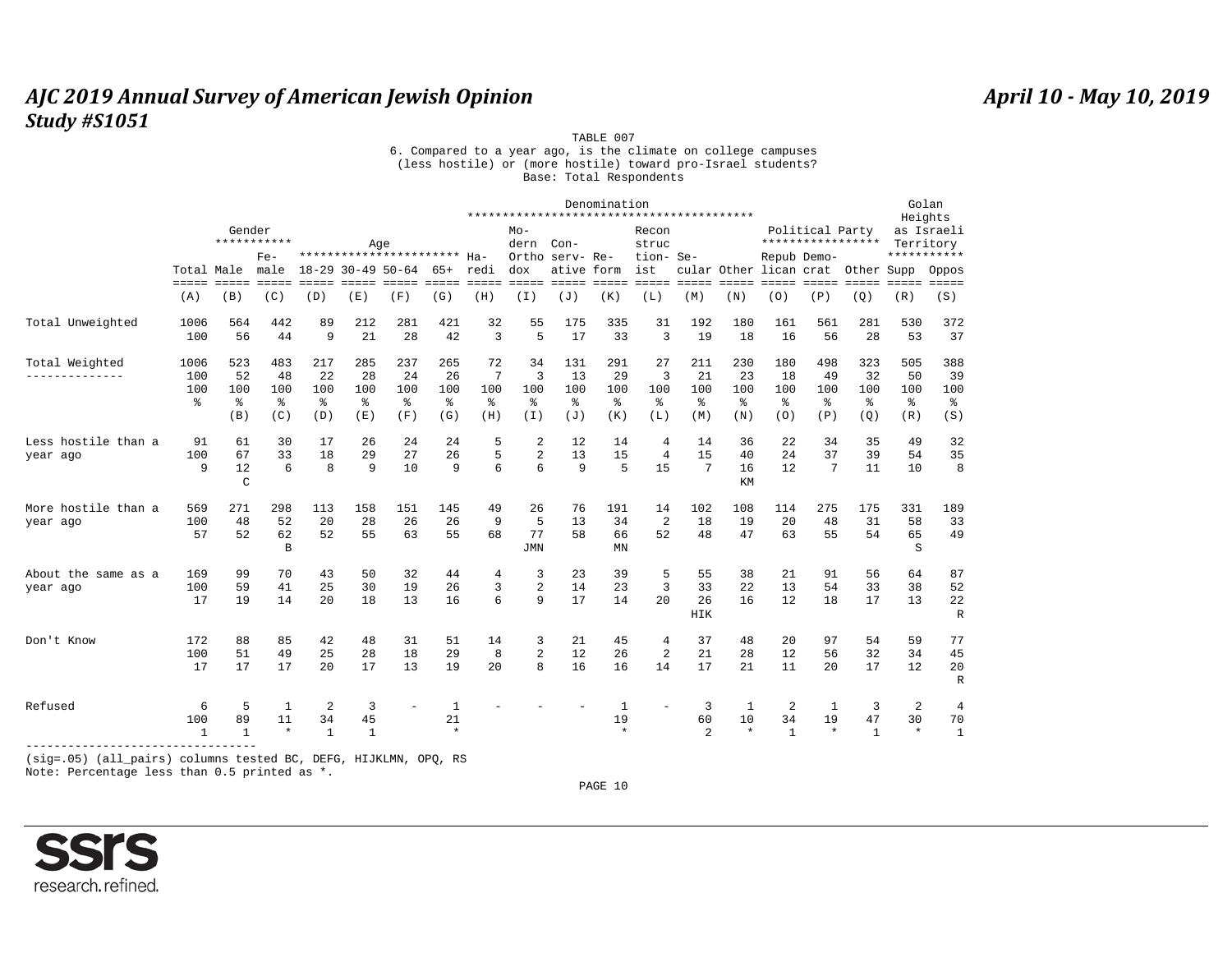# April 10 - May 10, 2019

TABLE 008

7. Anti-Semitic incidents have become more frequent in Europe. Do you think that Jews have a future as Jews in Europe, or should they leave now?

Base: Total Respondents

|                                         |                             |                              |                                             |                              |                                      |                                                        |                                      |                                    |                                                  |                                | Denomination                                |                                    |                              |                                 |                                                                                                                                                                                                                                                                                                                                                                                                                                                                                               |                                                                                                                                                                                                                                                                                                                                                                                                                                                                                               |                                             |                              | Golan<br>Heights               |
|-----------------------------------------|-----------------------------|------------------------------|---------------------------------------------|------------------------------|--------------------------------------|--------------------------------------------------------|--------------------------------------|------------------------------------|--------------------------------------------------|--------------------------------|---------------------------------------------|------------------------------------|------------------------------|---------------------------------|-----------------------------------------------------------------------------------------------------------------------------------------------------------------------------------------------------------------------------------------------------------------------------------------------------------------------------------------------------------------------------------------------------------------------------------------------------------------------------------------------|-----------------------------------------------------------------------------------------------------------------------------------------------------------------------------------------------------------------------------------------------------------------------------------------------------------------------------------------------------------------------------------------------------------------------------------------------------------------------------------------------|---------------------------------------------|------------------------------|--------------------------------|
|                                         |                             | Gender                       | ***********                                 |                              |                                      | Aqe                                                    |                                      |                                    | $M_O -$<br>dern                                  | $Con-$                         |                                             | Recon<br>struc                     |                              |                                 |                                                                                                                                                                                                                                                                                                                                                                                                                                                                                               | Political Party                                                                                                                                                                                                                                                                                                                                                                                                                                                                               | *****************                           |                              | as Israeli<br>Territory        |
|                                         | Total Male                  |                              | $Fe-$<br>male                               |                              |                                      | *********************** Ha-<br>$18-29$ 30-49 50-64 65+ |                                      | redi                               | dox                                              | Ortho serv- Re-<br>ative form  |                                             | tion- Se-<br>ist                   |                              |                                 | cular Other lican crat Other Supp                                                                                                                                                                                                                                                                                                                                                                                                                                                             | Repub Demo-                                                                                                                                                                                                                                                                                                                                                                                                                                                                                   |                                             |                              | ***********<br>Oppos           |
|                                         | $= 1.25$<br>(A)             | $= 2222$<br>(B)              | $\equiv \equiv \equiv \equiv \equiv$<br>(C) | $- -$<br>(D)                 | (E)                                  | (F)                                                    | (G)                                  | (H)                                | $\equiv \equiv \equiv \equiv \equiv$<br>$(\top)$ | ----<br>(J)                    | $\equiv \equiv \equiv \equiv \equiv$<br>(K) | $\frac{1}{2}$<br>(L)               | $= 1.12$<br>(M)              | <b>EEEEE</b><br>(N)             | $\begin{array}{cccccccccc} \multicolumn{2}{c}{} & \multicolumn{2}{c}{} & \multicolumn{2}{c}{} & \multicolumn{2}{c}{} & \multicolumn{2}{c}{} & \multicolumn{2}{c}{} & \multicolumn{2}{c}{} & \multicolumn{2}{c}{} & \multicolumn{2}{c}{} & \multicolumn{2}{c}{} & \multicolumn{2}{c}{} & \multicolumn{2}{c}{} & \multicolumn{2}{c}{} & \multicolumn{2}{c}{} & \multicolumn{2}{c}{} & \multicolumn{2}{c}{} & \multicolumn{2}{c}{} & \multicolumn{2}{c}{} & \multicolumn{2}{c}{} & \mult$<br>(0) | $\begin{array}{cccccccccc} \multicolumn{2}{c}{} & \multicolumn{2}{c}{} & \multicolumn{2}{c}{} & \multicolumn{2}{c}{} & \multicolumn{2}{c}{} & \multicolumn{2}{c}{} & \multicolumn{2}{c}{} & \multicolumn{2}{c}{} & \multicolumn{2}{c}{} & \multicolumn{2}{c}{} & \multicolumn{2}{c}{} & \multicolumn{2}{c}{} & \multicolumn{2}{c}{} & \multicolumn{2}{c}{} & \multicolumn{2}{c}{} & \multicolumn{2}{c}{} & \multicolumn{2}{c}{} & \multicolumn{2}{c}{} & \multicolumn{2}{c}{} & \mult$<br>(P) | $\equiv \equiv \equiv \equiv \equiv$<br>(Q) | $=$ $=$ $=$ $=$<br>(R)       | $=$ $=$ $=$ $=$<br>(S)         |
| Total Unweighted                        | 1006<br>100                 | 564<br>56                    | 442<br>44                                   | 89<br>9                      | 212<br>21                            | 281<br>28                                              | 421<br>42                            | 32<br>3                            | 55<br>5                                          | 175<br>17                      | 335<br>33                                   | 31<br>3                            | 192<br>19                    | 180<br>18                       | 161<br>16                                                                                                                                                                                                                                                                                                                                                                                                                                                                                     | 561<br>56                                                                                                                                                                                                                                                                                                                                                                                                                                                                                     | 281<br>28                                   | 530<br>53                    | 372<br>37                      |
| Total Weighted<br>--------------        | 1006<br>100<br>100<br>፠     | 523<br>52<br>100<br>ి<br>(B) | 483<br>48<br>100<br>°<br>(C)                | 217<br>22<br>100<br>፠<br>(D) | 285<br>28<br>100<br>$\approx$<br>(E) | 237<br>24<br>100<br>۶.<br>(F)                          | 265<br>26<br>100<br>$\approx$<br>(G) | 72<br>7<br>100<br>$\approx$<br>(H) | 34<br>3<br>100<br>$\approx$<br>$(\top)$          | 131<br>13<br>100<br>⊱<br>(J)   | 291<br>29<br>100<br>$\approx$<br>(K)        | 27<br>3<br>100<br>$\approx$<br>(L) | 211<br>21<br>100<br>⊱<br>(M) | 230<br>23<br>100<br>⊱<br>(N)    | 180<br>18<br>100<br>⊱<br>(0)                                                                                                                                                                                                                                                                                                                                                                                                                                                                  | 498<br>49<br>100<br>⊱<br>(P)                                                                                                                                                                                                                                                                                                                                                                                                                                                                  | 323<br>32<br>100<br>⊱<br>(Q)                | 505<br>50<br>100<br>⊱<br>(R) | 388<br>39<br>100<br>ి<br>(S)   |
| Jews have a future<br>as Jews in Europe | 753<br>100<br>75            | 399<br>53<br>76              | 354<br>47<br>73                             | 178<br>24<br>82<br>FG        | 225<br>30<br>79<br>FG                | 163<br>22<br>69                                        | 185<br>25<br>70                      | 40<br>5<br>55                      | 15<br>2<br>45                                    | 87<br>11<br>66<br>$\mathsf{T}$ | 246<br>33<br>85<br>HIJN                     | 23<br>$\overline{3}$<br>86<br>HI   | 180<br>24<br>85<br>HIJN      | 162<br>22<br>70<br>$\mathbf{I}$ | 90<br>12<br>50                                                                                                                                                                                                                                                                                                                                                                                                                                                                                | 431<br>57<br>87<br><b>OO</b>                                                                                                                                                                                                                                                                                                                                                                                                                                                                  | 231<br>31<br>71<br>$\Omega$                 | 329<br>44<br>65              | 342<br>45<br>88<br>$\mathbb R$ |
| Jews should leave<br>now                | 173<br>100<br>17            | 83<br>48<br>16               | 90<br>52<br>19                              | 21<br>12<br>10               | 38<br>22<br>13                       | 60<br>35<br>25<br>DE                                   | 53<br>31<br>20                       | 32<br>18<br>44                     | 13<br>7<br>37<br>D JKLMN JKLMN                   | 25<br>15<br>19<br>KM           | 30<br>17<br>10                              | 3<br>$\overline{a}$<br>11          | 17<br>10<br>8                | 47<br>27<br>20<br>KM            | 77<br>44<br>43<br>PO                                                                                                                                                                                                                                                                                                                                                                                                                                                                          | 41<br>23<br>$\mathsf{R}$                                                                                                                                                                                                                                                                                                                                                                                                                                                                      | 52<br>30<br>16<br>P                         | 128<br>74<br>25<br>S         | 29<br>17<br>7                  |
| Don't Know                              | 61<br>100<br>6              | 27<br>44<br>5                | 34<br>56<br>7                               | 13<br>21<br>6                | 15<br>24<br>5                        | 10<br>17<br>$\overline{4}$                             | 23<br>38<br>9                        |                                    | 6<br>10<br>18<br>HKM                             | 11<br>17<br>8                  | 11<br>18<br>$\overline{4}$                  | 1<br>$\mathbf 1$<br>3              | 13<br>22<br>6                | 19<br>31<br>8                   | 12<br>19<br>7                                                                                                                                                                                                                                                                                                                                                                                                                                                                                 | 21<br>35<br>4                                                                                                                                                                                                                                                                                                                                                                                                                                                                                 | 28<br>46<br>9                               | 37<br>61<br>7<br>S           | 13<br>21<br>3                  |
| Refused                                 | 19<br>100<br>$\overline{2}$ | 14<br>73<br>3                | 5<br>27<br>$\mathbf{1}$                     | 5<br>26<br>$\overline{a}$    | 7<br>35<br>2                         | 4<br>22<br>$\overline{2}$                              | 3<br>17<br>$\mathbf{1}$              | 1<br>5<br>$\mathbf{1}$             | 0<br>$\mathbf{1}$<br>$\mathbf{1}$                | 9<br>49<br>7<br><b>KMN</b>     | 3<br>18<br>$\mathbf{1}$                     |                                    | 2<br>8<br>$\mathbf{1}$       | 2<br>12<br>$\mathbf{1}$         | 1<br>6<br>$\mathbf{1}$                                                                                                                                                                                                                                                                                                                                                                                                                                                                        | 5<br>28<br>$\mathbf{1}$                                                                                                                                                                                                                                                                                                                                                                                                                                                                       | 12<br>66<br>$\overline{4}$<br>Þ             | 11<br>57<br>$\overline{2}$   | 4<br>24<br>$\mathbf{1}$        |

\_\_\_\_\_\_\_\_\_\_\_\_\_\_\_\_\_\_\_\_\_\_\_\_\_\_\_\_\_

(sig=.05) (all\_pairs) columns tested BC, DEFG, HIJKLMN, OPQ, RS

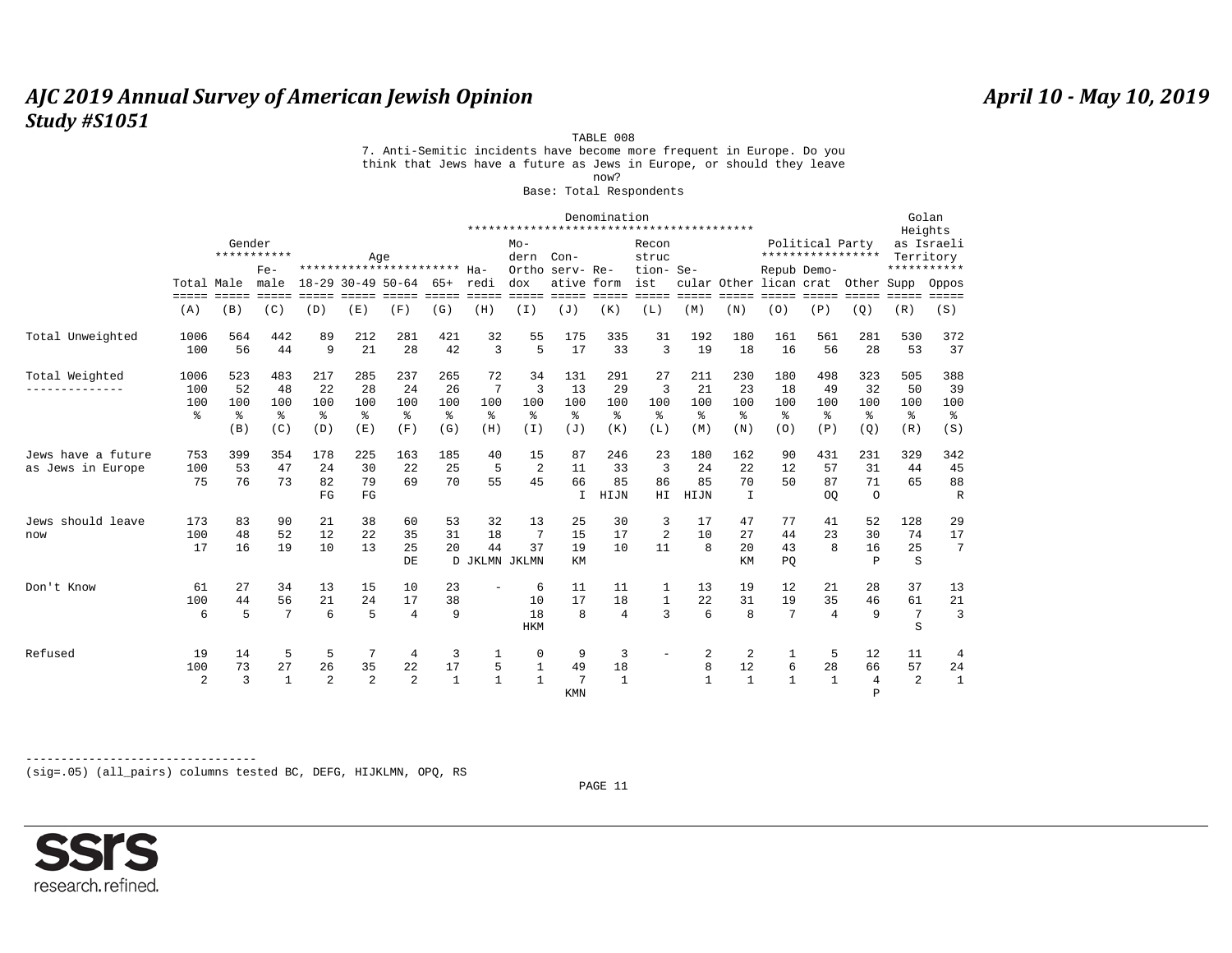#### TABLE 009 8. Using the metaphor of a family, do you consider Israeli Jews as your ...? Base: Total Respondents

|                                     |                          |                         |                         |                     |                         |                                    |                               |                                              |                              |                                                    | Denomination              |                                |                             |                      |                        |                                      |                             | Golan<br>Heights        |                                |
|-------------------------------------|--------------------------|-------------------------|-------------------------|---------------------|-------------------------|------------------------------------|-------------------------------|----------------------------------------------|------------------------------|----------------------------------------------------|---------------------------|--------------------------------|-----------------------------|----------------------|------------------------|--------------------------------------|-----------------------------|-------------------------|--------------------------------|
|                                     |                          | Gender                  | ***********             |                     |                         | Aqe                                |                               |                                              | $Mo-$<br>dern                | Con-                                               |                           | Recon<br>struc                 |                             |                      |                        | Political Party<br>***************** |                             | Territory               | as Israeli                     |
|                                     |                          |                         | $Fe-$                   |                     |                         | *********************** Ha-        |                               |                                              |                              | Ortho serv- Re-                                    |                           | tion- Se-                      |                             |                      |                        | Repub Demo-                          |                             |                         | ***********                    |
|                                     |                          | Total Male              | male                    |                     |                         | 18-29 30-49 50-64<br>$\frac{1}{2}$ | $65+$                         | redi<br>$\equiv \equiv \equiv \equiv \equiv$ | dox                          | ative form<br>$\equiv \equiv \equiv \equiv \equiv$ | $\frac{1}{2}$             | ist                            |                             | $\frac{1}{2}$        | cular Other lican crat | esses esses                          | Other Supp<br>$\frac{1}{2}$ | $\frac{1}{2}$           | Oppos                          |
|                                     | <b>EBBEE</b><br>(A)      | <b>EEEEE</b><br>(B)     | <b>EEEEE</b><br>(C)     | <b>EEEEE</b><br>(D) | $=$ $=$ $=$ $=$<br>(E)  | (F)                                | $= 1.12$<br>(G)               | (H)                                          | <b>EEEEE</b><br>(T)          | (J)                                                | (K)                       | (L)                            | esses esses<br>(M)          | (N)                  | (0)                    | (P)                                  | (Q)                         | (R)                     | $=$ $=$ $=$ $=$<br>(S)         |
| Total Unweighted                    | 1006<br>100              | 564<br>56               | 442<br>44               | 89<br>9             | 212<br>21               | 281<br>28                          | 421<br>42                     | 32<br>3                                      | 55<br>5                      | 175<br>17                                          | 335<br>33                 | 31<br>3                        | 192<br>19                   | 180<br>18            | 161<br>16              | 561<br>56                            | 281<br>28                   | 530<br>53               | 372<br>37                      |
| Total Weighted                      | 1006<br>100<br>100       | 523<br>52<br>100        | 483<br>48<br>100        | 217<br>22<br>100    | 285<br>28<br>100        | 237<br>24<br>100                   | 265<br>26<br>100              | 72<br>$7\phantom{.0}$<br>100                 | 34<br>$\overline{3}$<br>100  | 131<br>13<br>100                                   | 291<br>29<br>100          | 27<br>3<br>100                 | 211<br>21<br>100            | 230<br>23<br>100     | 180<br>18<br>100       | 498<br>49<br>100                     | 323<br>32<br>100            | 505<br>50<br>100        | 388<br>39<br>100               |
|                                     | ిక                       | နွ<br>(B)               | နွ<br>(C)               | နွ<br>(D)           | $\epsilon$<br>(E)       | ៖<br>(F)                           | နွ<br>(G)                     | နွ<br>(H)                                    | ి<br>$(\top)$                | $\epsilon$<br>(J)                                  | $\epsilon$<br>(K)         | နွ<br>(L)                      | ి<br>(M)                    | နွ<br>(N)            | နွ<br>(0)              | ి<br>(P)                             | နွ<br>(Q)                   | နွ<br>(R)               | နွ<br>(S)                      |
| Siblings                            | 129<br>100<br>13         | 54<br>42<br>10          | 75<br>58<br>16          | 33<br>26<br>15<br>G | 42<br>33<br>1.5<br>G    | 37<br>29<br>16<br>G                | 15<br>12<br>6                 | 25<br>20<br>35                               | 12<br>9<br>36<br>JKLMN JKLMN | 15<br>11<br>11                                     | 26<br>2.0<br>$\mathsf{Q}$ | 0<br>$\star$<br>$\overline{2}$ | 23<br>18<br>11              | 26<br>20<br>11       | 43<br>34<br>24<br>PQ   | 46<br>36<br>9                        | 39<br>30<br>12              | 85<br>66<br>17<br>S     | 33<br>25<br>8                  |
| First Cousins                       | 146<br>100<br>15         | 87<br>59<br>17          | 59<br>41<br>12          | 38<br>26<br>17      | 50<br>34<br>17<br>G     | 31<br>21<br>13                     | 27<br>18<br>10                | 19<br>13<br>26                               | 6<br>$\overline{4}$<br>18    | 24<br>16<br>18                                     | 43<br>29<br>15            | 5<br>$\overline{4}$<br>20      | 27<br>18<br>13              | 23<br>16<br>10       | 31<br>21<br>17         | 70<br>48<br>14                       | 46<br>31<br>14              | 93<br>63<br>18<br>S     | 43<br>29<br>11                 |
| Extended family                     | 435<br>100<br>43         | 226<br>52<br>43         | 208<br>48<br>43         | 98<br>22<br>45      | 100<br>23<br>35         | 109<br>25<br>46                    | 128<br>29<br>48<br>E          | 19<br>$\overline{4}$<br>2.6                  | 13<br>3<br>39                | 66<br>15<br>50<br>Η                                | 124<br>29<br>43           | 15<br>3<br>56<br>Η             | 87<br>20<br>41              | 103<br>24<br>45      | 69<br>16<br>38         | 230<br>53<br>46                      | 136<br>31<br>42             | 220<br>51<br>44         | 162<br>37<br>42                |
| Not part of my<br>family            | 285<br>100<br>28         | 150<br>53<br>29         | 135<br>47<br>28         | 48<br>17<br>22      | 88<br>31<br>31          | 58<br>20<br>24                     | 90<br>32<br>34<br>$\mathbf F$ | 10<br>3<br>13                                | 2<br>$\mathbf{1}$<br>6       | 24<br>8<br>18                                      | 92<br>32<br>32<br>IJ      | 5<br>2<br>20                   | 73<br>26<br>35<br>IJ        | 78<br>27<br>34<br>IJ | 37<br>13<br>21         | 147<br>52<br>30                      | 96<br>34<br>30              | 101<br>35<br>20         | 146<br>51<br>38<br>$\mathbb R$ |
| Don't Know<br>--------------------- | 8<br>100<br>$\mathbf{1}$ | 4<br>49<br>$\mathbf{1}$ | 4<br>51<br>$\mathbf{1}$ |                     | 3<br>39<br>$\mathbf{1}$ | 2<br>20<br>$\mathbf{1}$            | 3<br>41<br>$\mathbf{1}$       |                                              | 1<br>8<br>$\overline{a}$     | 2<br>23<br>$\mathbf{1}$                            | 5<br>57<br>$\overline{a}$ | $\equiv$                       | $\mathbf 0$<br>6<br>$\star$ | 0<br>6<br>$\star$    |                        | 4<br>45<br>$\mathbf{1}$              | 4<br>55<br>$\mathbf{1}$     | 5<br>57<br>$\mathbf{1}$ | 3<br>43<br>$\mathbf{1}$        |

(sig=.05) (all\_pairs) columns tested BC, DEFG, HIJKLMN, OPQ, RS Note: Percentage less than 0.5 printed as \*.

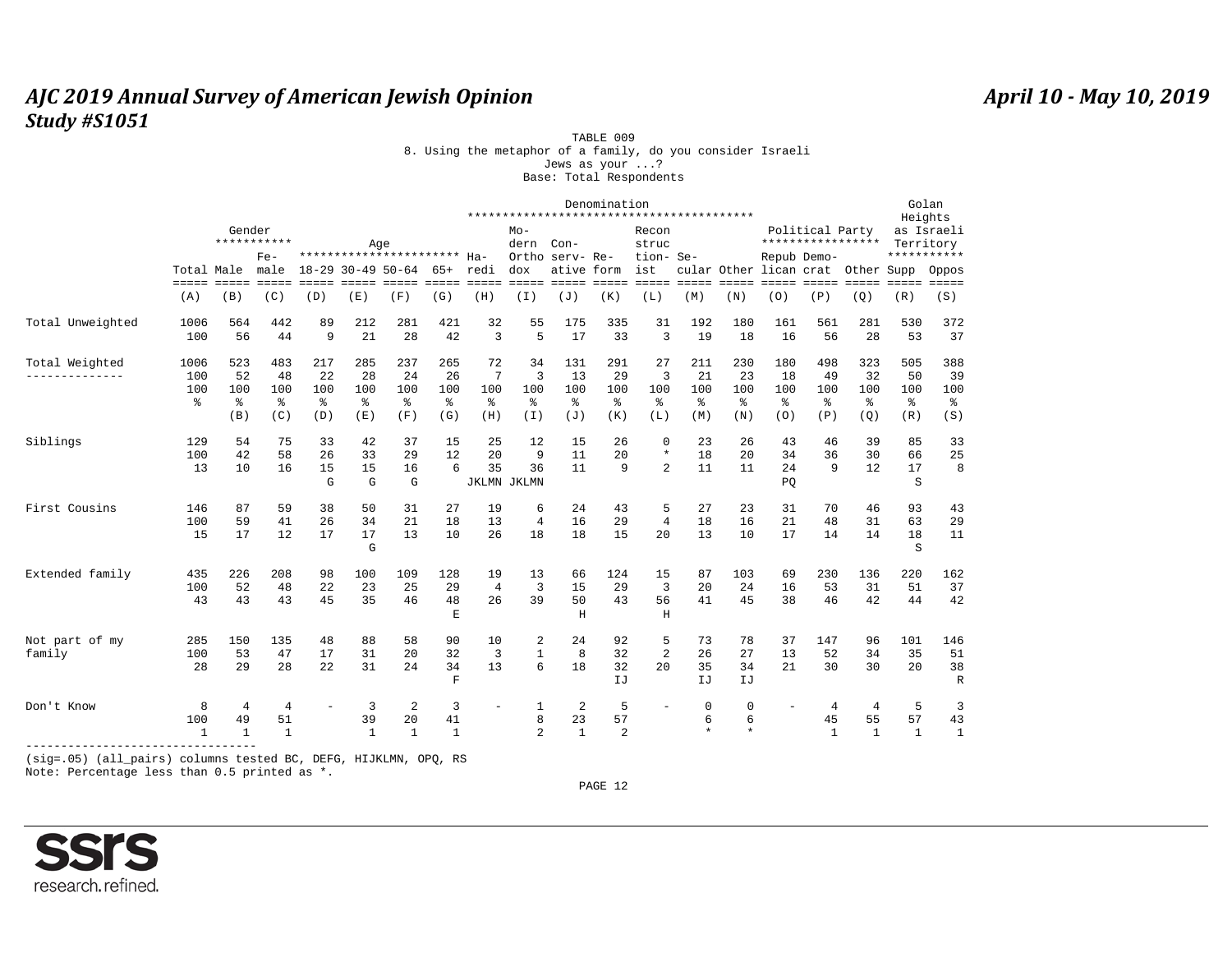# April 10 - May 10, 2019

#### TABLE 009 (continued) 8. Using the metaphor of a family, do you consider Israeli Jews as your ...? Base: Total Respondents

|         |            |         |             |                        |         |                             |         |                          |                          |                 | Denomination |                                       |         |         |         |                 |                   |         | Golan                   |
|---------|------------|---------|-------------|------------------------|---------|-----------------------------|---------|--------------------------|--------------------------|-----------------|--------------|---------------------------------------|---------|---------|---------|-----------------|-------------------|---------|-------------------------|
|         |            |         |             |                        |         |                             |         |                          |                          |                 |              |                                       |         |         |         |                 |                   |         | Heights                 |
|         |            | Gender  | *********** |                        |         | Aqe                         |         |                          | $M_O -$<br>dern Con-     |                 |              | Recon<br>struc                        |         |         |         | Political Party | ***************** |         | as Israeli<br>Territory |
|         |            |         | $Fe-$       |                        |         | *********************** Ha- |         |                          |                          | Ortho serv- Re- |              | tion- Se-                             |         |         |         | Repub Demo-     |                   |         | ***********             |
|         | Total Male |         |             | male 18-29 30-49 50-64 |         |                             | 65+     | redi                     | dox                      | ative form      |              | ist cular Other lican crat Other Supp |         |         |         |                 |                   |         | Oppos                   |
|         |            |         |             |                        |         |                             |         |                          |                          |                 |              |                                       |         |         |         |                 |                   |         |                         |
|         | (A)        | (B)     | (C)         | (D)                    | (E)     | F                           | ( G )   | (H)                      | ŒΙ                       | (J)             | (K)          | . L )                                 | (M)     | (N)     | (0)     | (P)             | (Q)               | (R)     | (S)                     |
| Refused |            |         |             | -                      |         |                             |         | $\overline{\phantom{a}}$ | $\overline{\phantom{a}}$ |                 |              |                                       |         |         |         |                 |                   |         |                         |
|         | 100        | 55      | 45          |                        | 28      | 27                          | 45      |                          |                          | 18              | 9            | 28                                    | 19      | 27      | 9       | 28              | 64                | 45      | 55                      |
|         | $\star$    | $\star$ | $\star$     |                        | $\star$ | $\star$                     | $\star$ |                          |                          | $\star$         | $\ast$       | ર                                     | $\star$ | $\star$ | $\star$ | $\star$         |                   | $\star$ | $\star$                 |
|         |            |         |             |                        |         |                             |         |                          |                          |                 |              | Κ                                     |         |         |         |                 |                   |         |                         |

-----------------------------

(sig=.05) (all\_pairs) columns tested BC, DEFG, HIJKLMN, OPQ, RS Note: Percentage less than 0.5 printed as \*.

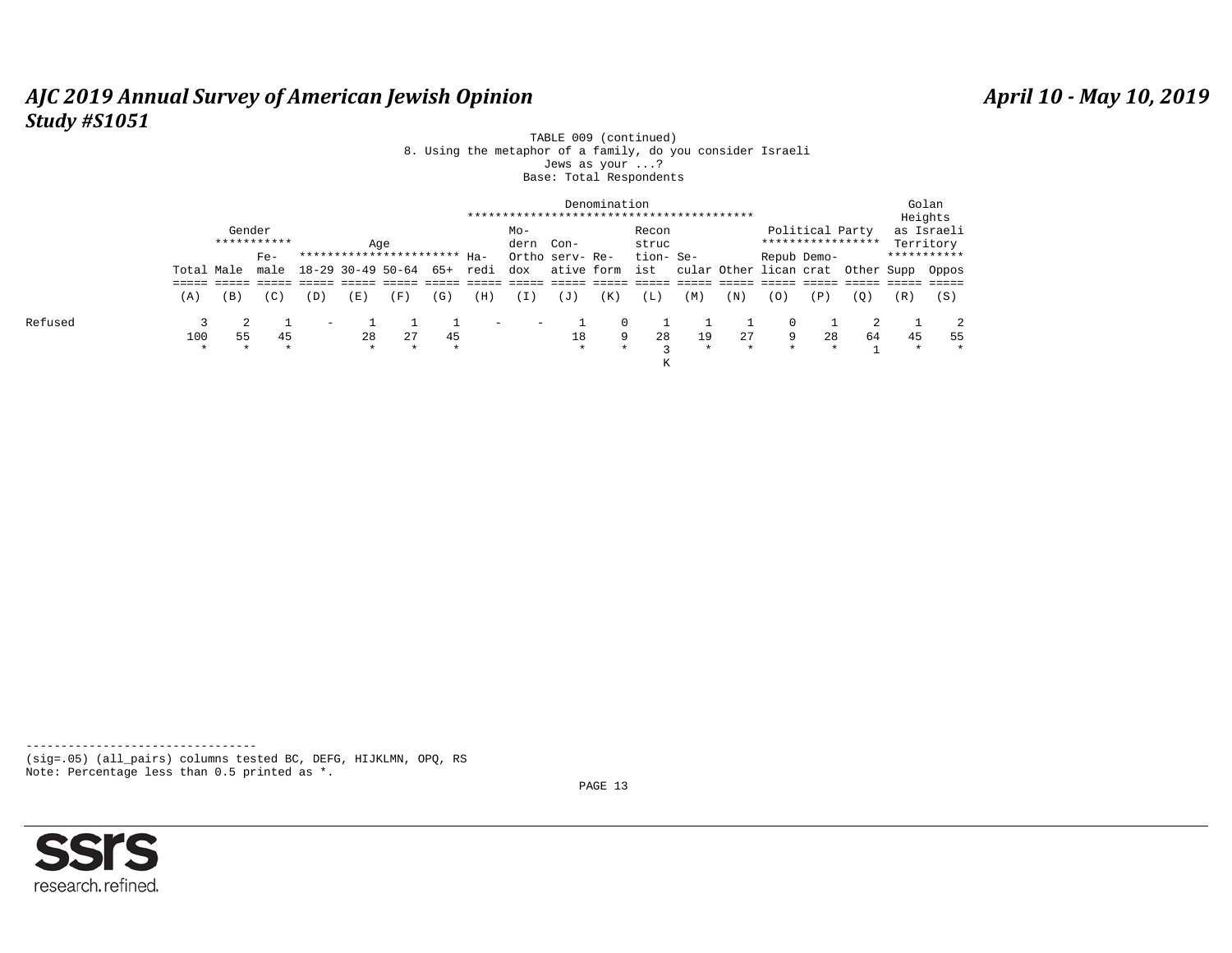|                                  | TABLE 010 |  |
|----------------------------------|-----------|--|
| 9. Have you ever visited Israel? |           |  |
| Base: Total Respondents          |           |  |

|                                                 |                        |                        |                                |                 |                                                                                                                                                                                                                                                                                                                                                                                                                                                                                               |                                                                                                                                                                                                                                                                                                                                                                                                                                                                                               |                      |                          |                               |                              | Denomination                    |                        |                     |                              |                        |                                      |                 |                      | Golan<br>Heights        |
|-------------------------------------------------|------------------------|------------------------|--------------------------------|-----------------|-----------------------------------------------------------------------------------------------------------------------------------------------------------------------------------------------------------------------------------------------------------------------------------------------------------------------------------------------------------------------------------------------------------------------------------------------------------------------------------------------|-----------------------------------------------------------------------------------------------------------------------------------------------------------------------------------------------------------------------------------------------------------------------------------------------------------------------------------------------------------------------------------------------------------------------------------------------------------------------------------------------|----------------------|--------------------------|-------------------------------|------------------------------|---------------------------------|------------------------|---------------------|------------------------------|------------------------|--------------------------------------|-----------------|----------------------|-------------------------|
|                                                 |                        | Gender                 | ***********                    |                 |                                                                                                                                                                                                                                                                                                                                                                                                                                                                                               | Aqe                                                                                                                                                                                                                                                                                                                                                                                                                                                                                           |                      |                          | $MO -$<br>dern                | $Con-$                       |                                 | Recon<br>struc         |                     |                              |                        | Political Party<br>***************** |                 |                      | as Israeli<br>Territory |
|                                                 |                        |                        | $Fe-$                          |                 |                                                                                                                                                                                                                                                                                                                                                                                                                                                                                               | *********************** Ha-                                                                                                                                                                                                                                                                                                                                                                                                                                                                   |                      |                          |                               | Ortho serv- Re-              |                                 | tion- Se-              |                     |                              | Repub Demo-            |                                      |                 |                      | * * * * * * * * * * *   |
|                                                 | Total Male             |                        | male                           |                 |                                                                                                                                                                                                                                                                                                                                                                                                                                                                                               | 18-29 30-49 50-64                                                                                                                                                                                                                                                                                                                                                                                                                                                                             | $65+$                | redi                     | dox                           | ative form                   |                                 | ist                    |                     |                              | cular Other lican crat |                                      | Other Supp      |                      | Oppos                   |
|                                                 | $=$ $=$ $=$ $=$<br>(A) | $=$ $=$ $=$ $=$<br>(B) | $=$ $=$ $=$ $=$<br>(C)         | $= 1.12$<br>(D) | $\begin{array}{cccccccccc} \multicolumn{2}{c}{} & \multicolumn{2}{c}{} & \multicolumn{2}{c}{} & \multicolumn{2}{c}{} & \multicolumn{2}{c}{} & \multicolumn{2}{c}{} & \multicolumn{2}{c}{} & \multicolumn{2}{c}{} & \multicolumn{2}{c}{} & \multicolumn{2}{c}{} & \multicolumn{2}{c}{} & \multicolumn{2}{c}{} & \multicolumn{2}{c}{} & \multicolumn{2}{c}{} & \multicolumn{2}{c}{} & \multicolumn{2}{c}{} & \multicolumn{2}{c}{} & \multicolumn{2}{c}{} & \multicolumn{2}{c}{} & \mult$<br>(E) | $\begin{array}{cccccccccc} \multicolumn{2}{c}{} & \multicolumn{2}{c}{} & \multicolumn{2}{c}{} & \multicolumn{2}{c}{} & \multicolumn{2}{c}{} & \multicolumn{2}{c}{} & \multicolumn{2}{c}{} & \multicolumn{2}{c}{} & \multicolumn{2}{c}{} & \multicolumn{2}{c}{} & \multicolumn{2}{c}{} & \multicolumn{2}{c}{} & \multicolumn{2}{c}{} & \multicolumn{2}{c}{} & \multicolumn{2}{c}{} & \multicolumn{2}{c}{} & \multicolumn{2}{c}{} & \multicolumn{2}{c}{} & \multicolumn{2}{c}{} & \mult$<br>(F) | $= = = = =$<br>(G)   | $=$ $=$ $=$ $=$<br>(H)   | <b>EBBED</b><br>(T)           | $= 1.12$<br>(J)              | $= 1.12$<br>(K)                 | asses.<br>(L)          | $= 1.12$<br>(M)     | <b>EEEEE</b><br>(N)          | <b>EEEEE</b><br>(0)    | $= 22222$<br>(P)                     | $= 1.12$<br>(Q) | $=$ $=$ $=$<br>(R)   | $= 22222$<br>(S)        |
| Total Unweighted                                | 1006<br>100            | 564<br>56              | 442<br>44                      | 89<br>9         | 212<br>21                                                                                                                                                                                                                                                                                                                                                                                                                                                                                     | 281<br>28                                                                                                                                                                                                                                                                                                                                                                                                                                                                                     | 421<br>42            | 32<br>3                  | 55<br>5                       | 175<br>17                    | 335<br>33                       | 31<br>3                | 192<br>19           | 180<br>18                    | 161<br>16              | 561<br>56                            | 281<br>28       | 530<br>53            | 372<br>37               |
| Total Weighted<br>--------------                | 1006<br>100            | 523<br>52              | 483<br>48                      | 217<br>22       | 285<br>28                                                                                                                                                                                                                                                                                                                                                                                                                                                                                     | 237<br>24                                                                                                                                                                                                                                                                                                                                                                                                                                                                                     | 265<br>26            | 72<br>7                  | 34<br>$\overline{3}$          | 131<br>13                    | 291<br>29                       | 27<br>3                | 211<br>21           | 230<br>23                    | 180<br>18              | 498<br>49                            | 323<br>32       | 505<br>50            | 388<br>39               |
|                                                 | 100<br>ႜ               | 100<br>ႜ<br>(B)        | 100<br>ి<br>(C)                | 100<br>ి<br>(D) | 100<br>နွ<br>(E)                                                                                                                                                                                                                                                                                                                                                                                                                                                                              | 100<br>ి<br>(F)                                                                                                                                                                                                                                                                                                                                                                                                                                                                               | 100<br>ႜ<br>(G)      | 100<br>$\epsilon$<br>(H) | 100<br>ి<br>$(\top)$          | 100<br>ి<br>(J)              | 100<br>ి<br>(K)                 | 100<br>ి<br>(L)        | 100<br>ి<br>(M)     | 100<br>$\,$ $\,$ $\,$<br>(N) | 100<br>ి<br>(0)        | 100<br>ి<br>(P)                      | 100<br>ి<br>(Q) | 100<br>ి<br>(R)      | 100<br>နွ<br>(S)        |
| No                                              | 592<br>100             | 333<br>56              | 258<br>44                      | 136<br>23       | 156<br>26                                                                                                                                                                                                                                                                                                                                                                                                                                                                                     | 152<br>26                                                                                                                                                                                                                                                                                                                                                                                                                                                                                     | 147<br>25            | 39<br>7                  | 9<br>$\overline{a}$           | 58<br>10                     | 181<br>31                       | 9<br>$\mathbf{1}$      | 128<br>22           | 162<br>27                    | 93<br>16               | 274<br>46                            | 221<br>37       | 233<br>39            | 280<br>47               |
|                                                 | 59                     | 64<br>$\mathsf{C}$     | 53                             | 63              | 55                                                                                                                                                                                                                                                                                                                                                                                                                                                                                            | 64                                                                                                                                                                                                                                                                                                                                                                                                                                                                                            | 56                   | 53                       | 26                            | 44                           | 62<br>IJL                       | 32                     | 61<br>IJL           | 70<br>IJL                    | 52                     | 55                                   | 68<br>OP        | 46                   | 72<br>$\mathbb R$       |
| Yes (Net)                                       | 413<br>100<br>41       | 188<br>46<br>36        | 225<br>54<br>47<br>$\mathbf B$ | 80<br>19<br>37  | 128<br>31<br>45                                                                                                                                                                                                                                                                                                                                                                                                                                                                               | 85<br>21<br>36                                                                                                                                                                                                                                                                                                                                                                                                                                                                                | 117<br>28<br>44      | 34<br>8<br>47            | 25<br>6<br>74<br><b>KMN</b>   | 73<br>18<br>56<br><b>KMN</b> | 110<br>27<br>38                 | 18<br>4<br>68<br>KMN   | 82<br>20<br>39      | 68<br>17<br>30               | 87<br>21<br>48<br>Q    | 224<br>54<br>45<br>$\circ$           | 101<br>24<br>31 | 270<br>66<br>54<br>S | 108<br>26<br>28         |
| Yes, once                                       | 164<br>100<br>16       | 69<br>42<br>13         | 95<br>58<br>20<br>$\, {\bf B}$ | 38<br>23<br>18  | 39<br>24<br>14                                                                                                                                                                                                                                                                                                                                                                                                                                                                                | 29<br>17<br>12                                                                                                                                                                                                                                                                                                                                                                                                                                                                                | 57<br>35<br>22<br>EF | 5<br>3<br>6              | 2<br>$\mathbf{1}$<br>6        | 23<br>14<br>18               | 64<br>39<br>22<br>$\mathbbm{I}$ | 2<br>$\mathbf{1}$<br>9 | 30<br>18<br>14      | 36<br>22<br>16               | 25<br>15<br>14         | 101<br>61<br>20<br>Q                 | 39<br>24<br>12  | 92<br>56<br>18       | 54<br>33<br>14          |
| Yes, more than<br>once but less than<br>5 times | 147<br>100<br>15       | 64<br>44<br>12         | 82<br>56<br>17                 | 20<br>14<br>9   | 45<br>30<br>16                                                                                                                                                                                                                                                                                                                                                                                                                                                                                | 39<br>27<br>16                                                                                                                                                                                                                                                                                                                                                                                                                                                                                | 43<br>29<br>16       | 14<br>10<br>2.0          | 8<br>5<br>23<br>N             | 34<br>23<br>26<br><b>KMN</b> | 38<br>26<br>13                  | 10<br>7<br>39<br>KMN   | 24<br>17<br>12      | 18<br>12.<br>8               | 30<br>21<br>17         | 77<br>53<br>16                       | 39<br>26<br>12  | 99<br>68<br>20<br>S  | 33<br>23<br>9           |
| Yes, at least five<br>times                     | 102<br>100<br>10       | 55<br>54<br>10         | 48<br>46<br>10                 | 21<br>21<br>10  | 45<br>44<br>16<br>FG                                                                                                                                                                                                                                                                                                                                                                                                                                                                          | 18<br>17<br>8                                                                                                                                                                                                                                                                                                                                                                                                                                                                                 | 18<br>17<br>7        | 15<br>14<br>2.0<br>KN    | 15<br>15<br>45<br><b>JKMN</b> | 16<br>16<br>12<br>K          | 8<br>8<br>$\overline{3}$        | 5<br>5<br>20<br>KN     | 27<br>27<br>13<br>K | 14<br>14<br>6                | 32<br>31<br>18<br>PO   | 46<br>45<br>9                        | 23<br>23<br>7   | 80<br>78<br>16<br>S  | 20<br>20<br>5           |

(sig=.05) (all\_pairs) columns tested BC, DEFG, HIJKLMN, OPQ, RS Note: Percentage less than 0.5 printed as \*.



---------------------------------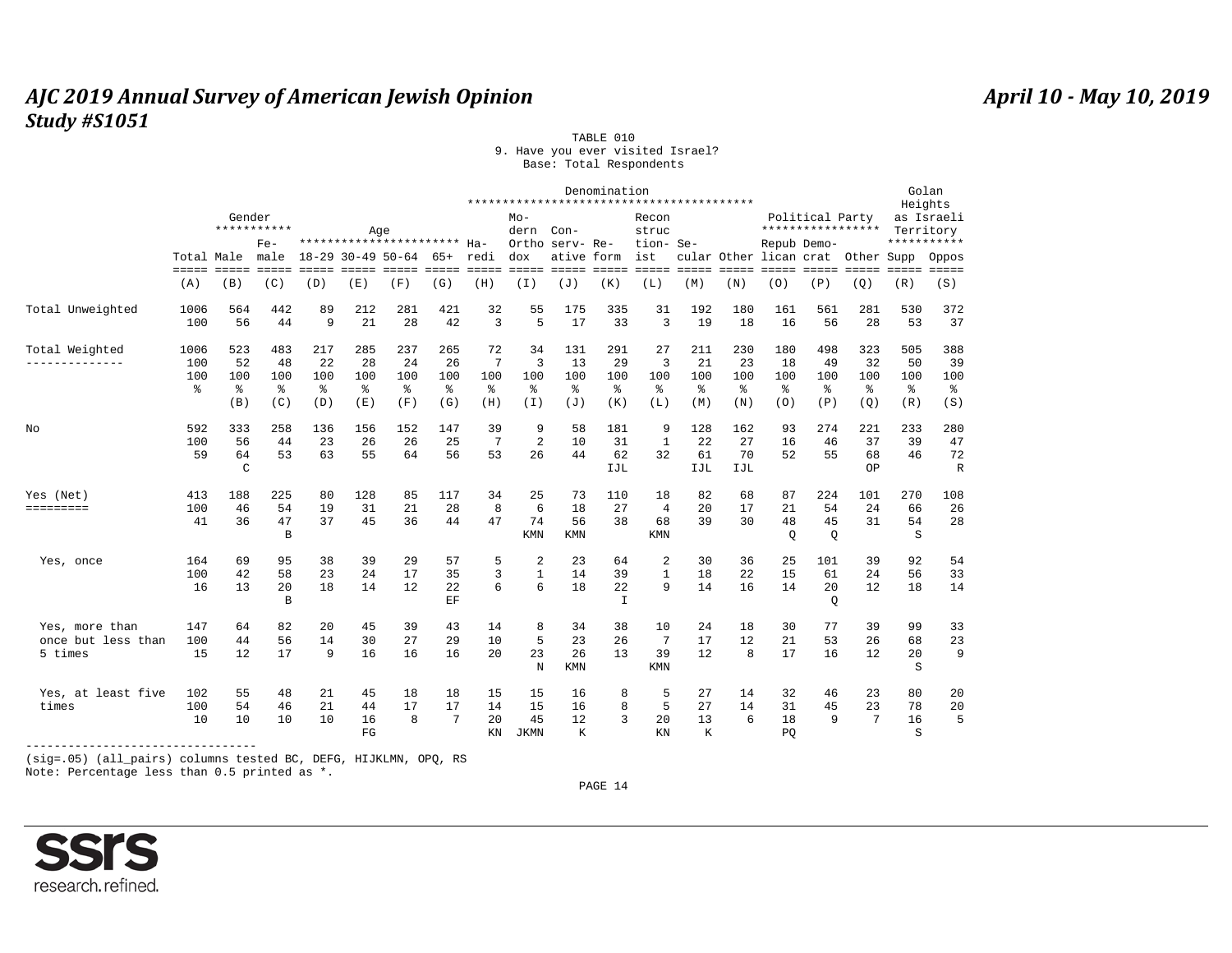#### TABLE 010 (continued) 9. Have you ever visited Israel? Base: Total Respondents

|         |                |                       |                          |     |                             |     |     |      |                      |                 | Denomination             |                             |     |                          |                          |                          |                                                  |                | Golan<br>Heights                       |
|---------|----------------|-----------------------|--------------------------|-----|-----------------------------|-----|-----|------|----------------------|-----------------|--------------------------|-----------------------------|-----|--------------------------|--------------------------|--------------------------|--------------------------------------------------|----------------|----------------------------------------|
|         |                | Gender<br>*********** | $Fe-$                    |     | *********************** Ha- | Age |     |      | $M_O -$<br>dern Con- | Ortho serv- Re- |                          | Recon<br>struc<br>tion- Se- |     |                          | Repub Demo-              |                          | Political Party<br>*****************             |                | as Israeli<br>Territory<br>*********** |
|         | Total Male     |                       |                          |     | male 18-29 30-49 50-64      |     | 65+ | redi | dox                  |                 |                          |                             |     |                          |                          |                          | ative form ist cular Other lican crat Other Supp |                | Oppos                                  |
|         | (A)            | (B)                   | (C)                      | (D) | (E)                         | .F  | (G) | (H)  |                      | ( J             | (K)                      | (L)                         | (M) | (N)                      | (0)                      | (P                       | (Q)                                              | (R)            | (S)                                    |
| Refused | 100<br>$\star$ | 100<br>$\star$        | $\overline{\phantom{a}}$ | 100 | $\overline{\phantom{0}}$    |     |     |      |                      |                 | $\overline{\phantom{a}}$ |                             | 100 | $\overline{\phantom{0}}$ | $\overline{\phantom{0}}$ | $\overline{\phantom{0}}$ | 100<br>$\star$                                   | 100<br>$\star$ | $\qquad \qquad -$                      |

---------------------------------

(sig=.05) (all\_pairs) columns tested BC, DEFG, HIJKLMN, OPQ, RS Note: Percentage less than 0.5 printed as \*.

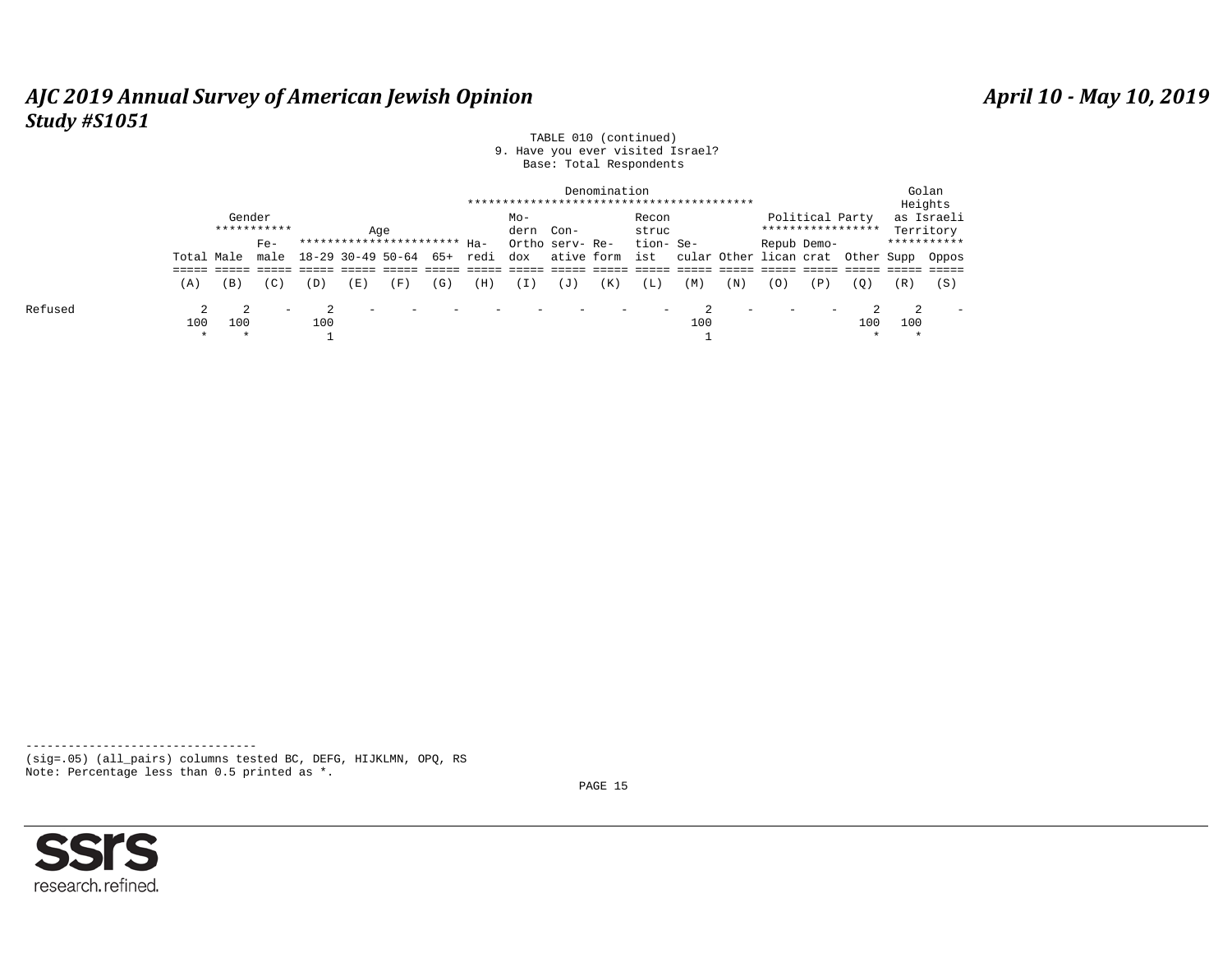#### TABLE 011 10. Do you have family in Israel to whom you feel close? Base: Total Respondents

|                  |                               |         |             |           |     |                         |         |              |             |                                     | Denomination |           |                   |              |                        |                   |              |         | Golan        |
|------------------|-------------------------------|---------|-------------|-----------|-----|-------------------------|---------|--------------|-------------|-------------------------------------|--------------|-----------|-------------------|--------------|------------------------|-------------------|--------------|---------|--------------|
|                  |                               |         |             |           |     |                         |         |              |             | * * * * * * * * * * * * * * * * * * |              |           | ***************** |              |                        |                   |              |         | Heights      |
|                  |                               | Gender  |             |           |     |                         |         |              | $Mo-$       |                                     |              | Recon     |                   |              |                        | Political Party   |              |         | as Israeli   |
|                  |                               |         | *********** |           |     | Aqe                     |         |              | dern        | $Con-$                              |              | struc     |                   |              |                        | ***************** |              |         | Territory    |
|                  |                               |         | $Fe-$       |           |     | *********************** |         | Ha-          | Ortho       | serv- Re-                           |              | tion- Se- |                   |              |                        | Repub Demo-       |              |         | ***********  |
|                  | Total Male<br>$=$ $=$ $=$ $=$ |         | male        |           |     | 18-29 30-49 50-64       | 65+     | redi         | dox         | ative form                          |              | ist       |                   |              | cular Other lican crat |                   | Other Supp   |         | Oppos        |
|                  | (A)                           | (B)     | (C)         | (D)       | (E) | (F)                     | (G)     | (H)          | (T)         | (J)                                 | (K)          | (L)       | (M)               | (N)          | (0)                    | (P)               | (Q)          | (R)     | =====<br>(S) |
| Total Unweighted | 1006                          | 564     | 442         | 89        | 212 | 281                     | 421     | 32           | 55          | 175                                 | 335          | 31        | 192               | 180          | 161                    | 561               | 281          | 530     | 372          |
|                  | 100                           | 56      | 44          | 9         | 21  | 28                      | 42      | 3            | 5           | 17                                  | 33           | 3         | 19                | 18           | 16                     | 56                | 28           | 53      | 37           |
| Total Weighted   | 1006                          | 523     | 483         | 217       | 285 | 237                     | 265     | 72           | 34          | 131                                 | 291          | 27        | 211               | 230          | 180                    | 498               | 323          | 505     | 388          |
| ----------       | 100                           | 52      | 48          | 22        | 28  | 24                      | 26      | 7            | 3           | 13                                  | 29           | 3         | 21                | 23           | 18                     | 49                | 32           | 50      | 39           |
|                  | 100                           | 100     | 100         | 100       | 100 | 100                     | 100     | 100          | 100         | 100                                 | 100          | 100       | 100               | 100          | 100                    | 100               | 100          | 100     | 100          |
|                  | $\approx$                     | ⊱       | ి           | $\approx$ | ⊱   | ి                       | ⊱       | ⊱            | ႜ           | ⊱                                   | ⊱            | ి         | ⊱                 | ့            | ి                      | 昙                 | 昙            | နွ      | $\epsilon$   |
|                  |                               | (B)     | (C)         | (D)       | (E) | (F)                     | (G)     | (H)          | (T)         | (J)                                 | (K)          | (L)       | (M)               | (N)          | (0)                    | (P)               | (Q)          | (R)     | (S)          |
| Yes              | 278                           | 129     | 149         | 84        | 81  | 58                      | 53      | 57           | 22          | 38                                  | 56           | 10        | 53                | 40           | 75                     | 105               | 97           | 177     | 78           |
|                  | 100                           | 46      | 54          | 30        | 29  | 21                      | 19      | 21           | 8           | 14                                  | 20           | 4         | 19                | 14           | 27                     | 38                | 35           | 64      | 28           |
|                  | 28                            | 25      | 31          | 39        | 29  | 25                      | 20      | 79           | 65          | 29                                  | 19           | 38        | 25                | 17           | 42                     | 21                | 30           | 35      | 20           |
|                  |                               |         |             | FG        | G   |                         |         | <b>JKLMN</b> | <b>JKMN</b> | $\mathbf N$                         |              | KN        |                   |              | $\mathbf{P}$           |                   | $\mathsf{P}$ | S       |              |
| No               | 726                           | 392     | 334         | 133       | 203 | 177                     | 211     | 15           | 12          | 92                                  | 235          | 16        | 158               | 190          | 105                    | 393               | 224          | 326     | 310          |
|                  | 100                           | 54      | 46          | 18        | 28  | 24                      | 29      | 2            | 2           | 13                                  | 32           | 2         | 22                | 26           | 14                     | 54                | 31           | 45      | 43           |
|                  | 72                            | 75      | 69          | 61        | 71  | 75                      | 80      | 21           | 35          | 70                                  | 81           | 62        | 75                | 82           | 58                     | 79                | 69           | 65      | 80           |
|                  |                               |         |             |           |     | D                       | D       |              |             | HI                                  | HIJL         | Η         | HI                | HIJL         |                        | OQ                |              |         | $\mathbb{R}$ |
| Don't Know       | 3                             | 2       |             |           |     | $\overline{2}$          |         |              |             | $\overline{a}$                      |              |           |                   |              |                        |                   | 3            | 2       |              |
|                  | 100                           | 69      | 31          |           |     | 69                      | 31      |              |             | 69                                  |              |           |                   | 31           |                        |                   | 100          | 69      |              |
|                  | $\star$                       | $\star$ | $\star$     |           |     | $\mathbf{1}$            | $\star$ |              |             |                                     |              |           |                   | $\mathbf{r}$ |                        |                   | $\mathbf{1}$ | $\star$ |              |

------------------------------

(sig=.05) (all\_pairs) columns tested BC, DEFG, HIJKLMN, OPQ, RS Note: Percentage less than 0.5 printed as \*.

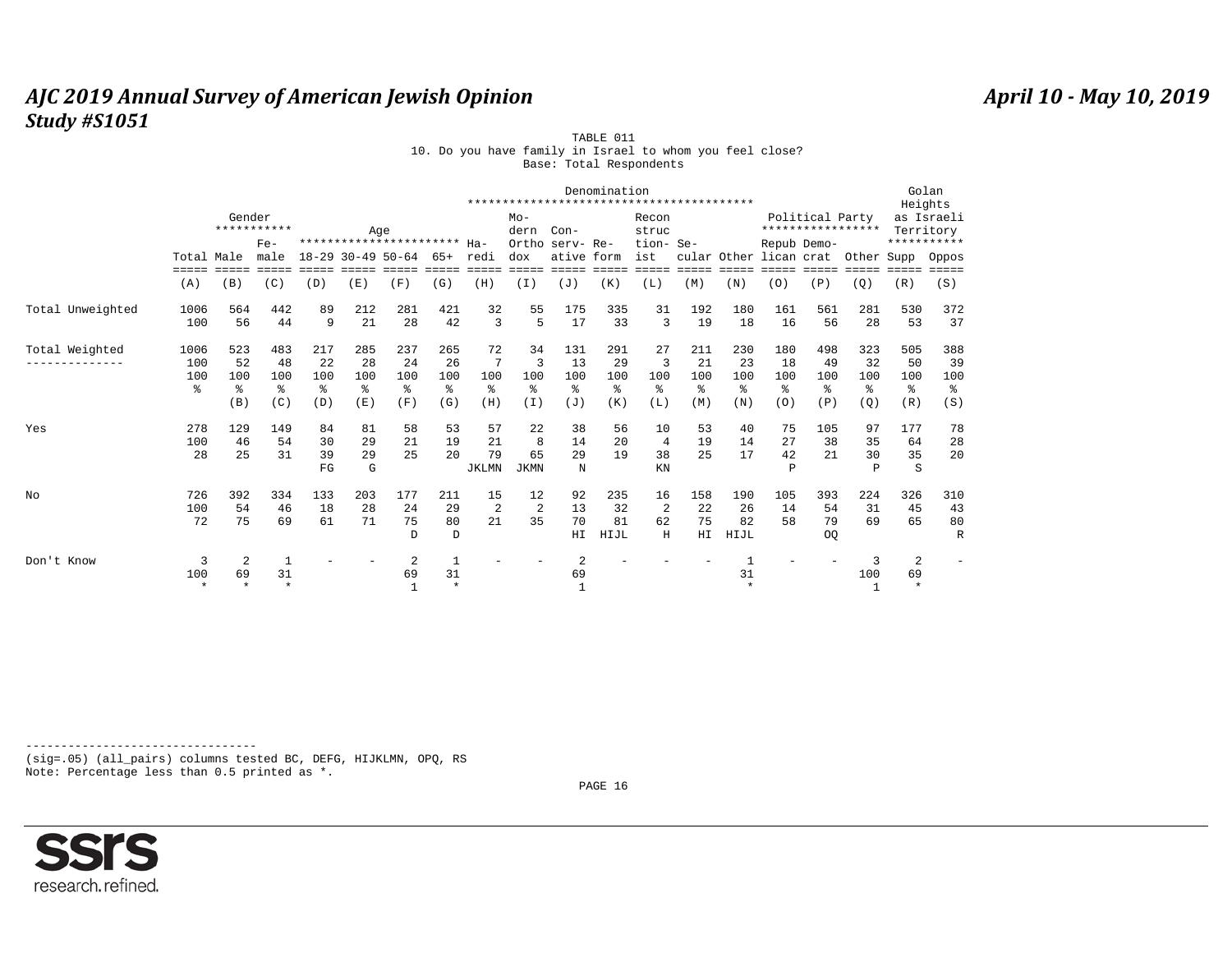#### TABLE 012 11. Do you think that a thriving Diaspora is vital for the long-term future of the Jewish people? Base: Total Respondents

|                  |              |              |                |                   |                  |                             |              |                      |                 |                   | Denomination     |                   |                  |              |                                   |                                      |              |              | Golan                   |
|------------------|--------------|--------------|----------------|-------------------|------------------|-----------------------------|--------------|----------------------|-----------------|-------------------|------------------|-------------------|------------------|--------------|-----------------------------------|--------------------------------------|--------------|--------------|-------------------------|
|                  |              |              |                |                   |                  |                             |              |                      |                 |                   |                  |                   |                  |              |                                   |                                      |              |              | Heights                 |
|                  |              | Gender       | ***********    |                   |                  | Age                         |              |                      | $Mo-$<br>dern   | $Con-$            |                  | Recon<br>struc    |                  |              |                                   | Political Party<br>***************** |              |              | as Israeli<br>Territory |
|                  |              |              | $Fe-$          |                   |                  | *********************** Ha- |              |                      |                 | Ortho serv- Re-   |                  | tion- Se-         |                  |              | Repub Demo-                       |                                      |              |              | ***********             |
|                  | Total Male   |              | male           | 18-29 30-49 50-64 |                  |                             |              | 65+ redi             | dox             | ative form        |                  | ist               |                  |              | cular Other lican crat Other Supp |                                      |              |              | Oppos                   |
|                  | =====        |              | eesse sesse    | $=$ $=$ $=$ $=$   |                  | $=$ $=$                     | $=$ $=$ $=$  | $= 2222$             | $=$ $=$ $=$ $=$ |                   | eesse eesse      |                   |                  |              | deces cocos cocos cocos.          |                                      | esses esses  | esses esses  |                         |
|                  | (A)          | (B)          | (C)            | (D)               | (E)              | (F)                         | (G)          | (H)                  | $(\top)$        | (J)               | (K)              | (L)               | (M)              | (N)          | (0)                               | (P)                                  | (Q)          | (R)          | (S)                     |
| Total Unweighted | 1006         | 564          | 442            | 89                | 212              | 281                         | 421          | 32                   | 55              | 175               | 335              | 31                | 192              | 180          | 161                               | 561                                  | 281          | 530          | 372                     |
|                  | 100          | 56           | 44             | 9                 | 21               | 28                          | 42           | 3                    | 5               | 17                | 33               | 3                 | 19               | 18           | 16                                | 56                                   | 28           | 53           | 37                      |
| Total Weighted   | 1006         | 523          | 483            | 217               | 285              | 237                         | 265          | 72                   | 34              | 131               | 291              | 27                | 211              | 230          | 180                               | 498                                  | 323          | 505          | 388                     |
| --------------   | 100          | 52           | 48             | 22                | 28               | 24                          | 26           | 7                    | $\overline{3}$  | 13                | 29               | 3                 | 21               | 23           | 18                                | 49                                   | 32           | 50           | 39                      |
|                  | 100<br>る     | 100<br>۶.    | 100<br>ႜ       | 100<br>$\approx$  | 100<br>$\approx$ | 100<br>$\approx$            | 100<br>နွ    | 100<br>နွ            | 100<br>ి        | 100<br>$\epsilon$ | 100<br>$\approx$ | 100<br>နွ         | 100<br>$\approx$ | 100<br>နွ    | 100<br>$\approx$                  | 100<br>⊱                             | 100<br>နွ    | 100<br>နွ    | 100<br>နွ               |
|                  |              | (B)          | (C)            | (D)               | (E)              | (F)                         | (G)          | (H)                  | $(\top)$        | (J)               | (K)              | (L)               | (M)              | (N)          | (0)                               | (P)                                  | (Q)          | (R)          | (S)                     |
| Yes              | 659          | 334          | 324            | 109               | 194              | 166                         | 188          | 25                   | 22              | 105               | 193              | 21                | 150              | 136          | 110                               | 361                                  | 184          | 344          | 263                     |
|                  | 100          | 51           | 49             | 16                | 29               | 25                          | 29           | 4                    | 3               | 16                | 29               | 3                 | 23               | 21           | 17                                | 55                                   | 28           | 52           | 40                      |
|                  | 65           | 64           | 67             | 50                | 68               | 70                          | 71           | 34                   | 65              | 80                | 66               | 78                | 71               | 59           | 61                                | 72                                   | 57           | 68           | 68                      |
|                  |              |              |                |                   | $\Gamma$         | D                           | D            |                      | H               | <b>HKN</b>        | H                | H                 | H                | H            |                                   | Q                                    |              |              |                         |
| No               | 162          | 93           | 69             | 59                | 39               | 35                          | 29           | 21                   |                 | 8                 | 47               | 3                 | 40               | 34           | 34                                | 59                                   | 69           | 76           | 72                      |
|                  | 100          | 58           | 42             | 36                | 2.4              | 22                          | 18           | 13                   | $\overline{4}$  | 5                 | 29               | 2                 | 25               | 21           | 21                                | 36                                   | 43           | 47           | 45                      |
|                  | 16           | 18           | 14             | 27<br><b>EFG</b>  | 14               | 15                          | 11           | 29<br>$\overline{J}$ | 21<br>J         | 6                 | 16<br>J          | 12                | 19<br>J          | 15           | 19                                | 12                                   | 21<br>P      | 15           | 19                      |
|                  |              |              |                |                   |                  |                             |              |                      |                 |                   |                  |                   |                  |              |                                   |                                      |              |              |                         |
| Don't Know       | 174<br>100   | 92<br>53     | 82<br>47       | 45<br>26          | 47<br>27         | 36<br>21                    | 46<br>26     | 20<br>12             | 5<br>3          | 17<br>10          | 48<br>28         | 3<br>$\mathbf{1}$ | 21<br>12         | 59<br>34     | 31<br>18                          | 74<br>43                             | 68<br>39     | 82<br>47     | 50<br>29                |
|                  | 17           | 18           | 17             | 21                | 17               | 15                          | 17           | 2.8                  | 14              | 13                | 17               | 9                 | 10               | 25           | 17                                | 1.5                                  | 21           | 16           | 13                      |
|                  |              |              |                |                   |                  |                             |              | M                    |                 |                   |                  |                   |                  | JM           |                                   |                                      |              |              |                         |
| Refused          | 12           | 3            | 9              | 5                 | 5                | 0                           | 2            | 6                    |                 | 0                 | 2                |                   | 1                | 2            | 5                                 | 4                                    | 2            | 3            | 3                       |
|                  | 100          | 26           | 74             | 40                | 40               | 4                           | 17           | 54                   |                 | 4                 | 18               |                   | 5                | 20           | 44                                | 38                                   | 19           | 23           | 26                      |
|                  | $\mathbf{1}$ | $\mathbf{1}$ | $\overline{a}$ | $\overline{a}$    | $\overline{a}$   | $\star$                     | $\mathbf{1}$ | 9<br>KM              |                 | $\star$           | $\mathbf{1}$     |                   |                  | $\mathbf{1}$ | 3                                 | $\mathbf{1}$                         | $\mathbf{1}$ | $\mathbf{1}$ | $\mathbf{1}$            |

----------------------------------(sig=.05) (all\_pairs) columns tested BC, DEFG, HIJKLMN, OPQ, RS

Note: Percentage less than 0.5 printed as \*.

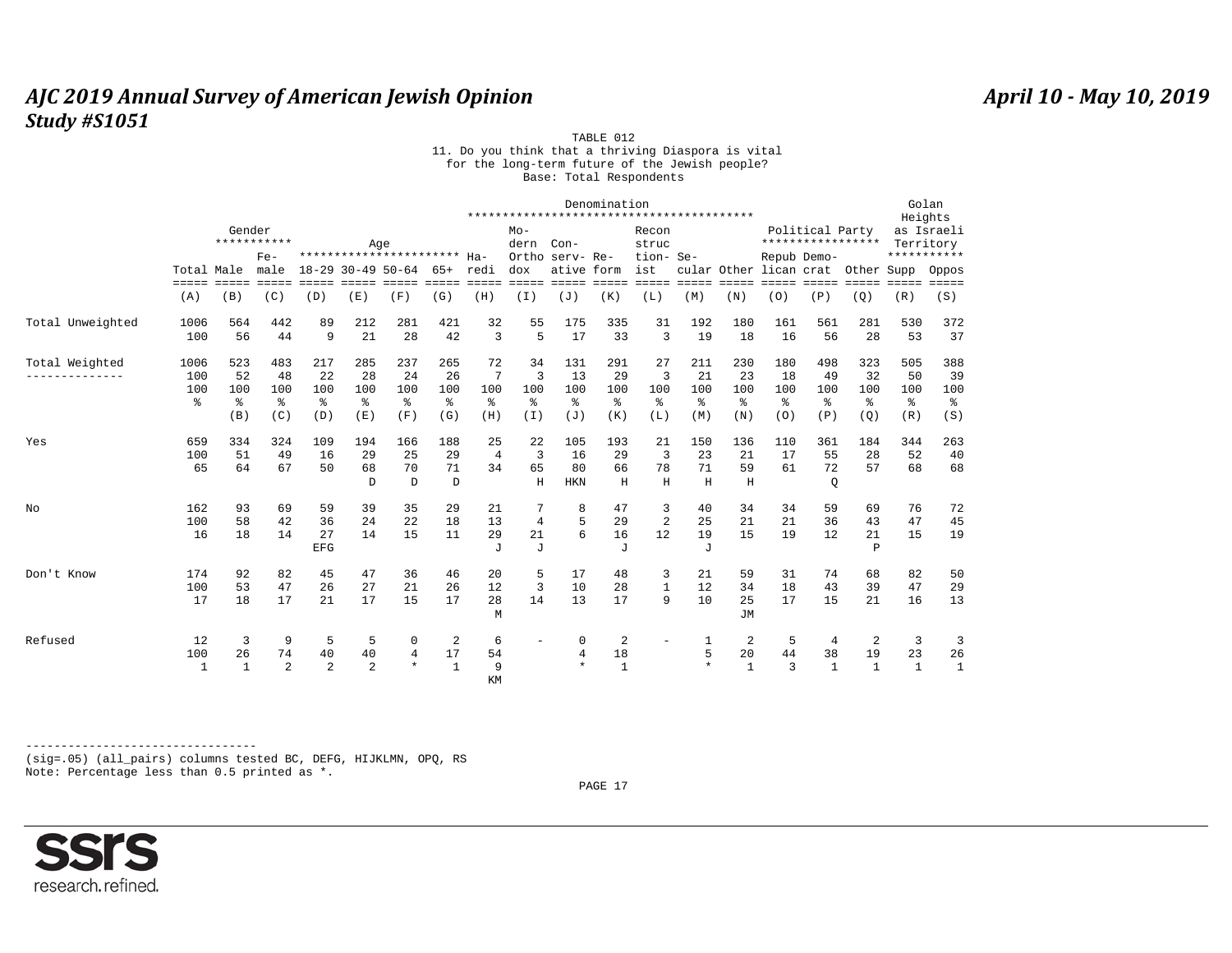#### TABLE 013 12. Do you think that a thriving State of Israel is vital for the long-term future of the Jewish people? Base: Total Respondents

|                  |              |                                                                                                                                                                                                                                                                                                                                                                                                                                                                                               |                      |                       |                      |                         |              |                        |                                                                                                                                                                                                                                                                                                                                                                                                                                                                                               |                           | Denomination          |                          |           |                      |                        |                                                                                                                                                                                                                                                                                                                                                                                                                                                                                               |                                                                                                                                                                                                                                                                                                                                                                                                                                                                                               |               | Golan                    |
|------------------|--------------|-----------------------------------------------------------------------------------------------------------------------------------------------------------------------------------------------------------------------------------------------------------------------------------------------------------------------------------------------------------------------------------------------------------------------------------------------------------------------------------------------|----------------------|-----------------------|----------------------|-------------------------|--------------|------------------------|-----------------------------------------------------------------------------------------------------------------------------------------------------------------------------------------------------------------------------------------------------------------------------------------------------------------------------------------------------------------------------------------------------------------------------------------------------------------------------------------------|---------------------------|-----------------------|--------------------------|-----------|----------------------|------------------------|-----------------------------------------------------------------------------------------------------------------------------------------------------------------------------------------------------------------------------------------------------------------------------------------------------------------------------------------------------------------------------------------------------------------------------------------------------------------------------------------------|-----------------------------------------------------------------------------------------------------------------------------------------------------------------------------------------------------------------------------------------------------------------------------------------------------------------------------------------------------------------------------------------------------------------------------------------------------------------------------------------------|---------------|--------------------------|
|                  |              | Gender                                                                                                                                                                                                                                                                                                                                                                                                                                                                                        |                      |                       |                      |                         |              |                        | $M_O -$                                                                                                                                                                                                                                                                                                                                                                                                                                                                                       |                           |                       | Recon                    |           |                      |                        | Political Party                                                                                                                                                                                                                                                                                                                                                                                                                                                                               |                                                                                                                                                                                                                                                                                                                                                                                                                                                                                               | Heights       | as Israeli               |
|                  |              |                                                                                                                                                                                                                                                                                                                                                                                                                                                                                               | ***********<br>$Fe-$ |                       | Aqe                  | *********************** |              | $Ha-$                  | dern                                                                                                                                                                                                                                                                                                                                                                                                                                                                                          | $Con-$<br>Ortho serv- Re- |                       | struc<br>tion- Se-       |           |                      | Repub Demo-            | *****************                                                                                                                                                                                                                                                                                                                                                                                                                                                                             |                                                                                                                                                                                                                                                                                                                                                                                                                                                                                               |               | Territory<br>*********** |
|                  | Total Male   |                                                                                                                                                                                                                                                                                                                                                                                                                                                                                               | male                 | $18 - 29$ 30-49 50-64 |                      |                         | $65+$        | redi                   | dox                                                                                                                                                                                                                                                                                                                                                                                                                                                                                           | ative form                |                       | ist                      |           |                      | cular Other lican crat |                                                                                                                                                                                                                                                                                                                                                                                                                                                                                               | Other Supp                                                                                                                                                                                                                                                                                                                                                                                                                                                                                    |               | Oppos                    |
|                  | =====<br>(A) | $\begin{array}{cccccccccc} \multicolumn{2}{c}{} & \multicolumn{2}{c}{} & \multicolumn{2}{c}{} & \multicolumn{2}{c}{} & \multicolumn{2}{c}{} & \multicolumn{2}{c}{} & \multicolumn{2}{c}{} & \multicolumn{2}{c}{} & \multicolumn{2}{c}{} & \multicolumn{2}{c}{} & \multicolumn{2}{c}{} & \multicolumn{2}{c}{} & \multicolumn{2}{c}{} & \multicolumn{2}{c}{} & \multicolumn{2}{c}{} & \multicolumn{2}{c}{} & \multicolumn{2}{c}{} & \multicolumn{2}{c}{} & \multicolumn{2}{c}{} & \mult$<br>(B) | -----<br>(C)         | (D)                   | (E)                  | (F)                     | (G)          | (H)                    | $\begin{array}{cccccccccc} \multicolumn{2}{c}{} & \multicolumn{2}{c}{} & \multicolumn{2}{c}{} & \multicolumn{2}{c}{} & \multicolumn{2}{c}{} & \multicolumn{2}{c}{} & \multicolumn{2}{c}{} & \multicolumn{2}{c}{} & \multicolumn{2}{c}{} & \multicolumn{2}{c}{} & \multicolumn{2}{c}{} & \multicolumn{2}{c}{} & \multicolumn{2}{c}{} & \multicolumn{2}{c}{} & \multicolumn{2}{c}{} & \multicolumn{2}{c}{} & \multicolumn{2}{c}{} & \multicolumn{2}{c}{} & \multicolumn{2}{c}{} & \mult$<br>(I) | (J)                       | (K)                   | =====<br>(L)             | (M)       | (N)                  | (0)                    | $\begin{array}{cccccccccc} \multicolumn{2}{c}{} & \multicolumn{2}{c}{} & \multicolumn{2}{c}{} & \multicolumn{2}{c}{} & \multicolumn{2}{c}{} & \multicolumn{2}{c}{} & \multicolumn{2}{c}{} & \multicolumn{2}{c}{} & \multicolumn{2}{c}{} & \multicolumn{2}{c}{} & \multicolumn{2}{c}{} & \multicolumn{2}{c}{} & \multicolumn{2}{c}{} & \multicolumn{2}{c}{} & \multicolumn{2}{c}{} & \multicolumn{2}{c}{} & \multicolumn{2}{c}{} & \multicolumn{2}{c}{} & \multicolumn{2}{c}{} & \mult$<br>(P) | $\begin{array}{cccccccccc} \multicolumn{2}{c}{} & \multicolumn{2}{c}{} & \multicolumn{2}{c}{} & \multicolumn{2}{c}{} & \multicolumn{2}{c}{} & \multicolumn{2}{c}{} & \multicolumn{2}{c}{} & \multicolumn{2}{c}{} & \multicolumn{2}{c}{} & \multicolumn{2}{c}{} & \multicolumn{2}{c}{} & \multicolumn{2}{c}{} & \multicolumn{2}{c}{} & \multicolumn{2}{c}{} & \multicolumn{2}{c}{} & \multicolumn{2}{c}{} & \multicolumn{2}{c}{} & \multicolumn{2}{c}{} & \multicolumn{2}{c}{} & \mult$<br>(Q) | =====<br>(R)  | $=$ $=$ $=$ $=$<br>(S)   |
| Total Unweighted | 1006<br>100  | 564<br>56                                                                                                                                                                                                                                                                                                                                                                                                                                                                                     | 442<br>44            | 89<br>9               | 212<br>21            | 281<br>28               | 421<br>42    | 32<br>3                | 55<br>5                                                                                                                                                                                                                                                                                                                                                                                                                                                                                       | 175<br>17                 | 335<br>33             | 31<br>3                  | 192<br>19 | 180<br>18            | 161<br>16              | 561<br>56                                                                                                                                                                                                                                                                                                                                                                                                                                                                                     | 281<br>28                                                                                                                                                                                                                                                                                                                                                                                                                                                                                     | 530<br>53     | 372<br>37                |
| Total Weighted   | 1006         | 523                                                                                                                                                                                                                                                                                                                                                                                                                                                                                           | 483                  | 217                   | 285                  | 237                     | 265          | 72                     | 34                                                                                                                                                                                                                                                                                                                                                                                                                                                                                            | 131                       | 291                   | 27                       | 211       | 230                  | 180                    | 498                                                                                                                                                                                                                                                                                                                                                                                                                                                                                           | 323                                                                                                                                                                                                                                                                                                                                                                                                                                                                                           | 505           | 388                      |
| --------------   | 100<br>100   | 52<br>100                                                                                                                                                                                                                                                                                                                                                                                                                                                                                     | 48<br>100            | 22<br>100             | 28<br>100            | 24<br>100               | 26<br>100    | $7\phantom{.0}$<br>100 | $\overline{3}$<br>100                                                                                                                                                                                                                                                                                                                                                                                                                                                                         | 13<br>100                 | 29<br>100             | $\overline{3}$<br>100    | 21<br>100 | 23<br>100            | 18<br>100              | 49<br>100                                                                                                                                                                                                                                                                                                                                                                                                                                                                                     | 32<br>100                                                                                                                                                                                                                                                                                                                                                                                                                                                                                     | 50<br>100     | 39<br>100                |
|                  | ి            | ႜ<br>(B)                                                                                                                                                                                                                                                                                                                                                                                                                                                                                      | ి<br>(C)             | ៖<br>(D)              | ៖<br>(E)             | ి<br>(F)                | ి<br>(G)     | ి<br>(H)               | ి<br>$(\top)$                                                                                                                                                                                                                                                                                                                                                                                                                                                                                 | ႜ<br>(J)                  | $\,$ $\,$ $\,$<br>(K) | ి<br>(L)                 | ి<br>(M)  | နွ<br>(N)            | ి<br>(0)               | ిక<br>(P)                                                                                                                                                                                                                                                                                                                                                                                                                                                                                     | နွ<br>(Q)                                                                                                                                                                                                                                                                                                                                                                                                                                                                                     | နွ<br>(R)     | နွ<br>(S)                |
| Yes              | 724<br>100   | 364<br>50                                                                                                                                                                                                                                                                                                                                                                                                                                                                                     | 360<br>50            | 86<br>12              | 200<br>2.8           | 205<br>28               | 231<br>32    | 33<br>5                | 33<br>5                                                                                                                                                                                                                                                                                                                                                                                                                                                                                       | 122<br>17                 | 223<br>31             | 20<br>3                  | 124<br>17 | 161<br>22            | 150<br>21              | 359<br>50                                                                                                                                                                                                                                                                                                                                                                                                                                                                                     | 211<br>29                                                                                                                                                                                                                                                                                                                                                                                                                                                                                     | 448<br>62     | 209                      |
|                  | 72           | 70                                                                                                                                                                                                                                                                                                                                                                                                                                                                                            | 75                   | 40                    | 70<br>D              | 86<br>DE                | 87<br>DE     | 46                     | 95                                                                                                                                                                                                                                                                                                                                                                                                                                                                                            | 92<br>HKLMN HKLMN         | 77<br>HM              | 74                       | 58        | 70<br>H              | 83<br>PQ               | 72                                                                                                                                                                                                                                                                                                                                                                                                                                                                                            | 65                                                                                                                                                                                                                                                                                                                                                                                                                                                                                            | 89<br>S       | 29<br>54                 |
| No               | 247          | 133                                                                                                                                                                                                                                                                                                                                                                                                                                                                                           | 114                  | 119                   | 71                   | 26                      | 30           | 37                     | 1                                                                                                                                                                                                                                                                                                                                                                                                                                                                                             | 9                         | 63                    | 4                        | 75        | 58                   | 30                     | 128                                                                                                                                                                                                                                                                                                                                                                                                                                                                                           | 89                                                                                                                                                                                                                                                                                                                                                                                                                                                                                            | 46            | 170                      |
|                  | 100<br>25    | 54<br>25                                                                                                                                                                                                                                                                                                                                                                                                                                                                                      | 46<br>24             | 48<br>55              | 29<br>25             | 10<br>11                | 12<br>11     | 15<br>51               | 1<br>$\overline{4}$                                                                                                                                                                                                                                                                                                                                                                                                                                                                           | 4<br>7                    | 25<br>22              | 2<br>16                  | 30<br>36  | 23<br>25             | 12<br>17               | 52<br>26                                                                                                                                                                                                                                                                                                                                                                                                                                                                                      | 36<br>27                                                                                                                                                                                                                                                                                                                                                                                                                                                                                      | 19<br>9       | 69<br>44                 |
|                  |              |                                                                                                                                                                                                                                                                                                                                                                                                                                                                                               |                      | <b>EFG</b>            | FG                   |                         |              | <b>IJKLN</b>           |                                                                                                                                                                                                                                                                                                                                                                                                                                                                                               |                           | IJ                    |                          | IJK       | <b>IJ</b>            |                        |                                                                                                                                                                                                                                                                                                                                                                                                                                                                                               |                                                                                                                                                                                                                                                                                                                                                                                                                                                                                               |               | $\mathbb R$              |
| Don't Know       | 28<br>100    | 23<br>84                                                                                                                                                                                                                                                                                                                                                                                                                                                                                      | 5<br>16              | 10<br>36              | 8<br>30              | 6<br>22                 | 3<br>12      | 3                      | 0<br>$\mathbf 1$                                                                                                                                                                                                                                                                                                                                                                                                                                                                              | $\sqrt{4}$                | 3<br>12               | 3<br>9                   | 13<br>45  | 7<br>26              |                        | 10<br>34                                                                                                                                                                                                                                                                                                                                                                                                                                                                                      | 18<br>66                                                                                                                                                                                                                                                                                                                                                                                                                                                                                      | 9<br>33       | 7<br>25                  |
|                  | 3            | $\overline{4}$<br>C                                                                                                                                                                                                                                                                                                                                                                                                                                                                           | $\overline{1}$       | 5                     | 3                    | $\mathbf{z}$            | $\mathbf{1}$ | $\mathbf{1}$           | $\mathbf{1}$                                                                                                                                                                                                                                                                                                                                                                                                                                                                                  | $\mathbf{1}$              | $\mathbf{1}$          | 10<br><b>JK</b>          | 6<br>K    | $\mathbf{3}$         |                        | $\mathfrak{D}$                                                                                                                                                                                                                                                                                                                                                                                                                                                                                | 6<br>OP                                                                                                                                                                                                                                                                                                                                                                                                                                                                                       | 2             | $\overline{2}$           |
| Refused          | 7            | 2                                                                                                                                                                                                                                                                                                                                                                                                                                                                                             | 5                    | 2                     | 5                    | 1                       |              | 2                      |                                                                                                                                                                                                                                                                                                                                                                                                                                                                                               |                           | $\overline{2}$        | $\overline{\phantom{0}}$ |           | 4                    | 1                      | 2                                                                                                                                                                                                                                                                                                                                                                                                                                                                                             | 5                                                                                                                                                                                                                                                                                                                                                                                                                                                                                             | 2             | 3                        |
|                  | 100          | 32<br>$\star$                                                                                                                                                                                                                                                                                                                                                                                                                                                                                 | 68<br>$\mathbf{1}$   | 24<br>$\overline{1}$  | 68<br>$\mathfrak{D}$ | 8<br>$\star$            |              | 23<br>$\overline{a}$   |                                                                                                                                                                                                                                                                                                                                                                                                                                                                                               |                           | 22                    |                          |           | 55<br>$\overline{a}$ | 8<br>$\star$           | 23<br>$\star$                                                                                                                                                                                                                                                                                                                                                                                                                                                                                 | 69<br>$\overline{a}$                                                                                                                                                                                                                                                                                                                                                                                                                                                                          | 31<br>$\star$ | 45<br>$\mathbf{1}$       |

----------------------------(sig=.05) (all\_pairs) columns tested BC, DEFG, HIJKLMN, OPQ, RS

Note: Percentage less than 0.5 printed as \*.

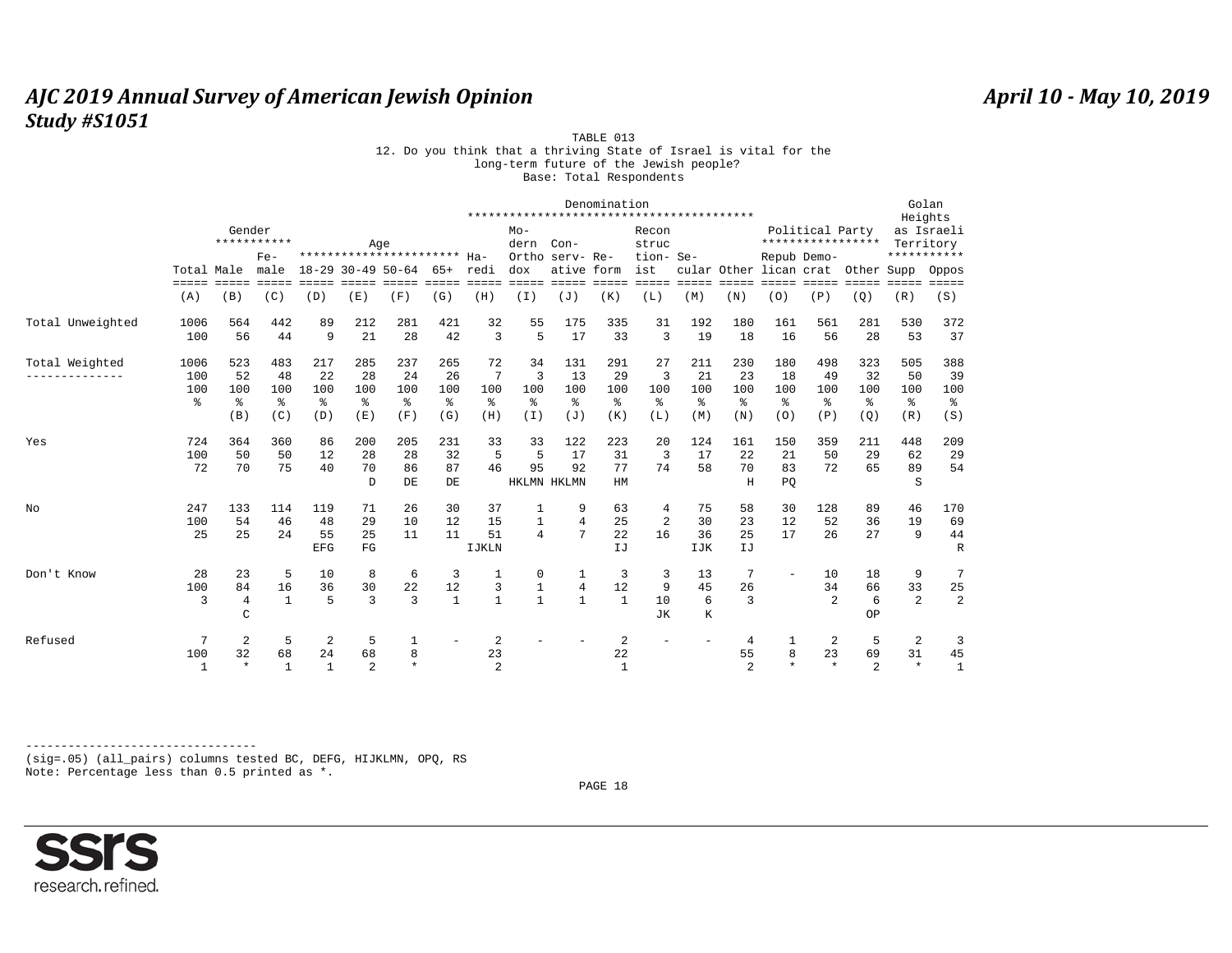|                  |                         |                              |                                                     |                               |                                             |                                                                |                               |                                               | *************                           |                                                    | Denomination<br>******                      |                                          | *************                 |                                             |                               |                              |                                             |                                 | Golan<br>Heights                |
|------------------|-------------------------|------------------------------|-----------------------------------------------------|-------------------------------|---------------------------------------------|----------------------------------------------------------------|-------------------------------|-----------------------------------------------|-----------------------------------------|----------------------------------------------------|---------------------------------------------|------------------------------------------|-------------------------------|---------------------------------------------|-------------------------------|------------------------------|---------------------------------------------|---------------------------------|---------------------------------|
|                  |                         | Gender                       | ***********                                         |                               |                                             | Aqe                                                            |                               |                                               | $M_O -$<br>dern                         | $Con-$                                             |                                             | Recon<br>struc                           |                               |                                             |                               | Political Party              | *****************                           |                                 | as Israeli<br>Territory         |
|                  |                         | Total Male                   | $Fe-$                                               |                               |                                             | *********************** Ha-<br>male 18-29 30-49 50-64 65+ redi |                               |                                               | dox                                     | Ortho serv- Re-<br>ative form                      |                                             | tion- Se-<br>ist                         |                               | cular Other lican crat Other Supp           |                               | Repub Demo-                  |                                             |                                 | * * * * * * * * * * *<br>Oppos  |
|                  | (A)                     | eesse eesse<br>(B)           | $\equiv \equiv \equiv \equiv \equiv \equiv$<br>(C)  | (D)                           | $\equiv \equiv \equiv \equiv \equiv$<br>(E) | $\equiv \equiv \equiv \equiv \equiv$<br>(F)                    | (G)                           | (H)                                           | $\frac{1}{2}$<br>$(\top)$               | $\equiv \equiv \equiv \equiv \equiv \equiv$<br>(J) | $\equiv \equiv \equiv \equiv \equiv$<br>(K) | $\pm\pm\pm\pm\pm$<br>(L)                 | $\frac{1}{2}$<br>(M)          | $\equiv \equiv \equiv \equiv \equiv$<br>(N) | (0)                           | $\pm\pm\pm\pm\pm$<br>(P)     | $\equiv \equiv \equiv \equiv \equiv$<br>(Q) | $\pm\pm\pm\pm\pm$<br>(R)        | $= 1.12$<br>(S)                 |
| Total Unweighted | 1006<br>100             | 564<br>56                    | 442<br>44                                           | 89<br>9                       | 212<br>21                                   | 281<br>28                                                      | 421<br>42                     | 32<br>3                                       | 55<br>5                                 | 175<br>17                                          | 335<br>33                                   | 31<br>3                                  | 192<br>19                     | 180<br>18                                   | 161<br>16                     | 561<br>56                    | 281<br>28                                   | 530<br>53                       | 372<br>37                       |
| Total Weighted   | 1006<br>100<br>100<br>፠ | 523<br>52<br>100<br>៖<br>(B) | 483<br>48<br>100<br>$\,{}^{\circ}_{\circ}\,$<br>(C) | 217<br>22<br>100<br>နွ<br>(D) | 285<br>28<br>100<br>⊱<br>(E)                | 237<br>24<br>100<br>နွ<br>(F)                                  | 265<br>26<br>100<br>ి<br>(G)  | 72<br>7<br>100<br>ి<br>(H)                    | 34<br>$\overline{3}$<br>100<br>ి<br>(T) | 131<br>13<br>100<br>နွ<br>(J)                      | 291<br>29<br>100<br>နွ<br>(K)               | 27<br>3<br>100<br>ి<br>(L)               | 211<br>21<br>100<br>နွ<br>(M) | 230<br>23<br>100<br>ి<br>(N)                | 180<br>18<br>100<br>နွ<br>(0) | 498<br>49<br>100<br>ి<br>(P) | 323<br>32<br>100<br>$\epsilon$<br>(Q)       | 505<br>50<br>100<br>နွ<br>(R)   | 388<br>39<br>100<br>နွ<br>(S)   |
| Republican       | 180<br>100<br>18        | 96<br>53<br>18               | 84<br>47<br>17                                      | 35<br>20<br>16                | 44<br>24<br>15                              | 55<br>30<br>2.3                                                | 46<br>26<br>17                | 49<br>27<br>68<br><b>IJKLM</b><br>$\mathbf N$ | 9<br>5<br>27<br><b>KLM</b>              | 33<br>19<br>25<br><b>KLM</b>                       | 31<br>17<br>11                              | $\overline{\phantom{a}}$                 | 13<br>7<br>6                  | 38<br>21<br>16<br>LM                        | 180<br>100<br>100<br>PO       |                              |                                             | 146<br>81<br>29<br>S            | 1 <sup>°</sup><br>10<br>5       |
| Democrat         | 498<br>100<br>49        | 220<br>44<br>42              | 278<br>56<br>58<br>B                                | 93<br>19<br>43                | 141<br>28<br>50                             | 106<br>21<br>45                                                | 157<br>31<br>59<br>DF         | 6<br>$\mathbf{1}$<br>8                        | 11<br>2<br>33<br>H                      | 66<br>13<br>50<br>HN                               | 186<br>37<br>64                             | 22<br>$\overline{4}$<br>82<br>HIJN HIJMN | 122<br>24<br>58<br>HIN        | 83<br>17<br>36<br>H                         | $\overline{\phantom{0}}$      | 498<br>100<br>100<br>OQ      |                                             | 190<br>38<br>38                 | 245<br>49<br>63<br>$\mathbb{R}$ |
| Independent      | 204<br>100<br>20        | 130<br>64<br>25<br>C         | 73<br>36<br>1.5                                     | 44<br>22<br>20                | 59<br>29<br>21                              | 50<br>24<br>2.1                                                | 50<br>25<br>19                | 10<br>5<br>14                                 | 8<br>$\overline{4}$<br>22               | 21<br>10<br>16                                     | 53<br>26<br>18                              | $\overline{4}$<br>2<br>16                | 52<br>26<br>25                | 54<br>27<br>24                              |                               | $\overline{\phantom{a}}$     | 204<br>100<br>63<br>OP                      | 104<br>51<br>2.1                | 86<br>42<br>22                  |
| Other            | 120<br>100<br>12        | 77<br>64<br>15<br>C          | 43<br>36<br>9                                       | 45<br>38<br>21<br>G           | 37<br>31<br>13<br>$\mathsf{G}$              | 26<br>22<br>11<br>G                                            | 11<br>9<br>$\overline{4}$     | 7<br>6<br>$\mathsf{Q}$                        | 6<br>5<br>18<br>K                       | 11<br>9<br>8                                       | 20<br>17<br>$7\overline{ }$                 | 1<br>$\star$<br>2                        | 23<br>19<br>11                | 52<br>43<br>22<br><b>JKLM</b>               |                               | $\overline{\phantom{a}}$     | 120<br>100<br>37<br>OP                      | 63<br>53<br>13                  | 36<br>30<br>g                   |
| Refused          | 5<br>100<br>$\star$     | 1<br>13<br>$\star$           | 4<br>87<br>$\mathbf{1}$                             | $\equiv$                      | 3<br>67<br>$\mathbf{1}$                     |                                                                | $\mathbf{1}$<br>13<br>$\star$ |                                               |                                         |                                                    |                                             |                                          | $\mathbf{1}$<br>20<br>$\star$ | 4<br>80<br>$\overline{a}$                   |                               |                              |                                             | $\overline{a}$<br>33<br>$\star$ | 3<br>67<br>$\mathbf{1}$         |

#### TABLE 014 13. In politics today, do you consider yourself ...? Base: Total Respondents

----------------------------------(sig=.05) (all\_pairs) columns tested BC, DEFG, HIJKLMN, OPQ, RS Note: Percentage less than 0.5 printed as \*.

PAGE 19

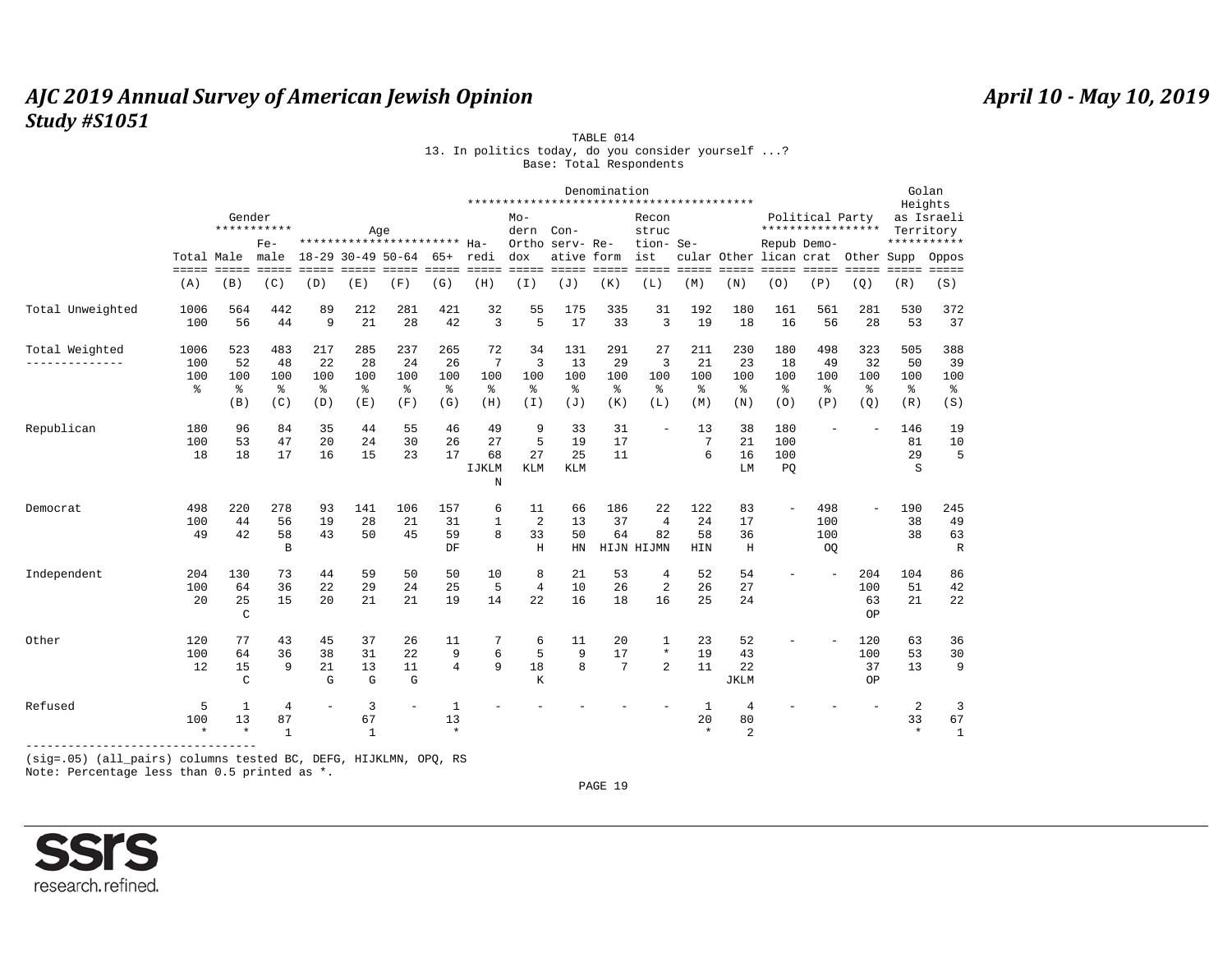#### TABLE 015 14. Is your opinion of the job President Trump is doing favorable or unfavorable? Base: Total Respondents

|                  |                     | Denomination<br>Gender<br>$Mo-$<br>Political Party<br>Recon<br>*****************<br>***********<br>$Con-$<br>dern<br>struc<br>Age<br>*********************** Ha-<br>Ortho serv- Re-<br>$Fe-$<br>tion- Se-<br>Repub Demo-<br>ative form<br>male<br>18-29 30-49 50-64<br>dox<br>cular Other lican crat<br>Total Male<br>redi<br>ist<br>65+<br>$= 1.12$<br>$= 1.12$<br>$\equiv \equiv \equiv \equiv \equiv$<br><b>EEEEE</b><br><b>EEEEE</b><br><b>EEEEE</b><br>----<br>$=$ $=$ $=$ $=$ $=$<br>$=$ $=$ $=$ $=$<br>(P)<br>(B)<br>(C)<br>(D)<br>(E)<br>(F)<br>(G)<br>(H)<br>(I <sub>1</sub> )<br>(J)<br>(K)<br>(L)<br>(M)<br>(N)<br>(0)<br>212<br>32<br>564<br>442<br>89<br>281<br>421<br>55<br>175<br>335<br>31<br>192<br>180<br>161<br>561<br>44<br>21<br>3<br>5<br>3<br>56<br>9<br>28<br>42<br>17<br>33<br>19<br>18<br>16<br>56<br>483<br>285<br>237<br>72<br>180<br>523<br>217<br>265<br>34<br>131<br>291<br>27<br>211<br>230<br>498<br>7<br>3<br>$\overline{3}$<br>52<br>48<br>22<br>28<br>24<br>26<br>13<br>29<br>21<br>23<br>18<br>49<br>100<br>100<br>100<br>100<br>100<br>100<br>100<br>100<br>100<br>100<br>100<br>100<br>100<br>100<br>100<br>နွ<br>နွ<br>$\epsilon$<br>နွ<br>နွ<br>$\,$ $\,$ $\,$<br>$\epsilon$<br>ి<br>နွ<br>နွ<br>နွ<br>$\approx$<br>ి<br>ి<br>ి<br>ిక<br>(B)<br>(C)<br>(D)<br>(E)<br>(F)<br>(G)<br>(H)<br>$(\top)$<br>(J)<br>(N)<br>(0)<br>(P)<br>(K)<br>(L)<br>(M)<br>144<br>121<br>74<br>68<br>17<br>48<br>3<br>19<br>73<br>164<br>17<br>58<br>65<br>63<br>36<br>22<br>28<br>26<br>54<br>46<br>24<br>24<br>6<br>13<br>18<br>$\mathbf 1$<br>7<br>27<br>62<br>7<br>27<br>2.3<br>31<br>26<br>88<br>49<br>27<br>16<br>11<br>32<br>26<br>28<br>25<br>9<br>91<br>$\mathbf{3}$<br><b>JKLM</b><br>KM<br>PQ<br>IJKLM<br>KM<br>N<br>214<br>360<br>358<br>152<br>157<br>194<br>17<br>90<br>238<br>24<br>189<br>151<br>13<br>480<br>6<br>27<br>50<br>21<br>30<br>22<br>$\overline{2}$<br>13<br>3<br>26<br>21<br>2<br>50<br>1<br>33<br>67 |              |                |                |                |              |                |                          |                     |                |           |              |                |                |                 |                        | Golan                  |                        |  |
|------------------|---------------------|---------------------------------------------------------------------------------------------------------------------------------------------------------------------------------------------------------------------------------------------------------------------------------------------------------------------------------------------------------------------------------------------------------------------------------------------------------------------------------------------------------------------------------------------------------------------------------------------------------------------------------------------------------------------------------------------------------------------------------------------------------------------------------------------------------------------------------------------------------------------------------------------------------------------------------------------------------------------------------------------------------------------------------------------------------------------------------------------------------------------------------------------------------------------------------------------------------------------------------------------------------------------------------------------------------------------------------------------------------------------------------------------------------------------------------------------------------------------------------------------------------------------------------------------------------------------------------------------------------------------------------------------------------------------------------------------------------------------------------------------------------------------------------------------------------------------------------------------------------------------------------------------------------------------------------------------------------|--------------|----------------|----------------|----------------|--------------|----------------|--------------------------|---------------------|----------------|-----------|--------------|----------------|----------------|-----------------|------------------------|------------------------|------------------------|--|
|                  |                     |                                                                                                                                                                                                                                                                                                                                                                                                                                                                                                                                                                                                                                                                                                                                                                                                                                                                                                                                                                                                                                                                                                                                                                                                                                                                                                                                                                                                                                                                                                                                                                                                                                                                                                                                                                                                                                                                                                                                                         |              |                |                |                |              |                |                          |                     |                |           |              |                |                |                 |                        | Heights<br>Territory   | as Israeli             |  |
|                  |                     |                                                                                                                                                                                                                                                                                                                                                                                                                                                                                                                                                                                                                                                                                                                                                                                                                                                                                                                                                                                                                                                                                                                                                                                                                                                                                                                                                                                                                                                                                                                                                                                                                                                                                                                                                                                                                                                                                                                                                         |              |                |                |                |              |                |                          |                     |                |           |              |                |                |                 |                        |                        | ***********            |  |
|                  |                     |                                                                                                                                                                                                                                                                                                                                                                                                                                                                                                                                                                                                                                                                                                                                                                                                                                                                                                                                                                                                                                                                                                                                                                                                                                                                                                                                                                                                                                                                                                                                                                                                                                                                                                                                                                                                                                                                                                                                                         |              |                |                |                |              |                |                          |                     |                |           |              |                |                |                 | Other Supp             |                        | Oppos                  |  |
|                  | <b>EBBEE</b><br>(A) |                                                                                                                                                                                                                                                                                                                                                                                                                                                                                                                                                                                                                                                                                                                                                                                                                                                                                                                                                                                                                                                                                                                                                                                                                                                                                                                                                                                                                                                                                                                                                                                                                                                                                                                                                                                                                                                                                                                                                         |              |                |                |                |              |                |                          |                     |                |           |              |                |                |                 | $=$ $=$ $=$ $=$<br>(Q) | $=$ $=$ $=$ $=$<br>(R) | $=$ $=$ $=$ $=$<br>(S) |  |
| Total Unweighted | 1006                |                                                                                                                                                                                                                                                                                                                                                                                                                                                                                                                                                                                                                                                                                                                                                                                                                                                                                                                                                                                                                                                                                                                                                                                                                                                                                                                                                                                                                                                                                                                                                                                                                                                                                                                                                                                                                                                                                                                                                         |              |                |                |                |              |                |                          |                     |                |           |              |                |                |                 | 281                    | 530                    | 372                    |  |
|                  | 100                 |                                                                                                                                                                                                                                                                                                                                                                                                                                                                                                                                                                                                                                                                                                                                                                                                                                                                                                                                                                                                                                                                                                                                                                                                                                                                                                                                                                                                                                                                                                                                                                                                                                                                                                                                                                                                                                                                                                                                                         |              |                |                |                |              |                |                          |                     |                |           |              |                |                |                 | 28                     | 53                     | 37                     |  |
| Total Weighted   | 1006                |                                                                                                                                                                                                                                                                                                                                                                                                                                                                                                                                                                                                                                                                                                                                                                                                                                                                                                                                                                                                                                                                                                                                                                                                                                                                                                                                                                                                                                                                                                                                                                                                                                                                                                                                                                                                                                                                                                                                                         |              |                |                |                |              |                |                          |                     |                |           |              |                |                |                 | 323                    | 505                    | 388                    |  |
|                  | 100                 |                                                                                                                                                                                                                                                                                                                                                                                                                                                                                                                                                                                                                                                                                                                                                                                                                                                                                                                                                                                                                                                                                                                                                                                                                                                                                                                                                                                                                                                                                                                                                                                                                                                                                                                                                                                                                                                                                                                                                         |              |                |                |                |              |                |                          |                     |                |           |              |                |                |                 | 32                     | 50                     | 39                     |  |
|                  | 100                 |                                                                                                                                                                                                                                                                                                                                                                                                                                                                                                                                                                                                                                                                                                                                                                                                                                                                                                                                                                                                                                                                                                                                                                                                                                                                                                                                                                                                                                                                                                                                                                                                                                                                                                                                                                                                                                                                                                                                                         |              |                |                |                |              |                |                          |                     |                |           |              |                |                |                 | 100<br>နွ              | 100<br>နွ              | 100<br>$\epsilon$      |  |
|                  |                     |                                                                                                                                                                                                                                                                                                                                                                                                                                                                                                                                                                                                                                                                                                                                                                                                                                                                                                                                                                                                                                                                                                                                                                                                                                                                                                                                                                                                                                                                                                                                                                                                                                                                                                                                                                                                                                                                                                                                                         |              |                |                |                |              |                |                          |                     |                |           |              |                |                |                 | (Q)                    | (R)                    | (S)                    |  |
| Favorable        | 265                 |                                                                                                                                                                                                                                                                                                                                                                                                                                                                                                                                                                                                                                                                                                                                                                                                                                                                                                                                                                                                                                                                                                                                                                                                                                                                                                                                                                                                                                                                                                                                                                                                                                                                                                                                                                                                                                                                                                                                                         |              |                |                |                |              |                |                          |                     |                |           |              |                |                |                 | 82                     | 212                    | 30                     |  |
|                  | 100                 |                                                                                                                                                                                                                                                                                                                                                                                                                                                                                                                                                                                                                                                                                                                                                                                                                                                                                                                                                                                                                                                                                                                                                                                                                                                                                                                                                                                                                                                                                                                                                                                                                                                                                                                                                                                                                                                                                                                                                         |              |                |                |                |              |                |                          |                     |                |           |              |                |                |                 | 31                     | 80                     | 11                     |  |
|                  |                     |                                                                                                                                                                                                                                                                                                                                                                                                                                                                                                                                                                                                                                                                                                                                                                                                                                                                                                                                                                                                                                                                                                                                                                                                                                                                                                                                                                                                                                                                                                                                                                                                                                                                                                                                                                                                                                                                                                                                                         |              |                |                |                |              |                |                          |                     |                |           |              |                |                |                 | 25<br>$\mathsf{p}$     | 42<br>S                | 8                      |  |
| Unfavorable      | 718                 |                                                                                                                                                                                                                                                                                                                                                                                                                                                                                                                                                                                                                                                                                                                                                                                                                                                                                                                                                                                                                                                                                                                                                                                                                                                                                                                                                                                                                                                                                                                                                                                                                                                                                                                                                                                                                                                                                                                                                         |              |                |                |                |              |                |                          |                     |                |           |              |                |                |                 | 222                    | 277                    | 355                    |  |
|                  | 100                 |                                                                                                                                                                                                                                                                                                                                                                                                                                                                                                                                                                                                                                                                                                                                                                                                                                                                                                                                                                                                                                                                                                                                                                                                                                                                                                                                                                                                                                                                                                                                                                                                                                                                                                                                                                                                                                                                                                                                                         |              |                |                |                |              |                |                          |                     |                |           |              |                |                |                 | 31                     | 39                     | 50                     |  |
|                  | 71                  | 69                                                                                                                                                                                                                                                                                                                                                                                                                                                                                                                                                                                                                                                                                                                                                                                                                                                                                                                                                                                                                                                                                                                                                                                                                                                                                                                                                                                                                                                                                                                                                                                                                                                                                                                                                                                                                                                                                                                                                      | 74           | 70             | 75             | 66             | 73           | 9              | 50<br>H                  | 69<br>HI            | 82<br>HIJN     | 89<br>HIN | 90<br>HIJN   | 66<br>H        | 7              | 96<br><b>OO</b> | 69<br>$\circ$          | 55                     | 92<br>$\mathbb{R}$     |  |
| Don't Know       | 10                  | 7                                                                                                                                                                                                                                                                                                                                                                                                                                                                                                                                                                                                                                                                                                                                                                                                                                                                                                                                                                                                                                                                                                                                                                                                                                                                                                                                                                                                                                                                                                                                                                                                                                                                                                                                                                                                                                                                                                                                                       | 3            | 6              |                | 3              | 1            | 3              | $\overline{\phantom{0}}$ | $\Omega$            | 5              | $\equiv$  | 0            | 1              | $\mathbf 0$    | 1               | 9                      | 6                      |                        |  |
|                  | 100                 | 71                                                                                                                                                                                                                                                                                                                                                                                                                                                                                                                                                                                                                                                                                                                                                                                                                                                                                                                                                                                                                                                                                                                                                                                                                                                                                                                                                                                                                                                                                                                                                                                                                                                                                                                                                                                                                                                                                                                                                      | 29           | 61             |                | 33             | 6            | 25             |                          | 5                   | 53             |           | 3            | 13             | 3              | 6               | 91                     | 61                     |                        |  |
|                  | 1                   | $\mathbf{1}$                                                                                                                                                                                                                                                                                                                                                                                                                                                                                                                                                                                                                                                                                                                                                                                                                                                                                                                                                                                                                                                                                                                                                                                                                                                                                                                                                                                                                                                                                                                                                                                                                                                                                                                                                                                                                                                                                                                                            | $\mathbf{1}$ | $\overline{3}$ |                | $\mathbf{1}$   | $\star$      | $\overline{3}$ |                          | $\star$             | $\overline{a}$ |           | $\star$      | $\overline{1}$ | $\star$        | $\star$         | 3<br>$\mathsf{P}$      | $\mathbf{1}$           |                        |  |
| Refused          | 13                  | 12                                                                                                                                                                                                                                                                                                                                                                                                                                                                                                                                                                                                                                                                                                                                                                                                                                                                                                                                                                                                                                                                                                                                                                                                                                                                                                                                                                                                                                                                                                                                                                                                                                                                                                                                                                                                                                                                                                                                                      | 1            | 2              | 6              | $\overline{4}$ | 2            |                | 1                        | 5                   |                |           | 3            | 5              | 3              | 0               | 10                     | 10                     | 3                      |  |
|                  | 100                 | 89                                                                                                                                                                                                                                                                                                                                                                                                                                                                                                                                                                                                                                                                                                                                                                                                                                                                                                                                                                                                                                                                                                                                                                                                                                                                                                                                                                                                                                                                                                                                                                                                                                                                                                                                                                                                                                                                                                                                                      | 11           | 14             | 45             | 27             | 14           |                | 5                        | 37                  |                |           | 19           | 40             | 21             | 3               | 76                     | 78                     | 22                     |  |
|                  | 1                   | $\overline{2}$<br>C                                                                                                                                                                                                                                                                                                                                                                                                                                                                                                                                                                                                                                                                                                                                                                                                                                                                                                                                                                                                                                                                                                                                                                                                                                                                                                                                                                                                                                                                                                                                                                                                                                                                                                                                                                                                                                                                                                                                     | $\star$      | $\mathbf{1}$   | $\overline{2}$ | $\overline{c}$ | $\mathbf{1}$ |                | $\overline{a}$<br>K      | $\overline{4}$<br>K |                |           | $\mathbf{1}$ | $\overline{a}$ | $\overline{2}$ | $\star$         | $\overline{3}$<br>P    | $\overline{2}$         | $\mathbf{1}$           |  |
|                  |                     |                                                                                                                                                                                                                                                                                                                                                                                                                                                                                                                                                                                                                                                                                                                                                                                                                                                                                                                                                                                                                                                                                                                                                                                                                                                                                                                                                                                                                                                                                                                                                                                                                                                                                                                                                                                                                                                                                                                                                         |              |                |                |                |              |                |                          |                     |                |           |              |                |                |                 |                        |                        |                        |  |

-----------------------------(sig=.05) (all\_pairs) columns tested BC, DEFG, HIJKLMN, OPQ, RS Note: Percentage less than 0.5 printed as \*.

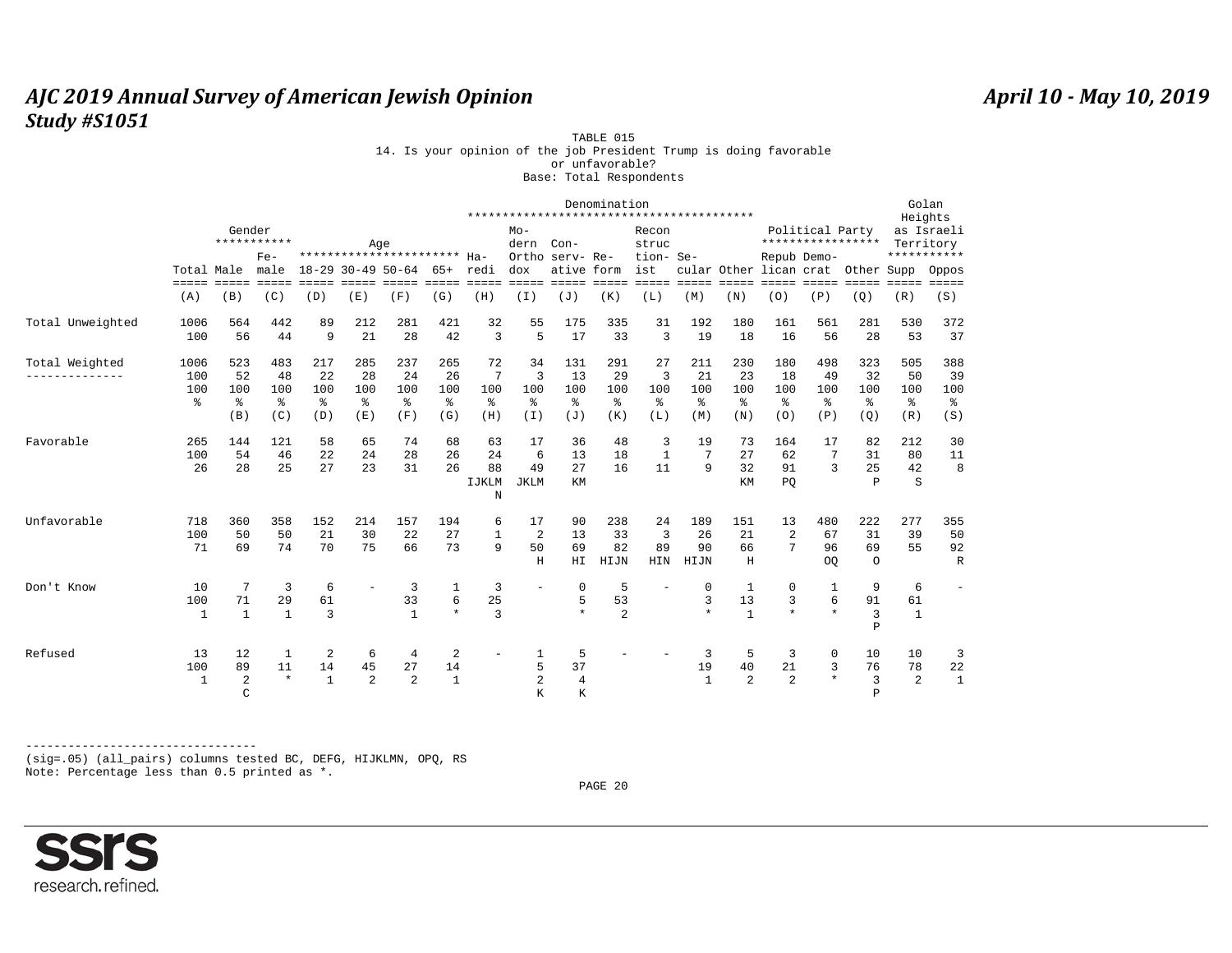#### TABLE 016 15. Do you approve or disapprove of the way President Trump is handling U.S.-Israel relations? Base: Total Respondents

|                                  |                    |                  |                      |                                      |                                 |                         |                  |                                                                                                                                                                                                                                                                                                                                                                                                                                                                                                |                     |                           | Denomination     |                             |                   |                 |                                              |                                      |                                                                                                                                                                                                                                                                                                                                                                                                                                                                                                      | Golan<br>Heights |                 |  |
|----------------------------------|--------------------|------------------|----------------------|--------------------------------------|---------------------------------|-------------------------|------------------|------------------------------------------------------------------------------------------------------------------------------------------------------------------------------------------------------------------------------------------------------------------------------------------------------------------------------------------------------------------------------------------------------------------------------------------------------------------------------------------------|---------------------|---------------------------|------------------|-----------------------------|-------------------|-----------------|----------------------------------------------|--------------------------------------|------------------------------------------------------------------------------------------------------------------------------------------------------------------------------------------------------------------------------------------------------------------------------------------------------------------------------------------------------------------------------------------------------------------------------------------------------------------------------------------------------|------------------|-----------------|--|
|                                  |                    | Gender           | ***********          |                                      |                                 | Age                     |                  |                                                                                                                                                                                                                                                                                                                                                                                                                                                                                                | $M_O -$<br>dern     | $Con-$                    |                  | Recon<br>struc              |                   |                 |                                              | Political Party<br>***************** |                                                                                                                                                                                                                                                                                                                                                                                                                                                                                                      | Territory        | as Israeli      |  |
|                                  |                    |                  | $Fe-$                |                                      |                                 | *********************** |                  | $Ha-$                                                                                                                                                                                                                                                                                                                                                                                                                                                                                          |                     | Ortho serv- Re-           |                  | tion- Se-                   |                   |                 |                                              | Repub Demo-                          |                                                                                                                                                                                                                                                                                                                                                                                                                                                                                                      |                  | ***********     |  |
|                                  | Total Male         | dodoo dodoo      | male<br><b>EEEEE</b> | $\equiv \equiv \equiv \equiv \equiv$ |                                 | 18-29 30-49 50-64       | $65+$<br>$= -$   | redi<br>$\begin{array}{cccccccccc} \multicolumn{2}{c}{} & \multicolumn{2}{c}{} & \multicolumn{2}{c}{} & \multicolumn{2}{c}{} & \multicolumn{2}{c}{} & \multicolumn{2}{c}{} & \multicolumn{2}{c}{} & \multicolumn{2}{c}{} & \multicolumn{2}{c}{} & \multicolumn{2}{c}{} & \multicolumn{2}{c}{} & \multicolumn{2}{c}{} & \multicolumn{2}{c}{} & \multicolumn{2}{c}{} & \multicolumn{2}{c}{} & \multicolumn{2}{c}{} & \multicolumn{2}{c}{} & \multicolumn{2}{c}{} & \multicolumn{2}{c}{} & \mult$ | dox                 | ative form<br>eesse eesse | <b>EEEE</b>      | ist<br><b>EEEEE</b>         |                   |                 | cular Other lican crat<br>doodd doodd doodd. | <b>EEEEE</b>                         | Other Supp<br>$\begin{array}{cccccccccc} \multicolumn{2}{c}{} & \multicolumn{2}{c}{} & \multicolumn{2}{c}{} & \multicolumn{2}{c}{} & \multicolumn{2}{c}{} & \multicolumn{2}{c}{} & \multicolumn{2}{c}{} & \multicolumn{2}{c}{} & \multicolumn{2}{c}{} & \multicolumn{2}{c}{} & \multicolumn{2}{c}{} & \multicolumn{2}{c}{} & \multicolumn{2}{c}{} & \multicolumn{2}{c}{} & \multicolumn{2}{c}{} & \multicolumn{2}{c}{} & \multicolumn{2}{c}{} & \multicolumn{2}{c}{} & \multicolumn{2}{c}{} & \mult$ | esses esses      | Oppos           |  |
|                                  | (A)                | (B)              | (C)                  | (D)                                  | (E)                             | (F)                     | (G)              | (H)                                                                                                                                                                                                                                                                                                                                                                                                                                                                                            | (T)                 | (J)                       | (K)              | (L)                         | (M)               | (N)             | (0)                                          | (P)                                  | (Q)                                                                                                                                                                                                                                                                                                                                                                                                                                                                                                  | (R)              | (S)             |  |
| Total Unweighted                 | 1006<br>100        | 564<br>56        | 442<br>44            | 89<br>9                              | 212<br>2.1                      | 281<br>2.8              | 421<br>42        | 32<br>3                                                                                                                                                                                                                                                                                                                                                                                                                                                                                        | 55<br>5             | 175<br>17                 | 335<br>33        | 31<br>3                     | 192<br>19         | 180<br>18       | 161<br>16                                    | 561<br>56                            | 281<br>28                                                                                                                                                                                                                                                                                                                                                                                                                                                                                            | 530<br>53        | 372<br>37       |  |
| Total Weighted<br>-------------- | 1006<br>100<br>100 | 523<br>52<br>100 | 483<br>48<br>100     | 217<br>22<br>100                     | 285<br>28<br>100                | 237<br>24<br>100        | 265<br>26<br>100 | 72<br>7<br>100                                                                                                                                                                                                                                                                                                                                                                                                                                                                                 | 34<br>3<br>100      | 131<br>13<br>100          | 291<br>29<br>100 | 27<br>$\overline{3}$<br>100 | 211<br>2.1<br>100 | 230<br>23       | 180<br>18<br>100                             | 498<br>49<br>100                     | 323<br>32<br>100                                                                                                                                                                                                                                                                                                                                                                                                                                                                                     | 505<br>50<br>100 | 388<br>39       |  |
|                                  | $\approx$          | ి<br>(B)         | ి<br>(C)             | ႜ<br>(D)                             | $\,{}^{\circ}\!\!\delta$<br>(E) | ి<br>(F)                | $\approx$<br>(G) | $\epsilon$<br>(H)                                                                                                                                                                                                                                                                                                                                                                                                                                                                              | ి<br>(T)            | $\approx$<br>(J)          | ႜ<br>(K)         | ့<br>(L)                    | $\approx$<br>(M)  | 100<br>ႜ<br>(N) | ႜ<br>(0)                                     | $\approx$<br>(P)                     | နွ<br>(Q)                                                                                                                                                                                                                                                                                                                                                                                                                                                                                            | ႜ<br>(R)         | 100<br>ి<br>(S) |  |
| Approve (Net)                    | 370                | 198              | 171                  | 68                                   | 99                              | 93                      | 109              | 54                                                                                                                                                                                                                                                                                                                                                                                                                                                                                             | 19                  | 66                        | 84               | 8                           | 40                | 91              | 158                                          | 79                                   | 127                                                                                                                                                                                                                                                                                                                                                                                                                                                                                                  | 309              | 32              |  |
| -------------                    | 100<br>37          | 54<br>38         | 46<br>35             | 18<br>31                             | 27<br>35                        | 25<br>39                | 29<br>41         | 15<br>74<br><b>JKLMN</b>                                                                                                                                                                                                                                                                                                                                                                                                                                                                       | 5<br>56<br>KM       | 18<br>50<br>KM            | 23<br>29<br>M    | 2<br>31                     | 11<br>19          | 25<br>39<br>M   | 43<br>88<br>PO                               | 21<br>16                             | 34<br>39<br>$\mathsf{p}$                                                                                                                                                                                                                                                                                                                                                                                                                                                                             | 84<br>61<br>S    | 9<br>8          |  |
| Approve strongly                 | 226<br>100         | 121<br>53        | 106<br>47            | 37<br>16                             | 62<br>28                        | 58<br>25                | 69<br>30         | 36<br>16                                                                                                                                                                                                                                                                                                                                                                                                                                                                                       | 16<br>7             | 39<br>17                  | 45<br>20         | 5<br>$\overline{a}$         | 28<br>12          | 50<br>22        | 129<br>57                                    | 28<br>12                             | 65<br>29                                                                                                                                                                                                                                                                                                                                                                                                                                                                                             | 205<br>91        | 14<br>6         |  |
|                                  | 22                 | 2.3              | 22                   | 17                                   | 2.2.                            | 24                      | 2.6              | 50<br>KLMN                                                                                                                                                                                                                                                                                                                                                                                                                                                                                     | 46<br><b>KLMN</b>   | 30<br>KM                  | 15               | 19                          | 13                | 2.2.            | 72<br>PO                                     | 6                                    | 20<br>$\mathsf{P}$                                                                                                                                                                                                                                                                                                                                                                                                                                                                                   | 41<br>S          | $\overline{4}$  |  |
| Approve somewhat                 | 143<br>100         | 78<br>54         | 66<br>46             | 31<br>22                             | 36<br>25                        | 35<br>25                | 40<br>28         | 18<br>12                                                                                                                                                                                                                                                                                                                                                                                                                                                                                       | 3<br>$\overline{a}$ | 27<br>19                  | 40<br>28         | 3<br>$\overline{a}$         | 12<br>8           | 40<br>28        | 29<br>20                                     | 52<br>36                             | 62<br>43                                                                                                                                                                                                                                                                                                                                                                                                                                                                                             | 105<br>73        | 17<br>12        |  |
|                                  | 14                 | 1.5              | 14                   | 14                                   | 13                              | 1.5                     | 15               | 2.4<br>M                                                                                                                                                                                                                                                                                                                                                                                                                                                                                       | 10                  | 2.0<br>M                  | 14<br>M          | 12.                         | 6                 | 18<br>М         | 16                                           | 10                                   | 19<br>$\mathbf P$                                                                                                                                                                                                                                                                                                                                                                                                                                                                                    | 21<br>$\mbox{S}$ | $\overline{4}$  |  |
| Disapprove (Net)                 | 597                | 304              | 292                  | 129                                  | 177                             | 143                     | 146              | 14                                                                                                                                                                                                                                                                                                                                                                                                                                                                                             | 13                  | 61                        | 195              | 16                          | 164               | 132             | 17                                           | 397                                  | 182                                                                                                                                                                                                                                                                                                                                                                                                                                                                                                  | 183              | 350             |  |
| ================                 | 100<br>59          | 51<br>58         | 49<br>61             | 22<br>59                             | 30<br>62                        | 24<br>60                | 24<br>55         | 2<br>20                                                                                                                                                                                                                                                                                                                                                                                                                                                                                        | 2<br>37             | 10<br>47                  | 33<br>67         | 3<br>59                     | 27<br>77          | 22<br>57        | 3<br>9                                       | 67<br>80                             | 31<br>56                                                                                                                                                                                                                                                                                                                                                                                                                                                                                             | 31<br>36         | 59<br>90        |  |
|                                  |                    |                  |                      |                                      |                                 |                         |                  |                                                                                                                                                                                                                                                                                                                                                                                                                                                                                                |                     | H                         | HIJ              |                             | H HIJKN           | HI              |                                              | <b>OO</b>                            | $\Omega$                                                                                                                                                                                                                                                                                                                                                                                                                                                                                             |                  | $\mathbb R$     |  |

---------------------------------

(sig=.05) (all\_pairs) columns tested BC, DEFG, HIJKLMN, OPQ, RS

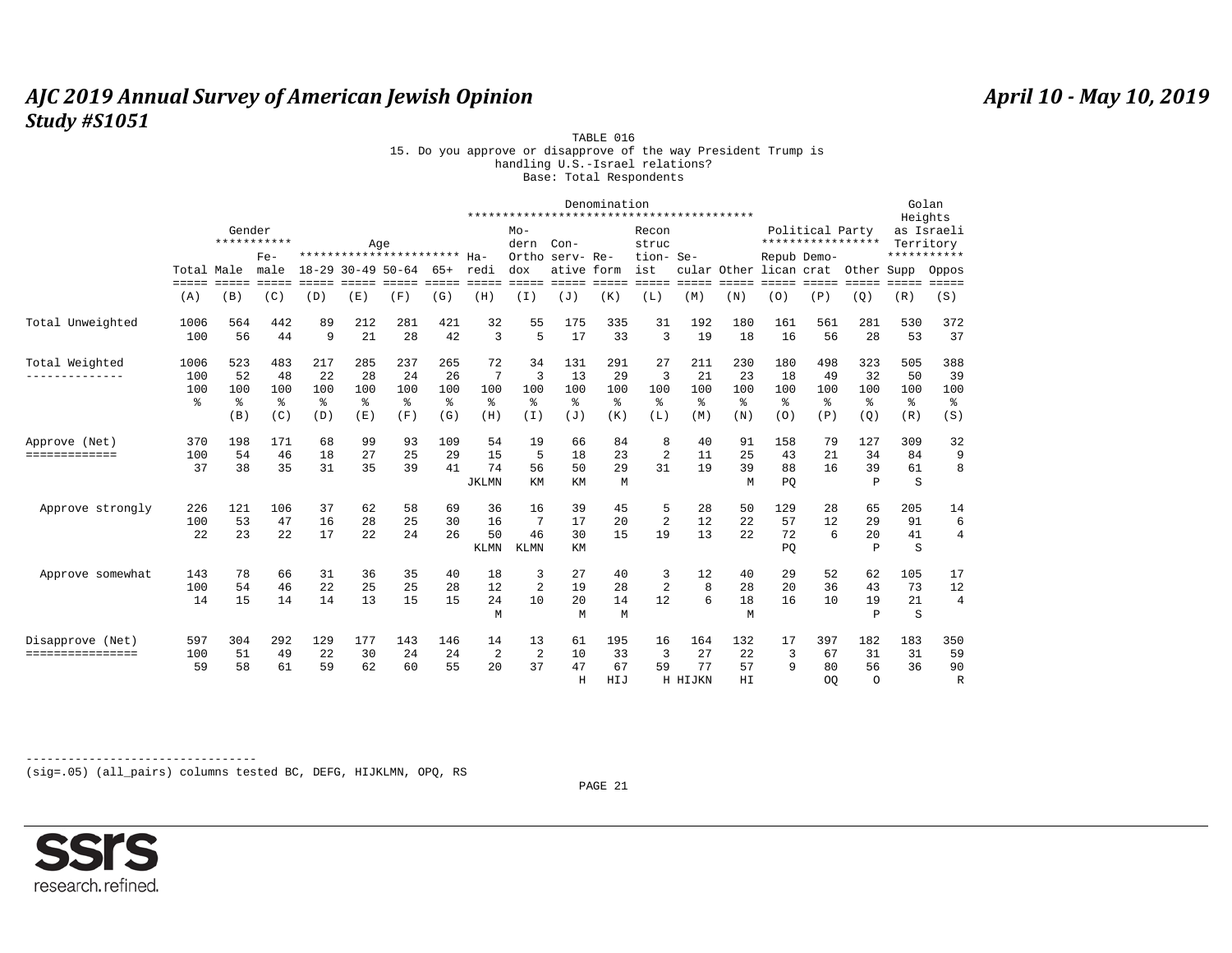#### TABLE 016 (continued) 15. Do you approve or disapprove of the way President Trump is handling U.S.-Israel relations? Base: Total Respondents

|            |                     |                |             |                      |                       |                                |       |               |                          |                 | Denomination    |                |                |               |                         |                                      |                |              | Golan<br>Heights                       |
|------------|---------------------|----------------|-------------|----------------------|-----------------------|--------------------------------|-------|---------------|--------------------------|-----------------|-----------------|----------------|----------------|---------------|-------------------------|--------------------------------------|----------------|--------------|----------------------------------------|
|            |                     | Gender         | *********** |                      |                       | Age<br>*********************** |       |               | $Mo-$<br>dern            | $Con-$          |                 | Recon<br>struc |                |               |                         | Political Party<br>***************** |                |              | as Israeli<br>Territory<br>*********** |
|            |                     |                | $Fe-$       |                      |                       |                                |       | $Ha-$         |                          | Ortho serv- Re- |                 | tion- Se-      |                |               |                         | Repub Demo-                          |                |              |                                        |
|            | Total Male          |                | male        |                      | $18 - 29$ 30-49 50-64 |                                | $65+$ | redi          | dox                      | ative form      |                 | ist            |                |               |                         | cular Other lican crat Other         |                | Supp         | Oppos                                  |
|            | (A)                 | (B)            | (C)         | (D)                  | (E)                   | (F)                            | (G)   | (H)           | $(\top)$                 | (J)             | (K)             | (L)            | (M)            | (N)           | (0)                     | (P)                                  | (Q)            | (R)          | (S)                                    |
| Disapprove | 143                 | 67             | 77          | 40                   | 29                    | 40                             | 34    | 10            | $\overline{4}$           | 15              | 62              | $\mathbf{1}$   | 32             | 19            |                         | 80                                   | 56             | 64           | 59                                     |
| somewhat   | 100                 | 47             | 53          | 28                   | 20                    | 28                             | 24    |               | 3                        | 10              | 43              | $\mathbf{1}$   | 22             | 13            | 5                       | 56                                   | 39             | 45           | 41                                     |
|            | 14                  | 13             | 16          | 18                   | 10                    | 17                             | 13    | 13            | 11                       | 11              | 21<br><b>JN</b> | 5              | 15             | 8             | $\overline{4}$          | 16<br>$\Omega$                       | 17<br>$\Omega$ | 13           | 15                                     |
| Disapprove | 453                 | 238            | 216         | 89                   | 148                   | 103                            | 111   | 5             | 9                        | 46              | 133             | 14             | 132            | 113           | 10                      | 317                                  | 126            | 118          | 291                                    |
| strongly   | 100                 | 52             | 48          | 20                   | 33                    | 23                             | 25    |               | 2                        | 10              | 29              | 3              | 29             | 25            | 2                       | 70                                   | 28             | 26           | 64                                     |
|            | 45                  | 45             | 45          | 41                   | 52<br>G               | 44                             | 42    | 6             | 26<br>H                  | 35<br>H         | 46<br>HI        | 54             | 63<br>HI HIJKN | 49<br>HI      | 6                       | 64<br>OO                             | 39<br>$\Omega$ | 23           | 75<br>$\mathbb{R}$                     |
| Don't Know | 34                  | 19             | 15          | 15                   | 8                     | $\mathbf{1}$                   | 9     |               | 2                        | 3               | 12              | 3              |                | 7             | 0                       | 21                                   | 13             | 13           | 6                                      |
|            | 100                 | 56             | 44          | 45                   | 25                    | $\overline{4}$                 | 26    |               | 7                        | 10              | 34              | 8              | 21             | 20            | $\mathbf{1}$            | 60                                   | 39             | 37           | 19                                     |
|            | 3                   | $\overline{4}$ | 3           | 7<br>$\mathbf F$     | 3                     | $\mathbf{1}$                   | 3     |               | 7                        | 3               | $\overline{4}$  | 10             | 3              | 3             | $\star$                 | $\overline{4}$                       | $\overline{4}$ | 2            | 2                                      |
| Refused    | 6                   | 1              | 5           | 5                    |                       |                                |       | 5             | $\overline{\phantom{0}}$ | $\Omega$        |                 |                |                |               | 5                       |                                      | $\Omega$       | $\mathbf 0$  |                                        |
|            | 100<br>$\mathbf{1}$ | 19<br>$\star$  | 81<br>-1    | 81<br>$\overline{2}$ |                       |                                | 19    | 81<br>6<br>KM |                          | 8               |                 |                |                | 11<br>$\star$ | 81<br>3<br>$\mathbf{P}$ | 11<br>$\star$                        | 8<br>$\star$   | 8<br>$\star$ |                                        |

---------------------------------

(sig=.05) (all\_pairs) columns tested BC, DEFG, HIJKLMN, OPQ, RS Note: Percentage less than 0.5 printed as \*.

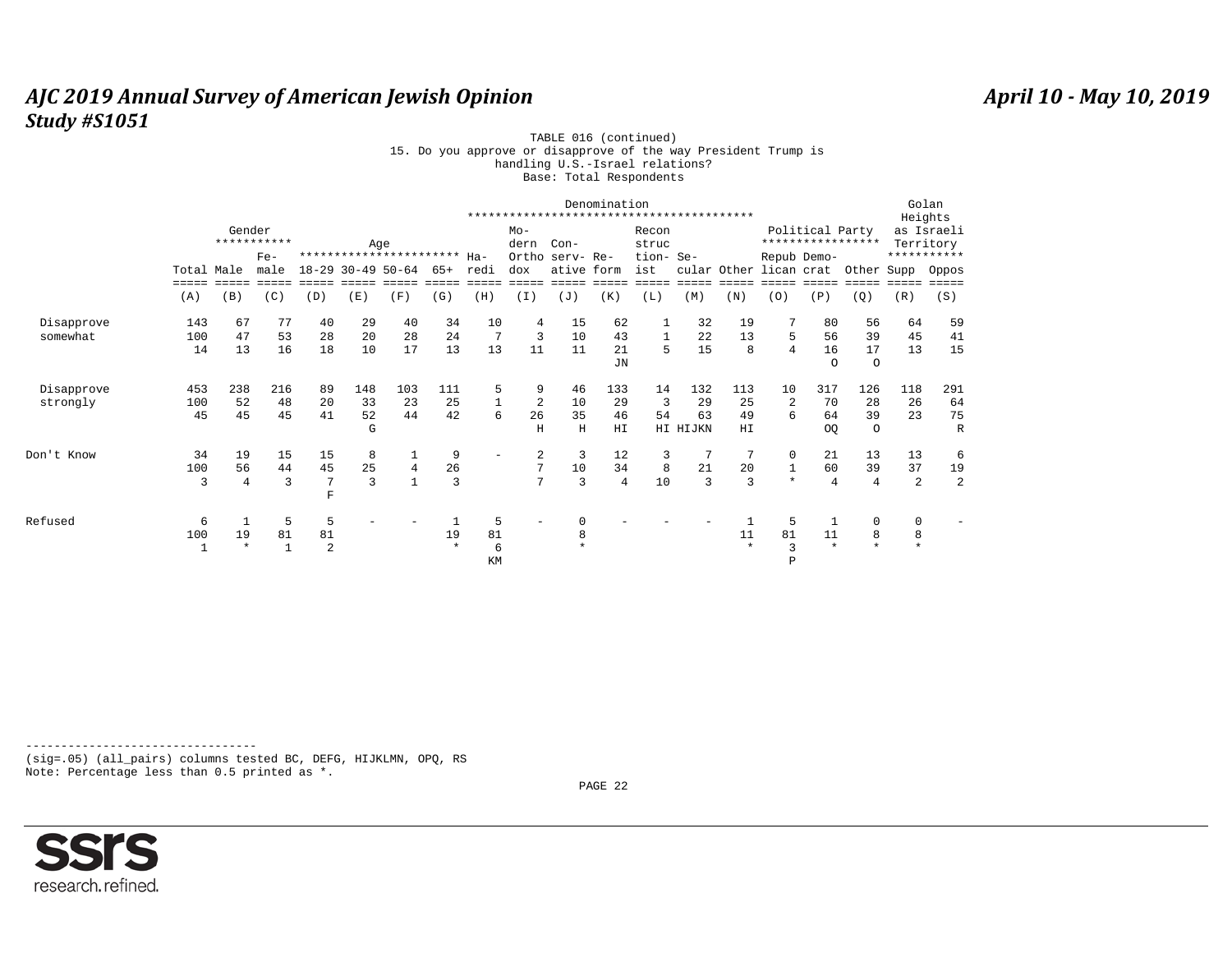#### TABLE 017 16. Compared to a year ago, do you think Americans are (more united) or (more divided) over their most important values? Base: Total Respondents

|                                  |                             |                               |                                 |                              |                                |                               |                              |                             |                                          |                               | Denomination                  |                            |                                |                                                           |                                       |                                      |                              |                               | Golan<br>Heights               |
|----------------------------------|-----------------------------|-------------------------------|---------------------------------|------------------------------|--------------------------------|-------------------------------|------------------------------|-----------------------------|------------------------------------------|-------------------------------|-------------------------------|----------------------------|--------------------------------|-----------------------------------------------------------|---------------------------------------|--------------------------------------|------------------------------|-------------------------------|--------------------------------|
|                                  |                             | Gender                        | ***********                     |                              |                                | Aqe                           |                              |                             | $M_O -$<br>dern                          | Con-                          |                               | Recon<br>struc             |                                |                                                           |                                       | Political Party<br>***************** |                              |                               | as Israeli<br>Territory        |
|                                  | Total Male                  |                               | $Fe-$<br>male                   | 18-29 30-49 50-64            |                                | *********************** Ha-   | 65+                          | redi                        | dox                                      | Ortho serv- Re-<br>ative form |                               | tion- Se-<br>ist           |                                |                                                           | Repub Demo-<br>cular Other lican crat |                                      | Other Supp                   |                               | ***********<br>Oppos           |
|                                  | $=$ $=$ $=$ $=$ $=$<br>(A)  | $=$ $=$ $=$ $=$<br>(B)        | $=$ $=$ $=$ $=$<br>(C)          | $=$ $=$ $=$ $=$ $=$<br>(D)   | (E)                            | (F)                           | (G)                          | ====<br>(H)                 | $=$ $=$ $=$ $=$<br>$(\top)$              | $\frac{1}{2}$<br>(J)          | $= = = = =$<br>(K)            | <b>EEEEE</b><br>(L)        | $\frac{1}{2}$<br>(M)           | $\qquad \qquad \equiv \equiv \equiv \equiv \equiv$<br>(N) | $=$ $=$ $=$ $=$ $=$<br>(0)            | $= 22222$<br>(P)                     | $=$ $=$ $=$ $=$<br>(Q)       | $=$ $=$ $=$ $=$<br>(R)        | $=$ $=$ $=$ $=$<br>(S)         |
| Total Unweighted                 | 1006<br>100                 | 564<br>56                     | 442<br>44                       | 89<br>9                      | 212<br>21                      | 281<br>28                     | 421<br>42                    | 32<br>3                     | 55<br>5                                  | 175<br>17                     | 335<br>33                     | 31<br>3                    | 192<br>19                      | 180<br>18                                                 | 161<br>16                             | 561<br>56                            | 281<br>28                    | 530<br>53                     | 372<br>37                      |
| Total Weighted<br>-------------- | 1006<br>100<br>100<br>⊱     | 523<br>52<br>100<br>နွ<br>(B) | 483<br>48<br>100<br>ႜ<br>(C)    | 217<br>22<br>100<br>ి<br>(D) | 285<br>28<br>100<br>ి<br>(E)   | 237<br>24<br>100<br>နွ<br>(F) | 265<br>26<br>100<br>ి<br>(G) | 72<br>7<br>100<br>ి<br>(H)  | 34<br>3<br>100<br>ి<br>(T)               | 131<br>13<br>100<br>ి<br>(J)  | 291<br>29<br>100<br>နွ<br>(K) | 27<br>3<br>100<br>ి<br>(L) | 211<br>21<br>100<br>ి<br>(M)   | 230<br>23<br>100<br>ి<br>(N)                              | 180<br>18<br>100<br>ి<br>(0)          | 498<br>49<br>100<br>နွ<br>(P)        | 323<br>32<br>100<br>ి<br>(Q) | 505<br>50<br>100<br>နွ<br>(R) | 388<br>39<br>100<br>ి<br>(S)   |
| More united than a<br>year ago   | 101<br>100<br>10            | 47<br>47<br>9                 | 53<br>53<br>11                  | 13<br>13<br>6                | 26<br>26<br>9                  | 22<br>22<br>9                 | 39<br>39<br>15<br>D          | 9<br>9<br>13                | $\overline{4}$<br>$\overline{4}$<br>12   | 16<br>16<br>12<br>M           | 24<br>2.4<br>8                | 3<br>3<br>12               | 10<br>10<br>5                  | 29<br>29<br>13<br>M                                       | 30<br>29<br>16<br>PQ                  | 43<br>43<br>9                        | 25<br>24<br>8                | 65<br>65<br>13<br>S           | 29<br>29<br>7                  |
| More divided than a<br>year ago  | 817<br>100<br>81            | 435<br>53<br>83               | 383<br>47<br>79                 | 181<br>22<br>83              | 238<br>29<br>84<br>G           | 196<br>24<br>83               | 200<br>24<br>75              | 52<br>6<br>71               | 26<br>3<br>76                            | 102<br>13<br>78               | 250<br>31<br>86<br>N          | 20<br>2<br>73              | 188<br>23<br>89<br>HIJLN       | 177<br>22<br>77                                           | 132<br>16<br>74                       | 416<br>51<br>84<br>$\circ$           | 267<br>33<br>83              | 389<br>48<br>77               | 329<br>40<br>85<br>$\mathbb R$ |
| About the same as a<br>year ago  | 61<br>100<br>6              | 33<br>55<br>6                 | 27<br>45<br>6                   | 5<br>9<br>3                  | 18<br>30<br>6                  | 15<br>24<br>6                 | 22<br>36<br>8                | 2<br>$\overline{4}$<br>3    | 4<br>6<br>10                             | 11<br>18<br>9                 | 16<br>26<br>6                 | 2<br>3<br>7                | 11<br>18<br>5                  | 14<br>24<br>6                                             | 13<br>22<br>7                         | 30<br>49<br>6                        | 18<br>30<br>6                | 36<br>60<br>7                 | 20<br>32<br>5                  |
| Don't Know                       | 24<br>100<br>$\overline{a}$ | 5<br>19<br>1                  | 19<br>81<br>$\overline{4}$<br>B | 16<br>66<br>7<br>EG          | 1<br>$\overline{4}$<br>$\star$ | $\overline{4}$<br>18<br>2     | 3<br>11<br>$\mathbf{1}$      | 9<br>38<br>13<br><b>JKM</b> | $\Omega$<br>$\mathbf{1}$<br>$\mathbf{1}$ | 2<br>7<br>$\mathbf{1}$        | 1<br>2<br>$\star$             | 2<br>9<br>8<br>KM          | 1<br>$\overline{a}$<br>$\star$ | 10<br>41<br>$\overline{4}$<br>KM                          | 4<br>18<br>2                          | 9<br>38<br>$\mathfrak{D}$            | 10<br>44<br>3                | 14<br>58<br>3                 | 9<br>38<br>$\overline{2}$      |
| Refused                          | 4<br>100<br>$\star$         | 3<br>89<br>$\mathbf{1}$       | $\mathbf 0$<br>11<br>$\star$    | 2<br>50<br>$\mathbf{1}$      | 1<br>33<br>$\star$             | $\overline{\phantom{0}}$      | 1<br>18<br>$\star$           |                             | 0<br>6<br>$\mathbf{1}$                   |                               | $\mathbf 0$<br>11<br>$\star$  | $\qquad \qquad$            | 2<br>50<br>$\overline{1}$      |                                                           | 1<br>18<br>$\star$                    |                                      | 3<br>82<br>$\mathbf{1}$      | 1<br>39<br>$\star$            | 2<br>50<br>$\star$             |

(sig=.05) (all\_pairs) columns tested BC, DEFG, HIJKLMN, OPQ, RS Note: Percentage less than 0.5 printed as \*.

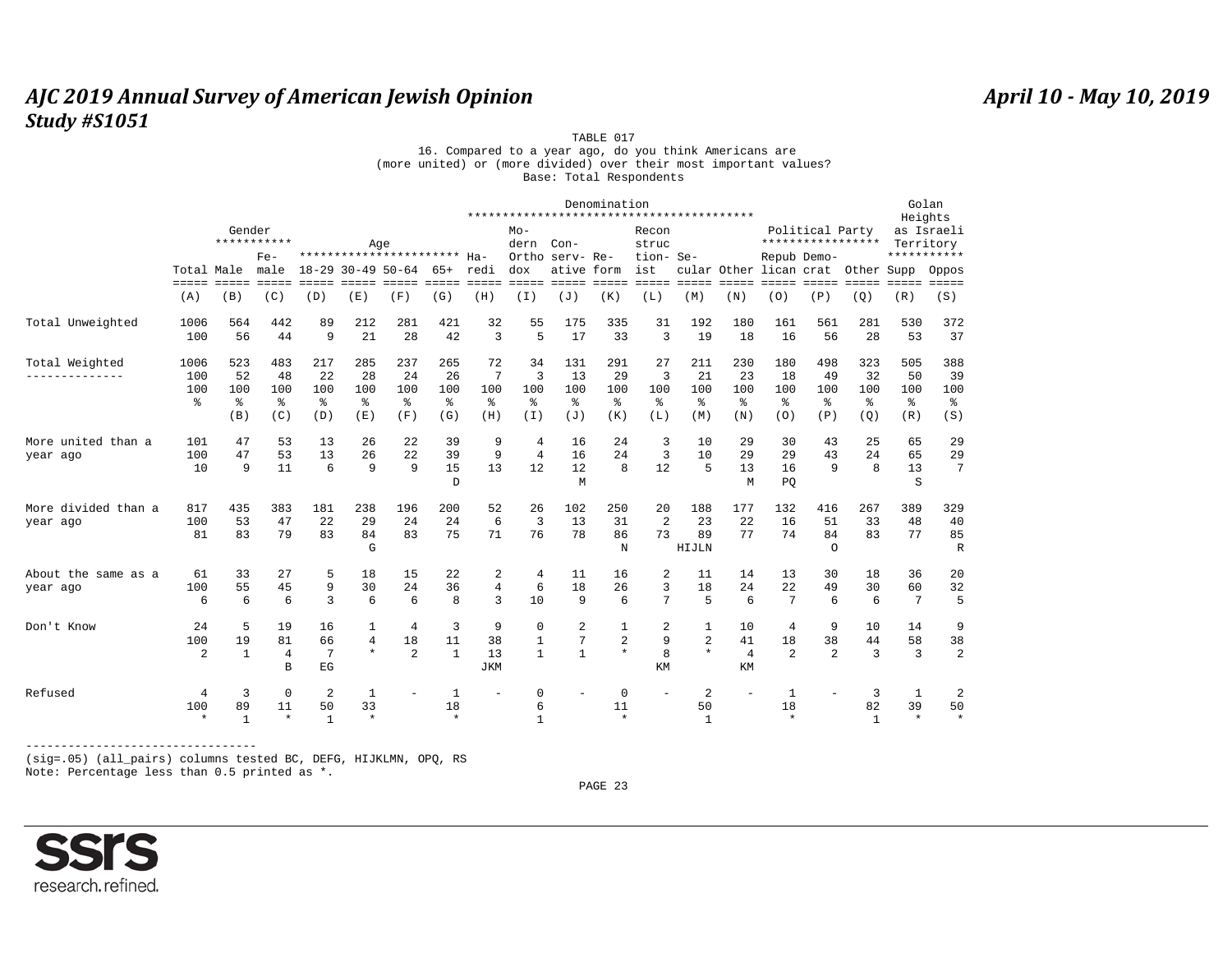### TABLE 018 17. In your opinion, which foreign nation poses the single greatest danger to the United States? Base: Total Respondents

|                  |               |            |                  |                         |           |                             |             |                |                      |                                                                                                                                                                                                                                                                                                                                                                                                                                                                                        | Denomination                                           |                |              |               |                |                                                                                                                                                                                                                                                                                                                                                                                                                                                                                        |                                               |                     | Golan<br>Heights        |
|------------------|---------------|------------|------------------|-------------------------|-----------|-----------------------------|-------------|----------------|----------------------|----------------------------------------------------------------------------------------------------------------------------------------------------------------------------------------------------------------------------------------------------------------------------------------------------------------------------------------------------------------------------------------------------------------------------------------------------------------------------------------|--------------------------------------------------------|----------------|--------------|---------------|----------------|----------------------------------------------------------------------------------------------------------------------------------------------------------------------------------------------------------------------------------------------------------------------------------------------------------------------------------------------------------------------------------------------------------------------------------------------------------------------------------------|-----------------------------------------------|---------------------|-------------------------|
|                  |               | Gender     | ***********      |                         |           | Aqe                         |             |                | $M_O -$<br>dern      | $Con-$                                                                                                                                                                                                                                                                                                                                                                                                                                                                                 |                                                        | Recon<br>struc |              |               |                | Political Party<br>*****************                                                                                                                                                                                                                                                                                                                                                                                                                                                   |                                               |                     | as Israeli<br>Territory |
|                  |               |            | $Fe-$            |                         |           | *********************** Ha- |             |                |                      | Ortho serv- Re-                                                                                                                                                                                                                                                                                                                                                                                                                                                                        |                                                        | tion- Se-      |              |               |                | Repub Demo-                                                                                                                                                                                                                                                                                                                                                                                                                                                                            |                                               |                     | ***********             |
|                  | $\frac{1}{2}$ | Total Male | male<br>$= 2222$ | $18-29$ 30-49 50-64 65+ |           |                             |             | redi           | dox<br>$\frac{1}{2}$ | $\begin{array}{cccccccccc} \multicolumn{2}{c}{} & \multicolumn{2}{c}{} & \multicolumn{2}{c}{} & \multicolumn{2}{c}{} & \multicolumn{2}{c}{} & \multicolumn{2}{c}{} & \multicolumn{2}{c}{} & \multicolumn{2}{c}{} & \multicolumn{2}{c}{} & \multicolumn{2}{c}{} & \multicolumn{2}{c}{} & \multicolumn{2}{c}{} & \multicolumn{2}{c}{} & \multicolumn{2}{c}{} & \multicolumn{2}{c}{} & \multicolumn{2}{c}{} & \multicolumn{2}{c}{} & \multicolumn{2}{c}{} & \multicolumn{2}{c}{} & \mult$ | ative form ist<br>$\equiv \equiv \equiv \equiv \equiv$ |                | doced coded. | $\frac{1}{2}$ | <b>COSS</b>    | $\begin{array}{cccccccccc} \multicolumn{2}{c}{} & \multicolumn{2}{c}{} & \multicolumn{2}{c}{} & \multicolumn{2}{c}{} & \multicolumn{2}{c}{} & \multicolumn{2}{c}{} & \multicolumn{2}{c}{} & \multicolumn{2}{c}{} & \multicolumn{2}{c}{} & \multicolumn{2}{c}{} & \multicolumn{2}{c}{} & \multicolumn{2}{c}{} & \multicolumn{2}{c}{} & \multicolumn{2}{c}{} & \multicolumn{2}{c}{} & \multicolumn{2}{c}{} & \multicolumn{2}{c}{} & \multicolumn{2}{c}{} & \multicolumn{2}{c}{} & \mult$ | cular Other lican crat Other Supp<br>$= 2222$ | $=$ $=$ $=$ $=$ $=$ | Oppos<br>$= 12.53$      |
|                  | (A)           | (B)        | (C)              | (D)                     | (E)       | (F)                         | (G)         | (H)            | $(\top)$             | (J)                                                                                                                                                                                                                                                                                                                                                                                                                                                                                    | (K)                                                    | (L)            | (M)          | (N)           | (0)            | (P)                                                                                                                                                                                                                                                                                                                                                                                                                                                                                    | (Q)                                           | (R)                 | (S)                     |
| Total Unweighted | 1006<br>100   | 564<br>56  | 442<br>44        | 89<br>9                 | 212<br>21 | 281<br>28                   | 421<br>42   | 32<br>3        | 55<br>5              | 175<br>17                                                                                                                                                                                                                                                                                                                                                                                                                                                                              | 335<br>33                                              | 31<br>3        | 192<br>19    | 180<br>18     | 161<br>16      | 561<br>56                                                                                                                                                                                                                                                                                                                                                                                                                                                                              | 281<br>28                                     | 530<br>53           | 372<br>37               |
| Total Weighted   | 1006          | 523        | 483              | 217                     | 285       | 237                         | 265         | 72             | 34                   | 131                                                                                                                                                                                                                                                                                                                                                                                                                                                                                    | 291                                                    | 27             | 211          | 230           | 180            | 498                                                                                                                                                                                                                                                                                                                                                                                                                                                                                    | 323                                           | 505                 | 388                     |
| --------------   | 100           | 52         | 48               | 22                      | 28        | 24                          | 26          | 7              | $\overline{3}$       | 13                                                                                                                                                                                                                                                                                                                                                                                                                                                                                     | 29                                                     | 3              | 21           | 23            | 18             | 49                                                                                                                                                                                                                                                                                                                                                                                                                                                                                     | 32                                            | 50                  | 39                      |
|                  | 100           | 100        | 100              | 100                     | 100       | 100                         | 100         | 100            | 100                  | 100                                                                                                                                                                                                                                                                                                                                                                                                                                                                                    | 100                                                    | 100            | 100          | 100           | 100            | 100                                                                                                                                                                                                                                                                                                                                                                                                                                                                                    | 100                                           | 100                 | 100                     |
|                  | ⊱             | ۶.         | ۶.               | $\approx$               | $\approx$ | ۶.                          | $\approx$   | $\approx$      | $\approx$            | $\approx$                                                                                                                                                                                                                                                                                                                                                                                                                                                                              | $\approx$                                              | $\approx$      | ፠            | $\approx$     | ۰×             | ⊱                                                                                                                                                                                                                                                                                                                                                                                                                                                                                      | $\approx$                                     | $\approx$           | ి                       |
|                  |               | (B)        | (C)              | (D)                     | (E)       | (F)                         | (G)         | (H)            | (T)                  | (J)                                                                                                                                                                                                                                                                                                                                                                                                                                                                                    | (K)                                                    | (L)            | (M)          | (N)           | (0)            | (P)                                                                                                                                                                                                                                                                                                                                                                                                                                                                                    | (Q)                                           | (R)                 | (S)                     |
| China            | 212           | 142        | 70               | 41                      | 68        | 57                          | 46          | 13             | 7                    | 26                                                                                                                                                                                                                                                                                                                                                                                                                                                                                     | 56                                                     | 4              | 43           | 62            | 51             | 91                                                                                                                                                                                                                                                                                                                                                                                                                                                                                     | 70                                            | 122                 | 66                      |
|                  | 100           | 67         | 33               | 19                      | 32        | 27                          | 22          | 6              | 3                    | 12                                                                                                                                                                                                                                                                                                                                                                                                                                                                                     | 26                                                     | 2              | 20           | 29            | 24             | 43                                                                                                                                                                                                                                                                                                                                                                                                                                                                                     | 33                                            | 58                  | 31                      |
|                  | 21            | 2.7<br>C   | 14               | 19                      | 2.4       | 2.4                         | 17          | 18             | 2.1                  | 2.0                                                                                                                                                                                                                                                                                                                                                                                                                                                                                    | 19                                                     | 15             | 2.0          | 2.7           | 2.8            | 18                                                                                                                                                                                                                                                                                                                                                                                                                                                                                     | 2.2.                                          | 24<br>S             | 17                      |
| Iran             | 144           | 55         | 90               | 29                      | 34        | 40                          | 41          | 30             | 10                   | 24                                                                                                                                                                                                                                                                                                                                                                                                                                                                                     | 36                                                     | $\Omega$       | 12           | 32            | 67             | 37                                                                                                                                                                                                                                                                                                                                                                                                                                                                                     | 39                                            | 126                 | 14                      |
|                  | 100           | 38         | 62               | 20                      | 24        | 28                          | 28          | 21             | 7                    | 17                                                                                                                                                                                                                                                                                                                                                                                                                                                                                     | 25                                                     | $\star$        | 8            | 22            | 47             | 26                                                                                                                                                                                                                                                                                                                                                                                                                                                                                     | 27                                            | 87                  | 10                      |
|                  | 14            | 10         | 19               | 13                      | 12        | 17                          | 15          | 42             | 28                   | 18                                                                                                                                                                                                                                                                                                                                                                                                                                                                                     | 12                                                     | $\overline{2}$ | 6            | 14            | 37             | 8                                                                                                                                                                                                                                                                                                                                                                                                                                                                                      | 12                                            | 25                  | $\overline{4}$          |
|                  |               |            | B                |                         |           |                             |             | <b>JKLMN</b>   | <b>KLMN</b>          | LM                                                                                                                                                                                                                                                                                                                                                                                                                                                                                     |                                                        |                |              | M             | PQ             |                                                                                                                                                                                                                                                                                                                                                                                                                                                                                        |                                               | $\rm S$             |                         |
| North Korea      | 117           | 43         | 75               | 19                      | 26        | 28                          | 44          | 1              | 1                    | 18                                                                                                                                                                                                                                                                                                                                                                                                                                                                                     | 51                                                     | 7              | 14           | 24            | 18             | 69                                                                                                                                                                                                                                                                                                                                                                                                                                                                                     | 30                                            | 68                  | 29                      |
|                  | 100           | 36         | 64               | 16                      | 23        | 24                          | 37          | $\mathbf{1}$   | $\mathbf{1}$         | 15                                                                                                                                                                                                                                                                                                                                                                                                                                                                                     | 44                                                     | 6              | 12           | 20            | 16             | 59                                                                                                                                                                                                                                                                                                                                                                                                                                                                                     | 26                                            | 58                  | 24                      |
|                  | 12            | 8          | 15               | 9                       | 9         | 12                          | 16          | $\overline{2}$ | $\overline{4}$       | 13                                                                                                                                                                                                                                                                                                                                                                                                                                                                                     | 18                                                     | 25             | 7            | 10            | 10             | 14                                                                                                                                                                                                                                                                                                                                                                                                                                                                                     | 9                                             | 13                  | 7                       |
|                  |               |            | $\, {\bf B}$     |                         |           |                             | $\mathbf E$ |                |                      |                                                                                                                                                                                                                                                                                                                                                                                                                                                                                        | HIM                                                    | HIMN           |              |               |                |                                                                                                                                                                                                                                                                                                                                                                                                                                                                                        |                                               | S                   |                         |
| Russia           | 364           | 186        | 178              | 68                      | 103       | 85                          | 107         | 5              | 9                    | 41                                                                                                                                                                                                                                                                                                                                                                                                                                                                                     | 116                                                    | 11             | 110          | 66            | 15             | 244                                                                                                                                                                                                                                                                                                                                                                                                                                                                                    | 105                                           | 135                 | 200                     |
|                  | 100           | 51         | 49               | 19                      | 28        | 23                          | 29          | $\mathbf{1}$   | $\overline{a}$       | 11                                                                                                                                                                                                                                                                                                                                                                                                                                                                                     | 32                                                     | 3              | 30           | 18            | $\overline{4}$ | 67                                                                                                                                                                                                                                                                                                                                                                                                                                                                                     | 29                                            | 37                  | 55                      |
|                  | 36            | 36         | 37               | 31                      | 36        | 36                          | 41          | 7              | 26                   | 31                                                                                                                                                                                                                                                                                                                                                                                                                                                                                     | 40                                                     | 39             | 52           | 29            | 9              | 49                                                                                                                                                                                                                                                                                                                                                                                                                                                                                     | 32                                            | 27                  | 51                      |
|                  |               |            |                  |                         |           |                             |             |                | H                    | H                                                                                                                                                                                                                                                                                                                                                                                                                                                                                      | HN                                                     |                | H HIJKN      | H             |                | OO                                                                                                                                                                                                                                                                                                                                                                                                                                                                                     | $\Omega$                                      |                     | $\mathbb R$             |

----------------------------(sig=.05) (all\_pairs) columns tested BC, DEFG, HIJKLMN, OPQ, RS

Note: Percentage less than 0.5 printed as \*.

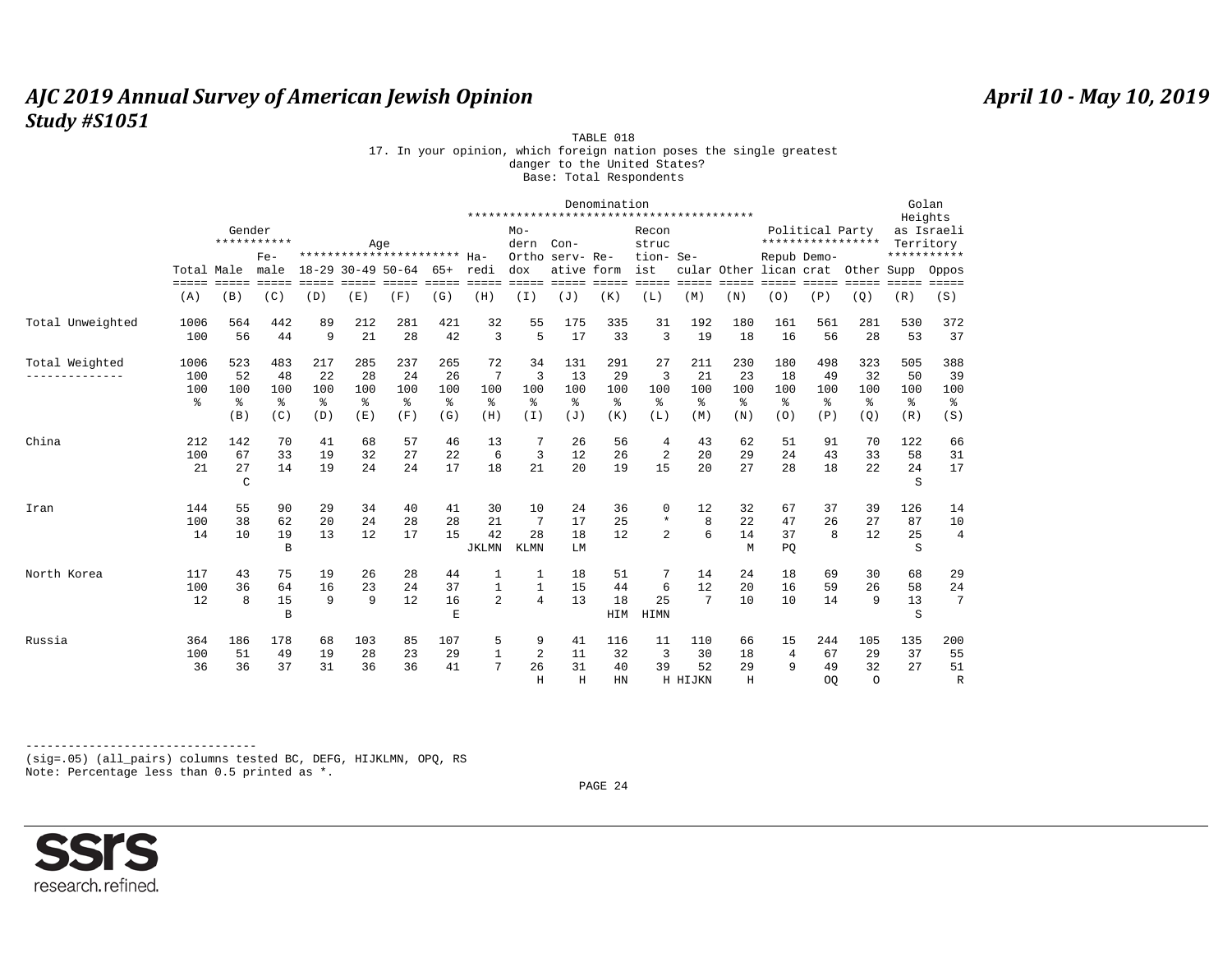#### TABLE 018 (continued) 17. In your opinion, which foreign nation poses the single greatest danger to the United States? Base: Total Respondents

|                 |            |        |             |                |                |                             |         |       |         |                 | Denomination |                   |         |                        |     |                 |                   |                | Golan        |
|-----------------|------------|--------|-------------|----------------|----------------|-----------------------------|---------|-------|---------|-----------------|--------------|-------------------|---------|------------------------|-----|-----------------|-------------------|----------------|--------------|
|                 |            |        |             |                |                |                             |         |       |         |                 |              |                   |         |                        |     |                 |                   |                | Heights      |
|                 |            | Gender |             |                |                |                             |         |       | $M_O -$ |                 |              | Recon             |         |                        |     | Political Party |                   |                | as Israeli   |
|                 |            |        | *********** |                | Age            |                             |         |       | dern    | $Con-$          |              | struc             |         |                        |     |                 | ***************** |                | Territory    |
|                 |            |        | $Fe-$       |                |                | *********************** Ha- |         |       |         | Ortho serv- Re- |              | tion- Se-         |         |                        |     | Repub Demo-     |                   |                | ***********  |
|                 | Total Male |        | male        |                |                | $18 - 29$ 30-49 50-64       | $65+$   | redi  | dox     | ative form      |              | ist               |         | cular Other lican crat |     |                 | Other Supp        |                | Oppos        |
|                 |            |        |             |                |                |                             |         |       |         |                 |              |                   |         |                        |     |                 |                   |                |              |
|                 | (A)        | (B)    | (C)         | (D)            | (E)            | (F)                         | (G)     | (H)   | (T)     | (J)             | (K)          | (L)               | (M)     | (N)                    | (0) | (P)             | (Q)               | (R)            | (S)          |
| Another country | 99         | 67     | 32          | 23             | 40             | 22                          | 14      |       | 4       | 17              | 2.0          | 3                 | 14      | 40                     | 12  | 29              | 55                | 39             | 45           |
|                 | 100        | 68     | 32          | 23             | 40             | 23                          | 14      |       | 4       | 17              | 21           | 3                 | 14      | 40                     | 12  | 30              | 56                | 39             | 45           |
|                 | 10         | 13     |             | 10             | 14             | 9                           | 5       |       | 12      | 13              | 7            | 12                | 7       | 17                     | 6   | 6               | 17                | 8              | 12           |
|                 |            | C      |             |                | G              |                             |         |       | H       |                 |              | H                 |         | HKM                    |     |                 | OP                |                |              |
| Don't Know      | 58         | 24     | 34          | 30             | 11             | 5                           | 12      | 18    | 3       | 5               | 10           | $\qquad \qquad -$ | 17      | 5                      | 12  | 23              | 22                | 12             | 35           |
|                 | 100        | 41     | 59          | 52             | 19             | 9                           | 21      | 32    | 5       | 8               | 18           |                   | 29      | 9                      | 21  | 40              | 39                | 20             | 60           |
|                 | 6          | 5      |             | 14             | $\overline{4}$ | 2                           | 5       | 25    | 8       | 4               | 4            |                   | 8       | $\overline{2}$         | 7   | 5               | 7                 | 2              | 9            |
|                 |            |        |             | EFG            |                |                             |         | JKLMN |         |                 |              |                   | N       |                        |     |                 |                   |                | $\mathbb{R}$ |
| Refused         | 12         | 6      | 6           | 8              | $\overline{a}$ | $\mathbf 0$                 |         | 5     |         |                 |              | $\overline{a}$    |         | 2                      | 5   | 5               | 2                 | $\overline{4}$ |              |
|                 | 100        | 50     | 50          | 72             | 16             | $\overline{4}$              | 8       | 40    |         | 15              | 6            | 18                |         | 15                     | 40  | 39              | 21                | 33             | 11           |
|                 |            |        |             | $\overline{4}$ |                | $\star$                     | $\star$ | 6     |         |                 | $\star$      | 8                 | $\star$ |                        | 3   |                 |                   | $\mathbf{1}$   | $\star$      |
|                 |            |        |             |                |                |                             |         | K     |         |                 |              | KMN               |         |                        |     |                 |                   |                |              |

---------------------------------

(sig=.05) (all\_pairs) columns tested BC, DEFG, HIJKLMN, OPQ, RS Note: Percentage less than 0.5 printed as \*.

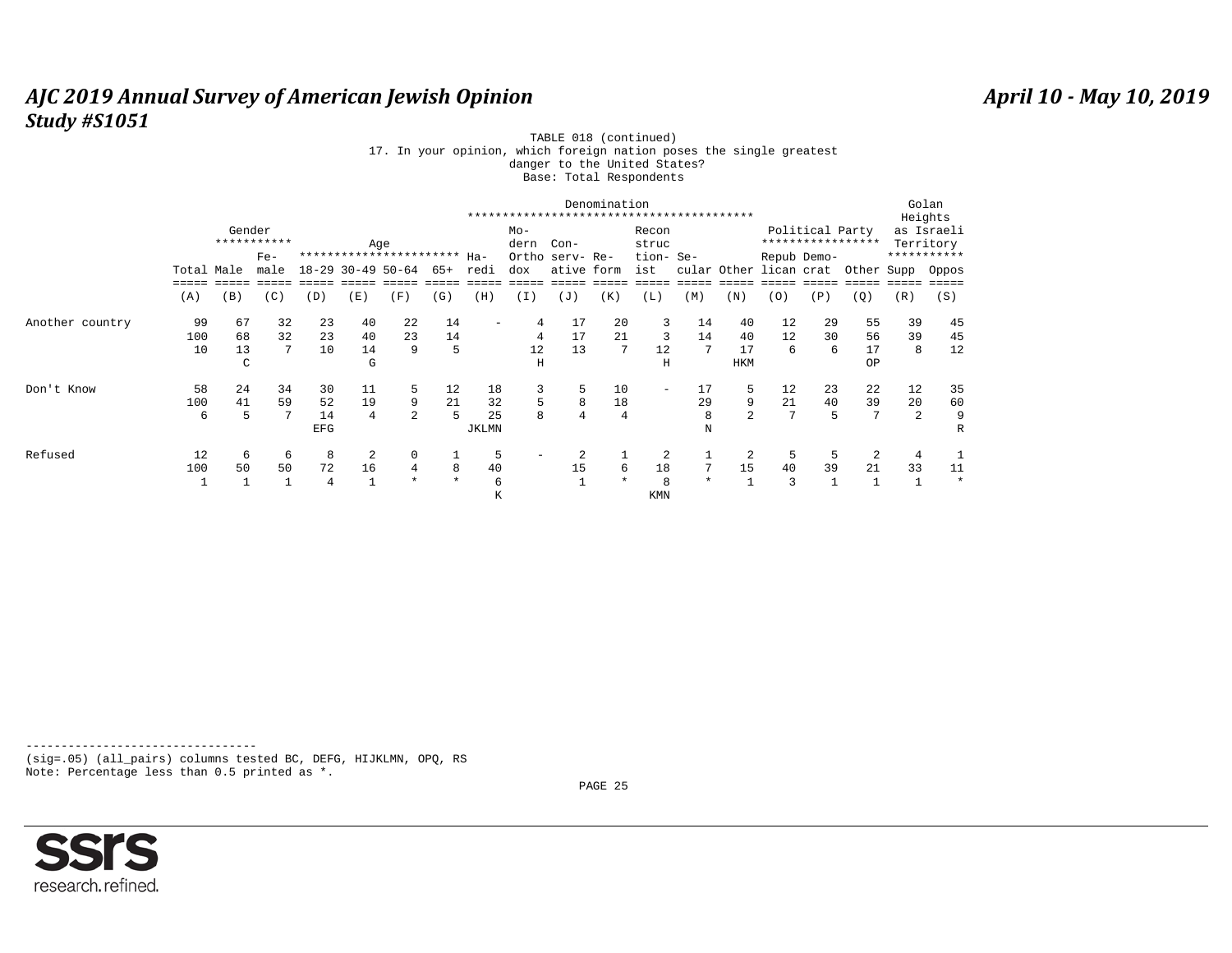TABLE 019

### 18. Do you think it appropriate for American Jews to attempt to influence Israeli policy on such issues as national security and peace negotiations with the Palestinians? Base: Total Respondents

|                     |                        | Denomination<br>Gender<br>Political Party<br>$M_O -$<br>Recon<br>***********<br>*****************<br>$Con-$<br>dern<br>struc<br>Aqe<br>*********************** Ha-<br>Ortho serv- Re-<br>tion- Se-<br>$Fe-$<br>Repub Demo-<br>$18-29$ 30-49 50-64<br>ative form<br>cular Other lican crat<br>Total Male<br>male<br>redi<br>dox<br>ist<br>$65+$<br>$=$ $=$ $=$ $=$<br><b>EEEEE</b><br>-----<br>-----<br>$---$<br>=====<br>$\equiv \equiv \equiv \equiv \equiv$<br>(B)<br>(C)<br>(D)<br>(E)<br>(F)<br>(G)<br>(H)<br>(T)<br>(L)<br>(0)<br>(P)<br>(J)<br>(K)<br>(M)<br>(N)<br>442<br>89<br>212<br>281<br>421<br>32<br>55<br>175<br>335<br>31<br>192<br>180<br>161<br>564<br>561<br>5<br>44<br>9<br>21<br>28<br>42<br>3<br>17<br>33<br>3<br>19<br>16<br>56<br>18<br>56 |              |                |              |                |              |              |                |                |              |                |                |              |            |                |              | Golan        |                        |
|---------------------|------------------------|-------------------------------------------------------------------------------------------------------------------------------------------------------------------------------------------------------------------------------------------------------------------------------------------------------------------------------------------------------------------------------------------------------------------------------------------------------------------------------------------------------------------------------------------------------------------------------------------------------------------------------------------------------------------------------------------------------------------------------------------------------------------|--------------|----------------|--------------|----------------|--------------|--------------|----------------|----------------|--------------|----------------|----------------|--------------|------------|----------------|--------------|--------------|------------------------|
|                     |                        |                                                                                                                                                                                                                                                                                                                                                                                                                                                                                                                                                                                                                                                                                                                                                                   |              |                |              |                |              |              |                |                |              |                |                |              |            |                |              |              | Heights                |
|                     |                        |                                                                                                                                                                                                                                                                                                                                                                                                                                                                                                                                                                                                                                                                                                                                                                   |              |                |              |                |              |              |                |                |              |                |                |              |            |                |              |              | as Israeli             |
|                     |                        |                                                                                                                                                                                                                                                                                                                                                                                                                                                                                                                                                                                                                                                                                                                                                                   |              |                |              |                |              |              |                |                |              |                |                |              |            |                |              |              | Territory              |
|                     |                        |                                                                                                                                                                                                                                                                                                                                                                                                                                                                                                                                                                                                                                                                                                                                                                   |              |                |              |                |              |              |                |                |              |                |                |              |            |                |              |              | ***********            |
|                     |                        |                                                                                                                                                                                                                                                                                                                                                                                                                                                                                                                                                                                                                                                                                                                                                                   |              |                |              |                |              |              |                |                |              |                |                |              |            |                | Other Supp   |              | Oppos                  |
|                     | $=$ $=$ $=$ $=$<br>(A) |                                                                                                                                                                                                                                                                                                                                                                                                                                                                                                                                                                                                                                                                                                                                                                   |              |                |              |                |              |              |                |                |              |                |                |              |            |                | (Q)          | =====<br>(R) | $=$ $=$ $=$ $=$<br>(S) |
|                     |                        |                                                                                                                                                                                                                                                                                                                                                                                                                                                                                                                                                                                                                                                                                                                                                                   |              |                |              |                |              |              |                |                |              |                |                |              |            |                |              |              |                        |
| Total Unweighted    | 1006                   |                                                                                                                                                                                                                                                                                                                                                                                                                                                                                                                                                                                                                                                                                                                                                                   |              |                |              |                |              |              |                |                |              |                |                |              |            |                | 281          | 530          | 372                    |
|                     | 100                    |                                                                                                                                                                                                                                                                                                                                                                                                                                                                                                                                                                                                                                                                                                                                                                   |              |                |              |                |              |              |                |                |              |                |                |              |            |                | 28           | 53           | 37                     |
| Total Weighted      | 1006                   | 523                                                                                                                                                                                                                                                                                                                                                                                                                                                                                                                                                                                                                                                                                                                                                               | 483          | 217            | 285          | 237            | 265          | 72           | 34             | 131            | 291          | 27             | 211            | 230          | 180        | 498            | 323          | 505          | 388                    |
| --------------      | 100                    | 52                                                                                                                                                                                                                                                                                                                                                                                                                                                                                                                                                                                                                                                                                                                                                                | 48           | 22             | 28           | 24             | 26           | 7            | $\overline{3}$ | 13             | 29           | 3              | 21             | 23           | 18         | 49             | 32           | 50           | 39                     |
|                     | 100                    | 100                                                                                                                                                                                                                                                                                                                                                                                                                                                                                                                                                                                                                                                                                                                                                               | 100          | 100            | 100          | 100            | 100          | 100          | 100            | 100            | 100          | 100            | 100            | 100          | 100        | 100            | 100          | 100          | 100                    |
|                     | ÷,                     | ి                                                                                                                                                                                                                                                                                                                                                                                                                                                                                                                                                                                                                                                                                                                                                                 | ి            | ిం             | ႜ            | ႜ              | ి            | ႜ            | ి              | ႜ              | ి            | ႜ              | ႜ              | ి            | $\epsilon$ | နွ             | နွ           | ి            | ిక                     |
|                     |                        | (B)                                                                                                                                                                                                                                                                                                                                                                                                                                                                                                                                                                                                                                                                                                                                                               | (C)          | (D)            | (E)          | (F)            | (G)          | (H)          | $(\top)$       | (J)            | (K)          | (L)            | (M)            | (N)          | (0)        | (P)            | (Q)          | (R)          | (S)                    |
| Yes, appropriate    | 570                    | 320                                                                                                                                                                                                                                                                                                                                                                                                                                                                                                                                                                                                                                                                                                                                                               | 250          | 122            | 168          | 143            | 136          | 29           | 11             | 77             | 174          | 15             | 126            | 133          | 100        | 310            | 160          | 271          | 235                    |
|                     | 100                    | 56                                                                                                                                                                                                                                                                                                                                                                                                                                                                                                                                                                                                                                                                                                                                                                | 44           | 21             | 30           | 25             | 24           | 5            | 2              | 13             | 31           | $\overline{3}$ | 22             | 23           | 17         | 54             | 28           | 48           | 41                     |
|                     | 57                     | 61                                                                                                                                                                                                                                                                                                                                                                                                                                                                                                                                                                                                                                                                                                                                                                | 52           | 56             | 59           | 60             | 51           | 40           | 32             | 59             | 60           | 56             | 59             | 58           | 55         | 62             | 50           | 54           | 60                     |
|                     |                        | C                                                                                                                                                                                                                                                                                                                                                                                                                                                                                                                                                                                                                                                                                                                                                                 |              |                |              |                |              |              |                | T.             | $\mathbb{I}$ |                | $\mathsf{T}$   | T.           |            | $\circ$        |              |              |                        |
| No, not appropriate | 403                    | 189                                                                                                                                                                                                                                                                                                                                                                                                                                                                                                                                                                                                                                                                                                                                                               | 214          | 86             | 106          | 91             | 120          | 43           | 20             | 52             | 112          | 11             | 75             | 88           | 80         | 175            | 145          | 221          | 148                    |
|                     | 100                    | 47                                                                                                                                                                                                                                                                                                                                                                                                                                                                                                                                                                                                                                                                                                                                                                | 53           | 21             | 26           | 23             | 30           | 11           | 5              | 13             | 28           | $\mathbf{3}$   | 19             | 22           | 20         | 43             | 36           | 55           | 37                     |
|                     | 40                     | 36                                                                                                                                                                                                                                                                                                                                                                                                                                                                                                                                                                                                                                                                                                                                                                | 44           | 40             | 37           | 38             | 45           | 59           | 58             | 39             | 39           | 40             | 36             | 38           | 44         | 35             | 45           | 44           | 38                     |
|                     |                        |                                                                                                                                                                                                                                                                                                                                                                                                                                                                                                                                                                                                                                                                                                                                                                   | B            |                |              |                |              | M            | <b>JKMN</b>    |                |              |                |                |              |            |                | $\mathsf{P}$ |              |                        |
| Don't Know          | 27                     | 12                                                                                                                                                                                                                                                                                                                                                                                                                                                                                                                                                                                                                                                                                                                                                                | 15           | 8              | 9            | 3              | 7            | 1            | 4              | 3              | 2            | 1              | 9              | 8            | 1          | 11             | 16           | 10           | 5                      |
|                     | 100                    | 43                                                                                                                                                                                                                                                                                                                                                                                                                                                                                                                                                                                                                                                                                                                                                                | 57           | 28             | 34           | 10             | 28           | 3            | 13             | 10             | 9            | $\overline{a}$ | 34             | 29           | 3          | 39             | 57           | 38           | 18                     |
|                     | 3                      | $\mathfrak{D}$                                                                                                                                                                                                                                                                                                                                                                                                                                                                                                                                                                                                                                                                                                                                                    | $\mathbf{R}$ | $\overline{4}$ | $\mathbf{3}$ | $\overline{1}$ | $\mathbf{3}$ | $\mathbf{1}$ | 10             | $\overline{2}$ | $\mathbf{1}$ | $\overline{a}$ | $\overline{4}$ | $\mathbf{3}$ | $\star$    | $\overline{2}$ | 5            | 2            | 1                      |
|                     |                        |                                                                                                                                                                                                                                                                                                                                                                                                                                                                                                                                                                                                                                                                                                                                                                   |              |                |              |                |              |              | <b>JK</b>      |                |              |                | K              |              |            |                |              |              |                        |
| Refused             | 6                      | 3                                                                                                                                                                                                                                                                                                                                                                                                                                                                                                                                                                                                                                                                                                                                                                 | 3            | 2              | 1            | 1              | 1            |              |                |                | 2            | 0              | 1              | 2            | $\equiv$   | 2              | 3            | 3            |                        |
|                     | 100                    | 44                                                                                                                                                                                                                                                                                                                                                                                                                                                                                                                                                                                                                                                                                                                                                                | 56           | 29             | 15           | 21             | 19           |              |                |                | 29           | 7              | 24             | 29           |            | 37             | 47           | 48           | 23                     |
|                     | $\mathbf{1}$           | $\mathbf{1}$                                                                                                                                                                                                                                                                                                                                                                                                                                                                                                                                                                                                                                                                                                                                                      | $\mathbf{1}$ | $\mathbf{1}$   | $\star$      | $\mathbf{1}$   | $\star$      |              |                |                | -1           | $\overline{a}$ | $\mathbf{1}$   | $\mathbf{1}$ |            | $\star$        | $\mathbf{1}$ | $\mathbf{1}$ | $\star$                |

----------------------------(sig=.05) (all\_pairs) columns tested BC, DEFG, HIJKLMN, OPQ, RS Note: Percentage less than 0.5 printed as \*.

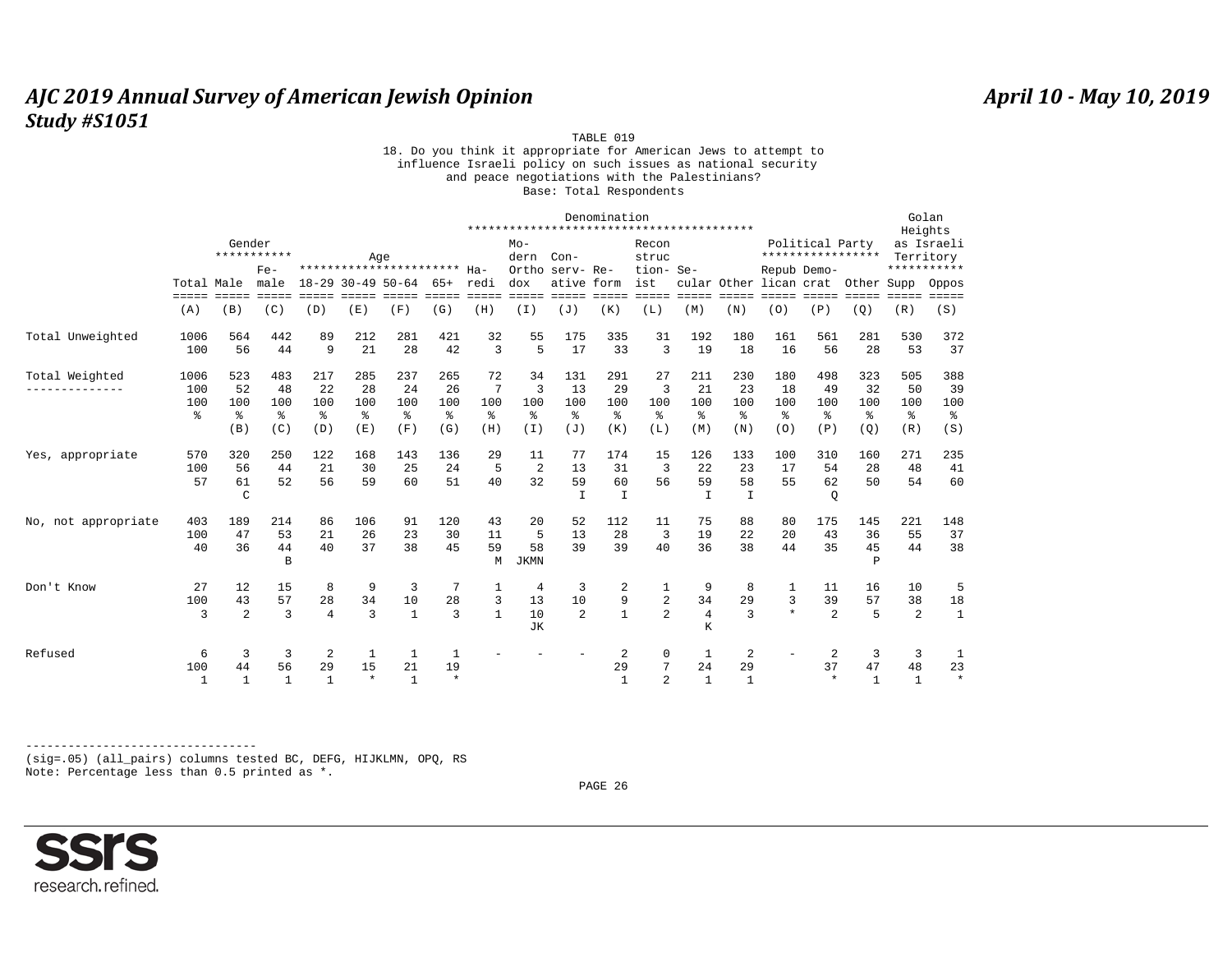#### TABLE 020

19. In the current situation, do you favor or oppose, a two-state solution through the establishment of a demilitarized Palestinian state on the West Bank?

Base: Total Respondents

|                              |                          |                                                                                                                                                                                                                                                                                                                                                                                                                                                                                               |                              |                                             |                              |                              |                              |                                             |                              |                                             | Denomination                                |                            |                                             |                              |                                                                                                                                                                                                                                                                                                                                                                                                                                                                                               |                                                                                                                                                                                                                                                                                                                                                                                                                                                                                               |                                                                                                                                                                                                                                                                                                                                                                                                                                                                                               |                               | Golan<br>Heights                |
|------------------------------|--------------------------|-----------------------------------------------------------------------------------------------------------------------------------------------------------------------------------------------------------------------------------------------------------------------------------------------------------------------------------------------------------------------------------------------------------------------------------------------------------------------------------------------|------------------------------|---------------------------------------------|------------------------------|------------------------------|------------------------------|---------------------------------------------|------------------------------|---------------------------------------------|---------------------------------------------|----------------------------|---------------------------------------------|------------------------------|-----------------------------------------------------------------------------------------------------------------------------------------------------------------------------------------------------------------------------------------------------------------------------------------------------------------------------------------------------------------------------------------------------------------------------------------------------------------------------------------------|-----------------------------------------------------------------------------------------------------------------------------------------------------------------------------------------------------------------------------------------------------------------------------------------------------------------------------------------------------------------------------------------------------------------------------------------------------------------------------------------------|-----------------------------------------------------------------------------------------------------------------------------------------------------------------------------------------------------------------------------------------------------------------------------------------------------------------------------------------------------------------------------------------------------------------------------------------------------------------------------------------------|-------------------------------|---------------------------------|
|                              |                          | Gender                                                                                                                                                                                                                                                                                                                                                                                                                                                                                        | ***********                  |                                             |                              | Aqe                          |                              |                                             | $Mo-$<br>dern                | $Con-$                                      |                                             | Recon<br>struc             |                                             |                              |                                                                                                                                                                                                                                                                                                                                                                                                                                                                                               | Political Party<br>*****************                                                                                                                                                                                                                                                                                                                                                                                                                                                          |                                                                                                                                                                                                                                                                                                                                                                                                                                                                                               |                               | as Israeli<br>Territory         |
|                              | Total Male               |                                                                                                                                                                                                                                                                                                                                                                                                                                                                                               | $Fe-$<br>male                | 18-29 30-49 50-64                           |                              | ***********************      | $65+$                        | $Ha-$<br>redi                               | dox                          | Ortho serv- Re-<br>ative form               |                                             | tion- Se-<br>ist           |                                             |                              | cular Other lican crat                                                                                                                                                                                                                                                                                                                                                                                                                                                                        | Repub Demo-                                                                                                                                                                                                                                                                                                                                                                                                                                                                                   | Other Supp                                                                                                                                                                                                                                                                                                                                                                                                                                                                                    |                               | ***********<br>Oppos            |
|                              | -----<br>(A)             | $\begin{array}{cccccccccc} \multicolumn{2}{c}{} & \multicolumn{2}{c}{} & \multicolumn{2}{c}{} & \multicolumn{2}{c}{} & \multicolumn{2}{c}{} & \multicolumn{2}{c}{} & \multicolumn{2}{c}{} & \multicolumn{2}{c}{} & \multicolumn{2}{c}{} & \multicolumn{2}{c}{} & \multicolumn{2}{c}{} & \multicolumn{2}{c}{} & \multicolumn{2}{c}{} & \multicolumn{2}{c}{} & \multicolumn{2}{c}{} & \multicolumn{2}{c}{} & \multicolumn{2}{c}{} & \multicolumn{2}{c}{} & \multicolumn{2}{c}{} & \mult$<br>(B) | $=$ $=$ $=$ $=$<br>(C)       | $\equiv \equiv \equiv \equiv \equiv$<br>(D) | (E)                          | (F)                          | (G)                          | $\equiv \equiv \equiv \equiv \equiv$<br>(H) | $\frac{1}{2}$<br>(T)         | $\equiv \equiv \equiv \equiv \equiv$<br>(J) | $\equiv \equiv \equiv \equiv \equiv$<br>(K) | $=$ $=$ $=$ $=$ $=$<br>(L) | $\equiv \equiv \equiv \equiv \equiv$<br>(M) | <b>EEEEE</b><br>(N)          | $\begin{array}{cccccccccc} \multicolumn{2}{c}{} & \multicolumn{2}{c}{} & \multicolumn{2}{c}{} & \multicolumn{2}{c}{} & \multicolumn{2}{c}{} & \multicolumn{2}{c}{} & \multicolumn{2}{c}{} & \multicolumn{2}{c}{} & \multicolumn{2}{c}{} & \multicolumn{2}{c}{} & \multicolumn{2}{c}{} & \multicolumn{2}{c}{} & \multicolumn{2}{c}{} & \multicolumn{2}{c}{} & \multicolumn{2}{c}{} & \multicolumn{2}{c}{} & \multicolumn{2}{c}{} & \multicolumn{2}{c}{} & \multicolumn{2}{c}{} & \mult$<br>(0) | $\begin{array}{cccccccccc} \multicolumn{2}{c}{} & \multicolumn{2}{c}{} & \multicolumn{2}{c}{} & \multicolumn{2}{c}{} & \multicolumn{2}{c}{} & \multicolumn{2}{c}{} & \multicolumn{2}{c}{} & \multicolumn{2}{c}{} & \multicolumn{2}{c}{} & \multicolumn{2}{c}{} & \multicolumn{2}{c}{} & \multicolumn{2}{c}{} & \multicolumn{2}{c}{} & \multicolumn{2}{c}{} & \multicolumn{2}{c}{} & \multicolumn{2}{c}{} & \multicolumn{2}{c}{} & \multicolumn{2}{c}{} & \multicolumn{2}{c}{} & \mult$<br>(P) | $\begin{array}{cccccccccc} \multicolumn{2}{c}{} & \multicolumn{2}{c}{} & \multicolumn{2}{c}{} & \multicolumn{2}{c}{} & \multicolumn{2}{c}{} & \multicolumn{2}{c}{} & \multicolumn{2}{c}{} & \multicolumn{2}{c}{} & \multicolumn{2}{c}{} & \multicolumn{2}{c}{} & \multicolumn{2}{c}{} & \multicolumn{2}{c}{} & \multicolumn{2}{c}{} & \multicolumn{2}{c}{} & \multicolumn{2}{c}{} & \multicolumn{2}{c}{} & \multicolumn{2}{c}{} & \multicolumn{2}{c}{} & \multicolumn{2}{c}{} & \mult$<br>(Q) | $=$ $=$ $=$ $=$<br>(R)        | $= 2222$<br>(S)                 |
| Total Unweighted             | 1006<br>100              | 564<br>56                                                                                                                                                                                                                                                                                                                                                                                                                                                                                     | 442<br>44                    | 89<br>9                                     | 212<br>21                    | 281<br>28                    | 421<br>42                    | 32<br>3                                     | 55<br>5                      | 175<br>17                                   | 335<br>33                                   | 31<br>3                    | 192<br>19                                   | 180<br>18                    | 161<br>16                                                                                                                                                                                                                                                                                                                                                                                                                                                                                     | 561<br>56                                                                                                                                                                                                                                                                                                                                                                                                                                                                                     | 281<br>28                                                                                                                                                                                                                                                                                                                                                                                                                                                                                     | 530<br>53                     | 372<br>37                       |
| Total Weighted<br>.          | 1006<br>100<br>100<br>နွ | 523<br>52<br>100<br>နွ<br>(B)                                                                                                                                                                                                                                                                                                                                                                                                                                                                 | 483<br>48<br>100<br>ి<br>(C) | 217<br>22<br>100<br>ిక<br>(D)               | 285<br>28<br>100<br>ి<br>(E) | 237<br>24<br>100<br>ి<br>(F) | 265<br>26<br>100<br>ి<br>(G) | 72<br>7<br>100<br>ి<br>(H)                  | 34<br>3<br>100<br>ႜ<br>(T)   | 131<br>13<br>100<br>ႜ<br>(J)                | 291<br>29<br>100<br>ి<br>(K)                | 27<br>3<br>100<br>ႜ<br>(L) | 211<br>21<br>100<br>ႜ<br>(M)                | 230<br>23<br>100<br>ႜ<br>(N) | 180<br>18<br>100<br>ႜ<br>(0)                                                                                                                                                                                                                                                                                                                                                                                                                                                                  | 498<br>49<br>100<br>နွ<br>(P)                                                                                                                                                                                                                                                                                                                                                                                                                                                                 | 323<br>32<br>100<br>ి<br>(Q)                                                                                                                                                                                                                                                                                                                                                                                                                                                                  | 505<br>50<br>100<br>နွ<br>(R) | 388<br>39<br>100<br>ి<br>(S)    |
| Favor (Net)<br>===========   | 637<br>100<br>63         | 351<br>55<br>67<br>C                                                                                                                                                                                                                                                                                                                                                                                                                                                                          | 285<br>45<br>59              | 145<br>23<br>67                             | 180<br>28<br>63              | 144<br>23<br>61              | 166<br>26<br>63              | 27<br>$\overline{4}$<br>37                  | 16<br>3<br>47                | 78<br>12<br>59                              | 203<br>32<br>70<br>HIN                      | 22<br>3<br>81<br>HIN       | 158<br>25<br>75<br>HIJN                     | 128<br>20<br>55              | 78<br>12<br>43                                                                                                                                                                                                                                                                                                                                                                                                                                                                                | 379<br>59<br>76<br>OO                                                                                                                                                                                                                                                                                                                                                                                                                                                                         | 180<br>28<br>56                                                                                                                                                                                                                                                                                                                                                                                                                                                                               | 276<br>43<br>55               | 294<br>46<br>76<br>$\mathbb{R}$ |
| Favor strongly               | 328<br>100<br>33         | 196<br>60<br>38<br>$\mathcal{C}$                                                                                                                                                                                                                                                                                                                                                                                                                                                              | 132<br>40<br>27              | 61<br>19<br>2.8                             | 92<br>28<br>32               | 80<br>24<br>34               | 96<br>29<br>36               | 3<br>$\mathbf{1}$<br>$\overline{5}$         | 9<br>3<br>26<br>H            | 43<br>13<br>33<br>H                         | 92<br>28<br>32<br>H                         | 12<br>$\overline{4}$<br>44 | 105<br>32<br>50<br>H HIJKN                  | 64<br>19<br>2.8<br>H         | 25<br>8<br>14                                                                                                                                                                                                                                                                                                                                                                                                                                                                                 | 214<br>65<br>43<br>OQ                                                                                                                                                                                                                                                                                                                                                                                                                                                                         | 88<br>27<br>2.7<br>$\Omega$                                                                                                                                                                                                                                                                                                                                                                                                                                                                   | 106<br>32<br>2.1              | 197<br>60<br>51<br>$\mathbb{R}$ |
| Favor somewhat               | 308<br>100<br>31         | 155<br>50<br>30                                                                                                                                                                                                                                                                                                                                                                                                                                                                               | 153<br>50<br>32              | 84<br>27<br>39                              | 88<br>29<br>31               | 65<br>21<br>27               | 71<br>23<br>27               | 23<br>8<br>32                               | 7<br>$\overline{2}$<br>21    | 35<br>11<br>26                              | 111<br>36<br>38<br><b>IJM</b>               | 10<br>3<br>37              | 53<br>17<br>2.5                             | 64<br>21<br>2.8              | 53<br>17<br>29                                                                                                                                                                                                                                                                                                                                                                                                                                                                                | 165<br>53<br>33                                                                                                                                                                                                                                                                                                                                                                                                                                                                               | 91<br>30<br>2.8                                                                                                                                                                                                                                                                                                                                                                                                                                                                               | 170<br>55<br>34<br>S          | 97<br>31<br>25                  |
| Oppose (Net)<br>============ | 262<br>100<br>26         | 134<br>51<br>26                                                                                                                                                                                                                                                                                                                                                                                                                                                                               | 128<br>49<br>26              | 32<br>12<br>15                              | 83<br>32<br>29<br>D          | 79<br>30<br>33<br>D          | 66<br>25<br>25               | 31<br>12<br>43<br><b>KLM</b>                | 17<br>7<br>50<br><b>JKLM</b> | 40<br>15<br>30<br><b>LM</b>                 | 61<br>23<br>2.1                             | 3<br>$\mathbf{1}$<br>10    | 34<br>13<br>16                              | 76<br>29<br>33<br><b>KLM</b> | 88<br>34<br>49<br>PO                                                                                                                                                                                                                                                                                                                                                                                                                                                                          | 74<br>28<br>15                                                                                                                                                                                                                                                                                                                                                                                                                                                                                | 95<br>36<br>29<br>$\mathbf{P}$                                                                                                                                                                                                                                                                                                                                                                                                                                                                | 193<br>74<br>38<br>S          | 61<br>23<br>16                  |

(sig=.05) (all\_pairs) columns tested BC, DEFG, HIJKLMN, OPQ, RS

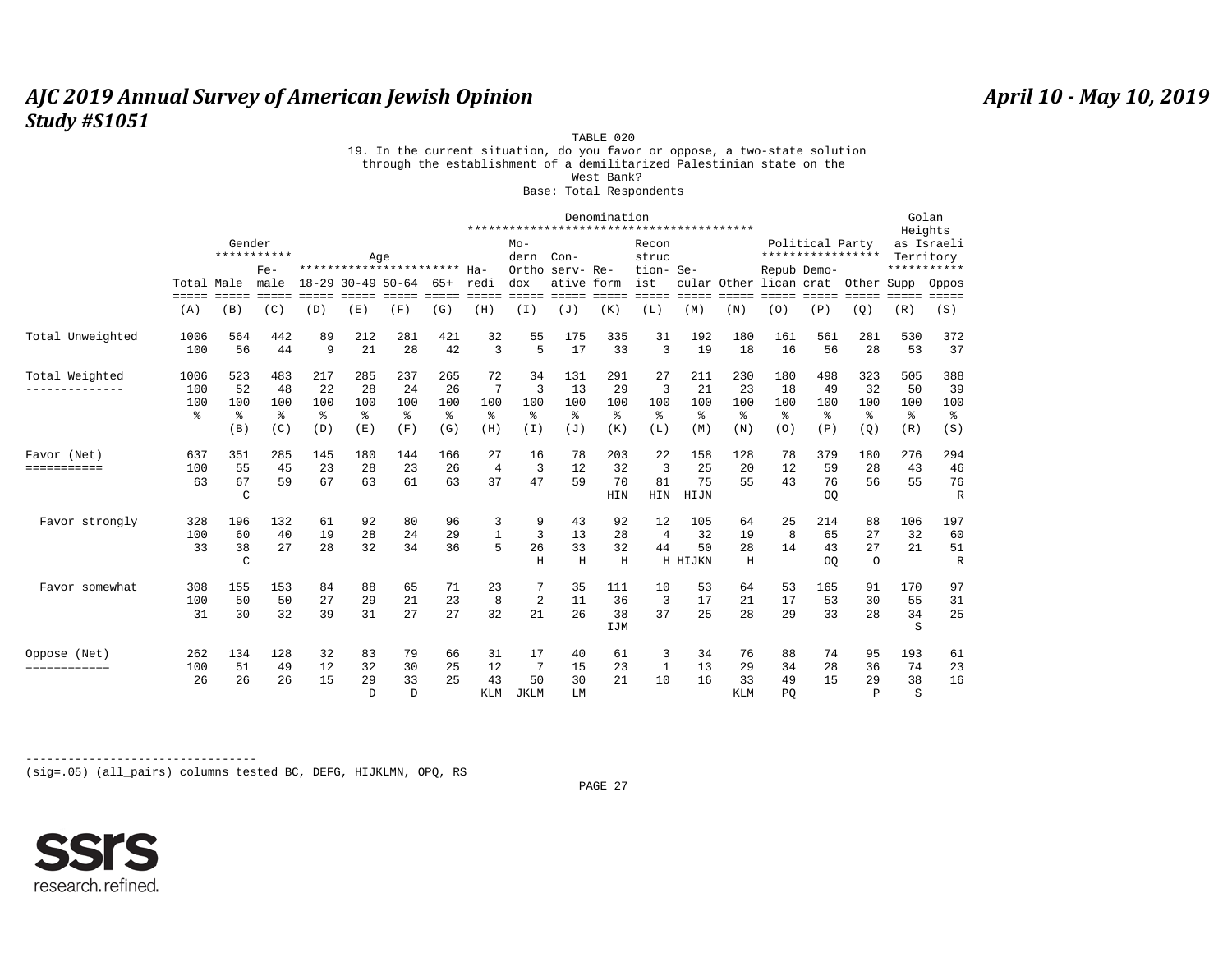# April 10 - May 10, 2019

#### TABLE 020 (continued) 19. In the current situation, do you favor or oppose, a two-state solution through the establishment of a demilitarized Palestinian state on the West Bank? Base: Total Respondents

|                 |            |                    |               |          |               |                                              |          |                   |                         |                               | Denomination  |                                |         |                               |                        |                                      |                          | Heights            | Golan                   |
|-----------------|------------|--------------------|---------------|----------|---------------|----------------------------------------------|----------|-------------------|-------------------------|-------------------------------|---------------|--------------------------------|---------|-------------------------------|------------------------|--------------------------------------|--------------------------|--------------------|-------------------------|
|                 |            | Gender             | ***********   |          | Aqe           |                                              |          |                   | $M_O -$<br>dern         | $Con-$                        |               | Recon<br>struc                 |         |                               |                        | Political Party<br>***************** |                          |                    | as Israeli<br>Territory |
|                 | Total Male |                    | $Fe-$<br>male |          |               | ***********************<br>18-29 30-49 50-64 | 65+      | $Ha-$<br>redi     | dox                     | Ortho serv- Re-<br>ative form |               | tion- Se-<br>ist               |         |                               | cular Other lican crat | Repub Demo-                          | Other Supp               | ***********        | Oppos                   |
|                 |            |                    |               |          |               |                                              |          |                   |                         |                               |               |                                |         |                               |                        |                                      |                          |                    |                         |
|                 | (A)        | (B)                | (C)           | (D)      | (E)           | (F)                                          | (G)      | (H)               | (T)                     | (J)                           | (K)           | (L)                            | (M)     | (N)                           | (0)                    | (P)                                  | (Q)                      | (R)                | (S)                     |
| Oppose somewhat | 118        | 63                 | 55            | 17       | 35            | 30                                           | 35       | 6                 | 9                       | 19                            | 31            | 1                              | 16      | 36                            | 24                     | 52                                   | 42                       | 88                 | 24                      |
|                 | 100        | 53                 | 47            | 14       | 30            | 26                                           | 30       | 5                 | 8                       | 16                            | 26            | $\mathbf{1}$                   | 14      | 30                            | 20                     | 45                                   | 36                       | 75                 | 20                      |
|                 | 12         | 12                 | 11            | 8        | 12            | 13                                           | 13       | 8                 | 27<br><b>KLM</b>        | 14                            | 11            | 5                              | 8       | 16                            | 13                     | 11                                   | 13                       | 17<br>S            | 6                       |
| Oppose strongly | 144        | 71                 | 73            | 15       | 48            | 49                                           | 31       | 25                | 8                       | 21                            | 30            |                                | 17      | 40                            | 64                     | 22                                   | 54                       | 105                | 38                      |
|                 | 100<br>14  | 49<br>14           | 51<br>15      | 11<br>7  | 33<br>17<br>D | 34<br>21<br>DG                               | 22<br>12 | 18<br>35<br>KLM   | 6<br>23<br>KM           | 15<br>16                      | 21<br>10      | $\mathbf{1}$<br>$\overline{4}$ | 12<br>8 | 28<br>17<br>M                 | 45<br>36<br>PQ         | 15<br>$\overline{4}$                 | 37<br>17<br>$\mathbf{P}$ | 73<br>21<br>S      | 26<br>10                |
| Don't Know      | 95         | 31                 | 63            | 37       | 18            | 11                                           | 30       | 13                | 0                       | 11                            | 26            | 3                              | 19      | 21                            | 13                     | 40                                   | 42                       | 31                 | 27                      |
|                 | 100<br>9   | 33<br>6            | 67<br>13      | 39<br>17 | 19<br>6       | 11<br>5                                      | 31<br>11 | 14<br>18          | $\star$<br>$\mathbf{1}$ | 12<br>9                       | 27<br>9       | $\mathbf{3}$<br>10             | 20<br>9 | 22<br>9                       | 14<br>7                | 42<br>8                              | 44<br>13                 | 32<br>6            | 29<br>$\overline{7}$    |
|                 |            |                    | B             | EF       |               |                                              | F        |                   |                         |                               |               |                                |         |                               |                        |                                      |                          |                    |                         |
| Refused         | 13         | 7                  | 6             | 3        | 4             | 3                                            | 2        |                   | 1                       | 3                             | 1             |                                |         | 5                             |                        | 5                                    | 7                        | 5                  | -5                      |
|                 | 100        | 51<br>$\mathbf{1}$ | 49            | 26<br>2  | 30            | 26<br>$\mathbf{1}$                           | 19       | 8<br>$\mathbf{1}$ | $\sqrt{ }$<br>3         | 21<br>$\overline{2}$          | 10<br>$\star$ |                                | 10      | 43<br>$\overline{\mathbf{c}}$ | 8                      | 40                                   | 51<br>$\overline{a}$     | 42<br>$\mathbf{1}$ | 42                      |

(sig=.05) (all\_pairs) columns tested BC, DEFG, HIJKLMN, OPQ, RS Note: Percentage less than 0.5 printed as \*.

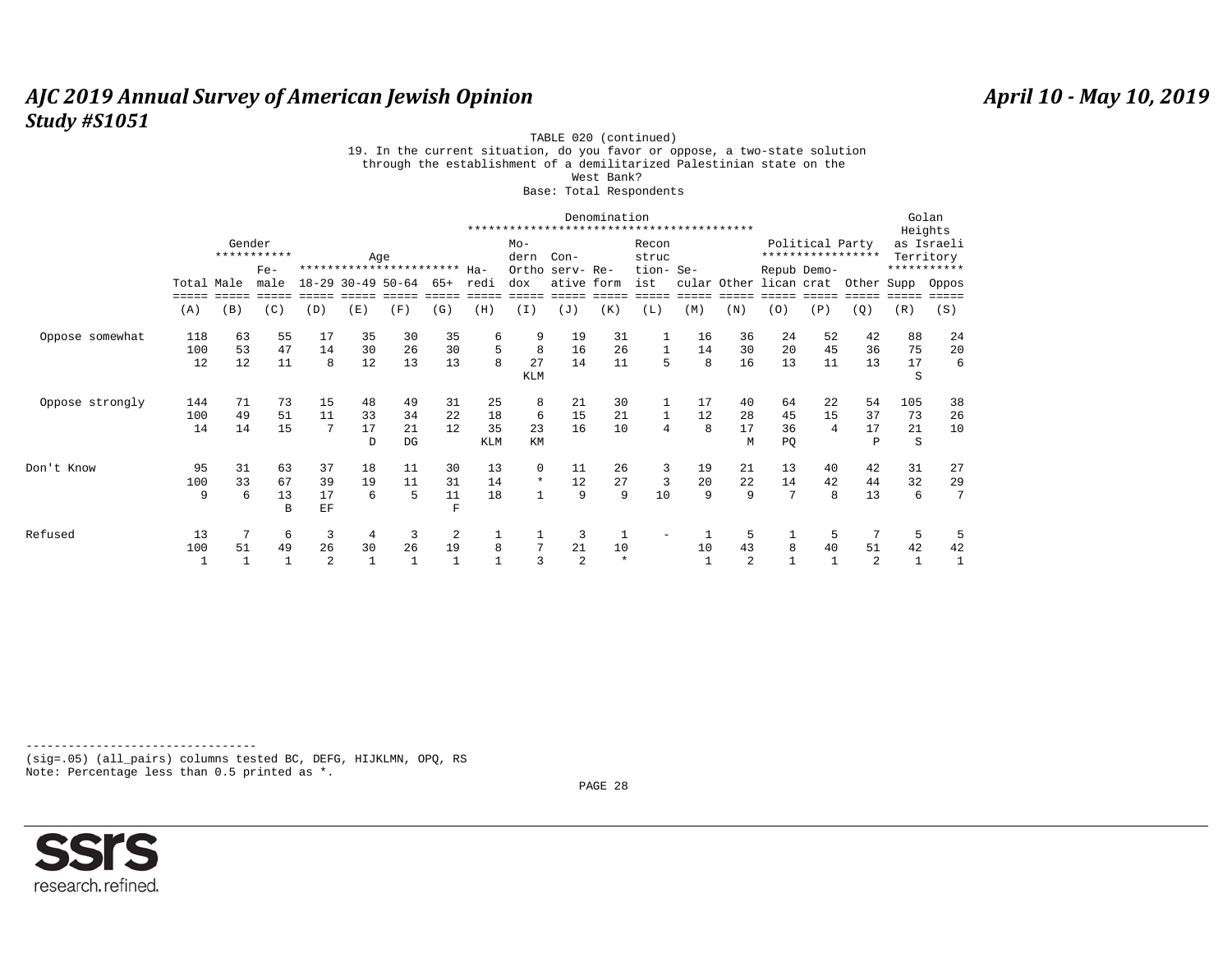TABLE 021

20. As part of a peace agreement with the Palestinians, should Israel be willing to dismantle all, some or none of the Jewish settlements in the West Bank? Base: Total Respondents

|                                                                           |                         |                              |                                |                              |                                      |                              |                                      |                                                                                                                                                                                                                                                                                                                                                                                                                                                                                               |                                             |                               | Denomination                         |                            |                                             |                              |                                       |                                      |                                      | Golan<br>Heights                     |                                |
|---------------------------------------------------------------------------|-------------------------|------------------------------|--------------------------------|------------------------------|--------------------------------------|------------------------------|--------------------------------------|-----------------------------------------------------------------------------------------------------------------------------------------------------------------------------------------------------------------------------------------------------------------------------------------------------------------------------------------------------------------------------------------------------------------------------------------------------------------------------------------------|---------------------------------------------|-------------------------------|--------------------------------------|----------------------------|---------------------------------------------|------------------------------|---------------------------------------|--------------------------------------|--------------------------------------|--------------------------------------|--------------------------------|
|                                                                           |                         | Gender                       | ***********                    |                              | Aqe                                  |                              |                                      |                                                                                                                                                                                                                                                                                                                                                                                                                                                                                               | $M_O -$<br>dern                             | $Con-$                        |                                      | Recon<br>struc             |                                             |                              |                                       | Political Party<br>***************** |                                      | Territory                            | as Israeli                     |
|                                                                           | Total Male              |                              | $Fe-$<br>male                  | $18-29$ 30-49 50-64 65+      | *********************** Ha-          |                              |                                      | redi                                                                                                                                                                                                                                                                                                                                                                                                                                                                                          | dox                                         | Ortho serv- Re-<br>ative form |                                      | tion- Se-<br>ist           |                                             |                              | Repub Demo-<br>cular Other lican crat |                                      | Other Supp                           |                                      | ***********<br>Oppos           |
|                                                                           | =====<br>(A)            | $=$ $=$ $=$ $=$<br>(B)       | (C)                            | (D)                          | (E)                                  | (F)                          | (G)                                  | $\begin{array}{cccccccccc} \multicolumn{2}{c}{} & \multicolumn{2}{c}{} & \multicolumn{2}{c}{} & \multicolumn{2}{c}{} & \multicolumn{2}{c}{} & \multicolumn{2}{c}{} & \multicolumn{2}{c}{} & \multicolumn{2}{c}{} & \multicolumn{2}{c}{} & \multicolumn{2}{c}{} & \multicolumn{2}{c}{} & \multicolumn{2}{c}{} & \multicolumn{2}{c}{} & \multicolumn{2}{c}{} & \multicolumn{2}{c}{} & \multicolumn{2}{c}{} & \multicolumn{2}{c}{} & \multicolumn{2}{c}{} & \multicolumn{2}{c}{} & \mult$<br>(H) | $\frac{1}{2}$<br>(T)                        | (J)                           | (K)                                  | <b>EEEEE</b><br>(L)        | $\equiv \equiv \equiv \equiv \equiv$<br>(M) | (N)                          | $=$ $=$ $=$ $=$<br>(0)                | $=$ $=$ $=$ $=$<br>(P)               | (Q)                                  | ====<br>(R)                          | $= 1.12$<br>(S)                |
| Total Unweighted                                                          | 1006<br>100             | 564<br>56                    | 442<br>44                      | 89<br>9                      | 212<br>21                            | 281<br>28                    | 421<br>42                            | 32<br>3                                                                                                                                                                                                                                                                                                                                                                                                                                                                                       | 55<br>5                                     | 175<br>17                     | 335<br>33                            | 31<br>3                    | 192<br>19                                   | 180<br>18                    | 161<br>16                             | 561<br>56                            | 281<br>28                            | 530<br>53                            | 372<br>37                      |
| Total Weighted<br>--------------                                          | 1006<br>100<br>100<br>့ | 523<br>52<br>100<br>፠<br>(B) | 483<br>48<br>100<br>°<br>(C)   | 217<br>22<br>100<br>⊱<br>(D) | 285<br>28<br>100<br>$\approx$<br>(E) | 237<br>24<br>100<br>⊱<br>(F) | 265<br>26<br>100<br>$\approx$<br>(G) | 72<br>7<br>100<br>$\approx$<br>(H)                                                                                                                                                                                                                                                                                                                                                                                                                                                            | 34<br>3<br>100<br>$\approx$<br>$(\top)$     | 131<br>13<br>100<br>⊱<br>(J)  | 291<br>29<br>100<br>$\approx$<br>(K) | 27<br>3<br>100<br>⊱<br>(L) | 211<br>21<br>100<br>°<br>(M)                | 230<br>23<br>100<br>፠<br>(N) | 180<br>18<br>100<br>٥Ŗ<br>(0)         | 498<br>49<br>100<br>°<br>(P)         | 323<br>32<br>100<br>$\approx$<br>(0) | 505<br>50<br>100<br>$\approx$<br>(R) | 388<br>39<br>100<br>⊱<br>(S)   |
| Israel should be<br>willing to dismantle<br>all the settlements           | 250<br>100<br>25        | 147<br>59<br>2.8             | 103<br>41<br>2.1               | 86<br>35<br>40<br>FG         | 77<br>31<br>27<br>$\mathsf{G}$       | 52<br>21<br>2.2.<br>G        | 35<br>14<br>13                       | 26<br>11<br>36<br>LJ                                                                                                                                                                                                                                                                                                                                                                                                                                                                          | $\mathbf{1}$<br>$\star$<br>4                | 17<br>7<br>13                 | 64<br>26<br>2.2.<br>$\mathbf{T}$     | 8<br>3<br>30<br>IJ         | 79<br>32<br>38<br><b>LJKN</b>               | 55<br>22<br>2.4<br><b>IJ</b> | 27<br>11<br>15                        | 144<br>57<br>29<br>$\Omega$          | 79<br>32<br>2.4                      | 39<br>16<br>8                        | 190<br>76<br>49<br>$\mathbb R$ |
| Israel should be<br>willing to dismantle<br>some of the<br>settlements    | 411<br>100<br>41        | 226<br>55<br>43              | 185<br>45<br>38                | 78<br>19<br>36               | 124<br>30<br>43                      | 106<br>26<br>45              | 103<br>25<br>39                      | 19<br>5<br>27                                                                                                                                                                                                                                                                                                                                                                                                                                                                                 | 15<br>$\overline{4}$<br>44                  | 49<br>12<br>37                | 125<br>30<br>43                      | 13<br>3<br>50              | 91<br>22<br>43                              | 92<br>22<br>40               | 51<br>12<br>2.8                       | 237<br>58<br>48<br><b>OO</b>         | 124<br>30<br>38                      | 206<br>50<br>41                      | 152<br>37<br>39                |
| Israel should not be<br>willing to dismantle<br>any of the<br>settlements | 277<br>100<br>28        | 118<br>43<br>23              | 159<br>57<br>33<br>$\mathbf B$ | 41<br>15<br>19               | 70<br>25<br>2.5                      | 69<br>25<br>2.9              | 97<br>35<br>36<br>DE                 | 26<br>10<br>37<br>M                                                                                                                                                                                                                                                                                                                                                                                                                                                                           | 17<br>6<br>51<br>KLMN                       | 54<br>20<br>41<br><b>KLM</b>  | 79<br>29<br>2.7<br>M                 | 5<br>2<br>17               | 27<br>10<br>13                              | 68<br>24<br>29<br>М          | 94<br>34<br>52<br>PQ                  | 88<br>32<br>18                       | 91<br>33<br>28<br>$\mathsf{P}$       | 231<br>84<br>46<br>S                 | 34<br>12<br>9                  |
| Don't know                                                                | 56<br>100<br>6          | 23<br>42<br>$\overline{4}$   | 33<br>58<br>7                  | 9<br>16<br>4                 | 11<br>19<br>$\overline{4}$           | 10<br>18<br>$\overline{4}$   | 26<br>47<br>10<br>E.F                | $\overline{\phantom{0}}$                                                                                                                                                                                                                                                                                                                                                                                                                                                                      | $\mathbf 0$<br>$\mathbf{1}$<br>$\mathbf{1}$ | 10<br>18<br>8                 | 20<br>35<br>7                        | $\equiv$                   | 13<br>24<br>$\epsilon$                      | 12<br>21<br>5                | 8<br>15<br>5                          | 24<br>43<br>5                        | 23<br>41<br>7                        | 23<br>42<br>5                        | 11<br>19<br>$\overline{3}$     |

----------------------------------(sig=.05) (all\_pairs) columns tested BC, DEFG, HIJKLMN, OPQ, RS Note: Percentage less than 0.5 printed as \*.

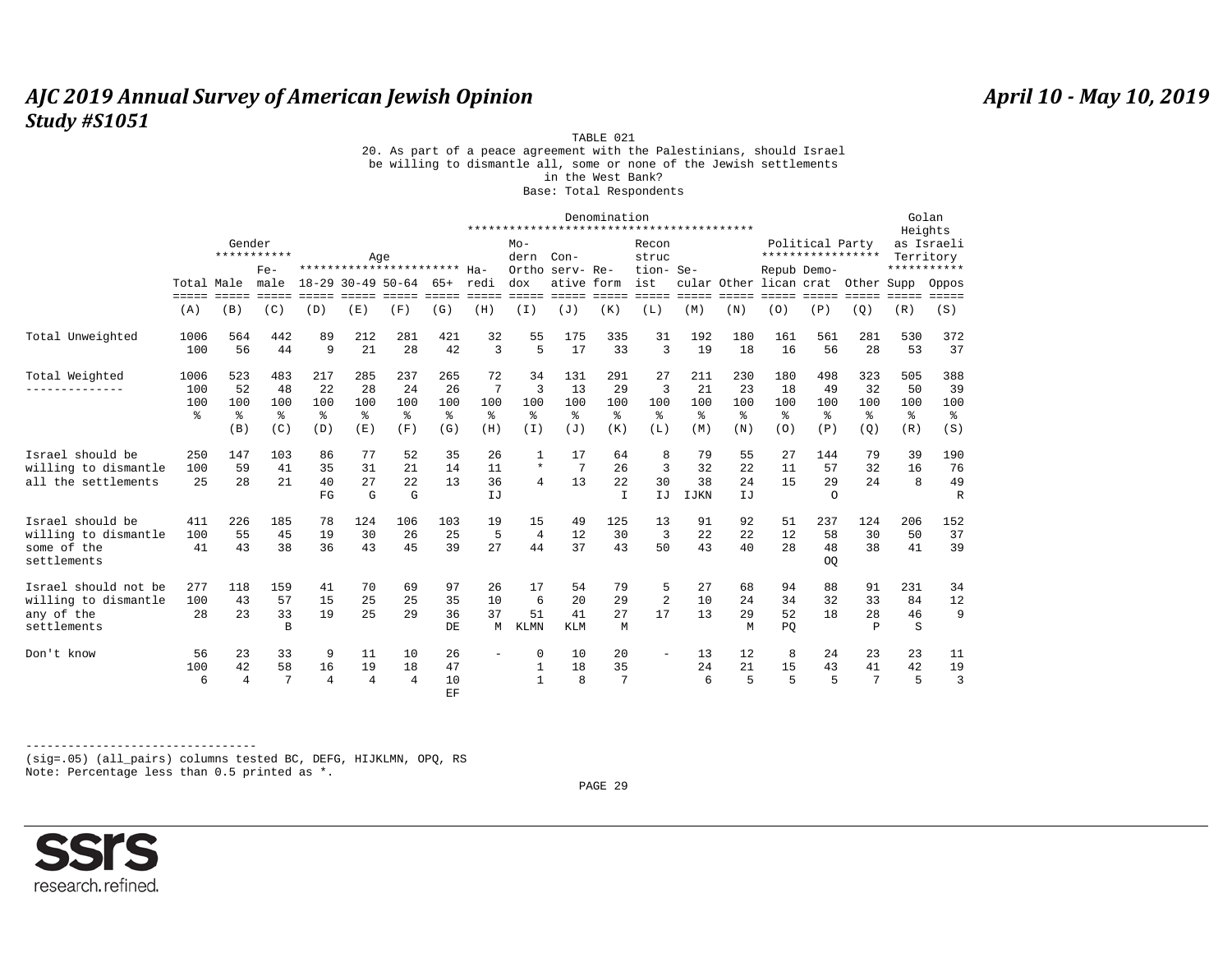# April 10 - May 10, 2019

### TABLE 021 (continued) 20. As part of a peace agreement with the Palestinians, should Israel be willing to dismantle all, some or none of the Jewish settlements in the West Bank? Base: Total Respondents

|         |            |        |             |     |     |                             |     |                          |                          |                 | Denomination   |               |         |                      |                          |                   |                                   |     | Golan       |
|---------|------------|--------|-------------|-----|-----|-----------------------------|-----|--------------------------|--------------------------|-----------------|----------------|---------------|---------|----------------------|--------------------------|-------------------|-----------------------------------|-----|-------------|
|         |            |        |             |     |     |                             |     |                          |                          |                 |                |               |         |                      |                          |                   |                                   |     | Heights     |
|         |            | Gender |             |     |     |                             |     |                          | $M_O -$                  |                 |                | Recon         |         |                      |                          | Political Party   |                                   |     | as Israeli  |
|         |            |        | *********** |     |     | Age                         |     |                          | dern Con-                |                 |                | struc         |         |                      |                          | ***************** |                                   |     | Territory   |
|         |            |        | $Fe-$       |     |     | *********************** Ha- |     |                          |                          | Ortho serv- Re- |                | tion- Se-     |         |                      | Repub Demo-              |                   |                                   |     | *********** |
|         | Total Male |        | male        |     |     | 18-29 30-49 50-64           | 65+ | redi                     | dox                      |                 | ative form ist |               |         |                      |                          |                   | cular Other lican crat Other Supp |     | Oppos       |
|         |            |        |             |     |     |                             |     |                          |                          |                 |                |               |         |                      |                          |                   |                                   |     |             |
|         | (A)        | (B)    | C           | (D) | (E) | Έ.                          | (G) | (H)                      | I                        | ( J             | 'K.            | (L)           | (M)     | $(\, \mathrm{N} \,)$ | ( O )                    | (P                | (Q)                               | (R) | (S)         |
| Refused |            | 8      |             |     |     |                             |     | $\overline{\phantom{a}}$ | $\overline{\phantom{a}}$ |                 |                |               |         |                      | $\overline{\phantom{m}}$ |                   |                                   | 5   | - 2.        |
|         | 100        | 67     | 33          | 29  | 28  | 13                          | 30  |                          |                          | 12              | 30             | $\mathcal{P}$ | ∽       | 41                   |                          | 40                | 60                                | 45  | 19          |
|         |            |        |             |     |     |                             |     |                          |                          |                 |                | 2             | $\star$ |                      |                          |                   |                                   |     |             |

-----------------------------

(sig=.05) (all\_pairs) columns tested BC, DEFG, HIJKLMN, OPQ, RS Note: Percentage less than 0.5 printed as \*.

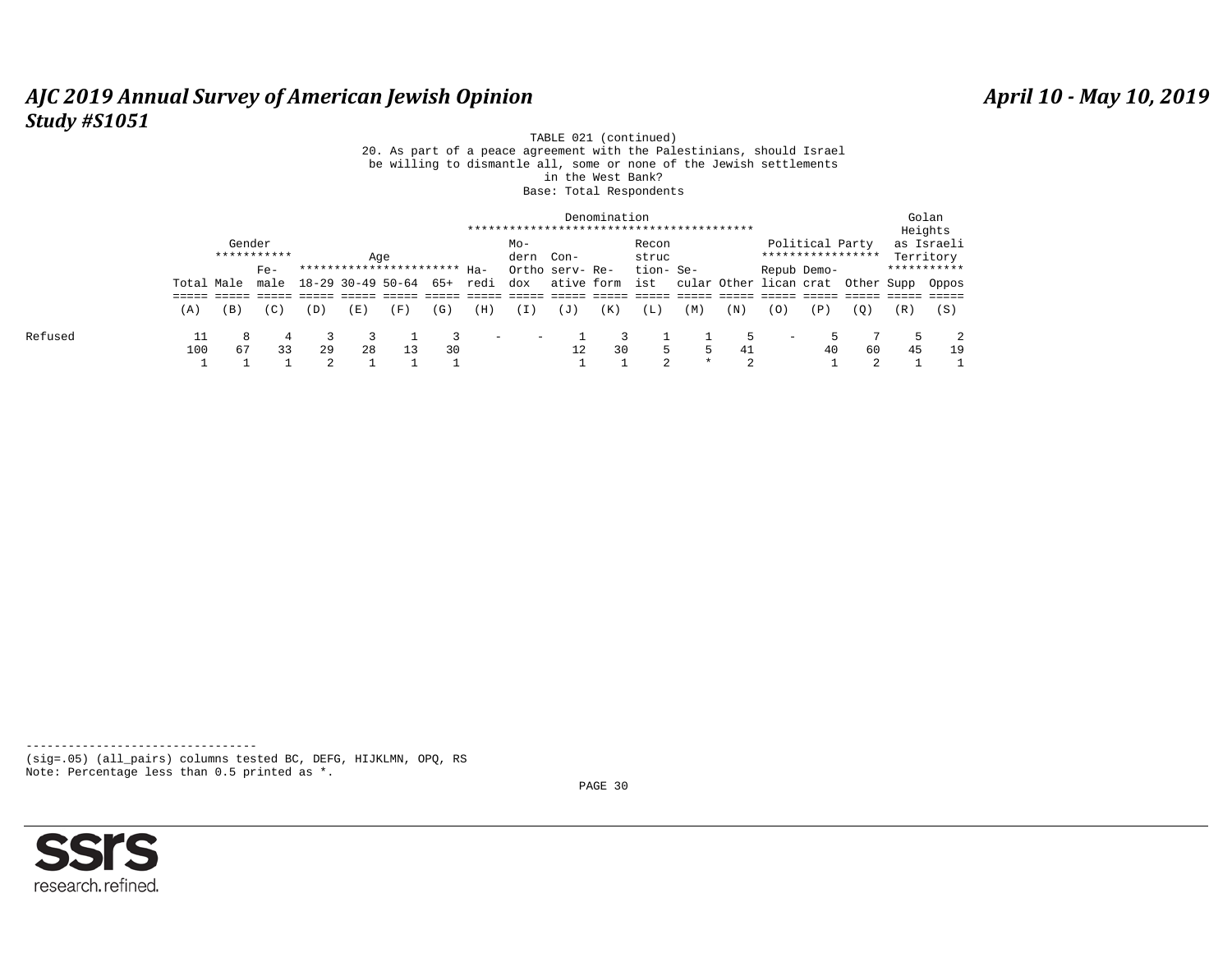#### TABLE 022 21. Looking ahead five years, do you think that the chances for peaceful coexistence between Israel and a Palestinian state will ...? Base: Total Respondents

|                                |                                  |                                                           |                               |                           |                           |                                       |                            |                              |                                 |                                                    | Denomination                         |                     |                                      |                                      |                                        |                                      |                                                    | Golan<br>Heights               |                                |
|--------------------------------|----------------------------------|-----------------------------------------------------------|-------------------------------|---------------------------|---------------------------|---------------------------------------|----------------------------|------------------------------|---------------------------------|----------------------------------------------------|--------------------------------------|---------------------|--------------------------------------|--------------------------------------|----------------------------------------|--------------------------------------|----------------------------------------------------|--------------------------------|--------------------------------|
|                                |                                  | Gender                                                    | ***********                   |                           |                           | Aqe                                   |                            |                              | $Mo-$<br>dern                   | $Con-$                                             |                                      | Recon<br>struc      |                                      |                                      |                                        | Political Party<br>***************** |                                                    | Territory                      | as Israeli                     |
|                                |                                  |                                                           | $Fe-$                         |                           |                           | *********************** Ha-           |                            |                              |                                 | Ortho serv- Re-                                    |                                      | tion- Se-           |                                      |                                      |                                        | Repub Demo-                          |                                                    |                                | ***********                    |
|                                | $=$ $=$ $=$ $=$                  | Total Male<br>$\equiv \equiv \equiv \equiv \equiv \equiv$ | male<br>$= 1.12$              | <b>EEEEE</b>              | $-----$                   | 18-29 30-49 50-64<br>$-------$        | $65+$                      | redi<br>$\frac{1}{2}$        | dox<br><b>EBBED</b>             | ative form<br>$\equiv \equiv \equiv \equiv \equiv$ | $\equiv \equiv \equiv \equiv \equiv$ | ist<br>$= 1.12$     | $\equiv \equiv \equiv \equiv \equiv$ | $\equiv \equiv \equiv \equiv \equiv$ | cular Other lican crat<br><b>EEEEE</b> | $\equiv \equiv \equiv \equiv \equiv$ | Other Supp<br>$\equiv \equiv \equiv \equiv \equiv$ | <b>EBBED</b>                   | Oppos<br>$= 1.12$              |
|                                | (A)                              | (B)                                                       | (C)                           | (D)                       | (E)                       | (F)                                   | $=$ $=$ $=$ $=$ $=$<br>(G) | (H)                          | $(\top)$                        | (J)                                                | (K)                                  | (L)                 | (M)                                  | (N)                                  | (0)                                    | (P)                                  | (Q)                                                | (R)                            | (S)                            |
| Total Unweighted               | 1006<br>100                      | 564<br>56                                                 | 442<br>44                     | 89<br>9                   | 212<br>21                 | 281<br>28                             | 421<br>42                  | 32<br>3                      | 55<br>5                         | 175<br>17                                          | 335<br>33                            | 31<br>3             | 192<br>19                            | 180<br>18                            | 161<br>16                              | 561<br>56                            | 281<br>28                                          | 530<br>53                      | 372<br>37                      |
| Total Weighted                 | 1006<br>100<br>100<br>፠          | 523<br>52<br>100<br>ి                                     | 483<br>48<br>100<br>ి         | 217<br>22<br>100<br>ႜ     | 285<br>28<br>100<br>န့    | 237<br>24<br>100<br>နွ                | 265<br>26<br>100<br>ႜ      | 72<br>7<br>100<br>ႜ          | 34<br>3<br>100<br>နွ            | 131<br>13<br>100<br>နွ                             | 291<br>29<br>100<br>ి                | 27<br>3<br>100<br>ႜ | 211<br>21<br>100<br>ႜ                | 230<br>23<br>100<br>$\epsilon$       | 180<br>18<br>100<br>ႜ                  | 498<br>49<br>100<br>ిక               | 323<br>32<br>100<br>နွ                             | 505<br>50<br>100<br>$\epsilon$ | 388<br>39<br>100<br>$\epsilon$ |
|                                |                                  | (B)                                                       | (C)                           | (D)                       | (E)                       | (F)                                   | (G)                        | (H)                          | $(\top)$                        | (J)                                                | (K)                                  | (L)                 | (M)                                  | (N)                                  | (0)                                    | (P)                                  | (Q)                                                | (R)                            | (S)                            |
| Improve                        | 191<br>100<br>19                 | 111<br>58<br>21                                           | 80<br>42<br>17                | 38<br>20<br>18            | 48<br>25<br>17            | 64<br>33<br>27<br>$\operatorname{EG}$ | 41<br>21<br>15             | 12<br>6<br>17                | 6<br>3<br>17                    | 25<br>13<br>19                                     | 59<br>31<br>20<br>М                  | 7<br>3<br>25        | 24<br>13<br>11                       | 53<br>28<br>23<br>M                  | 39<br>21<br>22                         | 89<br>47<br>18                       | 63<br>33<br>19                                     | 98<br>51<br>19                 | 64<br>34<br>17                 |
| Decline                        | 275<br>100<br>27                 | 144<br>52<br>28                                           | 131<br>48<br>27               | 68<br>25<br>31            | 92<br>33<br>32<br>G       | 54<br>20<br>23                        | 61<br>22<br>2.3            | 37<br>13<br>51<br><b>IJK</b> | 6<br>$\overline{a}$<br>18       | 30<br>11<br>23                                     | 62<br>22<br>2.1                      | 7<br>2<br>25        | 68<br>25<br>32<br>K                  | 66<br>24<br>29                       | 59<br>21<br>33                         | 138<br>50<br>28                      | 78<br>28<br>24                                     | 105<br>38<br>21                | 155<br>56<br>40<br>$\mathbb R$ |
| Stay the same                  | 509<br>100<br>51                 | 254<br>50<br>49                                           | 255<br>50<br>53               | 101<br>20<br>46           | 136<br>27<br>48           | 116<br>23<br>49                       | 153<br>30<br>58<br>E       | 19<br>$\overline{4}$<br>26   | 21<br>$\overline{4}$<br>62<br>H | 68<br>13<br>51<br>H                                | 167<br>33<br>57<br>HN                | 13<br>3<br>50       | 114<br>22<br>54<br>H                 | 104<br>20<br>45                      | 71<br>14<br>39                         | 261<br>51<br>52<br>$\Omega$          | 173<br>34<br>53<br>$\Omega$                        | 285<br>56<br>56<br>S           | 165<br>32<br>43                |
| Don't Know                     | 26<br>100<br>3                   | 11<br>41<br>2                                             | 16<br>59<br>$\overline{3}$    | 8<br>32<br>$\overline{4}$ | 6<br>22<br>$\overline{2}$ | 3<br>12<br>$\mathbf{1}$               | 9<br>34<br>3               | 5<br>19<br>7                 | 1<br>$\overline{4}$<br>3        | 8<br>30<br>6<br>K                                  | $\overline{2}$<br>8<br>$\mathbf{1}$  | $\equiv$            | 5<br>19<br>$\mathfrak{D}$            | 5<br>20<br>2                         | 11<br>41<br>6<br>$\, {\bf P}$          | 9<br>33<br>$\overline{2}$            | 7<br>27<br>2                                       | 15<br>57<br>3                  | 3<br>11<br>$\mathbf{1}$        |
| Refused<br>------------------- | $\overline{4}$<br>100<br>$\star$ | 3<br>70<br>$\mathbf{1}$                                   | $\mathbf{1}$<br>30<br>$\star$ | 2<br>40<br>$\mathbf{1}$   | 2<br>53<br>$\mathbf{1}$   |                                       | $\Omega$<br>8<br>$\star$   |                              |                                 | $\mathbf{1}$<br>23<br>$\mathbf{1}$                 | $\overline{2}$<br>38<br>$\mathbf{1}$ |                     |                                      | 2<br>40<br>$\mathbf{1}$              | $\mathbf 0$<br>8<br>$\star$            | 1<br>30<br>$\star$                   | 3<br>62<br>$\mathbf{1}$                            | $\mathbf{1}$<br>30<br>$\star$  | 1<br>30<br>$\star$             |

(sig=.05) (all\_pairs) columns tested BC, DEFG, HIJKLMN, OPQ, RS Note: Percentage less than 0.5 printed as \*.

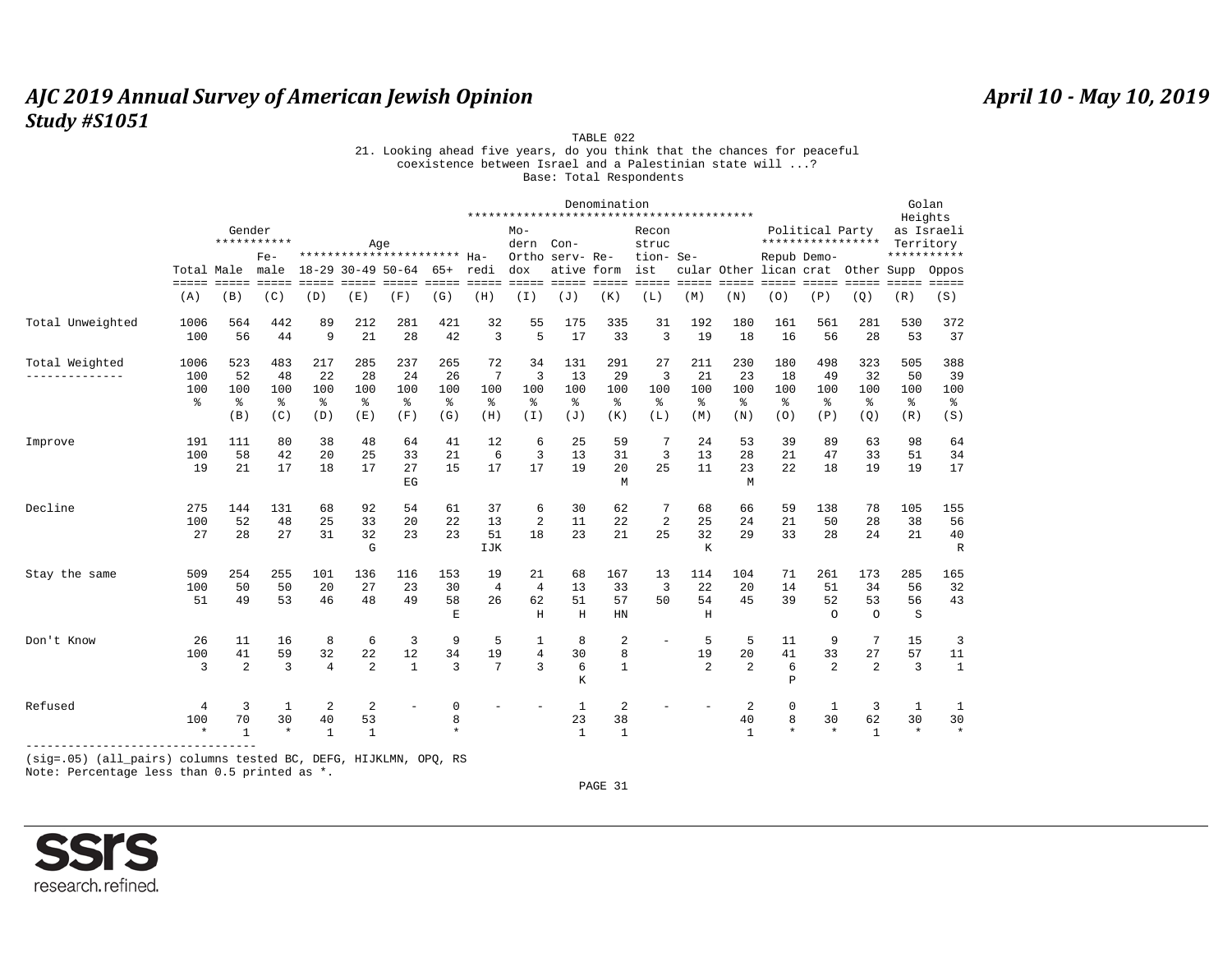#### TABLE 023 21a. Do you support or oppose the recent American recognition of the Golan Heights as Israeli territory? Base: Total Respondents

|                                  |                                 |                              |                                             |                              |                              |                                    |                              |                               |                                          |                                      | Denomination                 |                            |                                                                                                                                                                                                                                                                                                                                                                                                                                                                                               |                              |                                             |                              |                                 |                               | Golan<br>Heights                 |
|----------------------------------|---------------------------------|------------------------------|---------------------------------------------|------------------------------|------------------------------|------------------------------------|------------------------------|-------------------------------|------------------------------------------|--------------------------------------|------------------------------|----------------------------|-----------------------------------------------------------------------------------------------------------------------------------------------------------------------------------------------------------------------------------------------------------------------------------------------------------------------------------------------------------------------------------------------------------------------------------------------------------------------------------------------|------------------------------|---------------------------------------------|------------------------------|---------------------------------|-------------------------------|----------------------------------|
|                                  |                                 | Gender                       | ***********<br>$Fe-$                        |                              |                              | Aqe<br>*********************** Ha- |                              |                               | $M_O -$<br>dern                          | $Con-$<br>Ortho serv- Re-            |                              | Recon<br>struc             |                                                                                                                                                                                                                                                                                                                                                                                                                                                                                               |                              |                                             | Political Party              | *****************               | Territory                     | as Israeli<br>***********        |
|                                  | Total Male                      |                              | male                                        |                              |                              | 18-29 30-49 50-64                  | 65+                          | redi                          | dox                                      | ative form                           |                              | tion- Se-<br>ist           |                                                                                                                                                                                                                                                                                                                                                                                                                                                                                               |                              | cular Other lican crat                      | Repub Demo-                  | Other Supp                      |                               | Oppos                            |
|                                  | $=$ $=$ $=$ $=$<br>(A)          | $=$ $=$ $=$ $=$<br>(B)       | $\equiv \equiv \equiv \equiv \equiv$<br>(C) | (D)                          | (E)                          | (F)                                | (G)                          | -----<br>(H)                  | $\frac{1}{2}$<br>$(\top)$                | (J)                                  | ----<br>(K)                  | $=$ $=$ $=$ $=$ $=$<br>(L) | $\begin{array}{cccccccccc} \multicolumn{2}{c}{} & \multicolumn{2}{c}{} & \multicolumn{2}{c}{} & \multicolumn{2}{c}{} & \multicolumn{2}{c}{} & \multicolumn{2}{c}{} & \multicolumn{2}{c}{} & \multicolumn{2}{c}{} & \multicolumn{2}{c}{} & \multicolumn{2}{c}{} & \multicolumn{2}{c}{} & \multicolumn{2}{c}{} & \multicolumn{2}{c}{} & \multicolumn{2}{c}{} & \multicolumn{2}{c}{} & \multicolumn{2}{c}{} & \multicolumn{2}{c}{} & \multicolumn{2}{c}{} & \multicolumn{2}{c}{} & \mult$<br>(M) | (N)                          | $\equiv \equiv \equiv \equiv \equiv$<br>(0) | $\frac{1}{2}$<br>(P)         | (Q)                             | ====<br>(R)                   | $= 122224$<br>(S)                |
| Total Unweighted                 | 1006<br>100                     | 564<br>56                    | 442<br>44                                   | 89<br>9                      | 212<br>21                    | 281<br>28                          | 421<br>42                    | 32<br>3                       | 55<br>5                                  | 175<br>17                            | 335<br>33                    | 31<br>3                    | 192<br>19                                                                                                                                                                                                                                                                                                                                                                                                                                                                                     | 180<br>18                    | 161<br>16                                   | 561<br>56                    | 281<br>28                       | 530<br>53                     | 372<br>37                        |
| Total Weighted<br>-------------- | 1006<br>100<br>100<br>$\approx$ | 523<br>52<br>100<br>ి<br>(B) | 483<br>48<br>100<br>°<br>(C)                | 217<br>22<br>100<br>፠<br>(D) | 285<br>28<br>100<br>፠<br>(E) | 237<br>24<br>100<br>۶.<br>(F)      | 265<br>26<br>100<br>⊱<br>(G) | 72<br>7<br>100<br>နွ<br>(H)   | 34<br>$\overline{3}$<br>100<br>နွ<br>(T) | 131<br>13<br>100<br>$\approx$<br>(J) | 291<br>29<br>100<br>ి<br>(K) | 27<br>3<br>100<br>ి<br>(L) | 211<br>21<br>100<br>⊱<br>(M)                                                                                                                                                                                                                                                                                                                                                                                                                                                                  | 230<br>23<br>100<br>ႜ<br>(N) | 180<br>18<br>100<br>ႜ<br>(0)                | 498<br>49<br>100<br>昙<br>(P) | 323<br>32<br>100<br>ႜ<br>(Q)    | 505<br>50<br>100<br>နွ<br>(R) | 388<br>39<br>100<br>နွ<br>(S)    |
| Support                          | 505<br>100<br>50                | 259<br>51<br>50              | 246<br>49<br>51                             | 82<br>16<br>38               | 136<br>2.7<br>48             | 130<br>26<br>55<br>D               | 157<br>31<br>59<br>DE        | 37<br>7<br>52                 | 30<br>6<br>88<br>M HKLMN HKLMN           | 100<br>20<br>76                      | 151<br>30<br>52<br>M         | 9<br>2<br>33               | 59<br>12<br>2.8                                                                                                                                                                                                                                                                                                                                                                                                                                                                               | 112<br>22<br>48<br>M         | 146<br>29<br>81<br>PQ                       | 190<br>38<br>38              | 167<br>33<br>52<br>$\mathsf{P}$ | 505<br>100<br>100<br>S        |                                  |
| Oppose                           | 388<br>100<br>39                | 209<br>54<br>40              | 179<br>46<br>37                             | 102<br>26<br>47<br>G         | 121<br>31<br>42<br>G         | 87<br>22<br>37                     | 79<br>20<br>30               | 21<br>6<br>30                 | 4<br>1<br>11                             | 26<br>2.0                            | 109<br>28<br>37<br>T.T       | 13<br>3<br>49              | 131<br>34<br>62<br>IJ HIJKN                                                                                                                                                                                                                                                                                                                                                                                                                                                                   | 85<br>22<br>37<br>IJ         | 19<br>5<br>10                               | 245<br>63<br>49<br>OQ        | 122<br>31<br>38<br>$\Omega$     | $\overline{\phantom{a}}$      | 388<br>100<br>100<br>$\mathbb R$ |
| Don't know                       | 93<br>100<br>9                  | 46<br>49<br>9                | 47<br>51<br>10                              | 22<br>24<br>10               | 28<br>31<br>10               | 16<br>17<br>7                      | 25<br>27<br>9                | 2<br>$\sqrt{2}$<br>3          | 0<br>$\star$<br>$\mathbf{1}$             | 5<br>6<br>$\overline{4}$             | 29<br>31<br>10               | 4<br>5<br>16<br>IJ         | 20<br>21<br>9                                                                                                                                                                                                                                                                                                                                                                                                                                                                                 | 31<br>34<br>14<br>IJ         | 6<br>6<br>3                                 | 58<br>62<br>12<br>$\circ$    | 29<br>31<br>9                   |                               |                                  |
| Refused                          | 19<br>100<br>$\overline{a}$     | 8<br>44<br>2                 | 11<br>56<br>$\overline{2}$                  | 11<br>56<br>5<br>F.          |                              | 4<br>23<br>$\overline{2}$          | 4<br>21<br>2                 | 12<br>60<br>16<br><b>JKMN</b> | -                                        | 3<br>$\Phi$                          | 2<br>9<br>$\mathbf{1}$       | 1<br>4<br>3                | 2<br>8<br>$\mathbf{1}$                                                                                                                                                                                                                                                                                                                                                                                                                                                                        | 3<br>16<br>$\mathbf{1}$      | 10<br>49<br>5<br>$\mathsf{P}$               | 5<br>26<br>$\mathbf{1}$      | 5<br>25<br>$\mathbf{1}$         |                               |                                  |

--------------------------------- (sig=.05) (all\_pairs) columns tested BC, DEFG, HIJKLMN, OPQ, RS

Note: Percentage less than 0.5 printed as \*.

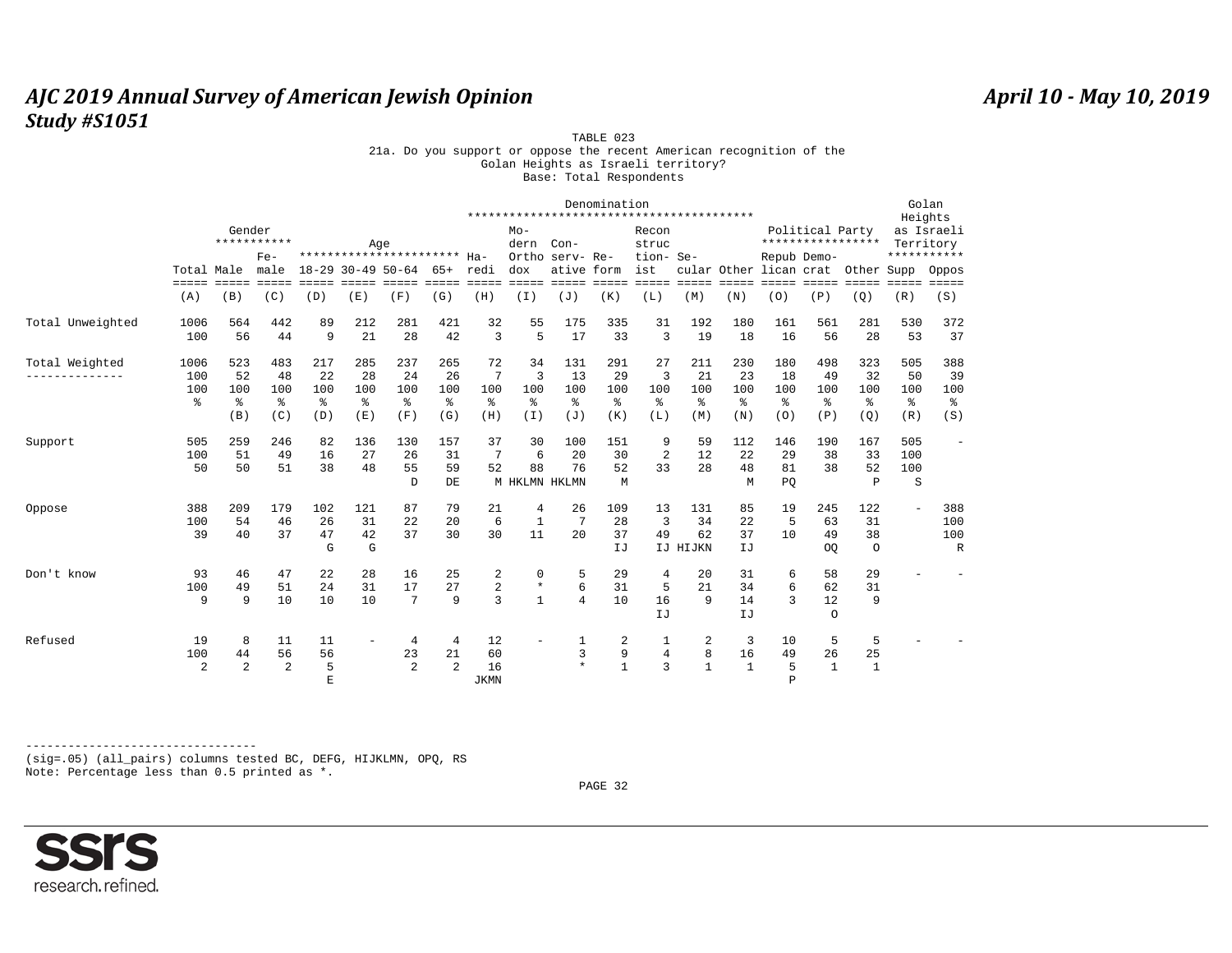#### TABLE 024 22. Do you identify as ...? Base: Total Respondents

|                                           |                                 |                                       |                                      |                                      |                                                                                                                                                                                                                                                                                                                                                                                                                                                                                        |                                    |                                               |                                                 |                                         |                                        | Denomination                         |                                         |                                      |                               |                              |                                      |                                |                                     | Golan<br>Heights             |
|-------------------------------------------|---------------------------------|---------------------------------------|--------------------------------------|--------------------------------------|----------------------------------------------------------------------------------------------------------------------------------------------------------------------------------------------------------------------------------------------------------------------------------------------------------------------------------------------------------------------------------------------------------------------------------------------------------------------------------------|------------------------------------|-----------------------------------------------|-------------------------------------------------|-----------------------------------------|----------------------------------------|--------------------------------------|-----------------------------------------|--------------------------------------|-------------------------------|------------------------------|--------------------------------------|--------------------------------|-------------------------------------|------------------------------|
|                                           |                                 | Gender                                | ***********                          |                                      |                                                                                                                                                                                                                                                                                                                                                                                                                                                                                        | Age                                |                                               |                                                 | $M_O -$<br>dern Con-                    |                                        |                                      | Recon<br>struc                          |                                      |                               |                              | Political Party                      | *****************              |                                     | as Israeli<br>Territory      |
|                                           |                                 |                                       | $Fe-$                                |                                      |                                                                                                                                                                                                                                                                                                                                                                                                                                                                                        | ***********************            |                                               | $Ha-$                                           |                                         | Ortho serv- Re-                        |                                      | tion- Se-                               |                                      |                               | Repub Demo-                  |                                      |                                |                                     | ***********                  |
|                                           |                                 | Total Male<br>sesse sesse             | male<br><b>EBBER</b>                 |                                      | $\begin{array}{cccccccccc} \multicolumn{2}{c}{} & \multicolumn{2}{c}{} & \multicolumn{2}{c}{} & \multicolumn{2}{c}{} & \multicolumn{2}{c}{} & \multicolumn{2}{c}{} & \multicolumn{2}{c}{} & \multicolumn{2}{c}{} & \multicolumn{2}{c}{} & \multicolumn{2}{c}{} & \multicolumn{2}{c}{} & \multicolumn{2}{c}{} & \multicolumn{2}{c}{} & \multicolumn{2}{c}{} & \multicolumn{2}{c}{} & \multicolumn{2}{c}{} & \multicolumn{2}{c}{} & \multicolumn{2}{c}{} & \multicolumn{2}{c}{} & \mult$ | 18-29 30-49 50-64<br>$\frac{1}{2}$ | $65+$<br>$\equiv \equiv \equiv \equiv \equiv$ | redi                                            | dox<br>$\frac{1}{2}$                    | ative form<br>$- - - - - -$            | $\equiv \equiv \equiv \equiv \equiv$ | ist<br>$\frac{1}{2}$                    |                                      | $\frac{1}{2}$                 | cular Other lican crat       | eeese eesse                          | Other Supp                     | $\frac{1}{2}$                       | Oppos<br>$= 1.12$            |
|                                           | (A)                             | (B)                                   | (C)                                  | (D)                                  | (E)                                                                                                                                                                                                                                                                                                                                                                                                                                                                                    | (F)                                | (G)                                           | (H)                                             | (T)                                     | (J)                                    | (K)                                  | (L)                                     | (M)                                  | (N)                           | (0)                          | (P)                                  | (Q)                            | (R)                                 | (S)                          |
| Total Unweighted                          | 1006<br>100                     | 564<br>56                             | 442<br>44                            | 89<br>9                              | 212<br>21                                                                                                                                                                                                                                                                                                                                                                                                                                                                              | 281<br>28                          | 421<br>42                                     | 32<br>$\overline{3}$                            | 55<br>5                                 | 175<br>17                              | 335<br>33                            | 31<br>3                                 | 192<br>19                            | 180<br>18                     | 161<br>16                    | 561<br>56                            | 281<br>28                      | 530<br>53                           | 372<br>37                    |
| Total Weighted<br>--------------          | 1006<br>100<br>100<br>$\approx$ | 523<br>52<br>100<br>$\epsilon$<br>(B) | 483<br>48<br>100<br>$\approx$<br>(C) | 217<br>22<br>100<br>$\approx$<br>(D) | 285<br>28<br>100<br>နွ<br>(E)                                                                                                                                                                                                                                                                                                                                                                                                                                                          | 237<br>24<br>100<br>៖<br>(F)       | 265<br>26<br>100<br>ి<br>(G)                  | 72<br>$7\phantom{.0}$<br>100<br>နွ<br>(H)       | 34<br>$\overline{3}$<br>100<br>ి<br>(T) | 131<br>13<br>100<br>ి<br>(J)           | 291<br>29<br>100<br>နွ<br>(K)        | 27<br>$\overline{3}$<br>100<br>ి<br>(L) | 211<br>21<br>100<br>$\approx$<br>(M) | 230<br>23<br>100<br>နွ<br>(N) | 180<br>18<br>100<br>ి<br>(0) | 498<br>49<br>100<br>$\approx$<br>(P) | 323<br>32<br>100<br>နွ<br>(Q)  | 505<br>50<br>100<br>နွ<br>(R)       | 388<br>39<br>100<br>ి<br>(S) |
| Orthodox (Net)<br>--------------          | 107<br>100<br>11                | 37<br>34<br>7                         | 70<br>66<br>14<br>B                  | 48<br>45<br>22<br><b>EFG</b>         | 32<br>30<br>11<br>$\mathsf{G}$                                                                                                                                                                                                                                                                                                                                                                                                                                                         | 16<br>15<br>7                      | 11<br>10<br>$\overline{4}$                    | 72<br>68<br>100                                 | 34<br>32<br>100<br>JKLMN JKLMN          |                                        |                                      |                                         |                                      |                               | 59<br>55<br>33<br>PQ         | 17<br>16<br>$\mathbf{3}$             | 31<br>2.9<br>9<br>$\mathsf{P}$ | 68<br>63<br>13<br>S                 | 25<br>24<br>7                |
| Haredi [Ultra-<br>Orthodox]               | 72<br>100<br>7                  | 19<br>27<br>$\overline{4}$            | 53<br>73<br>11<br>B                  | 44<br>61<br>20<br><b>EFG</b>         | 21<br>28<br>7<br>G                                                                                                                                                                                                                                                                                                                                                                                                                                                                     | 6<br>8<br>$\mathbf{3}$             | 2<br>3<br>$\mathbf{1}$                        | 72<br>100<br>100<br><b>IJKLM</b><br>$\mathbb N$ |                                         |                                        |                                      |                                         |                                      |                               | 49<br>68<br>27<br>PQ         | 6<br>8<br>$\mathbf{1}$               | 17<br>23<br>5<br>$\mathbf{P}$  | 37<br>52<br>7                       | 21<br>30<br>6                |
| Modern Orthodox<br>[Religious<br>Zionist] | 34<br>100<br>3                  | 17<br>50<br>3                         | 17<br>50<br>$\overline{4}$           | 4<br>13<br>$\overline{a}$            | 11<br>32<br>$\overline{4}$                                                                                                                                                                                                                                                                                                                                                                                                                                                             | 10<br>29<br>$\overline{4}$         | 9<br>26<br>3                                  | $\overline{\phantom{a}}$                        | 34<br>100<br>100<br>HJKLM<br>$\rm N$    |                                        |                                      |                                         |                                      |                               | 9<br>27<br>5                 | 11<br>33<br>$\overline{a}$           | 14<br>41<br>$\overline{4}$     | 30<br>88<br>6<br>$\, \mathbb{S} \,$ | 4<br>11<br>$\mathbf{1}$      |
| Conservative<br>[Masorti]                 | 131<br>100<br>13                | 62<br>47<br>12                        | 69<br>53<br>14                       | 8<br>6<br>$\overline{4}$             | 32<br>24<br>11                                                                                                                                                                                                                                                                                                                                                                                                                                                                         | 38<br>29<br>16<br>$\mathbf{D}$     | 54<br>41<br>20<br>DE                          |                                                 |                                         | 131<br>100<br>100<br><b>HIKLM</b><br>N |                                      |                                         |                                      |                               | 33<br>25<br>19               | 66<br>50<br>13                       | 32<br>24<br>10                 | 100<br>76<br>20<br>S                | 26<br>20<br>7                |

----------------------------- $\frac{1}{2}$ 

(sig=.05) (all\_pairs) columns tested BC, DEFG, HIJKLMN, OPQ, RS

PAGE 33



# April 10 - May 10, 2019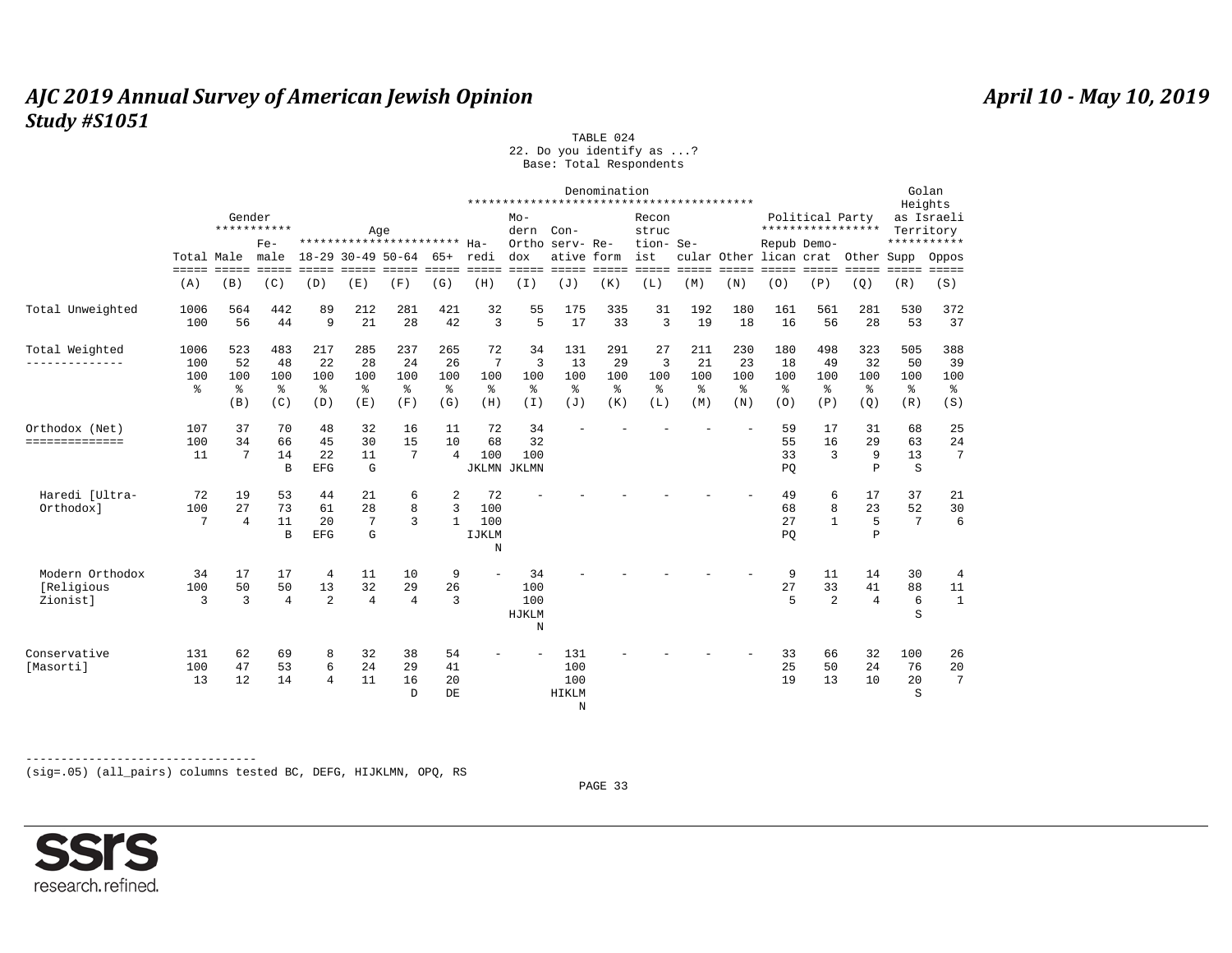# April 10 - May 10, 2019

TABLE 024 (continued) 22. Do you identify as ...? Base: Total Respondents

|                   |                                |                                             |                                |                      |                                             |                             |                                           |              | *********            |                          | Denomination                              | ***********************                  |                                                                                                                                                                                                                                                                                                                                                                                                                                                                                              |                                 |                              |                                                     |                                 | Heights                               | Golan                                  |
|-------------------|--------------------------------|---------------------------------------------|--------------------------------|----------------------|---------------------------------------------|-----------------------------|-------------------------------------------|--------------|----------------------|--------------------------|-------------------------------------------|------------------------------------------|----------------------------------------------------------------------------------------------------------------------------------------------------------------------------------------------------------------------------------------------------------------------------------------------------------------------------------------------------------------------------------------------------------------------------------------------------------------------------------------------|---------------------------------|------------------------------|-----------------------------------------------------|---------------------------------|---------------------------------------|----------------------------------------|
|                   |                                | Gender                                      | ***********<br>$Fe-$           |                      | Aqe                                         | *********************** Ha- |                                           |              | $M_O -$<br>dern Con- | Ortho serv- Re-          |                                           | Recon<br>struc<br>tion- Se-              |                                                                                                                                                                                                                                                                                                                                                                                                                                                                                              |                                 |                              | Political Party<br>*****************<br>Repub Demo- |                                 |                                       | as Israeli<br>Territory<br>*********** |
|                   | Total Male                     |                                             | male                           |                      |                                             | 18-29 30-49 50-64           | $65+$                                     | redi         | dox                  | ative form               |                                           | ist                                      |                                                                                                                                                                                                                                                                                                                                                                                                                                                                                              |                                 | cular Other lican crat       |                                                     | Other Supp                      |                                       | Oppos                                  |
|                   | $=$ $=$ $=$ $=$ $=$<br>(A)     | $\equiv \equiv \equiv \equiv \equiv$<br>(B) | (C)                            | EEEEE EEEEE<br>(D)   | $\equiv \equiv \equiv \equiv \equiv$<br>(E) | --<br>(F)                   | $- - - - - -$<br>(G)                      | $---$<br>(H) | $\frac{1}{2}$<br>(I) | $\pm\pm\pm\pm\pm$<br>(J) | $\frac{1}{2}$<br>(K)                      | $\frac{1}{2}$<br>(L)                     | $\begin{array}{ccccccccc} \multicolumn{2}{c}{} & \multicolumn{2}{c}{} & \multicolumn{2}{c}{} & \multicolumn{2}{c}{} & \multicolumn{2}{c}{} & \multicolumn{2}{c}{} & \multicolumn{2}{c}{} & \multicolumn{2}{c}{} & \multicolumn{2}{c}{} & \multicolumn{2}{c}{} & \multicolumn{2}{c}{} & \multicolumn{2}{c}{} & \multicolumn{2}{c}{} & \multicolumn{2}{c}{} & \multicolumn{2}{c}{} & \multicolumn{2}{c}{} & \multicolumn{2}{c}{} & \multicolumn{2}{c}{} & \multicolumn{2}{c}{} & \mult$<br>(M) | $\frac{1}{2}$<br>(N)            | $\frac{1}{2}$<br>(0)         | (P)                                                 | $\frac{1}{2}$<br>(Q)            | $= - - - -$<br>(R)                    | $= - - - -$<br>(S)                     |
| Reform            | 291<br>100<br>29               | 136<br>47<br>26                             | 155<br>53<br>32                | 41<br>14<br>19       | 73<br>2.5<br>26                             | 80<br>2.8<br>34<br>D        | 96<br>33<br>36<br>DE                      |              |                      |                          | 291<br>100<br>100<br>HIJLM<br>$\mathbb N$ |                                          |                                                                                                                                                                                                                                                                                                                                                                                                                                                                                              |                                 | 31<br>11<br>17               | 186<br>64<br>37<br><b>OO</b>                        | 73<br>25<br>23                  | 151<br>52<br>30                       | 109<br>37<br>28                        |
| Reconstructionist | 27<br>100<br>3                 | 12<br>44<br>2                               | 15<br>56<br>$\overline{3}$     | 5<br>17<br>2         | 3<br>13<br>$\mathbf{1}$                     | 9<br>32<br>$\overline{4}$   | 10<br>38<br>$\overline{4}$                |              |                      |                          |                                           | 27<br>100<br>100<br>HIJKM<br>$\mathbf N$ |                                                                                                                                                                                                                                                                                                                                                                                                                                                                                              |                                 |                              | 22<br>82<br>$\overline{4}$<br>$\Omega$              | 5<br>18<br>$\mathbf{1}$         | 9<br>33<br>2                          | 13<br>49<br>3                          |
| Secular           | 211<br>100<br>21               | 137<br>65<br>26<br>$\mathcal{C}$            | 75<br>35<br>15                 | 68<br>32<br>31<br>FG | 67<br>32<br>23<br>$\rm F$                   | 27<br>13<br>12              | 48<br>23<br>18                            |              |                      |                          |                                           |                                          | 211<br>100<br>100<br>HIJKL<br>$\mathbb N$                                                                                                                                                                                                                                                                                                                                                                                                                                                    |                                 | 13<br>6<br>$7\phantom{.0}$   | 122<br>58<br>24<br>$\Omega$                         | 75<br>36<br>23<br>$\Omega$      | 59<br>28<br>12.                       | 131<br>62<br>34<br>$\mathbb{R}$        |
| Other             | 230<br>100<br>23               | 138<br>60<br>26<br>$\mathsf{C}$             | 92<br>40<br>19                 | 47<br>20<br>22       | 77<br>33<br>27<br>G                         | 67<br>29<br>28<br>G         | 39<br>17<br>15                            |              |                      |                          |                                           |                                          |                                                                                                                                                                                                                                                                                                                                                                                                                                                                                              | 230<br>100<br>100<br>HIJKL<br>М | 38<br>16<br>21               | 83<br>36<br>17                                      | 106<br>46<br>33<br>$\, {\bf P}$ | 112<br>48<br>22                       | 85<br>37<br>22                         |
| Don't Know        | $\mathbf{1}$<br>100<br>$\star$ |                                             | $\mathbf{1}$<br>100<br>$\star$ |                      |                                             |                             | 1<br>100<br>$\mathbf{1}$                  |              |                      |                          |                                           |                                          |                                                                                                                                                                                                                                                                                                                                                                                                                                                                                              |                                 |                              | $\mathbf{1}$<br>54<br>$\star$                       | 1<br>46<br>$\star$              | 1<br>46<br>$\star$                    |                                        |
| Refused           | 7<br>100<br>$\mathbf{1}$       | $\mathbf{1}$<br>16<br>$\star$               | 6<br>84<br>$\mathbf{1}$        |                      | 1<br>16<br>$\star$                          |                             | 6<br>84<br>$\overline{2}$<br>$\mathbf{F}$ |              |                      |                          |                                           |                                          |                                                                                                                                                                                                                                                                                                                                                                                                                                                                                              |                                 | 5<br>73<br>3<br>$\, {\bf P}$ | 1<br>11<br>$\star$                                  | $\mathbf{1}$<br>16<br>$\star$   | $7\phantom{.0}$<br>89<br>$\mathbf{1}$ |                                        |

(sig=.05) (all\_pairs) columns tested BC, DEFG, HIJKLMN, OPQ, RS Note: Percentage less than 0.5 printed as \*.

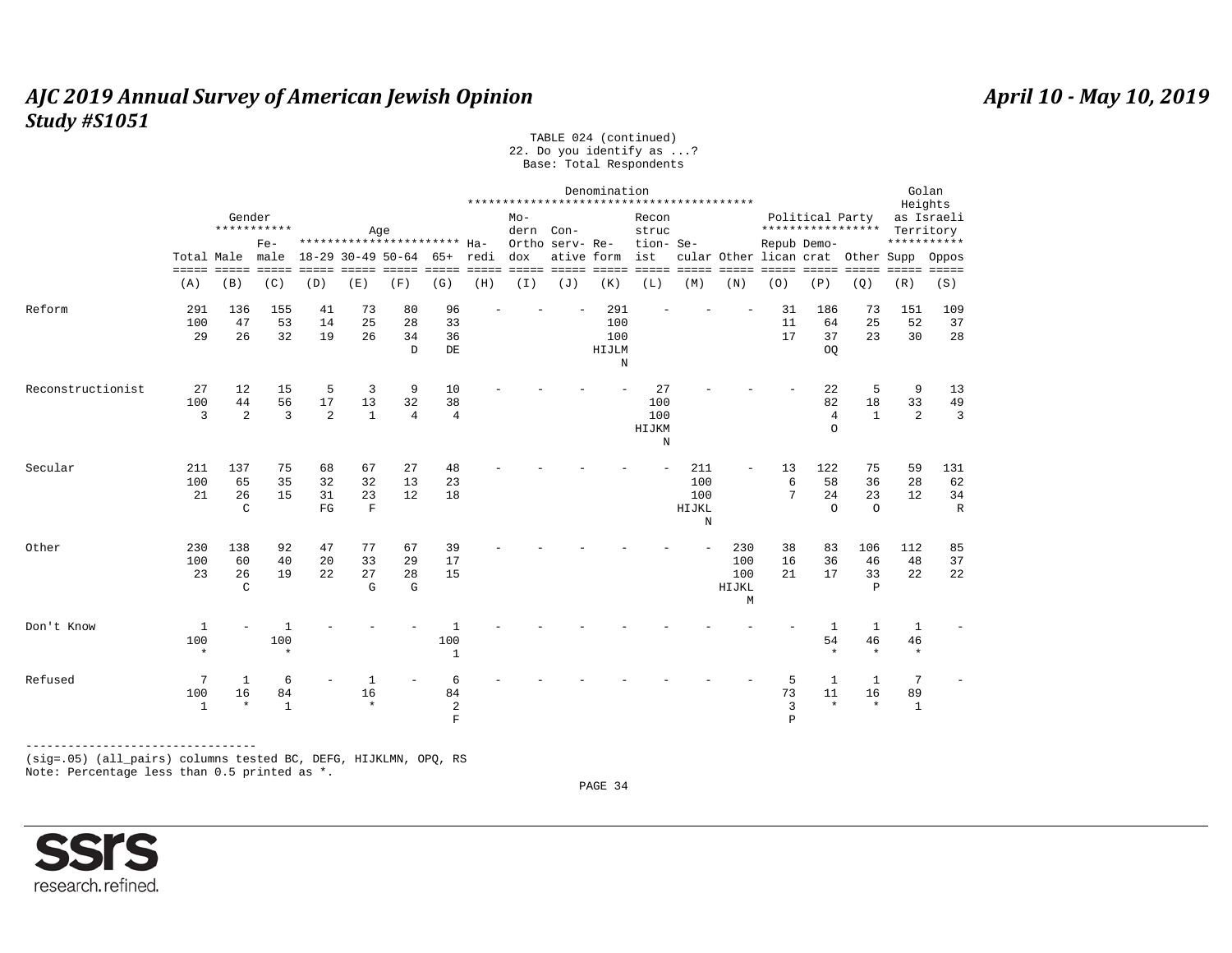# April 10 - May 10, 2019

### TABLE 025 23. What is your current marital status? Base: Total Respondents

|                                  |                               |                                             |                                              |                         |                                      |                                                                                                                                                                                                                                                                                                                                                                                                                                                                                                             |                                               |                                              |                      |                                                           | Denomination                         |                              |                         |                         |                      |                                      |                                 | Heights              | Golan                    |
|----------------------------------|-------------------------------|---------------------------------------------|----------------------------------------------|-------------------------|--------------------------------------|-------------------------------------------------------------------------------------------------------------------------------------------------------------------------------------------------------------------------------------------------------------------------------------------------------------------------------------------------------------------------------------------------------------------------------------------------------------------------------------------------------------|-----------------------------------------------|----------------------------------------------|----------------------|-----------------------------------------------------------|--------------------------------------|------------------------------|-------------------------|-------------------------|----------------------|--------------------------------------|---------------------------------|----------------------|--------------------------|
|                                  |                               | Gender                                      | ***********                                  |                         |                                      | Age                                                                                                                                                                                                                                                                                                                                                                                                                                                                                                         |                                               |                                              | $M_O -$<br>dern      | $Con-$                                                    |                                      | Recon<br>struc               |                         |                         |                      | Political Party<br>***************** |                                 |                      | as Israeli<br>Territory  |
|                                  |                               |                                             | $Fe-$                                        |                         |                                      | *********************** Ha-                                                                                                                                                                                                                                                                                                                                                                                                                                                                                 |                                               |                                              |                      | Ortho serv- Re-                                           |                                      | tion- Se-                    |                         |                         |                      | Repub Demo-                          |                                 | ***********          |                          |
|                                  | Total Male<br>$=$ $=$ $=$ $=$ | $\equiv \equiv \equiv \equiv \equiv \equiv$ | male<br>$\equiv \equiv \equiv \equiv \equiv$ | $= 22222$               | $\equiv \equiv \equiv \equiv \equiv$ | 18-29 30-49 50-64<br>$\begin{array}{cccccccccc} \multicolumn{2}{c}{} & \multicolumn{2}{c}{} & \multicolumn{2}{c}{} & \multicolumn{2}{c}{} & \multicolumn{2}{c}{} & \multicolumn{2}{c}{} & \multicolumn{2}{c}{} & \multicolumn{2}{c}{} & \multicolumn{2}{c}{} & \multicolumn{2}{c}{} & \multicolumn{2}{c}{} & \multicolumn{2}{c}{} & \multicolumn{2}{c}{} & \multicolumn{2}{c}{} & \multicolumn{2}{c}{} & \multicolumn{2}{c}{} & \multicolumn{2}{c}{} & \multicolumn{2}{c}{} & \multicolumn{2}{c}{} & \mult$ | $65+$<br>$\equiv \equiv \equiv \equiv \equiv$ | redi<br>$\equiv \equiv \equiv \equiv \equiv$ | dox                  | ative form<br>$\equiv \equiv \equiv \equiv \equiv \equiv$ | $\equiv \equiv \equiv \equiv \equiv$ | ist                          | esses esses esses:      | cular Other lican crat  |                      |                                      | Other Supp<br>doces codes codes |                      | Oppos<br>eesse eesse     |
|                                  | (A)                           | (B)                                         | (C)                                          | (D)                     | (E)                                  | (F)                                                                                                                                                                                                                                                                                                                                                                                                                                                                                                         | (G)                                           | (H)                                          | $(\top)$             | (J)                                                       | (K)                                  | (L)                          | (M)                     | (N)                     | (0)                  | (P)                                  | (Q)                             | (R)                  | (S)                      |
| Total Unweighted                 | 1006<br>100                   | 564<br>56                                   | 442<br>44                                    | 89<br>9                 | 212<br>21                            | 281<br>28                                                                                                                                                                                                                                                                                                                                                                                                                                                                                                   | 421<br>42                                     | 32<br>3                                      | 55<br>5              | 175<br>17                                                 | 335<br>33                            | 31<br>$\overline{3}$         | 192<br>19               | 180<br>18               | 161<br>16            | 561<br>56                            | 281<br>28                       | 530<br>53            | 372<br>37                |
| Total Weighted<br>-------------- | 1006<br>100                   | 523<br>52                                   | 483<br>48                                    | 217<br>22               | 285<br>28                            | 237<br>24                                                                                                                                                                                                                                                                                                                                                                                                                                                                                                   | 265<br>26                                     | 72<br>7                                      | 34<br>$\overline{3}$ | 131<br>13                                                 | 291<br>29                            | 27<br>$\overline{3}$         | 211<br>21               | 230<br>23               | 180<br>18            | 498<br>49                            | 323<br>32                       | 505<br>50            | 388<br>39                |
|                                  | 100<br>$\approx$              | 100<br>နွ<br>(B)                            | 100<br>$\approx$<br>(C)                      | 100<br>$\approx$<br>(D) | 100<br>$\approx$<br>(E)              | 100<br>$\approx$<br>(F)                                                                                                                                                                                                                                                                                                                                                                                                                                                                                     | 100<br>$\approx$<br>(G)                       | 100<br>$\,$ $\,$ $\,$<br>(H)                 | 100<br>ి<br>(T)      | 100<br>ి<br>(J)                                           | 100<br>$\approx$<br>(K)              | 100<br>$\,$ $\,$ $\,$<br>(L) | 100<br>$\approx$<br>(M) | 100<br>$\approx$<br>(N) | 100<br>ి<br>(0)      | 100<br>ి<br>(P)                      | 100<br>$\approx$<br>(Q)         | 100<br>နွ<br>(R)     | 100<br>နွ<br>(S)         |
| Unmarried                        | 452                           | 263                                         | 190                                          | 161                     | 96                                   | 87                                                                                                                                                                                                                                                                                                                                                                                                                                                                                                          | 109                                           | 18                                           | 11                   | 51                                                        | 102                                  | 15                           | 120                     | 129                     | 65                   | 219                                  | 165                             | 200                  | 197                      |
|                                  | 100<br>45                     | 58<br>50<br>$\mathsf{C}$                    | 42<br>39                                     | 36<br>74<br><b>EFG</b>  | 21<br>34                             | 19<br>37                                                                                                                                                                                                                                                                                                                                                                                                                                                                                                    | 24<br>41                                      | $\overline{4}$<br>26                         | 2<br>32              | 11<br>39                                                  | 23<br>35                             | 3<br>56<br>HK                | 27<br>57<br>HIJK        | 2.8<br>56<br>HIJK       | 14<br>36             | 48<br>44                             | 37<br>51<br>$\Omega$            | 44<br>40             | 44<br>51<br>$\mathbb{R}$ |
| Married (Net)                    | 543                           | 254                                         | 288                                          | 55                      | 186                                  | 150                                                                                                                                                                                                                                                                                                                                                                                                                                                                                                         | 151                                           | 54                                           | 23                   | 78                                                        | 184                                  | 12                           | 88                      | 101                     | 115                  | 271                                  | 156                             | 300                  | 188                      |
| =============                    | 100                           | 47                                          | 53                                           | 10                      | 34                                   | 28                                                                                                                                                                                                                                                                                                                                                                                                                                                                                                          | 28                                            | 10                                           | $\overline{4}$       | 14                                                        | 34                                   | 2                            | 16                      | 19                      | 21                   | 50                                   | 29                              | 55                   | 35                       |
|                                  | 54                            | 49                                          | 60<br>B                                      | 25                      | 65<br>D                              | 63<br>$\mathbf{D}$                                                                                                                                                                                                                                                                                                                                                                                                                                                                                          | 57<br>D                                       | 74<br>LMN                                    | 68<br>MN             | 59<br><b>MN</b>                                           | 63<br>MN                             | 44                           | 42                      | 44                      | 64<br>Q              | 54                                   | 48                              | 59<br>$\rm S$        | 48                       |
| Married to a born                | 307                           | 121                                         | 186                                          | 40                      | 90                                   | 76                                                                                                                                                                                                                                                                                                                                                                                                                                                                                                          | 101                                           | 54                                           | 18                   | 56                                                        | 95                                   | 8                            | 35                      | 39                      | 85                   | 148                                  | 75                              | 187                  | 91                       |
| Jew                              | 100<br>31                     | 39<br>23                                    | 61<br>39                                     | 13<br>18                | 29<br>32                             | 25<br>32                                                                                                                                                                                                                                                                                                                                                                                                                                                                                                    | 33<br>38                                      | 18<br>74                                     | 6<br>51              | 18<br>42                                                  | 31<br>33                             | $\overline{3}$<br>29         | 11<br>16                | 13<br>17                | 28<br>47             | 48<br>30                             | 24<br>23                        | 61<br>37             | 30<br>24                 |
|                                  |                               |                                             | $\mathbf B$                                  |                         | D                                    | D                                                                                                                                                                                                                                                                                                                                                                                                                                                                                                           |                                               | D JKLMN                                      | <b>KMN</b>           | MN                                                        | MN                                   |                              |                         |                         | PQ                   |                                      |                                 | S                    |                          |
| Married to a                     | 29                            | 25                                          | 4                                            | 1                       | 14                                   | 6                                                                                                                                                                                                                                                                                                                                                                                                                                                                                                           | 7                                             |                                              | $\overline{2}$       | 3                                                         | 17                                   |                              |                         | 8                       | $\overline{4}$       | 13                                   | 12                              | 21                   | 8                        |
| convert to Judaism               | 100<br>3                      | 85<br>5<br>$\mathcal{C}$                    | 15<br>$\mathbf{1}$                           | 5<br>$\mathbf{1}$       | 48<br>5                              | 21<br>3                                                                                                                                                                                                                                                                                                                                                                                                                                                                                                     | 26<br>$\overline{3}$                          |                                              | 5<br>5<br>M          | 9<br>$\overline{a}$                                       | 59<br>6<br>M                         |                              |                         | 26<br>3                 | 14<br>$\overline{a}$ | 46<br>3                              | 40<br>$\overline{4}$            | 72<br>$\overline{4}$ | 27<br>$\overline{a}$     |
| Married to a non-<br>Jew         | 206<br>100                    | 109<br>53                                   | 97<br>47                                     | 14<br>7                 | 82<br>40                             | 68<br>33                                                                                                                                                                                                                                                                                                                                                                                                                                                                                                    | 42<br>20                                      |                                              | $\overline{4}$<br>2  | 20<br>10                                                  | 71<br>35                             | 4<br>2                       | 53<br>26                | 54<br>26                | 26<br>13             | 110<br>53                            | 70<br>34                        | 92<br>45             | 89<br>43                 |
|                                  | 20                            | 21                                          | 20                                           | 6                       | 29<br>DG.                            | 29<br>DG                                                                                                                                                                                                                                                                                                                                                                                                                                                                                                    | 16<br>D                                       |                                              | 12<br>Η              | 15<br>Η                                                   | 25<br>Η                              | 15<br>Н                      | 25<br>H                 | 2.3<br>H                | 14                   | 22                                   | 22                              | 18                   | 23                       |

(sig=.05) (all\_pairs) columns tested BC, DEFG, HIJKLMN, OPQ, RS Note: Percentage less than 0.5 printed as \*.

PAGE 35



 $\frac{1}{2}$ 

-----------------------------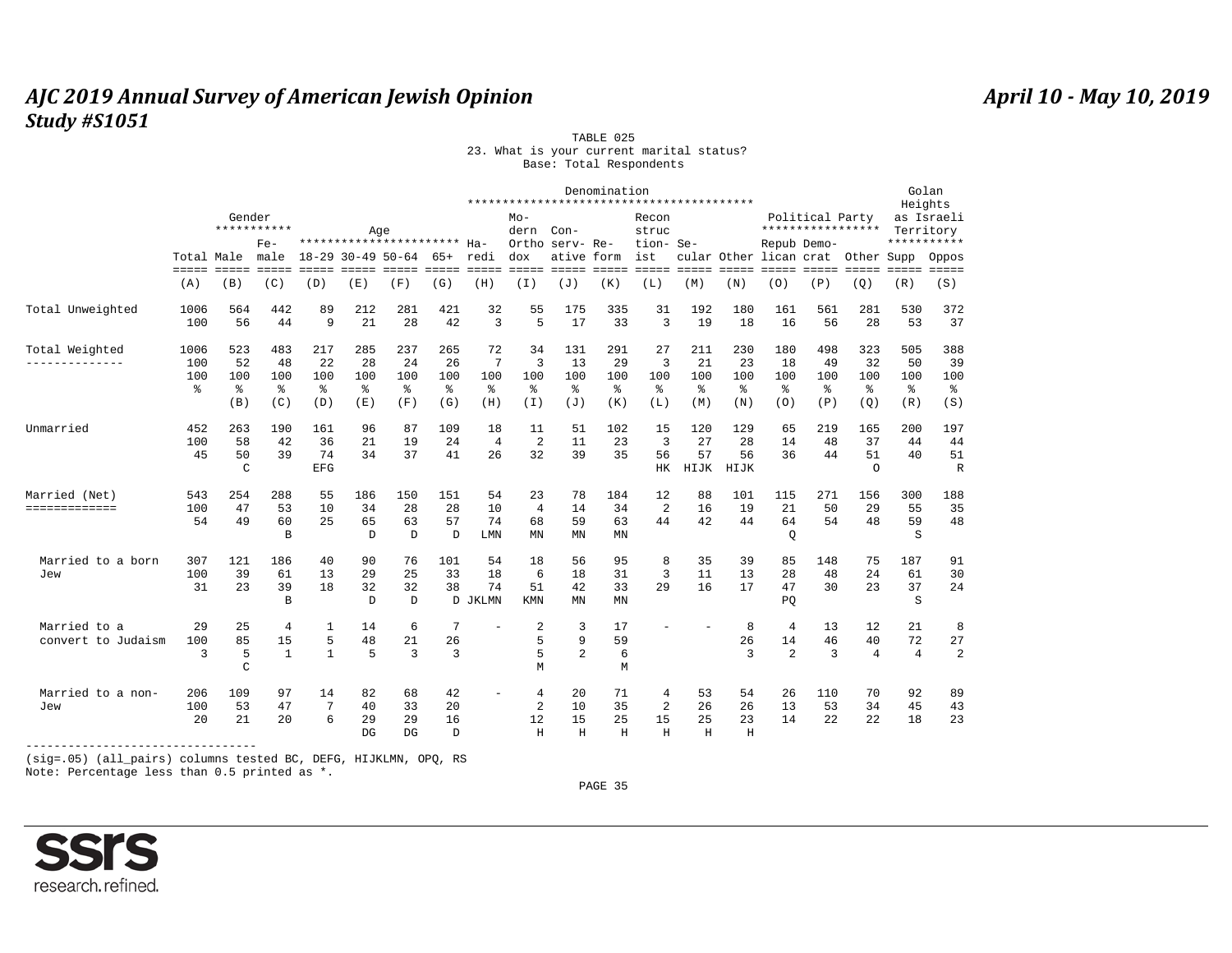# April 10 - May 10, 2019

#### TABLE 025 (continued) 23. What is your current marital status? Base: Total Respondents

|            |                     |                |                      |         |     |                                    |     |                          |                      |                 | Denomination  |                             |                                   |              |                            |                                      |               |                   | Golan                                             |
|------------|---------------------|----------------|----------------------|---------|-----|------------------------------------|-----|--------------------------|----------------------|-----------------|---------------|-----------------------------|-----------------------------------|--------------|----------------------------|--------------------------------------|---------------|-------------------|---------------------------------------------------|
|            |                     | Gender         | ***********<br>$Fe-$ |         |     | Aqe<br>*********************** Ha- |     |                          | $M_O -$<br>dern Con- | Ortho serv- Re- |               | Recon<br>struc<br>tion- Se- |                                   |              | Repub Demo-                | Political Party<br>***************** |               |                   | Heights<br>as Israeli<br>Territory<br>*********** |
|            | Total Male          |                | male                 |         |     | 18-29 30-49 50-64                  | 65+ | redi                     | dox                  | ative form      |               | ist                         | cular Other lican crat Other Supp |              |                            |                                      |               |                   | Oppos                                             |
|            | (A)                 | (B)            | (C)                  | (D)     | (E) | (F)                                | (G) | (H)                      | ΞD)                  | (J)             | (K)           | (L)                         | (M)                               | (N)          | (0)                        | (P)                                  | (Q)           | (R)               | (S)                                               |
| Don't Know | 4<br>100<br>$\star$ | 2.1<br>$\star$ | 3<br>79              |         | 15  |                                    | 85  | $\overline{\phantom{a}}$ |                      | 56              | 19<br>$\star$ |                             | 24                                |              |                            | 100                                  |               | 70                |                                                   |
| Refused    | 100                 | 69             | 31<br>$\ast$         | 2<br>21 | 34  | 13<br>$\ast$                       | 19  | $\overline{\phantom{0}}$ | -                    | $\star$         | 4<br>53       | $\overline{\phantom{a}}$    | 34                                | 9<br>$\star$ | $\mathbf 0$<br>6<br>$\ast$ | 61                                   | 21<br>$\star$ | 2<br>34<br>$\ast$ | 40                                                |

----------------------------------

(sig=.05) (all\_pairs) columns tested BC, DEFG, HIJKLMN, OPQ, RS Note: Percentage less than 0.5 printed as \*.

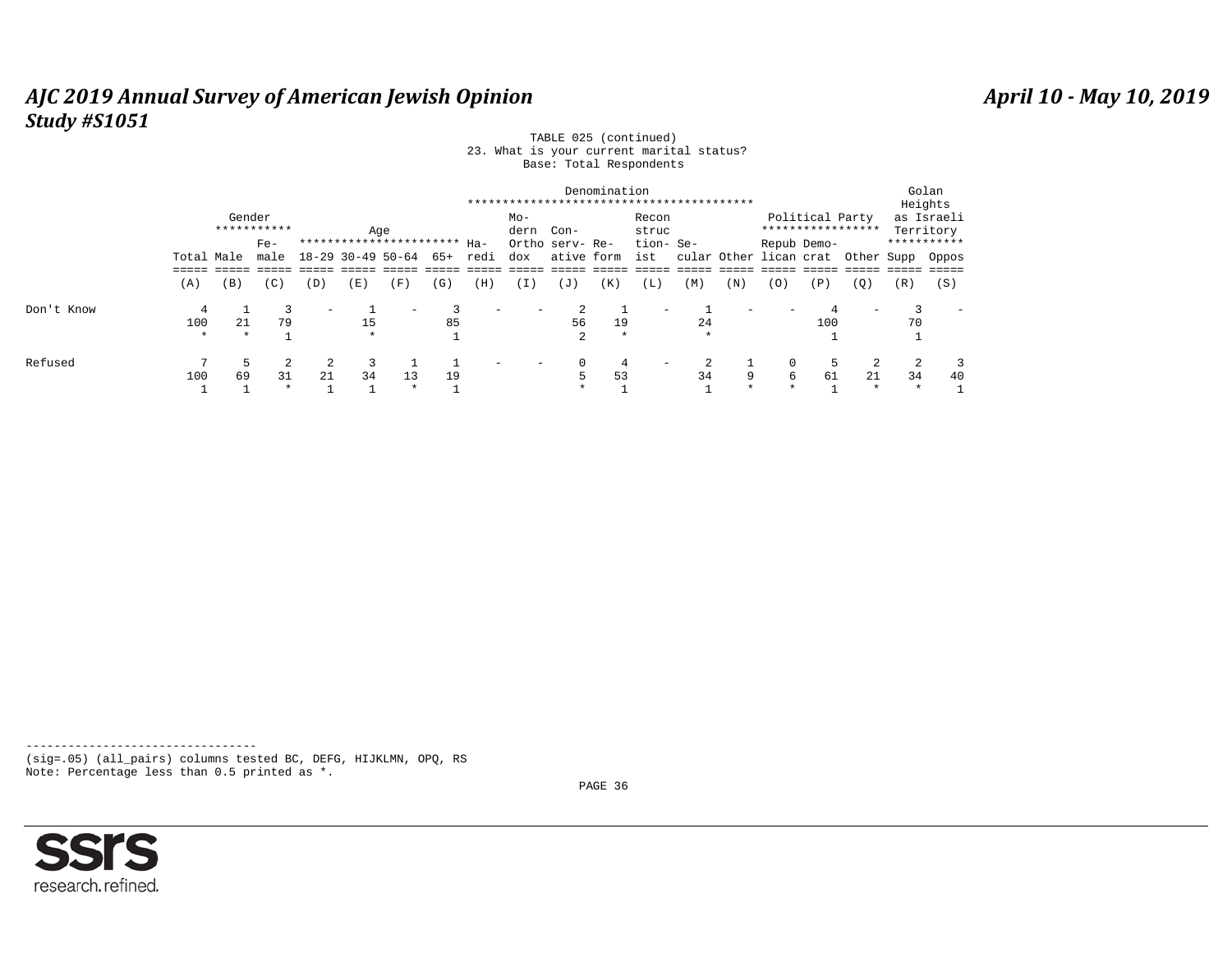#### TABLE 026 Z-7. What is your age? Base: Total Respondents

|                                  |                                 |                               |                                             |                                 |                                             |                                    |                                             |                                               |                                         |                               | Denomination                          |                                                  |                               |                               |                              |                                      |                                   | Heights                       | Golan                                 |
|----------------------------------|---------------------------------|-------------------------------|---------------------------------------------|---------------------------------|---------------------------------------------|------------------------------------|---------------------------------------------|-----------------------------------------------|-----------------------------------------|-------------------------------|---------------------------------------|--------------------------------------------------|-------------------------------|-------------------------------|------------------------------|--------------------------------------|-----------------------------------|-------------------------------|---------------------------------------|
|                                  |                                 | Gender                        | ***********                                 |                                 |                                             | Age<br>*********************** Ha- |                                             |                                               | $M_O -$<br>dern Con-                    |                               |                                       | Recon<br>struc                                   |                               |                               |                              | Political Party<br>***************** |                                   | ***********                   | as Israeli<br>Territory               |
|                                  |                                 | Total Male male               | $Fe-$                                       |                                 |                                             | 18-29 30-49 50-64                  | $65+$                                       | redi                                          | dox                                     | Ortho serv- Re-               | ative form ist                        | tion- Se-                                        |                               |                               |                              | Repub Demo-                          | cular Other lican crat Other Supp |                               | Oppos                                 |
|                                  | -----<br>(A)                    | (B)                           | $\equiv \equiv \equiv \equiv \equiv$<br>(C) | (D)                             | $\equiv \equiv \equiv \equiv \equiv$<br>(E) | $\frac{1}{2}$<br>(F)               | $\equiv \equiv \equiv \equiv \equiv$<br>(G) | $\pm\pm\pm\pm\pm$<br>(H)                      | $\frac{1}{2}$<br>(T)                    | (J)                           | $\pm\pm\pm\pm\pm$<br>(K)              | $\frac{1}{2}$<br>(L)                             | (M)                           | (N)                           | (0)                          | esses esses<br>(P)                   | $\pm\pm\pm\pm\pm$<br>(Q)          | doods doods<br>(R)            | (S)                                   |
| Total Unweighted                 | 1006<br>100                     | 564<br>56                     | 442<br>44                                   | 89<br>$\mathsf{Q}$              | 212<br>21                                   | 281<br>28                          | 421<br>42                                   | 32<br>3                                       | 55<br>5                                 | 175<br>17                     | 335<br>33                             | 31<br>3                                          | 192<br>19                     | 180<br>18                     | 161<br>16                    | 561<br>56                            | 281<br>28                         | 530<br>53                     | 372<br>37                             |
| Total Weighted<br>-------------- | 1006<br>100<br>100<br>$\approx$ | 523<br>52<br>100<br>နွ<br>(B) | 483<br>48<br>100<br>ి<br>(C)                | 217<br>22<br>100<br>နွ<br>(D)   | 285<br>28<br>100<br>⊱<br>(E)                | 237<br>24<br>100<br>နွ<br>(F)      | 265<br>26<br>100<br>$\epsilon$<br>(G)       | 72<br>$7\phantom{.0}$<br>100<br>ి<br>(H)      | 34<br>$\overline{3}$<br>100<br>ి<br>(T) | 131<br>13<br>100<br>နွ<br>(J) | 291<br>29<br>100<br>$\epsilon$<br>(K) | 27<br>$\overline{3}$<br>100<br>$\epsilon$<br>(L) | 211<br>21<br>100<br>နွ<br>(M) | 230<br>23<br>100<br>နွ<br>(N) | 180<br>18<br>100<br>ి<br>(0) | 498<br>49<br>100<br>နွ<br>(P)        | 323<br>32<br>100<br>နွ<br>(0)     | 505<br>50<br>100<br>နွ<br>(R) | 388<br>39<br>100<br>$\epsilon$<br>(S) |
| $18 - 29$                        | 217<br>100<br>22                | 126<br>58<br>2.4              | 92<br>42<br>19                              | 217<br>100<br>100<br><b>EFG</b> |                                             |                                    |                                             | 44<br>20<br>61<br><b>IJKLM</b><br>$\mathbb N$ | $\overline{4}$<br>2<br>13               | 8<br>$\overline{4}$<br>6      | 41<br>19<br>14<br>J                   | 5<br>2<br>17                                     | 68<br>31<br>32<br><b>IJKN</b> | 47<br>22<br>2.0<br>J          | 35<br>16<br>2.0              | 93<br>43<br>19                       | 89<br>41<br>28<br>$\mathbf{P}$    | 82<br>38<br>16                | 102<br>47<br>26<br>$\mathbb R$        |
| $30 - 49$                        | 285<br>100<br>28                | 166<br>58<br>32               | 118<br>42<br>25                             |                                 | 285<br>100<br>100<br>DFG                    |                                    |                                             | 21<br>$7\phantom{.0}$<br>2.8                  | 11<br>$\overline{4}$<br>32              | 32<br>11<br>24                | 73<br>26<br>2.5                       | 3<br>$\mathbf{1}$<br>13                          | 67<br>23<br>32                | 77<br>27<br>33                | 44<br>15<br>24               | 141<br>50<br>28                      | 97<br>34<br>30                    | 136<br>48<br>27               | 121<br>42<br>31                       |
| $50 - 64$                        | 237<br>100<br>24                | 127<br>53<br>2.4              | 111<br>47<br>23                             |                                 | ÷                                           | 237<br>100<br>100<br>DEG           |                                             | 6<br>3<br>8                                   | 10<br>$\overline{4}$<br>29<br>HM        | 38<br>16<br>29<br>HM          | 80<br>34<br>2.8<br>HM                 | 9<br>$\overline{4}$<br>32<br>HM                  | 27<br>12<br>13                | 67<br>28<br>29<br>HM          | 55<br>23<br>30               | 106<br>45<br>21                      | 76<br>32<br>2.4                   | 130<br>55<br>26               | 87<br>37<br>22                        |
| $65+$                            | 265<br>100<br>26                | 104<br>39<br>20               | 161<br>61<br>33<br>$\mathbf B$              |                                 |                                             |                                    | 265<br>100<br>100<br>DEF                    | 2<br>$\mathbf{1}$<br>3                        | 9<br>$\overline{3}$<br>26<br>H          | 54<br>20<br>41<br><b>HMN</b>  | 96<br>36<br>33<br><b>HMN</b>          | 10<br>$\overline{4}$<br>38<br>HN                 | 48<br>18<br>23<br>H           | 39<br>15<br>17                | 46<br>17<br>26               | 157<br>59<br>31<br>Q                 | 61<br>23<br>19                    | 157<br>59<br>31<br>S          | 79<br>30<br>20                        |
| Refused                          | 2<br>100<br>$\star$             | $\Omega$<br>10<br>$\star$     | $\overline{2}$<br>90<br>$\star$             |                                 |                                             |                                    |                                             |                                               |                                         |                               | $\mathbf{1}$<br>45<br>$\star$         |                                                  | $\mathbf{1}$<br>45<br>$\star$ | $\mathbf 0$<br>10<br>$\star$  | $\overline{\phantom{a}}$     | 1<br>45<br>$\star$                   | $\Omega$<br>10<br>$\star$         | $\mathbf{1}$<br>45<br>$\star$ |                                       |

(sig=.05) (all\_pairs) columns tested BC, DEFG, HIJKLMN, OPQ, RS Note: Percentage less than 0.5 printed as \*.

PAGE 37



# April 10 - May 10, 2019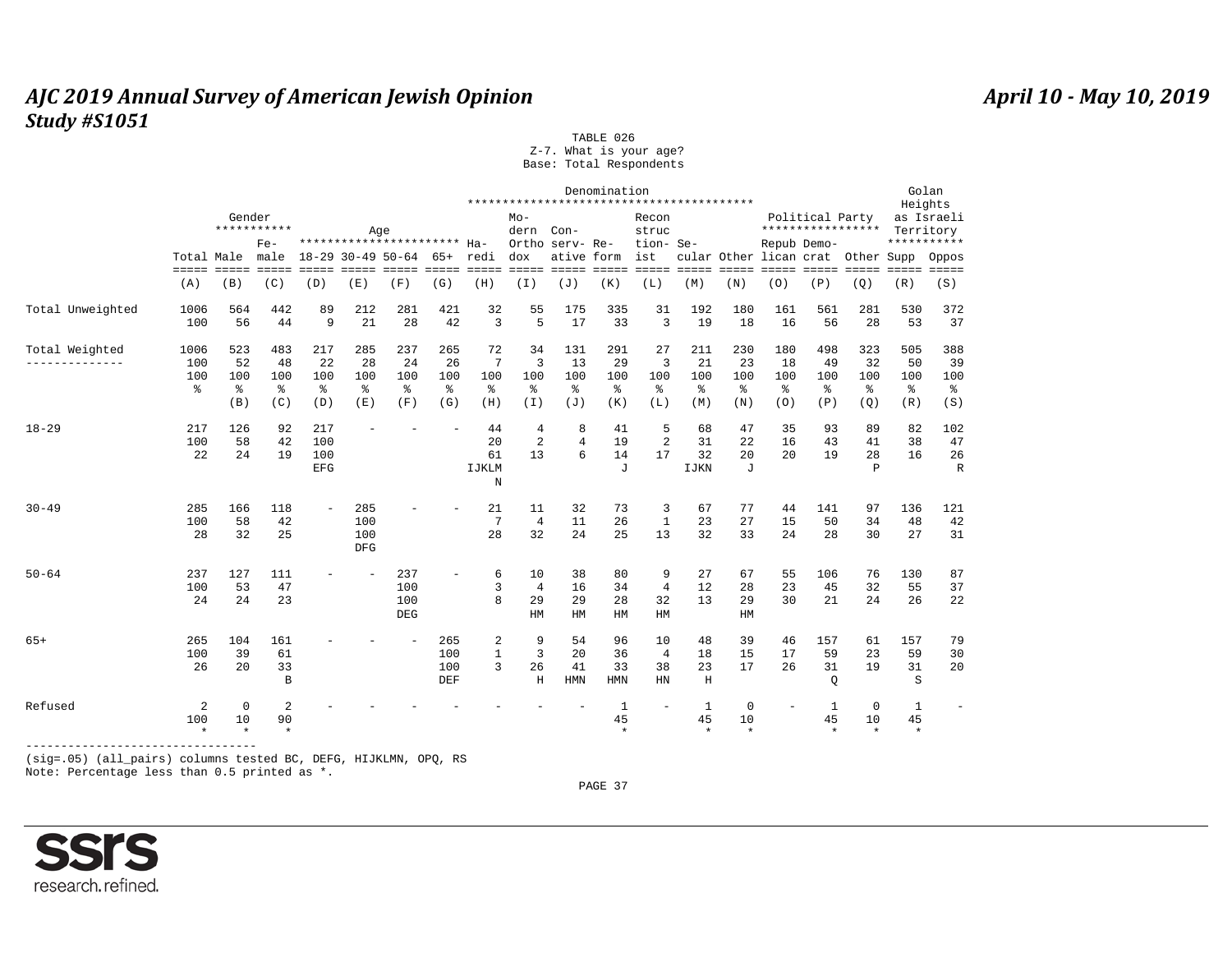### TABLE 027 Z-8. What is the highest level of school you have completed or the highest degree you have received? Base: Total Respondents

|                                                                             |                             |                                           |                               |                               |                              |                                           |                              |                                     |                                         |                                 | Denomination                          |                                         |                              |                                       |                                       |                                      |                                                                                                                                                                                                                                                                                                                                                                                                                                                                                                      |                               | Golan<br>Heights              |  |
|-----------------------------------------------------------------------------|-----------------------------|-------------------------------------------|-------------------------------|-------------------------------|------------------------------|-------------------------------------------|------------------------------|-------------------------------------|-----------------------------------------|---------------------------------|---------------------------------------|-----------------------------------------|------------------------------|---------------------------------------|---------------------------------------|--------------------------------------|------------------------------------------------------------------------------------------------------------------------------------------------------------------------------------------------------------------------------------------------------------------------------------------------------------------------------------------------------------------------------------------------------------------------------------------------------------------------------------------------------|-------------------------------|-------------------------------|--|
|                                                                             |                             | Gender                                    | ***********                   |                               |                              | Aqe                                       |                              |                                     | $M_O -$<br>dern                         | $Con-$                          |                                       | Recon<br>struc                          |                              |                                       |                                       | Political Party<br>***************** |                                                                                                                                                                                                                                                                                                                                                                                                                                                                                                      |                               | as Israeli<br>Territory       |  |
|                                                                             | Total Male                  | $=$ $=$ $=$ $=$                           | $Fe-$<br>male                 | 18-29 30-49 50-64             |                              | ***********************                   | $65+$                        | $Ha-$<br>redi                       | dox                                     | Ortho serv- Re-<br>ative form   |                                       | tion- Se-<br>ist                        |                              |                                       | Repub Demo-<br>cular Other lican crat | $\frac{1}{2}$                        | Other Supp<br>$\begin{array}{cccccccccc} \multicolumn{2}{c}{} & \multicolumn{2}{c}{} & \multicolumn{2}{c}{} & \multicolumn{2}{c}{} & \multicolumn{2}{c}{} & \multicolumn{2}{c}{} & \multicolumn{2}{c}{} & \multicolumn{2}{c}{} & \multicolumn{2}{c}{} & \multicolumn{2}{c}{} & \multicolumn{2}{c}{} & \multicolumn{2}{c}{} & \multicolumn{2}{c}{} & \multicolumn{2}{c}{} & \multicolumn{2}{c}{} & \multicolumn{2}{c}{} & \multicolumn{2}{c}{} & \multicolumn{2}{c}{} & \multicolumn{2}{c}{} & \mult$ |                               | ***********<br>Oppos          |  |
|                                                                             | =====<br>(A)                | (B)                                       | $=$ $=$ $=$ $=$ $=$<br>(C)    | (D)                           | (E)                          | (F)                                       | (G)                          | (H)                                 | (T)                                     | (J)                             | (K)                                   | (L)                                     | (M)                          | (N)                                   | (0)                                   | (P)                                  | (Q)                                                                                                                                                                                                                                                                                                                                                                                                                                                                                                  | (R)                           | $=$ $=$ $=$ $=$<br>(S)        |  |
| Total Unweighted                                                            | 1006<br>100                 | 564<br>56                                 | 442<br>44                     | 89<br>9                       | 212<br>21                    | 281<br>28                                 | 421<br>42                    | 32<br>3                             | 55<br>5                                 | 175<br>17                       | 335<br>33                             | 31<br>3                                 | 192<br>19                    | 180<br>18                             | 161<br>16                             | 561<br>56                            | 281<br>28                                                                                                                                                                                                                                                                                                                                                                                                                                                                                            | 530<br>53                     | 372<br>37                     |  |
| Total Weighted                                                              | 1006<br>100<br>100<br>ి     | 523<br>52<br>100<br>$\,$ $\,$ $\,$<br>(B) | 483<br>48<br>100<br>နွ<br>(C) | 217<br>22<br>100<br>နွ<br>(D) | 285<br>28<br>100<br>⊱<br>(E) | 237<br>24<br>100<br>ి<br>(F)              | 265<br>26<br>100<br>ႜ<br>(G) | 72<br>7<br>100<br>ి<br>(H)          | 34<br>$\overline{3}$<br>100<br>ి<br>(I) | 131<br>13<br>100<br>ႜ<br>(J)    | 291<br>29<br>100<br>$\epsilon$<br>(K) | 27<br>$\overline{3}$<br>100<br>ి<br>(L) | 211<br>21<br>100<br>ႜ<br>(M) | 230<br>23<br>100<br>$\epsilon$<br>(N) | 180<br>18<br>100<br>နွ<br>(0)         | 498<br>49<br>100<br>နွ<br>(P)        | 323<br>32<br>100<br>ႜ<br>(Q)                                                                                                                                                                                                                                                                                                                                                                                                                                                                         | 505<br>50<br>100<br>နွ<br>(R) | 388<br>39<br>100<br>နွ<br>(S) |  |
| HS or less (Net)<br>================                                        | 218<br>100<br>22            | 110<br>51<br>21                           | 107<br>49<br>22               | 92<br>42<br>42<br><b>EFG</b>  | 34<br>16<br>12               | 43<br>20<br>18                            | 49<br>22<br>18               | 55<br>25<br>76<br>IJKLM<br>N        | 2<br>$\mathbf{1}$<br>4                  | 20<br>9<br>15                   | 34<br>16<br>12                        | 5<br>2<br>18                            | 32<br>15<br>15               | 66<br>30<br>28<br>IJKM                | 79<br>36<br>44<br>PQ                  | 56<br>26<br>11                       | 80<br>37<br>25<br>P                                                                                                                                                                                                                                                                                                                                                                                                                                                                                  | 119<br>55<br>24<br>S          | 60<br>28<br>16                |  |
| Less than high<br>school (Grades 1-8<br>or no formal<br>schooling)          | 5<br>100<br>$\star$         | 5<br>100<br>$\mathbf{1}$                  |                               | 5<br>100<br>2                 |                              |                                           |                              |                                     |                                         |                                 |                                       |                                         |                              | 5<br>100<br>$\overline{a}$            |                                       |                                      | 5<br>100<br>2<br>$\mathsf{P}$                                                                                                                                                                                                                                                                                                                                                                                                                                                                        |                               |                               |  |
| High school<br>incomplete (Grades<br>$9-11$ or Grade 12<br>with NO diploma) | 25<br>100<br>$\mathfrak{D}$ | 15<br>61<br>3                             | 10<br>39<br>$\overline{2}$    |                               | 5<br>20<br>$\overline{2}$    | 10<br>40<br>$\overline{4}$<br>$\mathbb D$ | 10<br>39<br>$\overline{4}$   |                                     |                                         | 5<br>20<br>$\overline{4}$<br>KM |                                       |                                         |                              | 15<br>61<br>6<br>KM                   | 15<br>60<br>8<br>P                    |                                      | 10<br>40<br>3<br>P                                                                                                                                                                                                                                                                                                                                                                                                                                                                                   | 20<br>80<br>$\overline{4}$    | 5<br>20<br>$\mathbf{1}$       |  |
| High school<br>graduate (Grade 12<br>with diploma or<br>GED certificate)    | 188<br>100<br>19            | 90<br>48<br>17                            | 98<br>52<br>2.0               | 87<br>46<br>40<br><b>EFG</b>  | 29<br>16<br>10               | 33<br>18<br>14                            | 39<br>21<br>15               | 55<br>29<br>76<br><b>IJKLM</b><br>N | 2<br>$\mathbf{1}$<br>4                  | 15<br>8<br>11                   | 34<br>18<br>12                        | 5<br>2<br>18                            | 32<br>17<br>15               | 46<br>24<br>20<br>$\mathbf{I}$        | 64<br>34<br>36<br>PQ                  | 56<br>30<br>11                       | 65<br>35<br>20<br>$\mathsf{P}$                                                                                                                                                                                                                                                                                                                                                                                                                                                                       | 100<br>53<br>2.0              | 55<br>29<br>14                |  |

(sig=.05) (all\_pairs) columns tested BC, DEFG, HIJKLMN, OPQ, RS Note: Percentage less than 0.5 printed as \*.

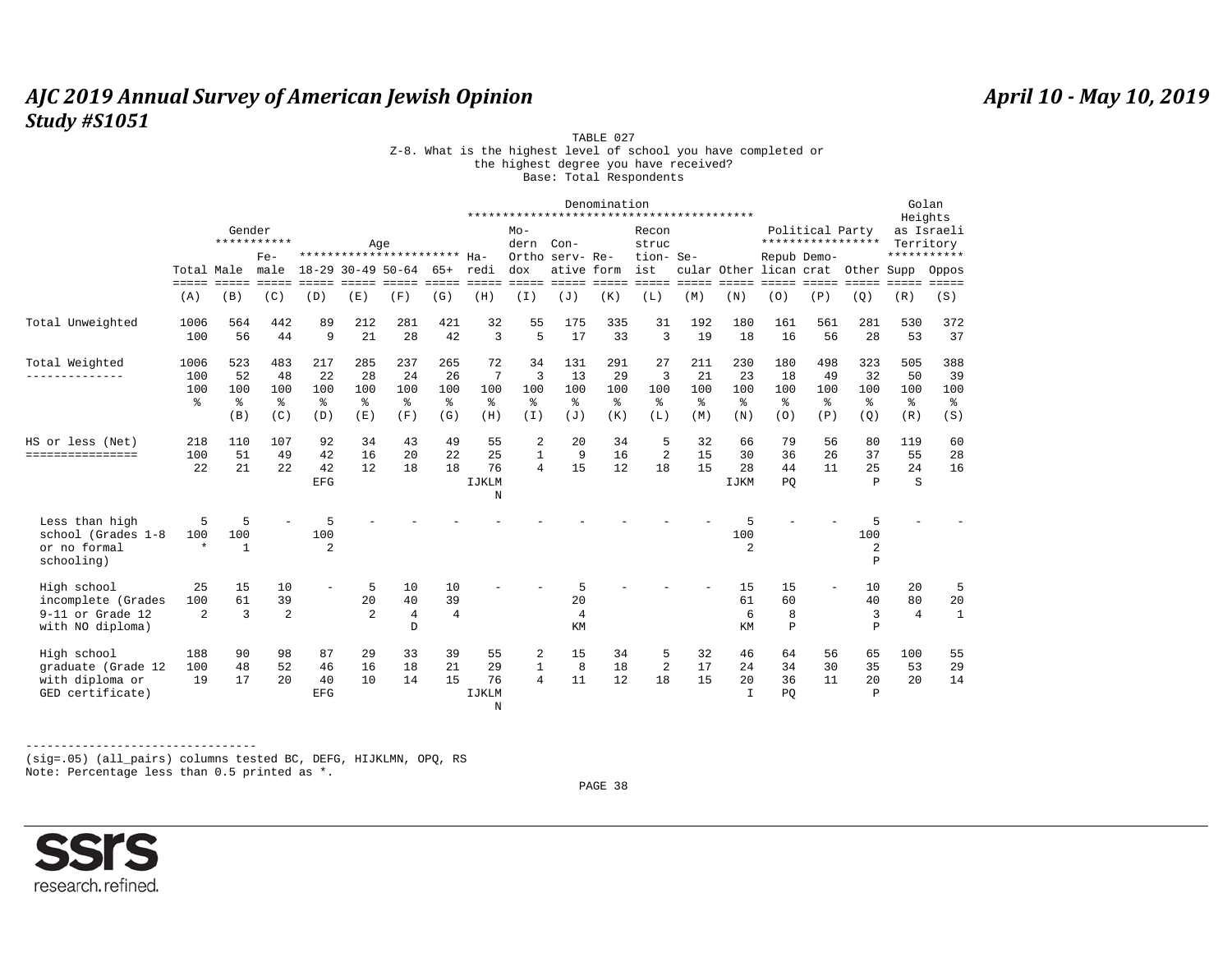# April 10 - May 10, 2019

#### TABLE 027 (continued) Z-8. What is the highest level of school you have completed or the highest degree you have received? Base: Total Respondents

|                        |            |                |                  |                |                  |                                      |                    |                 |                      |                             | Denomination   |                      |               |                |                        |                 |                    |                | Golan<br>Heights                                     |  |
|------------------------|------------|----------------|------------------|----------------|------------------|--------------------------------------|--------------------|-----------------|----------------------|-----------------------------|----------------|----------------------|---------------|----------------|------------------------|-----------------|--------------------|----------------|------------------------------------------------------|--|
|                        |            | Gender         | ***********      |                |                  | Age                                  |                    |                 | $M_O -$<br>dern Con- |                             |                | Recon<br>struc       |               |                |                        | Political Party | *****************  |                | as Israeli<br>Territory                              |  |
|                        |            |                | $Fe-$            |                |                  | ***********************              |                    | $Ha-$           |                      | Ortho serv- Re-             |                | tion- Se-            |               |                | Repub Demo-            |                 |                    |                | ***********                                          |  |
|                        | Total Male | sesse sesse    | male<br>$= 1.12$ | $\frac{1}{2}$  | <b>EEEEE</b>     | $18-29$ 30-49 50-64<br>$\frac{1}{2}$ | $65+$<br>$= 22222$ | redi<br>$-----$ | dox<br>$\frac{1}{2}$ | ative form<br>$- - - - - -$ | $-----$        | ist<br>$\frac{1}{2}$ | $\frac{1}{2}$ | $- - - - - -$  | cular Other lican crat | eesse seess     | Other Supp         | <b>EBEED</b>   | Oppos<br>$\equiv \equiv \equiv \equiv \equiv \equiv$ |  |
|                        | (A)        | (B)            | (C)              | (D)            | (E)              | (F)                                  | (G)                | (H)             | (I)                  | (J)                         | (K)            | (L)                  | (M)           | (N)            | (0)                    | (P)             | (Q)                | (R)            | (S)                                                  |  |
| Some college (Net)     | 189        | 109            | 80               | 51             | 39               | 43                                   | 56                 | 8               | 10                   | 24                          | 45             | $\overline{4}$       | 40            | 56             | 31                     | 74              | 83                 | 101            | 71                                                   |  |
| ------------------     | 100        | 58             | 42               | 27             | 21               | 23                                   | 29                 | $\overline{4}$  | 5                    | 12                          | 24             | 2                    | 21            | 29             | 17                     | 39              | 44                 | 53             | 38                                                   |  |
|                        | 19         | 21             | 17               | 23             | 14               | 18                                   | 21<br>E            | 12              | 29<br>K              | 18                          | 15             | 16                   | 19            | 2.4            | 17                     | 15              | 26<br>$\mathsf{p}$ | 20             | 18                                                   |  |
| Some college, no       | 135        | 78             | 57               | 44             | 29               | 26                                   | 36                 | 5               | 7                    | 10                          | 33             | 3                    | 33            | 43             | 19                     | 54              | 61                 | 63             | 62                                                   |  |
| degree (includes       | 100        | 58             | 42               | 33             | 21               | 19                                   | 27                 | 3               | 5                    | 7                           | 25             | 2                    | 24            | 32             | 14                     | 40              | 45                 | 47             | 46                                                   |  |
| community college)     | 13         | 1.5            | 12               | 20             | 10               | 11                                   | 14                 | 6               | 19                   | $7\overline{ }$             | 11             | 12                   | 16            | 19             | 11                     | 11              | 19                 | 12             | 16                                                   |  |
|                        |            |                |                  | $\mathbf E$    |                  |                                      |                    |                 | J                    |                             |                |                      |               | J              |                        |                 | $\, {\bf P}$       |                |                                                      |  |
| Two year associate     | 54         | 31             | 23               | 7              | 10               | 18                                   | 20                 | 4               | 3                    | 14                          | 12             | 1                    | 7             | 12             | 12                     | $20^{\circ}$    | 22                 | 38             | 10                                                   |  |
| degree from a          | 100        | 57             | 43               | 12             | 19               | 32                                   | 36                 | 7               | 6                    | 26                          | 22             | 2                    | 14            | 23             | 22                     | 37              | 41                 | 70             | 18                                                   |  |
| college or             | 5          | 6              | 5                | 3              | $\overline{4}$   | $7\phantom{.0}$                      | $7\overline{ }$    | $\overline{5}$  | 10                   | 11                          | $\overline{4}$ | 3                    | 3             | $\overline{5}$ | $7\phantom{.0}$        | $\overline{4}$  | $7^{\circ}$        | 8              | $\overline{3}$                                       |  |
| university             |            |                |                  |                |                  |                                      |                    |                 |                      | KM                          |                |                      |               |                |                        |                 |                    | S              |                                                      |  |
| College+ (Net)         | 599        | 304            | 295              | 74             | 211              | 151                                  | 160                | 9               | 22                   | 88                          | 211            | 18                   | 139           | 109            | 70                     | 368             | 160                | 285            | 257                                                  |  |
| ==============         | 100        | 51             | 49               | 12             | 35               | 25                                   | 27                 | 2               | $\overline{4}$       | 15                          | 35             | $\overline{3}$       | 23            | 18             | 12                     | 61              | 27                 | 48             | 43                                                   |  |
|                        | 60         | 58             | 61               | 34             | 74<br><b>DFG</b> | 64<br>D                              | 60<br>D            | 13              | 65<br>H              | 67<br>HM                    | 73<br>HN       | 67<br>H              | 66<br>HN      | 47<br>H        | 39                     | 74<br>OO        | 50                 | 56             | 66<br>$\mathbb R$                                    |  |
| Four year college      |            |                |                  |                |                  |                                      |                    |                 |                      |                             |                |                      |               |                |                        |                 |                    |                |                                                      |  |
| or university          | 257        | 130            | 126              | 44             | 96               | 59                                   | 57                 | 4               | 6                    | 31                          | 94             | 7                    | 56            | 58             | 28                     | 153             | 76                 | 125            | 104                                                  |  |
| degree/Bachelor's      | 100        | 51             | 49               | 17             | 37               | 23                                   | 22                 | $\overline{a}$  | 2                    | 12                          | 37             | 3                    | 22            | 23             | 11                     | 60              | 29                 | 49             | 41                                                   |  |
| degree (e.g., BS,      | 26         | 25             | 26               | 20             | 34               | 25                                   | 22                 | $6\overline{6}$ | 18                   | 24                          | 33             | 24                   | 27            | 25             | 16                     | 31              | 23                 | 25             | 27                                                   |  |
| BA, AB)                |            |                |                  |                | DG               |                                      |                    |                 |                      | H                           | H              |                      | H             | H              |                        | $\Omega$        |                    |                |                                                      |  |
| Some postgraduate      |            |                |                  |                |                  |                                      |                    |                 |                      |                             |                |                      |               |                |                        |                 |                    |                |                                                      |  |
| or professional        | 30         | 12             | 19               | 4              | 11               | 6                                    | 9                  |                 | 1                    | 4                           | 10             | 1                    | 5             | 9              | 2                      | 19              | 8                  | 9              | 19                                                   |  |
| schooling, no          | 100        | 38             | 62               | 14             | 36               | 18                                   | 28                 |                 | 3                    | 15                          | 33             | 3                    | 18            | 29             | 8                      | 62              | 27                 | 29             | 63                                                   |  |
| postgraduate<br>degree | 3          | $\overline{2}$ | $\overline{4}$   | $\overline{2}$ | $\overline{4}$   | $\overline{a}$                       | 3                  |                 | $\overline{a}$       | $\mathbf{z}$                | $\mathbf{R}$   | 3                    | 3             | $\overline{4}$ | $\mathbf{1}$           | $\overline{4}$  | $\mathbf{R}$       | $\overline{2}$ | 5<br>$\mathbb{R}$                                    |  |

----------------------------

(sig=.05) (all\_pairs) columns tested BC, DEFG, HIJKLMN, OPQ, RS Note: Percentage less than 0.5 printed as \*.

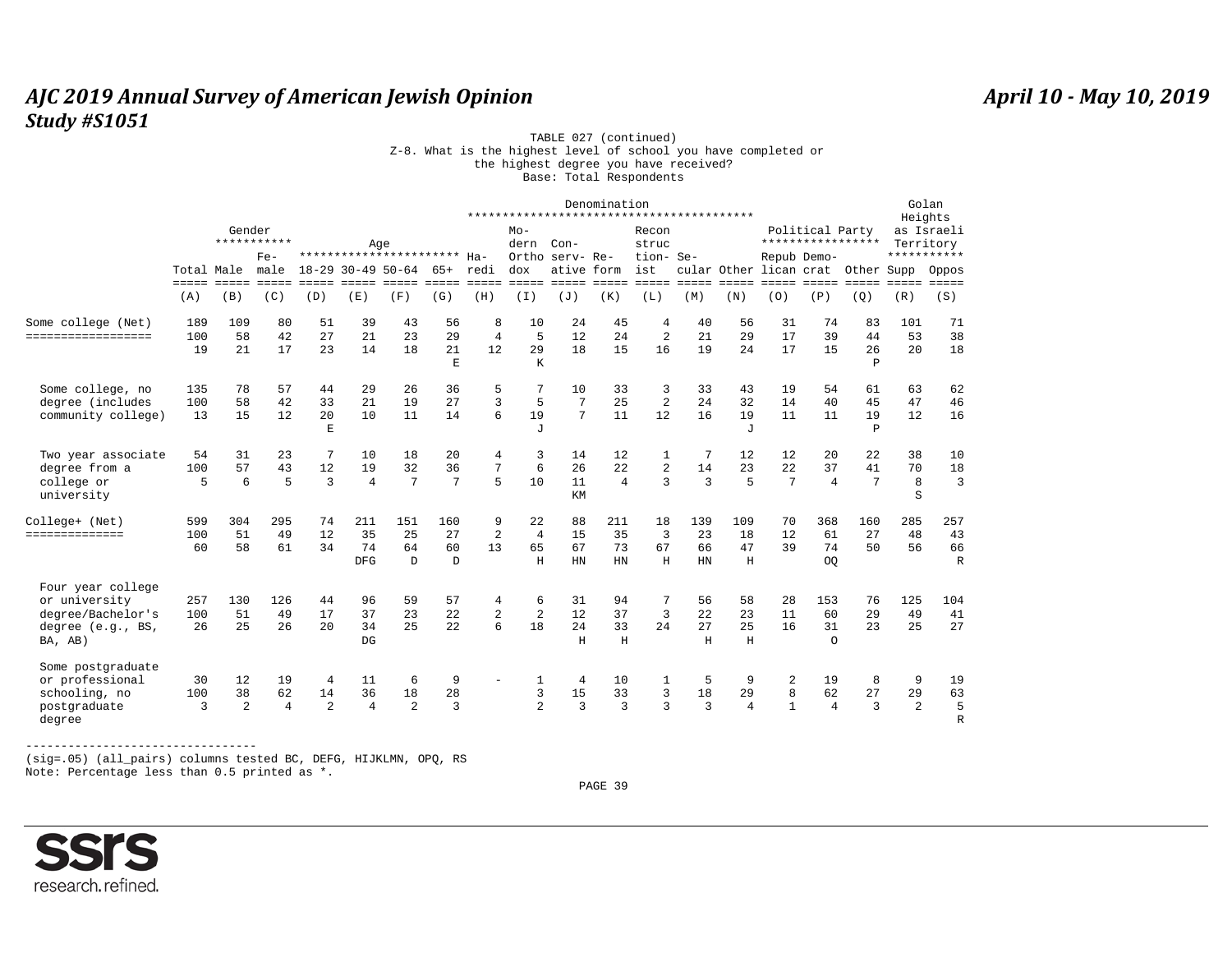# April 10 - May 10, 2019

#### TABLE 027 (continued) Z-8. What is the highest level of school you have completed or the highest degree you have received? Base: Total Respondents

|                                                                   |            |        |             |     |                       |                         |         |                |                 |                 | Denomination |                |     |     |                        |                                      |            |     | Golan<br>Heights        |
|-------------------------------------------------------------------|------------|--------|-------------|-----|-----------------------|-------------------------|---------|----------------|-----------------|-----------------|--------------|----------------|-----|-----|------------------------|--------------------------------------|------------|-----|-------------------------|
|                                                                   |            | Gender | *********** |     |                       | Age                     |         |                | $M_O -$<br>dern | Con-            |              | Recon<br>struc |     |     |                        | Political Party<br>***************** |            |     | as Israeli<br>Territory |
|                                                                   |            |        | $Fe-$       |     |                       | *********************** |         | Ha-            |                 | Ortho serv- Re- |              | tion- Se-      |     |     |                        | Repub Demo-                          |            |     | ***********             |
|                                                                   | Total Male |        | male        |     | $18 - 29$ 30-49 50-64 |                         | $65+$   | redi           | dox             | ative form      |              | ist            |     |     | cular Other lican crat |                                      | Other Supp |     | Oppos                   |
|                                                                   | (A)        | (B)    | (C)         | (D) | (E)                   | (F)                     | (G)     | (H)            | (I)             | (J)             | (K)          | (L)            | (M) | (N) | (0)                    | (P)                                  | (Q)        | (R) | (S)                     |
| Postgraduate or<br>professional<br>degree, including<br>master's, |            |        |             |     |                       |                         |         |                |                 |                 |              |                |     |     |                        |                                      |            |     |                         |
| doctorate, medical                                                | 312        | 162    | 150         | 26  | 105                   | 87                      | 94      | 5              | 15              | 52              | 107          | 11             | 77  | 42  | 39                     | 197                                  | 77         | 151 | 133                     |
| or law degree (e.                                                 | 100        | 52     | 48          | 8   | 34                    | 28                      | 30      | $\mathfrak{D}$ | 5               | 17              | 34           | 3              | 25  | 14  | 12                     | 63                                   | 25         | 48  | 43                      |
| $q.$ , MA, MS, PhD,                                               | 31         | 31     | 31          | 12  | 37                    | 37                      | 36      |                | 45              | 40              | 37           | 40             | 36  | 18  | 22                     | 39                                   | 24         | 30  | 34                      |
| MD, JD)                                                           |            |        |             |     | D                     | D                       | D       |                | HN              | HN              | HN           | HN             | HN  |     |                        | OQ                                   |            |     |                         |
| Don't know                                                        | $\Omega$   |        | $\Omega$    |     |                       |                         |         |                |                 |                 |              |                |     |     |                        |                                      |            |     |                         |
|                                                                   | 100        |        | 100         |     |                       |                         | 100     |                | 100             |                 |              |                |     |     |                        | 100                                  |            |     |                         |
|                                                                   | $\star$    |        | $\star$     |     |                       |                         | $\star$ |                |                 |                 |              |                |     |     |                        | $\star$                              |            |     |                         |

----------------------------

(sig=.05) (all\_pairs) columns tested BC, DEFG, HIJKLMN, OPQ, RS Note: Percentage less than 0.5 printed as \*.

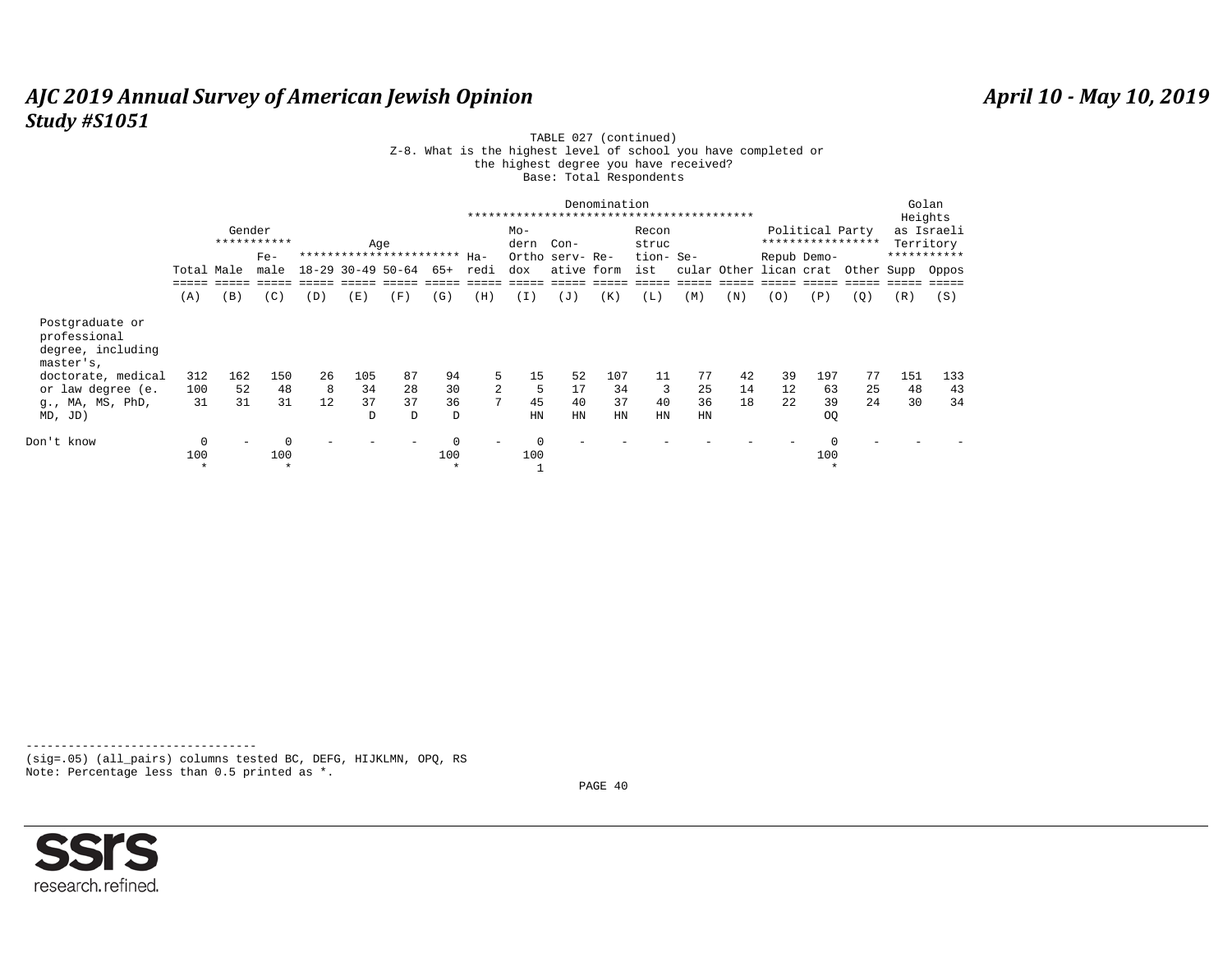#### TABLE 028 Z-9. Is your total annual household income from all sources, and before taxes ...? Base: Total Respondents

|                     |                |                 |                        |              |                |                         |                |                        |                        |                        | Denomination           |                 |                      |                     |                        |                                      |                 | Golan                |                 |
|---------------------|----------------|-----------------|------------------------|--------------|----------------|-------------------------|----------------|------------------------|------------------------|------------------------|------------------------|-----------------|----------------------|---------------------|------------------------|--------------------------------------|-----------------|----------------------|-----------------|
|                     |                | Gender          | ***********            |              |                | Aqe                     |                |                        | $M_O -$<br>dern        | $Con-$                 |                        | Recon<br>struc  |                      |                     |                        | Political Party<br>***************** |                 | Heights<br>Territory | as Israeli      |
|                     |                |                 | $Fe-$                  |              |                | *********************** |                | $Ha-$                  |                        | Ortho serv- Re-        |                        | tion- Se-       |                      |                     |                        | Repub Demo-                          |                 | ***********          |                 |
|                     | Total Male     |                 | male                   |              |                | 18-29 30-49 50-64       | $65+$          | redi                   | dox                    | ative form             |                        | ist             |                      |                     | cular Other lican crat |                                      | Other Supp      |                      | Oppos           |
|                     | -----<br>(A)   | $= 1.12$<br>(B) | $=$ $=$ $=$ $=$<br>(C) | (D)          | (E)            | (F)                     | $=$ $=$<br>(G) | $=$ $=$ $=$ $=$<br>(H) | $=$ $=$ $=$ $=$<br>(T) | $=$ $=$ $=$ $=$<br>(J) | $=$ $=$ $=$ $=$<br>(K) | $= 1.12$<br>(L) | $\frac{1}{2}$<br>(M) | <b>EEEEE</b><br>(N) | $= 1.12$<br>(0)        | <b>EBBED</b><br>(P)                  | $= 1.12$<br>(Q) | <b>EBBED</b><br>(R)  | $= 2222$<br>(S) |
| Total Unweighted    | 1006           | 564             | 442                    | 89           | 212            | 281                     | 421            | 32                     | 55                     | 175                    | 335                    | 31              | 192                  | 180                 | 161                    | 561                                  | 281             | 530                  | 372             |
|                     | 100            | 56              | 44                     | q            | 21             | 28                      | 42             | 3                      | 5                      | 17                     | 33                     | $\overline{3}$  | 19                   | 18                  | 16                     | 56                                   | 28              | 53                   | 37              |
| Total Weighted      | 1006           | 523             | 483                    | 217          | 285            | 237                     | 265            | 72                     | 34                     | 131                    | 291                    | 27              | 211                  | 230                 | 180                    | 498                                  | 323             | 505                  | 388             |
|                     | 100            | 52              | 48                     | 22           | 28             | 24                      | 26             | 7                      | 3                      | 13                     | 29                     | $\overline{3}$  | 21                   | 23                  | 18                     | 49                                   | 32              | 50                   | 39              |
|                     | 100            | 100             | 100                    | 100          | 100            | 100                     | 100            | 100                    | 100                    | 100                    | 100                    | 100             | 100                  | 100                 | 100                    | 100                                  | 100             | 100                  | 100             |
|                     | ፠              | နွ              | ៖                      | $\approx$    | နွ             | နွ                      | ⊱              | $\epsilon$             | ి                      | ့                      | နွ                     | ి               | ⊱                    | $\epsilon$          | နွ                     | ⊱                                    | ి               | ి                    | နွ              |
|                     |                | (B)             | (C)                    | (D)          | (E)            | (F)                     | (G)            | (H)                    | $(\top)$               | (J)                    | (K)                    | (L)             | (M)                  | (N)                 | (0)                    | (P)                                  | (Q)             | (R)                  | (S)             |
| <\$50K (Net)        | 299            | 140             | 159                    | 102          | 57             | 58                      | 82             | 47                     | 10                     | 30                     | 56                     | 7               | 56                   | 88                  | 70                     | 106                                  | 119             | 162                  | 112             |
| ===========         | 100            | 47              | 53                     | 34           | 19             | 19                      | 27             | 16                     | 3                      | 10                     | 19                     | 2               | 19                   | 30                  | 23                     | 35                                   | 40              | 54                   | 37              |
|                     | 30             | 27              | 33                     | 47           | 2.0            | 25                      | 31             | 65                     | 28                     | 23                     | 19                     | 26              | 26                   | 38                  | 39                     | 21                                   | 37              | 32                   | 29              |
|                     |                |                 |                        | <b>EFG</b>   |                |                         |                | E IJKLM<br>N           |                        |                        |                        |                 |                      | <b>JK</b>           | $\, {\bf P}$           |                                      | $\mathsf{P}$    |                      |                 |
|                     |                |                 |                        |              |                |                         |                |                        |                        |                        |                        |                 |                      |                     |                        |                                      |                 |                      |                 |
| Less than $$15,000$ | 89             | 58              | 31                     | 34           | 18             | 21                      | 17             | 14                     | 1                      | 10                     | 6                      | 3               | 16                   | 34                  | 31                     | 21                                   | 37              | 55                   | 24              |
|                     | 100            | 65              | 35                     | 38           | 20             | 23                      | 19             | 15                     | $\mathbf{1}$           | 12                     | 7                      | 3               | 18                   | 38                  | 35                     | 24                                   | 41              | 61                   | 27              |
|                     | 9              | 11              | 6                      | 16           | $\epsilon$     | 9                       | 6              | 19                     | 3                      | 8                      | $\overline{a}$         | 11              | 7                    | 15                  | 17                     | 4                                    | 11              | 11                   | 6               |
|                     |                |                 |                        | EG           |                |                         |                | K                      |                        | K                      |                        | K               | K                    | K                   | $\, {\bf P}$           |                                      | $\mathsf{P}$    |                      |                 |
| \$15,000 but less   | 60             | 16              | 43                     | 18           | 8              | 12                      | 22             | 14                     | 3                      | 7                      | 8                      | $\mathbf 0$     | 9                    | 18                  | 17                     | 20                                   | 23              | 39                   | 15              |
| than \$25,000       | 100            | 27              | 73                     | 29           | 14             | 20                      | 37             | 24                     | 6                      | 12                     | 13                     | $\mathbf 1$     | 14                   | 30                  | 28                     | 34                                   | 38              | 65                   | 25              |
|                     | 6              | 3               | 9<br>$\mathbf B$       | $\mathsf{R}$ | 3              | 5                       | 8<br>$F_{i}$   | 20<br>KM               | 10<br>K                | 5                      | 3                      | 2               | $\overline{4}$       | 8                   | 9                      | $\overline{4}$                       | $7\phantom{.0}$ | 8                    | $\overline{4}$  |
| \$25,000 but less   | 41             | 14              | 27                     | 11           | 8              | 10                      | 13             | 10                     | 1                      | 3                      | 11                     | 2               | 6                    | 8                   | 9                      | 15                                   | 17              | 27                   | 12              |
| than \$30,000       | 100            | 34              | 66                     | 27           | 19             | 23                      | 31             | 23                     | 2                      | 8                      | 26                     | 5               | 14                   | 19                  | 22                     | 36                                   | 42              | 66                   | 30              |
|                     | $\overline{4}$ | 3               | 6                      | 5            | $\overline{3}$ | $\overline{4}$          | 5              | 13<br>M                | 3                      | 3                      | $\overline{4}$         | 8               | 3                    | 3                   | 5                      | 3                                    | $\overline{5}$  | 5                    | 3               |

\_\_\_\_\_\_\_\_\_\_\_\_\_\_\_\_\_\_\_\_\_\_\_\_\_\_\_\_\_  $\frac{1}{2}$ 

(sig=.05) (all\_pairs) columns tested BC, DEFG, HIJKLMN, OPQ, RS

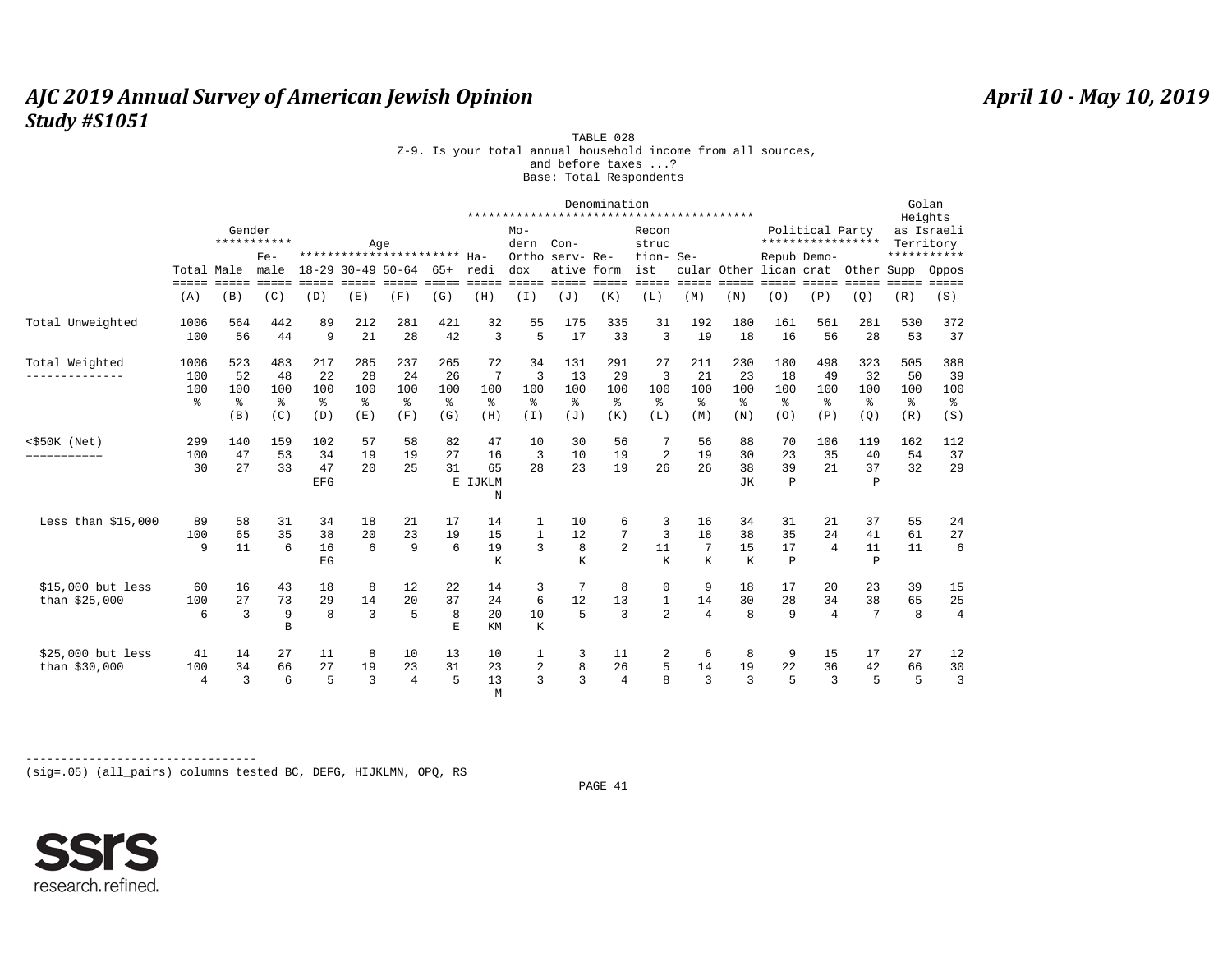# April 10 - May 10, 2019

#### TABLE 028 (continued) Z-9. Is your total annual household income from all sources, and before taxes ...? Base: Total Respondents

|                                          |                             |                                                    |                                             |                                             |                               |                                                  |                               |                          |                                  |                               | Denomination          |                           |                          |                             |                                       |                                             |                   |                            | Golan                              |
|------------------------------------------|-----------------------------|----------------------------------------------------|---------------------------------------------|---------------------------------------------|-------------------------------|--------------------------------------------------|-------------------------------|--------------------------|----------------------------------|-------------------------------|-----------------------|---------------------------|--------------------------|-----------------------------|---------------------------------------|---------------------------------------------|-------------------|----------------------------|------------------------------------|
|                                          |                             | Gender                                             | ***********                                 |                                             | Age                           |                                                  |                               |                          | $M_O -$<br>dern                  | $Con-$                        |                       | Recon<br>struc            |                          |                             |                                       | Political Party                             | ***************** |                            | Heights<br>as Israeli<br>Territory |
|                                          | Total Male                  |                                                    | $Fe-$<br>male                               |                                             |                               | *********************** Ha-<br>18-29 30-49 50-64 | $65+$                         | redi                     | dox                              | Ortho serv- Re-<br>ative form |                       | tion- Se-<br>ist          |                          |                             | Repub Demo-<br>cular Other lican crat |                                             | Other Supp        |                            | ***********<br>Oppos               |
|                                          | =====<br>(A)                | $\equiv \equiv \equiv \equiv \equiv \equiv$<br>(B) | $\equiv \equiv \equiv \equiv \equiv$<br>(C) | $\equiv \equiv \equiv \equiv \equiv$<br>(D) | (E)                           | (F)                                              | (G)                           | (H)                      | (T)                              | (J)                           | (K)                   | (L)                       | (M)                      | (N)                         | (0)                                   | $\equiv \equiv \equiv \equiv \equiv$<br>(P) | (Q)               | (R)                        | $=$ $=$ $=$ $=$<br>(S)             |
| \$30,000 but less<br>than \$40,000       | 40<br>100<br>$\overline{4}$ | 19<br>47<br>$\overline{4}$                         | 21<br>53<br>$\overline{4}$                  | 5<br>12<br>2                                | 11<br>28<br>$\overline{4}$    | 8<br>21<br>$\overline{4}$                        | 15<br>38<br>6                 | 1<br>3<br>$\mathbf{1}$   | 3<br>7<br>9                      | 17<br>5                       | 8<br>19<br>3          | 1<br>3<br>5               | 3<br>8<br>$\overline{2}$ | 17<br>43<br>$7\phantom{.0}$ | 4<br>9<br>$\overline{a}$              | 20<br>50<br>$\overline{4}$                  | 12<br>32<br>4     | 15<br>37<br>$\overline{3}$ | 19<br>49<br>5                      |
| \$40,000 but less<br>than \$50,000       | 70<br>100<br>7              | 33<br>48<br>6                                      | 36<br>52<br>8                               | 35<br>50<br>16                              | 12<br>17<br>$\overline{4}$    | 7<br>11<br>$\overline{3}$                        | 16<br>23<br>6                 | 8<br>12<br>11            | M<br>1<br>2<br>$\overline{4}$    | 2<br>$\overline{3}$<br>2      | 24<br>34<br>8         | $\overline{\phantom{m}}$  | 23<br>32<br>11           | M<br>12<br>17<br>5          | 10<br>14<br>5                         | 30<br>43<br>$6\overline{6}$                 | 30<br>43<br>9     | 27<br>38<br>5              | 41<br>59<br>11                     |
| \$50K-<\$100K (Net)<br>================= | 240<br>100                  | 121<br>50                                          | 119<br>50                                   | <b>EFG</b><br>47<br>19                      | 56<br>23                      | 61<br>25                                         | 77<br>32                      | 12<br>5                  | 5<br>$\overline{a}$              | 34<br>14                      | J<br>77<br>32         | 7<br>3                    | J<br>50<br>21            | 55<br>23                    | 41<br>17                              | 128<br>53                                   | 71<br>30          | 107<br>44                  | $\mathbb{R}$<br>100<br>41          |
|                                          | 24                          | 23                                                 | 25                                          | 22                                          | 20                            | 26                                               | 29<br>$\mathbf E$             | 17                       | 15                               | 26                            | 27                    | 26                        | 24                       | 2.4                         | 23                                    | 26                                          | 22                | 21                         | 26                                 |
| \$50,000 but less<br>than \$75,000       | 120<br>100<br>12            | 64<br>53<br>12                                     | 56<br>47<br>12                              | 34<br>28<br>16                              | 32<br>27<br>11                | 17<br>14<br>7                                    | 37<br>31<br>14<br>$\mathbf F$ | 10<br>9<br>14            | 3<br>$\overline{3}$<br>9         | 14<br>12<br>11                | 35<br>29<br>12        | 3<br>$\overline{2}$<br>10 | 30<br>25<br>14           | 25<br>21<br>11              | 17<br>14<br>9                         | 70<br>58<br>14                              | 33<br>28<br>10    | 39<br>32<br>8              | 63<br>53<br>16<br>$\mathbb{R}$     |
| \$75,000 but less<br>than \$100,000      | 121<br>100<br>12            | 58<br>48<br>11                                     | 63<br>52<br>13                              | 13<br>11<br>6                               | 24<br>20<br>8                 | 44<br>36<br>18<br>DE                             | 40<br>33<br>15<br>DE          | 2<br>$\overline{c}$<br>3 | 2<br>$\overline{a}$<br>6         | 21<br>17<br>16                | 42<br>35<br>15        | 4<br>$\sqrt{4}$<br>16     | 20<br>16<br>9            | 30<br>25<br>13              | 24<br>20<br>14                        | 58<br>48<br>12                              | 38<br>32<br>12    | 68<br>56<br>14             | 37<br>30<br>9                      |
| \$100,000 and over                       | 392<br>100<br>39            | 225<br>57<br>43<br>$\mathsf{C}$                    | 167<br>43<br>35                             | 54<br>14<br>25                              | 160<br>41<br>56<br><b>DFG</b> | 103<br>26<br>44<br>DG                            | 75<br>19<br>28                | 9<br>2<br>12             | 17<br>$\overline{4}$<br>50<br>HN | 57<br>14<br>43<br>H           | 126<br>32<br>44<br>HN | 12<br>3<br>46<br>H        | 96<br>25<br>45<br>HN     | 73<br>19<br>32              | 55<br>14<br>30                        | 231<br>59<br>46<br><b>OO</b>                | 106<br>27<br>33   | 201<br>51<br>40            | 151<br>39<br>39                    |

-----------------------------(sig=.05) (all\_pairs) columns tested BC, DEFG, HIJKLMN, OPQ, RS Note: Percentage less than 0.5 printed as \*.

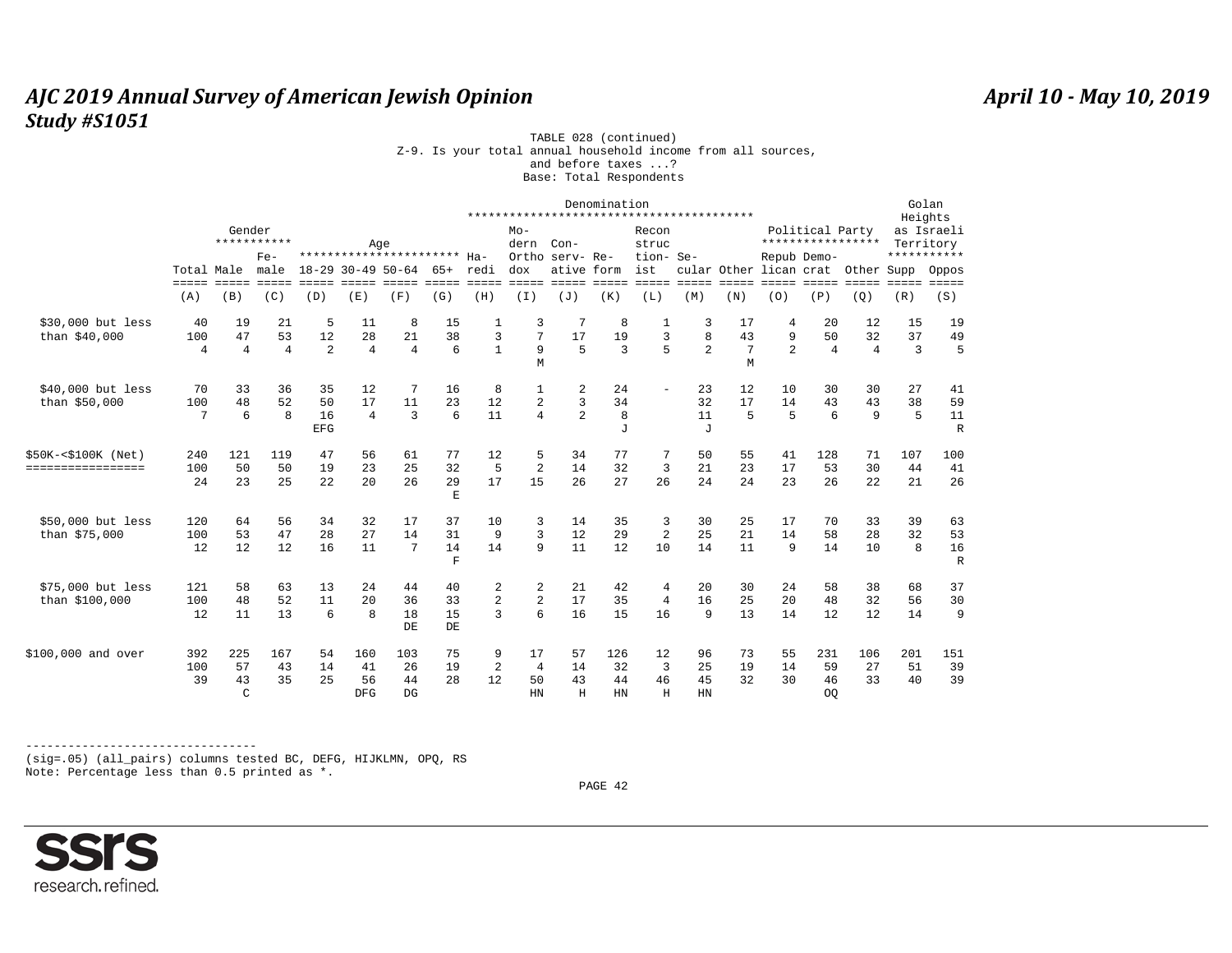# April 10 - May 10, 2019

#### TABLE 028 (continued) Z-9. Is your total annual household income from all sources, and before taxes ...? Base: Total Respondents

|            |                           |               |                      |               |               |                                    |                     |                           |                 |                         | Denomination        |                             |                         |                        |                          |                 |                   |               | Golan                                             |
|------------|---------------------------|---------------|----------------------|---------------|---------------|------------------------------------|---------------------|---------------------------|-----------------|-------------------------|---------------------|-----------------------------|-------------------------|------------------------|--------------------------|-----------------|-------------------|---------------|---------------------------------------------------|
|            |                           | Gender        | ***********<br>$Fe-$ |               |               | Aqe<br>*********************** Ha- |                     |                           | $M_O -$<br>dern | Con-<br>Ortho serv- Re- |                     | Recon<br>struc<br>tion- Se- |                         |                        | Repub Demo-              | Political Party | ***************** |               | Heights<br>as Israeli<br>Territory<br>*********** |
|            | Total Male                |               | male                 |               |               | 18-29 30-49 50-64                  | 65+                 | redi                      | dox             | ative form              |                     | ist                         |                         | cular Other lican crat |                          |                 | Other Supp        |               | Oppos                                             |
|            | (A)                       | (B)           | (C)                  | (D)           | (E)           | (F)                                | (G)                 | (H)                       | (I)             | (J)                     | (K)                 | (L)                         | (M)                     | (N)                    | (0)                      | (P)             | (Q)               | (R)           | (S)                                               |
| Don't know | 6<br>100                  | 4<br>59       | 2<br>41              | 54            |               | 18<br>$\ast$                       | 2.<br>2.8           |                           | 12<br>2         |                         | 21<br>$\star$       | $\qquad \qquad -$           | 59<br>2                 | 8                      | $\overline{\phantom{0}}$ | 28<br>$\ast$    | 72                | 22<br>$\star$ | 78                                                |
| Refused    | 69<br>100<br>$\mathbf{r}$ | 33<br>49<br>6 | 35<br>51<br>7        | 11<br>17<br>5 | 12<br>18<br>4 | 14<br>20<br>6                      | 29<br>42<br>11<br>E | 5<br>$7\overline{ }$<br>7 | 2<br>4          | 10<br>15<br>8           | 29<br>43<br>10<br>М | $\overline{2}$              | 6<br>8<br>$\mathcal{L}$ | 14<br>21<br>6          | 14<br>20<br>8            | 32<br>46<br>6   | 22<br>32          | 34<br>50<br>7 | 21<br>31                                          |

(sig=.05) (all\_pairs) columns tested BC, DEFG, HIJKLMN, OPQ, RS Note: Percentage less than 0.5 printed as \*.

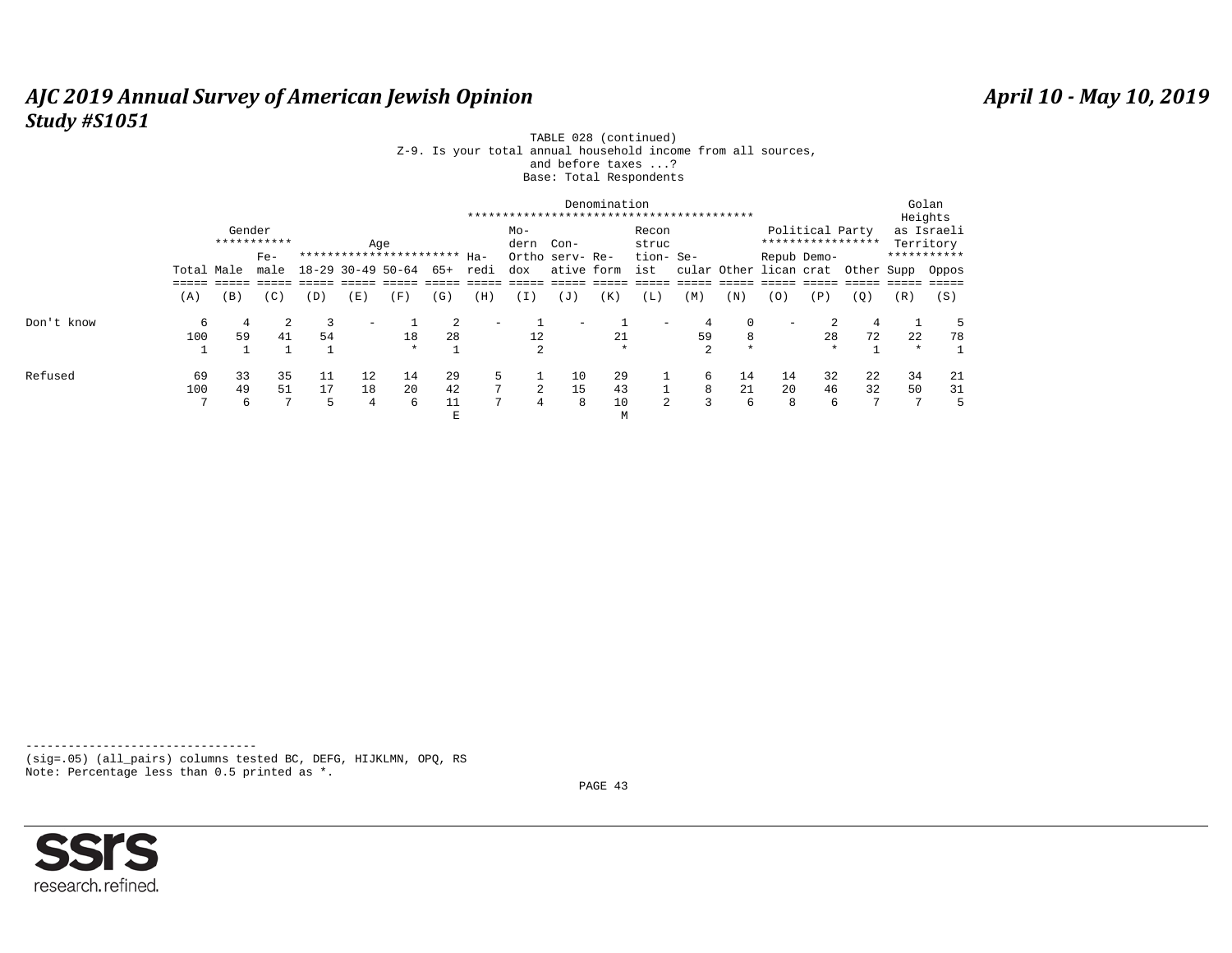#### TABLE 029 Z-10. Are you of hispanic or Latino origin or descent? Base: Total Respondents

|                                  |                          |                              |                              |                               |                              |                                    |                              |                            |                                         |                                             | Denomination                                                                                                                                                                                                                                                                                                                                                                                                                                                                                  |                                         |                              |                                             |                              |                                |                              |                               | Golan<br>Heights                       |
|----------------------------------|--------------------------|------------------------------|------------------------------|-------------------------------|------------------------------|------------------------------------|------------------------------|----------------------------|-----------------------------------------|---------------------------------------------|-----------------------------------------------------------------------------------------------------------------------------------------------------------------------------------------------------------------------------------------------------------------------------------------------------------------------------------------------------------------------------------------------------------------------------------------------------------------------------------------------|-----------------------------------------|------------------------------|---------------------------------------------|------------------------------|--------------------------------|------------------------------|-------------------------------|----------------------------------------|
|                                  |                          | Gender                       | ***********<br>$Fe-$         |                               |                              | Age<br>*********************** Ha- |                              |                            | $M_O -$<br>dern                         | $Con-$<br>Ortho serv- Re-                   |                                                                                                                                                                                                                                                                                                                                                                                                                                                                                               | Recon<br>struc<br>tion- Se-             |                              |                                             |                              | Political Party<br>Repub Demo- | *****************            |                               | as Israeli<br>Territory<br>*********** |
|                                  |                          | Total Male male              |                              |                               |                              | 18-29 30-49 50-64 65+ redi         |                              |                            | dox                                     | ative form                                  |                                                                                                                                                                                                                                                                                                                                                                                                                                                                                               | ist                                     |                              |                                             | cular Other lican crat       |                                |                              | Other Supp Oppos              |                                        |
|                                  | (A)                      | SSSSS SSSSS<br>(B)           | $-----$<br>(C)               | (D)                           | (E)                          | (F)                                | -----<br>(G)                 | -----<br>(H)               | $= 1.12$<br>$(\top)$                    | $\equiv \equiv \equiv \equiv \equiv$<br>(J) | $\begin{array}{cccccccccc} \multicolumn{2}{c}{} & \multicolumn{2}{c}{} & \multicolumn{2}{c}{} & \multicolumn{2}{c}{} & \multicolumn{2}{c}{} & \multicolumn{2}{c}{} & \multicolumn{2}{c}{} & \multicolumn{2}{c}{} & \multicolumn{2}{c}{} & \multicolumn{2}{c}{} & \multicolumn{2}{c}{} & \multicolumn{2}{c}{} & \multicolumn{2}{c}{} & \multicolumn{2}{c}{} & \multicolumn{2}{c}{} & \multicolumn{2}{c}{} & \multicolumn{2}{c}{} & \multicolumn{2}{c}{} & \multicolumn{2}{c}{} & \mult$<br>(K) | (L)                                     | esses esses<br>(M)           | $\equiv \equiv \equiv \equiv \equiv$<br>(N) | $\frac{1}{2}$<br>(0)         | $\frac{1}{2}$<br>(P)           | (Q)                          | $\frac{1}{2}$<br>(R)          | $= 22222$<br>(S)                       |
| Total Unweighted                 | 1006<br>100              | 564<br>56                    | 442<br>44                    | 89<br>9                       | 212<br>21                    | 281<br>28                          | 421<br>42                    | 32<br>3                    | 55<br>5                                 | 175<br>17                                   | 335<br>33                                                                                                                                                                                                                                                                                                                                                                                                                                                                                     | 31<br>3                                 | 192<br>19                    | 180<br>18                                   | 161<br>16                    | 561<br>56                      | 281<br>28                    | 530<br>53                     | 372<br>37                              |
| Total Weighted<br>-------------- | 1006<br>100<br>100<br>፠  | 523<br>52<br>100<br>ి<br>(B) | 483<br>48<br>100<br>ి<br>(C) | 217<br>22<br>100<br>۶.<br>(D) | 285<br>28<br>100<br>ి<br>(E) | 237<br>24<br>100<br>ి<br>(F)       | 265<br>26<br>100<br>ి<br>(G) | 72<br>7<br>100<br>ႜ<br>(H) | 34<br>$\overline{3}$<br>100<br>ి<br>(T) | 131<br>13<br>100<br>ి<br>(J)                | 291<br>29<br>100<br>ႜ<br>(K)                                                                                                                                                                                                                                                                                                                                                                                                                                                                  | 27<br>$\overline{3}$<br>100<br>ి<br>(L) | 211<br>21<br>100<br>⊱<br>(M) | 230<br>23<br>100<br>ి<br>(N)                | 180<br>18<br>100<br>ႜ<br>(0) | 498<br>49<br>100<br>る<br>(P)   | 323<br>32<br>100<br>ి<br>(Q) | 505<br>50<br>100<br>နွ<br>(R) | 388<br>39<br>100<br>ి<br>(S)           |
| Yes                              | 62<br>100<br>6           | 35<br>57<br>7                | 27<br>43<br>6                | 25<br>41<br>12<br>FG          | 23<br>37<br>8<br>G           | 8<br>13<br>3                       | 5<br>8<br>$\overline{a}$     |                            | 0<br>1<br>$\mathbf{1}$                  | 4<br>6<br>3                                 | 21<br>34<br>7                                                                                                                                                                                                                                                                                                                                                                                                                                                                                 | $\overline{\phantom{a}}$                | 15<br>24<br>7                | 22<br>36<br>10                              | 7<br>11<br>$\overline{4}$    | 28<br>45<br>6                  | 24<br>39<br>7                | 22<br>35<br>$\overline{4}$    | 32<br>52<br>8                          |
| No                               | 931<br>100<br>93         | 480<br>52<br>92              | 451<br>48<br>93              | 187<br>20<br>86               | 255<br>27<br>90              | 229<br>25<br>96<br>DE              | 258<br>28<br>97<br>DE        | 63<br>7<br>87              | 33<br>$\overline{4}$<br>97              | 128<br>14<br>97                             | 270<br>29<br>93                                                                                                                                                                                                                                                                                                                                                                                                                                                                               | 27<br>3<br>100                          | 193<br>21<br>92              | 208<br>22<br>90                             | 163<br>18<br>91              | 469<br>50<br>94                | 298<br>32<br>92              | 477<br>51<br>95               | 353<br>38<br>91                        |
| Don't Know                       | 5<br>100<br>$\star$      |                              | 5<br>100<br>$\mathbf{1}$     |                               | 5<br>100<br>$\overline{2}$   |                                    |                              | 5<br>100<br>7<br>KMN       |                                         |                                             |                                                                                                                                                                                                                                                                                                                                                                                                                                                                                               |                                         |                              |                                             | 5<br>100<br>3<br>PQ          |                                |                              | 5<br>100<br>$\mathbf{1}$      |                                        |
| Refused                          | 8<br>100<br>$\mathbf{1}$ | 8<br>93<br>$\overline{a}$    | 1<br>7<br>$\star$            | 5<br>54<br>$\overline{a}$     | 2<br>22<br>$\mathbf{1}$      | 0<br>5<br>$\star$                  | 2<br>19<br>$\mathbf{1}$      | 5<br>54<br>6<br>K          | 0<br>5<br>$\mathbf{1}$                  |                                             |                                                                                                                                                                                                                                                                                                                                                                                                                                                                                               |                                         | 3<br>34<br>$\mathbf{1}$      | 1<br>7<br>$\star$                           | 5<br>59<br>3<br>$\mathsf{P}$ | 1<br>12<br>$\star$             | 2<br>22<br>$\mathbf{1}$      | 1<br>12<br>$\star$            | 3<br>34<br>$\mathbf{1}$                |

-----------------------------

(sig=.05) (all\_pairs) columns tested BC, DEFG, HIJKLMN, OPQ, RS Note: Percentage less than 0.5 printed as \*.

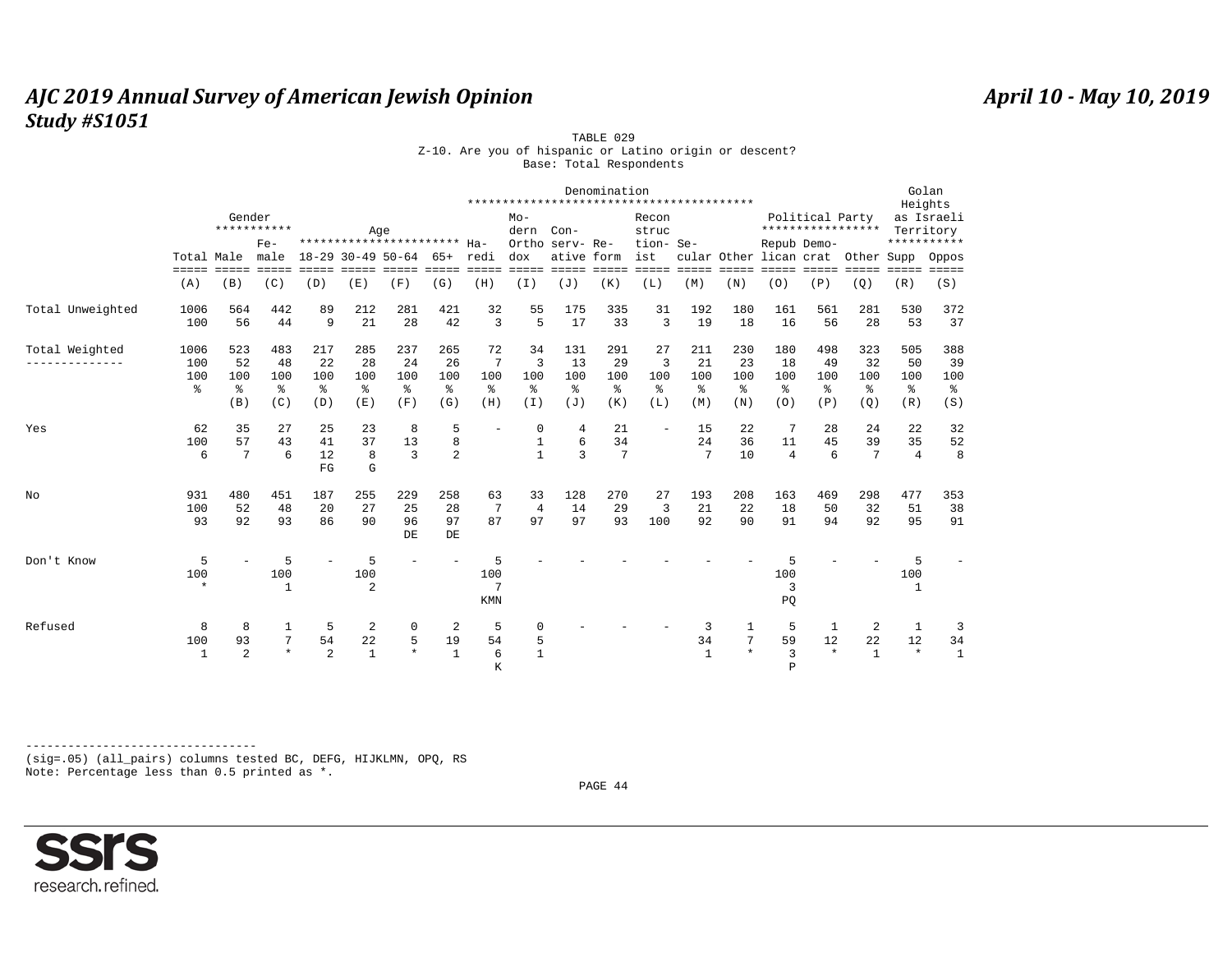#### TABLE 030 RT-1. Do you consider yourself white, black or African American, Asian, Native American, Pacific Islander, mixed race or some other race? Base: Total Respondents

|                                                        |                            |                                                                                                                                                                                                                                                                                                                                                                                                                                                                                               |                               |                               |                                       |                                    |                              | Denomination                | ************************                |                              |                               |                                         |                              |                              | Heights                       | Golan                                |                               |                              |                               |
|--------------------------------------------------------|----------------------------|-----------------------------------------------------------------------------------------------------------------------------------------------------------------------------------------------------------------------------------------------------------------------------------------------------------------------------------------------------------------------------------------------------------------------------------------------------------------------------------------------|-------------------------------|-------------------------------|---------------------------------------|------------------------------------|------------------------------|-----------------------------|-----------------------------------------|------------------------------|-------------------------------|-----------------------------------------|------------------------------|------------------------------|-------------------------------|--------------------------------------|-------------------------------|------------------------------|-------------------------------|
|                                                        |                            | Gender                                                                                                                                                                                                                                                                                                                                                                                                                                                                                        | ***********<br>$Fe-$          |                               |                                       | Aqe<br>*********************** Ha- |                              |                             | ************<br>$Mo-$<br>dern           | $Con-$<br>Ortho serv- Re-    |                               | Recon<br>struc                          |                              |                              |                               | Political Party<br>***************** |                               | Territory                    | as Israeli<br>***********     |
|                                                        | Total Male                 |                                                                                                                                                                                                                                                                                                                                                                                                                                                                                               | male                          | 18-29 30-49 50-64             |                                       |                                    | $65+$                        | redi                        | dox                                     | ative form                   |                               | tion- Se-<br>ist                        |                              |                              | cular Other lican crat        | Repub Demo-                          | Other Supp                    |                              | Oppos                         |
|                                                        | $=$ $=$ $=$ $=$<br>(A)     | $\begin{array}{cccccccccc} \multicolumn{2}{c}{} & \multicolumn{2}{c}{} & \multicolumn{2}{c}{} & \multicolumn{2}{c}{} & \multicolumn{2}{c}{} & \multicolumn{2}{c}{} & \multicolumn{2}{c}{} & \multicolumn{2}{c}{} & \multicolumn{2}{c}{} & \multicolumn{2}{c}{} & \multicolumn{2}{c}{} & \multicolumn{2}{c}{} & \multicolumn{2}{c}{} & \multicolumn{2}{c}{} & \multicolumn{2}{c}{} & \multicolumn{2}{c}{} & \multicolumn{2}{c}{} & \multicolumn{2}{c}{} & \multicolumn{2}{c}{} & \mult$<br>(B) | (C)                           | (D)                           | (E)                                   | (F)                                | (G)                          | (H)                         | (I)                                     | (J)                          | (K)                           | (L)                                     | (M)                          | (N)                          | (0)                           | (P)                                  | (Q)                           | (R)                          | =====<br>(S)                  |
| Total Unweighted                                       | 1006<br>100                | 564<br>56                                                                                                                                                                                                                                                                                                                                                                                                                                                                                     | 442<br>44                     | 89<br>9                       | 212<br>21                             | 281<br>28                          | 421<br>42                    | 32<br>3                     | 55<br>5                                 | 175<br>17                    | 335<br>33                     | 31<br>3                                 | 192<br>19                    | 180<br>18                    | 161<br>16                     | 561<br>56                            | 281<br>28                     | 530<br>53                    | 372<br>37                     |
| Total Weighted                                         | 1006<br>100<br>100<br>÷,   | 523<br>52<br>100<br>ి<br>(B)                                                                                                                                                                                                                                                                                                                                                                                                                                                                  | 483<br>48<br>100<br>နွ<br>(C) | 217<br>22<br>100<br>နွ<br>(D) | 285<br>28<br>100<br>$\epsilon$<br>(E) | 237<br>24<br>100<br>ి<br>(F)       | 265<br>26<br>100<br>ႜ<br>(G) | 72<br>7<br>100<br>နွ<br>(H) | 34<br>$\overline{3}$<br>100<br>ి<br>(T) | 131<br>13<br>100<br>ႜ<br>(J) | 291<br>29<br>100<br>နွ<br>(K) | 27<br>$\overline{3}$<br>100<br>ి<br>(L) | 211<br>21<br>100<br>⊱<br>(M) | 230<br>23<br>100<br>៖<br>(N) | 180<br>18<br>100<br>နွ<br>(0) | 498<br>49<br>100<br>⊱<br>(P)         | 323<br>32<br>100<br>နွ<br>(Q) | 505<br>50<br>100<br>ి<br>(R) | 388<br>39<br>100<br>ిక<br>(S) |
| White                                                  | 892<br>100<br>89           | 446<br>50<br>85                                                                                                                                                                                                                                                                                                                                                                                                                                                                               | 446<br>50<br>92<br>B          | 195<br>22<br>90               | 239<br>27<br>84                       | 201<br>23<br>85                    | 256<br>29<br>97<br>DEF       | 67<br>7<br>92               | 30<br>3<br>88                           | 113<br>13<br>86              | 268<br>30<br>92<br>N          | 26<br>3<br>98                           | 191<br>21<br>90              | 188<br>21<br>82              | 164<br>18<br>91<br>Q          | 468<br>53<br>94<br>$\mathsf{Q}$      | 255<br>29<br>79               | 447<br>50<br>88              | 344<br>39<br>89               |
| Black or African<br>American                           | 27<br>100<br>3             | 22<br>81<br>$\overline{4}$<br>C                                                                                                                                                                                                                                                                                                                                                                                                                                                               | 5<br>19<br>$\mathbf{1}$       |                               | 5<br>19<br>$\overline{2}$             | 22<br>81<br>9<br><b>DEG</b>        |                              |                             |                                         | 8<br>30<br>6<br>KM           | 5<br>19<br>$\overline{a}$     |                                         |                              | 14<br>51<br>6<br>М           | 5<br>19<br>3                  | 4<br>14<br>$\mathbf{1}$              | 18<br>67<br>6<br>$\mathbf{P}$ | 17<br>63<br>3                | 10<br>37<br>3                 |
| Asian/Chinese/<br>Japanese                             | 5<br>100<br>$\mathbf{1}$   | 4<br>71<br>$\mathbf{1}$                                                                                                                                                                                                                                                                                                                                                                                                                                                                       | 2<br>29<br>$\star$            | 4<br>71<br>$\overline{2}$     |                                       |                                    | 2<br>29<br>$\mathbf{1}$      |                             | 2<br>32<br>5<br><b>JKM</b>              |                              |                               |                                         | 2<br>29<br>$\mathbf{1}$      | 2<br>39<br>$\mathbf{1}$      |                               | 4<br>68<br>$\mathbf{1}$              | 2<br>32<br>$\mathbf{1}$       |                              | 5<br>100<br>1<br>R            |
| Native American/<br>American Indian/<br>Alaskan Native | $\Omega$<br>100<br>$\star$ | $\Omega$<br>100<br>$\star$                                                                                                                                                                                                                                                                                                                                                                                                                                                                    |                               |                               |                                       |                                    | 100<br>$\star$               |                             |                                         | 100<br>$\star$               |                               |                                         |                              |                              |                               | $\Omega$<br>100<br>$\star$           |                               | $\Omega$<br>100<br>$\star$   |                               |

----------------------------(sig=.05) (all\_pairs) columns tested BC, DEFG, HIJKLMN, OPQ, RS Note: Percentage less than 0.5 printed as \*.

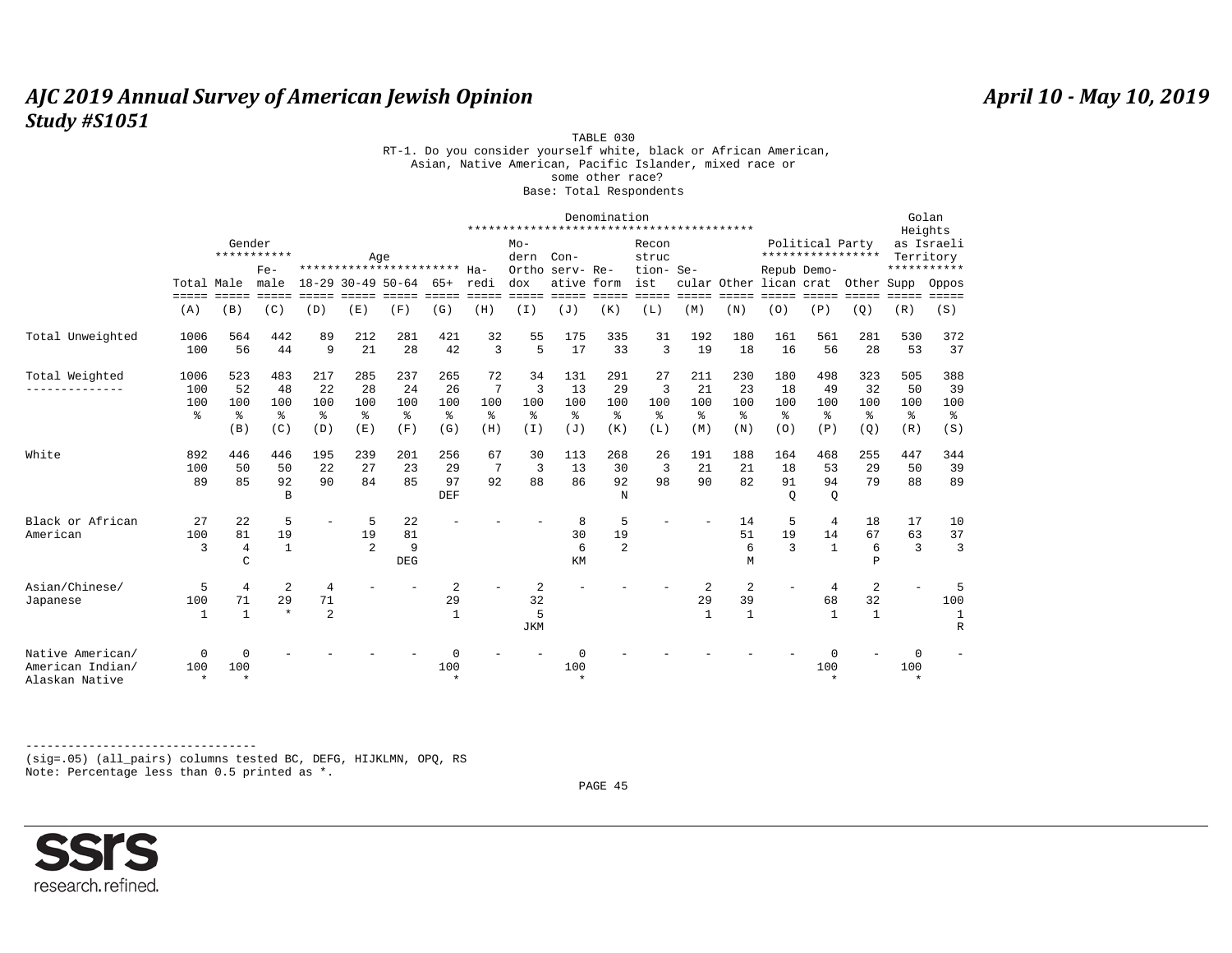### TABLE 030 (continued) RT-1. Do you consider yourself white, black or African American, Asian, Native American, Pacific Islander, mixed race or some other race? Base: Total Respondents

|         |                |               |                      |                           |                     |                                    |         |                |                 |                         | Denomination |                             |                      |                                   |                   |                                |                     |               | Golan                                             |
|---------|----------------|---------------|----------------------|---------------------------|---------------------|------------------------------------|---------|----------------|-----------------|-------------------------|--------------|-----------------------------|----------------------|-----------------------------------|-------------------|--------------------------------|---------------------|---------------|---------------------------------------------------|
|         |                | Gender        | ***********<br>$Fe-$ |                           |                     | Age<br>*********************** Ha- |         |                | $M_O -$<br>dern | Con-<br>Ortho serv- Re- |              | Recon<br>struc<br>tion- Se- |                      |                                   |                   | Political Party<br>Repub Demo- | *****************   |               | Heights<br>as Israeli<br>Territory<br>*********** |
|         | Total Male     |               | male                 |                           |                     | $18-29$ $30-49$ $50-64$            | 65+     | redi           | dox             |                         | ative form   | ist                         |                      | cular Other lican crat Other Supp |                   |                                |                     |               | Oppos                                             |
|         | (A)            | (B)           | (C)                  | (D)                       | (E)                 | (F)                                | (G)     | (H)            | (I)             | (J)                     | (K)          | (L)                         | (M)                  | (N)                               | (0)               | (P)                            | (Q)                 | (R)           | (S)                                               |
| Mixed   | 43<br>100<br>4 | 26<br>61<br>5 | 17<br>39<br>3        | 8<br>18<br>$\overline{3}$ | 26<br>60<br>9<br>FG | 8<br>18<br>3                       |         |                | $\Omega$        | 12<br>4                 | 8<br>19<br>3 | $\mathbf 0$<br>2            | 11<br>26<br>5        | 17<br>41<br>8                     | 2<br>4            | 14<br>33                       | 27<br>63<br>8<br>OP | 21<br>49<br>4 | 16<br>36<br>4                                     |
| Other   | 16<br>100<br>2 | 9<br>53<br>2  | 8<br>47<br>2         | 2<br>10                   | 6<br>38<br>2        | 6<br>34<br>2                       | 3<br>18 | $\overline{2}$ |                 | 17<br>2                 | 13           |                             | 20<br>$\overline{a}$ | 43<br>3                           | 3<br>17<br>2      | 29                             | 9<br>55<br>3        | 9<br>55<br>2  | 45<br>2                                           |
| Refused | 23<br>100<br>2 | 16<br>71<br>3 | 29                   | 10<br>41<br>4             | 8<br>37<br>3        | 2<br>$7\overline{ }$               | 2<br>10 | 5<br>20<br>6   | 2<br>8<br>5     | 2<br>11<br>2            | 31<br>2      | $\overline{\phantom{0}}$    | 21<br>$\overline{2}$ | 2<br>10                           | 6<br>27<br>3<br>Ρ | 13                             | 13<br>56<br>4<br>P  | 11<br>49<br>2 | 6<br>26<br>2                                      |

---------------------------------

(sig=.05) (all\_pairs) columns tested BC, DEFG, HIJKLMN, OPQ, RS Note: Percentage less than 0.5 printed as \*.

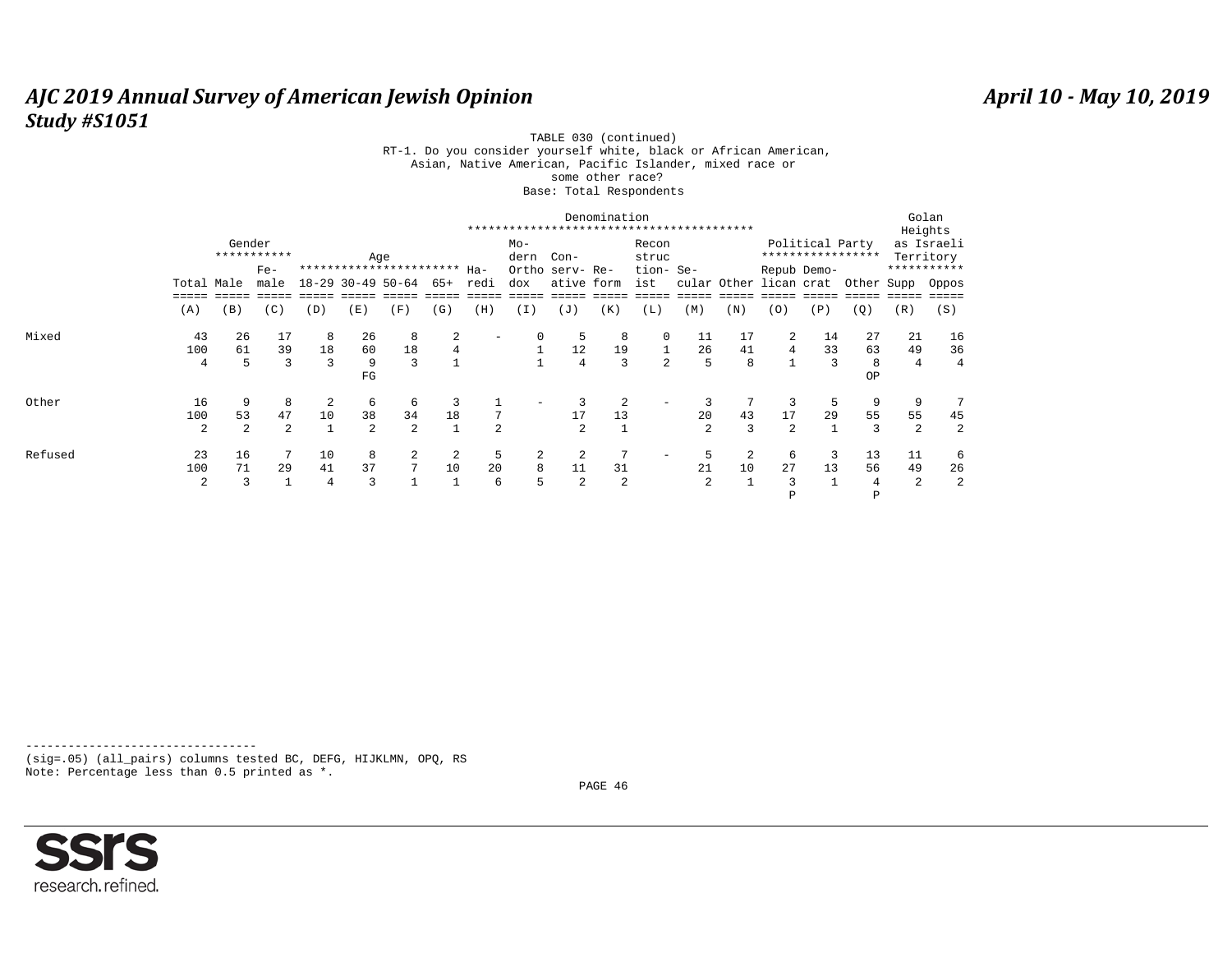#### TABLE 031 Z-10/Z-11. Race Combo table Base: Total Respondents

|                      |              |                                                         |                                      |                                      |                      |                             |                      |                                           |                              |                             | Denomination         |                                |                       |               |                        |                                      |                             |                      | Golan<br>Heights        |
|----------------------|--------------|---------------------------------------------------------|--------------------------------------|--------------------------------------|----------------------|-----------------------------|----------------------|-------------------------------------------|------------------------------|-----------------------------|----------------------|--------------------------------|-----------------------|---------------|------------------------|--------------------------------------|-----------------------------|----------------------|-------------------------|
|                      |              | Gender                                                  | ***********                          |                                      |                      | Aqe                         |                      |                                           | $M_O -$<br>dern              | $Con-$                      |                      | Recon<br>struc                 |                       |               |                        | Political Party<br>***************** |                             |                      | as Israeli<br>Territory |
|                      |              |                                                         | $Fe-$                                |                                      |                      | *********************** Ha- |                      |                                           |                              | Ortho serv- Re-             |                      | tion- Se-                      |                       |               |                        | Repub Demo-                          |                             |                      | ***********             |
|                      | <b>BEBEE</b> | Total Male male<br>$\equiv \equiv \equiv \equiv \equiv$ | $\equiv \equiv \equiv \equiv \equiv$ | $\equiv \equiv \equiv \equiv \equiv$ |                      | 18-29 30-49 50-64           | $65+$                | redi<br>$---$                             | dox<br>$\frac{1}{2}$         | ative form<br>$\frac{1}{2}$ | $= 1000000000$       | ist<br>$\frac{1}{2}$           | $\frac{1}{2}$         | $\frac{1}{2}$ | cular Other lican crat | doced coded                          | Other Supp<br>$\frac{1}{2}$ | -----                | Oppos<br>$= 100000000$  |
|                      | (A)          | (B)                                                     | (C)                                  | (D)                                  | (E)                  | (F)                         | (G)                  | (H)                                       | $(\top)$                     | (J)                         | (K)                  | (L)                            | (M)                   | (N)           | (0)                    | (P)                                  | (Q)                         | (R)                  | (S)                     |
| Total Unweighted     | 1006<br>100  | 564<br>56                                               | 442<br>44                            | 89<br>9                              | 212<br>21            | 281<br>28                   | 421<br>42            | 32<br>3                                   | 55<br>5                      | 175<br>17                   | 335<br>33            | 31<br>$\overline{3}$           | 192<br>19             | 180<br>18     | 161<br>16              | 561<br>56                            | 281<br>28                   | 530<br>53            | 372<br>37               |
| Total Weighted       | 1006<br>100  | 523<br>52                                               | 483<br>48                            | 217<br>22                            | 285<br>28            | 237<br>24                   | 265<br>26            | 72<br>7                                   | 34<br>$\overline{3}$         | 131<br>13                   | 291<br>29            | 27<br>3                        | 211<br>21             | 230<br>23     | 180<br>18              | 498<br>49                            | 323<br>32                   | 505<br>50            | 388<br>39               |
|                      | 100          | 100                                                     | 100                                  | 100                                  | 100                  | 100                         | 100                  | 100                                       | 100                          | 100                         | 100                  | 100                            | 100                   | 100           | 100                    | 100                                  | 100                         | 100                  | 100                     |
|                      | ి            | ి<br>(B)                                                | ి<br>(C)                             | န့<br>(D)                            | $\epsilon$<br>(E)    | နွ<br>(F)                   | $\epsilon$<br>(G)    | $\epsilon$<br>(H)                         | ి<br>$(\top)$                | နွ<br>(J)                   | နွ<br>(K)            | ి<br>(L)                       | $\,$ $\,$ $\,$<br>(M) | ి<br>(N)      | $\epsilon$<br>(0)      | ి<br>(P)                             | နွ<br>(Q)                   | $\epsilon$<br>(R)    | ి<br>(S)                |
| White (non-Hispanic) | 847          | 423                                                     | 423                                  | 176                                  | 224                  | 195                         | 251                  | 67                                        | 30                           | 109                         | 256                  | 26                             | 180                   | 170           | 158                    | 447                                  | 241                         | 434                  | 320                     |
|                      | 100<br>84    | 50<br>81                                                | 50<br>88                             | 21<br>81                             | 26<br>79             | 23<br>82                    | 30<br>95             | 8<br>92                                   | $\overline{4}$<br>87         | 13<br>83                    | 30<br>88             | 3<br>98                        | 21<br>85              | 20<br>74      | 19<br>87               | 53<br>90                             | 28<br>75                    | 51<br>86             | 38<br>82                |
|                      |              |                                                         | B                                    |                                      |                      |                             | DEF                  |                                           |                              |                             | N                    | N                              | N                     |               | Q                      | Q                                    |                             |                      |                         |
| Black (non-Hispanic) | 27           | 22                                                      | 5                                    |                                      | 5                    | 22                          |                      |                                           |                              | 8                           | 5                    |                                |                       | 14            | 5                      | 4                                    | 18                          | 17                   | 10                      |
|                      | 100<br>3     | 81<br>$\overline{4}$                                    | 19<br>$\mathbf{1}$                   |                                      | 19<br>$\overline{2}$ | 81<br>9                     |                      |                                           |                              | 30<br>6                     | 19<br>$\overline{a}$ |                                |                       | 51<br>6       | 19<br>3                | 14<br>$\mathbf{1}$                   | 67<br>6                     | 63<br>$\overline{3}$ | 37<br>$\overline{3}$    |
|                      |              | C                                                       |                                      |                                      |                      | <b>DEG</b>                  |                      |                                           |                              | KM                          |                      |                                |                       | M             |                        |                                      | P                           |                      |                         |
| Hispanic             | 62           | 35                                                      | 27                                   | 25                                   | 23                   | 8                           | 5                    |                                           | $\mathbf 0$                  | 4                           | 21                   |                                | 15                    | 22            | 7                      | 28                                   | 24                          | 22                   | 32                      |
|                      | 100<br>6     | 57<br>$7\phantom{.0}$                                   | 43<br>6                              | 41<br>12<br>FG                       | 37<br>8<br>G         | 13<br>3                     | 8<br>$\overline{a}$  |                                           | $\mathbf{1}$<br>$\mathbf{1}$ | 6<br>3                      | 34<br>7              |                                | 24<br>7               | 36<br>10      | 11<br>$\overline{4}$   | 45<br>6                              | 39<br>$7\phantom{.0}$       | 35<br>$\overline{4}$ | 52<br>8                 |
| Asian/Chinese/       | 5            | 4                                                       | 2                                    | $\overline{4}$                       |                      |                             | 2                    |                                           | 2                            |                             |                      |                                | 2                     | 2             |                        | 4                                    | 2                           |                      | 5                       |
| Japanese             | 100          | 71                                                      | 29                                   | 71                                   |                      |                             | 29                   |                                           | 32                           |                             |                      |                                | 29                    | 39            |                        | 68                                   | 32                          |                      | 100                     |
|                      | $\mathbf{1}$ | $\mathbf{1}$                                            | $\star$                              | $\overline{2}$                       |                      |                             | $\mathbf{1}$         |                                           | 5<br><b>JKM</b>              |                             |                      |                                | $\mathbf{1}$          | $\mathbf{1}$  |                        | $\mathbf{1}$                         | $\mathbf{1}$                |                      | $1\,$<br>$\mathbb R$    |
| Other Race           | 49           | 29                                                      | 20                                   | 7                                    | 26                   | 11                          | 5                    | 1                                         | $\mathbf 0$                  | 8                           | 7                    | 0                              | 11                    | 21            | 5                      | 14                                   | 31                          | 27                   | 16                      |
|                      | 100<br>5     | 59<br>6                                                 | 41<br>$\overline{4}$                 | 15<br>3                              | 52<br>9              | 22<br>5                     | 10<br>$\overline{a}$ | $\overline{\mathbf{c}}$<br>$\overline{a}$ | $\mathbf{1}$<br>$\mathbf{1}$ | 17<br>6                     | 14<br>$\mathfrak{D}$ | $\mathbf{1}$<br>$\overline{2}$ | 23<br>5               | 42<br>9       | 9<br>3                 | 28<br>3                              | 63<br>10                    | 55<br>5              | 33<br>$\overline{4}$    |
|                      |              |                                                         |                                      |                                      | G                    |                             |                      |                                           |                              |                             |                      |                                |                       | K             |                        |                                      | OD                          |                      |                         |

----------------------------------(sig=.05) (all\_pairs) columns tested BC, DEFG, HIJKLMN, OPQ, RS Note: Percentage less than 0.5 printed as \*.

PAGE 47



# April 10 - May 10, 2019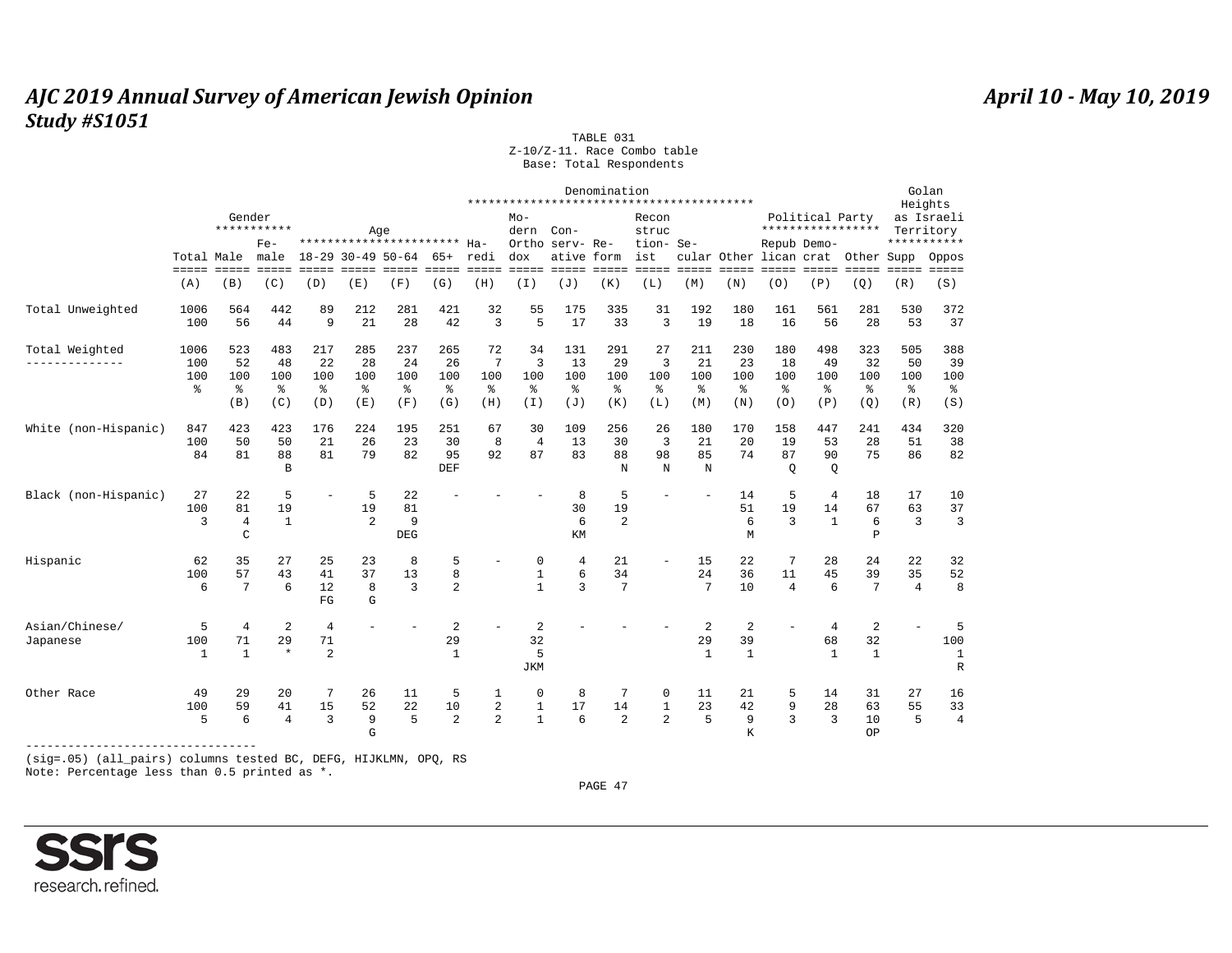# April 10 - May 10, 2019

TABLE 031 (continued) Z-10/Z-11. Race Combo table Base: Total Respondents

|         |     |                    |       |     |                             |                        |                                     |      |           |                 | Denomination   |                          |     |     |                                   |         |                                | Golan       |         |  |
|---------|-----|--------------------|-------|-----|-----------------------------|------------------------|-------------------------------------|------|-----------|-----------------|----------------|--------------------------|-----|-----|-----------------------------------|---------|--------------------------------|-------------|---------|--|
|         |     |                    |       |     |                             |                        |                                     |      |           |                 |                |                          |     |     |                                   |         |                                |             | Heights |  |
|         |     | Gender             |       |     |                             |                        | Political Party<br>$M_O -$<br>Recon |      |           |                 |                |                          |     |     |                                   |         |                                | as Israeli  |         |  |
|         |     | ***********<br>Aqe |       |     |                             |                        |                                     |      | dern Con- |                 |                | struc                    |     |     |                                   |         | *****************<br>Territory |             |         |  |
|         |     |                    | $Fe-$ |     | *********************** Ha- |                        |                                     |      |           | Ortho serv- Re- |                | tion- Se-                |     |     | Repub Demo-                       |         |                                | *********** |         |  |
|         |     | Total Male         |       |     |                             | male 18-29 30-49 50-64 | 65+                                 | redi | dox       |                 | ative form ist |                          |     |     | cular Other lican crat Other Supp |         |                                |             | Oppos   |  |
|         |     |                    |       |     |                             |                        |                                     |      |           |                 |                |                          |     |     |                                   |         |                                |             |         |  |
|         | (A) | (B)                | (C)   | (D) | $\vert$ E )                 | F)                     | (G)                                 | (H)  | (I)       | ( J             | (K)            | (L)                      | (M) | (N) | (0)                               | ΈP,     | (Q)                            | (R)         | (S)     |  |
| Refused | 16  | 10                 |       |     |                             |                        | $\overline{2}$                      | 5    |           |                 |                | $\overline{\phantom{a}}$ |     |     | -6                                |         | 8                              | 6           | 5       |  |
|         | 100 | 59                 | 41    | 28  | 42                          | 10                     | 14                                  | 28   | 11        | 15              | 13             |                          | 21  | 13  | 38                                | 9       | 47                             | 38          | 28      |  |
|         | 2   |                    |       | 2   | $\mathfrak{D}$              |                        |                                     | 6    | 5.        | $\mathcal{L}$   |                |                          |     |     |                                   | $\star$ | $\mathfrak{D}$                 |             |         |  |
|         |     |                    |       |     |                             |                        |                                     |      | v         |                 |                |                          |     |     | P                                 |         | P                              |             |         |  |

----------------------------------

(sig=.05) (all\_pairs) columns tested BC, DEFG, HIJKLMN, OPQ, RS Note: Percentage less than 0.5 printed as \*.

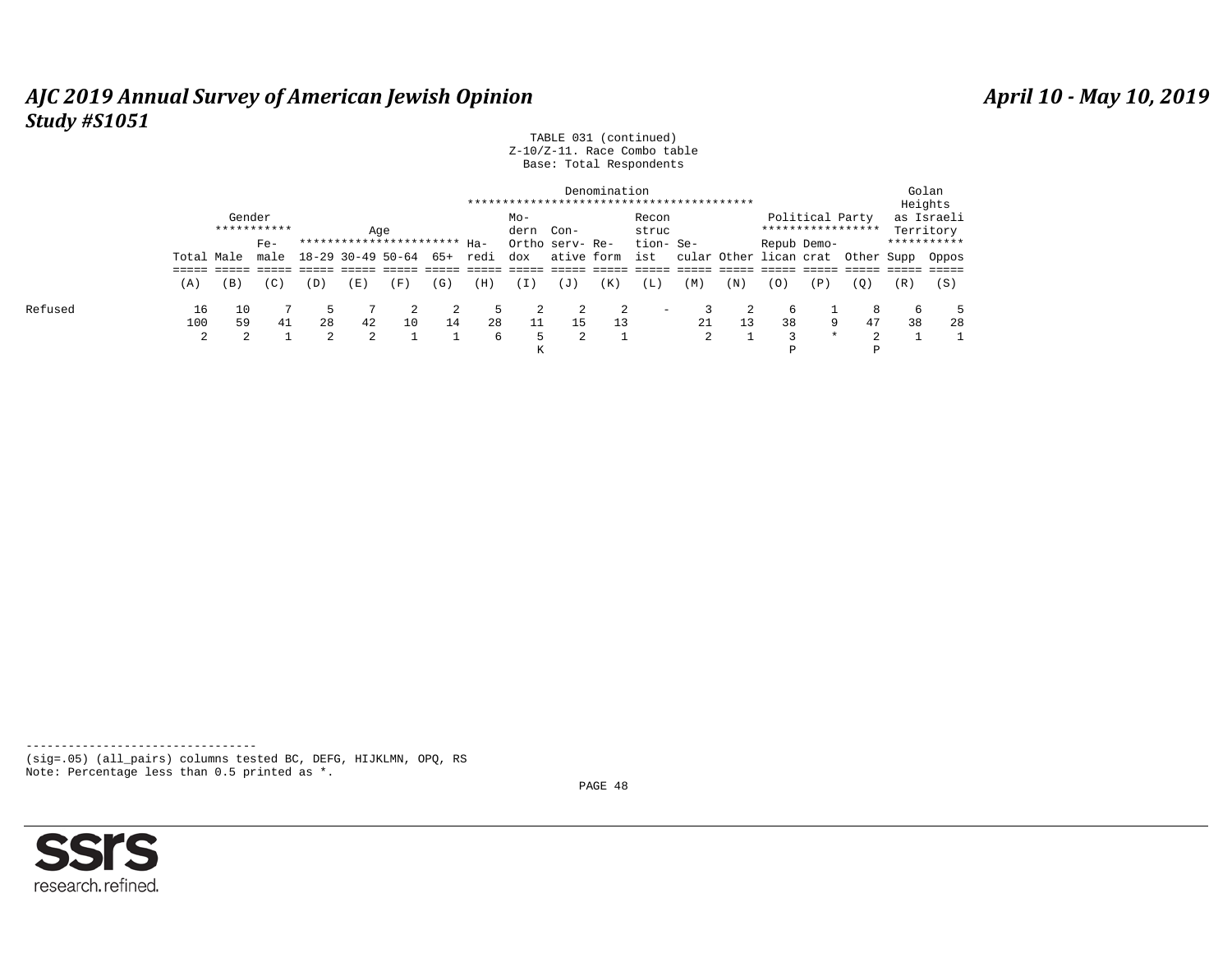#### TABLE 032 Z-11B. Are you registered to vote at your present address, or not? Base: Total Respondents

|                              | Denomination               |                                                                                                                                                                                                                                                                                                                                                                                                                                                                                        |                              |                                      |                              |                                |                              |                                                       |                                              |                              |                              |                                          |                                 |                                  | Golan<br>Heights                                    |                              |                                           |                               |                                        |
|------------------------------|----------------------------|----------------------------------------------------------------------------------------------------------------------------------------------------------------------------------------------------------------------------------------------------------------------------------------------------------------------------------------------------------------------------------------------------------------------------------------------------------------------------------------|------------------------------|--------------------------------------|------------------------------|--------------------------------|------------------------------|-------------------------------------------------------|----------------------------------------------|------------------------------|------------------------------|------------------------------------------|---------------------------------|----------------------------------|-----------------------------------------------------|------------------------------|-------------------------------------------|-------------------------------|----------------------------------------|
|                              |                            | Gender                                                                                                                                                                                                                                                                                                                                                                                                                                                                                 | ***********<br>$Fe-$         |                                      |                              | Age<br>*********************** |                              | $M_O -$<br>$Con-$<br>dern<br>Ortho serv- Re-<br>$Ha-$ |                                              |                              | Recon<br>struc<br>tion- Se-  |                                          |                                 |                                  | Political Party<br>*****************<br>Repub Demo- |                              |                                           |                               | as Israeli<br>Territory<br>*********** |
|                              | Total Male<br><b>EBBEE</b> | $\begin{array}{cccccccccc} \multicolumn{2}{c}{} & \multicolumn{2}{c}{} & \multicolumn{2}{c}{} & \multicolumn{2}{c}{} & \multicolumn{2}{c}{} & \multicolumn{2}{c}{} & \multicolumn{2}{c}{} & \multicolumn{2}{c}{} & \multicolumn{2}{c}{} & \multicolumn{2}{c}{} & \multicolumn{2}{c}{} & \multicolumn{2}{c}{} & \multicolumn{2}{c}{} & \multicolumn{2}{c}{} & \multicolumn{2}{c}{} & \multicolumn{2}{c}{} & \multicolumn{2}{c}{} & \multicolumn{2}{c}{} & \multicolumn{2}{c}{} & \mult$ | male                         | 18-29 30-49 50-64                    |                              |                                | $65+$                        | redi                                                  | dox<br>-----                                 | ative form                   |                              | ist<br>-----                             |                                 |                                  | cular Other lican crat                              |                              | Other Supp                                |                               | Oppos<br>$=$ $=$ $=$ $=$               |
|                              | (A)                        | (B)                                                                                                                                                                                                                                                                                                                                                                                                                                                                                    | =====<br>(C)                 | (D)                                  | (E)                          | (F)                            | (G)                          | (H)                                                   | (I)                                          | (J)                          | (K)                          | (L)                                      | (M)                             | (N)                              | (0)                                                 | (P)                          | (Q)                                       | (R)                           | (S)                                    |
| Total Unweighted             | 1006<br>100                | 564<br>56                                                                                                                                                                                                                                                                                                                                                                                                                                                                              | 442<br>44                    | 89<br>9                              | 212<br>21                    | 281<br>28                      | 421<br>42                    | 32<br>3                                               | 55<br>5                                      | 175<br>17                    | 335<br>33                    | 31<br>3                                  | 192<br>19                       | 180<br>18                        | 161<br>16                                           | 561<br>56                    | 281<br>28                                 | 530<br>53                     | 372<br>37                              |
| Total Weighted<br>---------- | 1006<br>100<br>100<br>る    | 523<br>52<br>100<br>ႜ<br>(B)                                                                                                                                                                                                                                                                                                                                                                                                                                                           | 483<br>48<br>100<br>ႜ<br>(C) | 217<br>22<br>100<br>$\approx$<br>(D) | 285<br>28<br>100<br>⊱<br>(E) | 237<br>24<br>100<br>ႜ<br>(F)   | 265<br>26<br>100<br>ႜ<br>(G) | 72<br>7<br>100<br>ႜ<br>(H)                            | 34<br>$\overline{3}$<br>100<br>ి<br>$(\top)$ | 131<br>13<br>100<br>⊱<br>(J) | 291<br>29<br>100<br>ి<br>(K) | 27<br>$\overline{3}$<br>100<br>နွ<br>(L) | 211<br>21<br>100<br>°<br>(M)    | 230<br>23<br>100<br>ႜ<br>(N)     | 180<br>18<br>100<br>ႜ<br>(0)                        | 498<br>49<br>100<br>昙<br>(P) | 323<br>32<br>100<br>ႜ<br>(Q)              | 505<br>50<br>100<br>နွ<br>(R) | 388<br>39<br>100<br>ႜ<br>(S)           |
| Yes                          | 929<br>100<br>92           | 478<br>51<br>91                                                                                                                                                                                                                                                                                                                                                                                                                                                                        | 451<br>49<br>93              | 181<br>20<br>84                      | 264<br>2.8<br>93<br>D        | 225<br>24<br>95<br>D           | 257<br>28<br>97<br>D         | 50<br>5<br>70                                         | 33<br>4<br>97<br>H                           | 130<br>14<br>99<br>HN        | 277<br>30<br>95<br>H         | 26<br>3<br>98<br>H                       | 197<br>21<br>93<br>H            | 208<br>22<br>90<br>H             | 152<br>16<br>85                                     | 483<br>52<br>97<br>OO        | 292<br>31<br>90                           | 465<br>50<br>92               | 362<br>39<br>93                        |
| No                           | 71<br>100<br>7             | 40<br>56<br>8                                                                                                                                                                                                                                                                                                                                                                                                                                                                          | 31<br>44<br>6                | 31<br>44<br>14<br>FG                 | 20<br>29<br>7<br>G           | 12<br>17<br>5                  | 7<br>10<br>$\mathbf{3}$      | 17<br>25<br>2.4<br>IJKM                               | 1<br>1<br>$\overline{a}$                     | 1<br>$\mathbf{1}$            | 14<br>20<br>5                | 1<br>1<br>$\overline{2}$                 | 15<br>21<br>7<br>$\overline{J}$ | 22<br>32<br>10<br>$\overline{J}$ | 23<br>32<br>13<br>$\mathbf{P}$                      | 14<br>20<br>$\mathbf{3}$     | 31<br>44<br>10<br>P                       | 39<br>55<br>8                 | 27<br>38<br>$7\phantom{.0}$            |
| Don't Know                   | 1<br>100<br>$\star$        | 0<br>20<br>$\star$                                                                                                                                                                                                                                                                                                                                                                                                                                                                     | 1<br>80<br>$\star$           |                                      |                              |                                | 80<br>$\Phi$                 |                                                       |                                              | 80<br>1                      |                              |                                          |                                 | 0<br>20<br>$\ddot{\phantom{0}}$  | $\overline{\phantom{0}}$                            | 80                           | $\mathbf 0$<br>20<br>$\ddot{\phantom{1}}$ | 1<br>80<br>$\star$            |                                        |
| Refused                      | 5<br>100<br>$\star$        | 5<br>100<br>$\mathbf{1}$                                                                                                                                                                                                                                                                                                                                                                                                                                                               |                              | 5<br>91<br>2                         |                              | $\Omega$<br>9<br>$\star$       |                              | 5<br>91<br>6<br>KMN                                   | $\mathbf 0$<br>9<br>$\overline{1}$           |                              |                              |                                          |                                 |                                  | 100<br>3<br>P <sub>O</sub>                          |                              |                                           | $\Omega$<br>9                 |                                        |

-----------------------------

(sig=.05) (all\_pairs) columns tested BC, DEFG, HIJKLMN, OPQ, RS Note: Percentage less than 0.5 printed as \*.

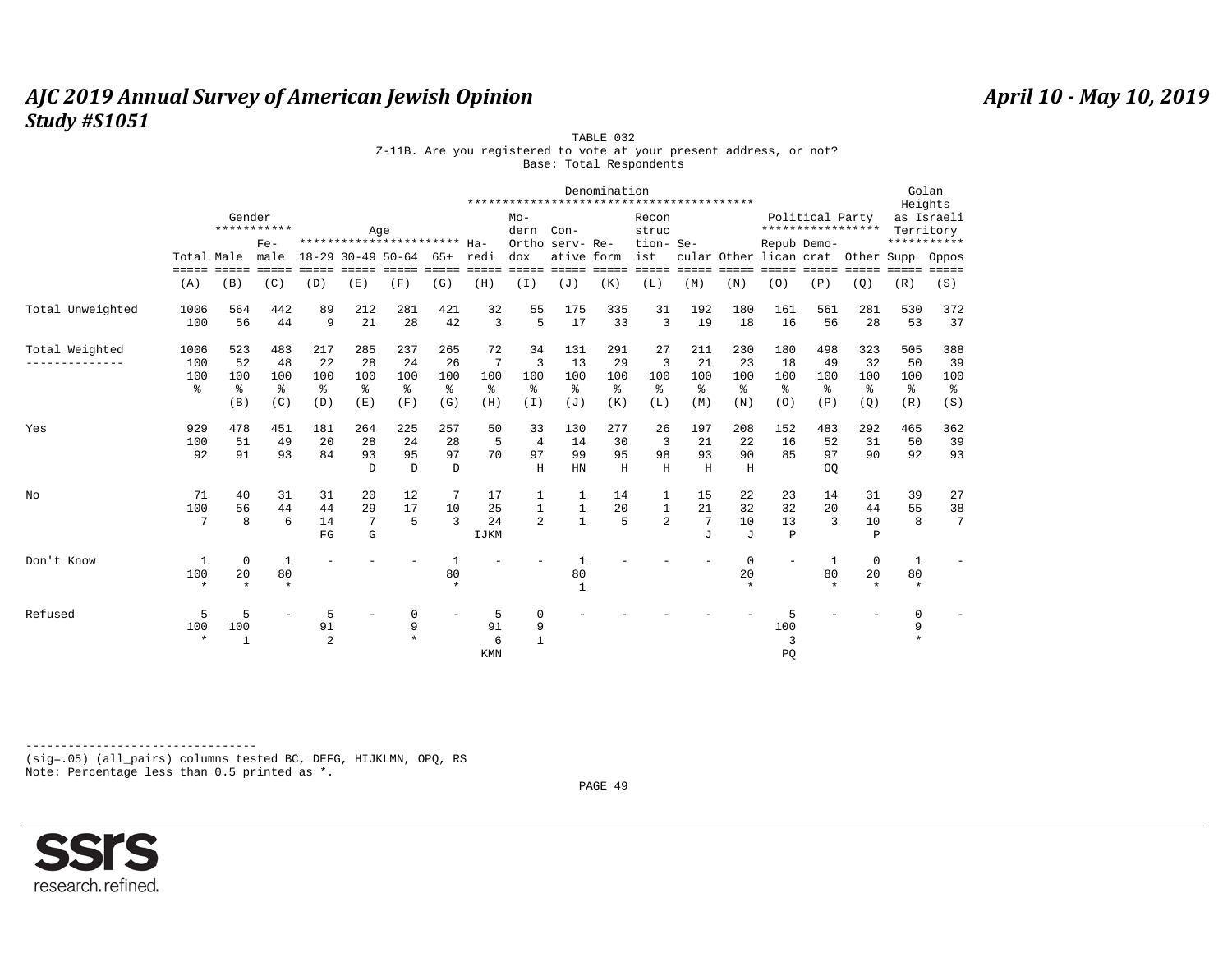#### TABLE 033 databasedregion Base: Total Respondents

|                  | Denomination        |                                      |                         |                                                           |              |            |                                                                                                                                                                                                                                                                                                                                                                                                                                                                                        |                                             |                                             |            |                     |                        |           |                     |                                                                              | Golan<br>Heights                     |                                                                                                                                                                                                                                                                                                                                                                                                                                                                                                      |                 |                         |
|------------------|---------------------|--------------------------------------|-------------------------|-----------------------------------------------------------|--------------|------------|----------------------------------------------------------------------------------------------------------------------------------------------------------------------------------------------------------------------------------------------------------------------------------------------------------------------------------------------------------------------------------------------------------------------------------------------------------------------------------------|---------------------------------------------|---------------------------------------------|------------|---------------------|------------------------|-----------|---------------------|------------------------------------------------------------------------------|--------------------------------------|------------------------------------------------------------------------------------------------------------------------------------------------------------------------------------------------------------------------------------------------------------------------------------------------------------------------------------------------------------------------------------------------------------------------------------------------------------------------------------------------------|-----------------|-------------------------|
|                  |                     | Gender                               | ***********             |                                                           | Aqe          |            |                                                                                                                                                                                                                                                                                                                                                                                                                                                                                        | $M_O -$<br>Recon<br>$Con-$<br>dern<br>struc |                                             |            |                     |                        |           |                     |                                                                              | Political Party<br>***************** |                                                                                                                                                                                                                                                                                                                                                                                                                                                                                                      |                 | as Israeli<br>Territory |
|                  |                     |                                      | $Fe-$                   | *********************** Ha-<br>18-29 30-49 50-64 65+ redi |              |            |                                                                                                                                                                                                                                                                                                                                                                                                                                                                                        |                                             | Ortho serv- Re-                             |            |                     | tion- Se-              |           |                     |                                                                              | Repub Demo-                          |                                                                                                                                                                                                                                                                                                                                                                                                                                                                                                      |                 | ***********             |
|                  | Total Male<br>===== | $\equiv \equiv \equiv \equiv \equiv$ | male<br>$=$ $=$ $=$ $=$ | $=$ $=$                                                   |              |            | $\begin{array}{cccccccccc} \multicolumn{2}{c}{} & \multicolumn{2}{c}{} & \multicolumn{2}{c}{} & \multicolumn{2}{c}{} & \multicolumn{2}{c}{} & \multicolumn{2}{c}{} & \multicolumn{2}{c}{} & \multicolumn{2}{c}{} & \multicolumn{2}{c}{} & \multicolumn{2}{c}{} & \multicolumn{2}{c}{} & \multicolumn{2}{c}{} & \multicolumn{2}{c}{} & \multicolumn{2}{c}{} & \multicolumn{2}{c}{} & \multicolumn{2}{c}{} & \multicolumn{2}{c}{} & \multicolumn{2}{c}{} & \multicolumn{2}{c}{} & \mult$ | $\equiv \equiv \equiv \equiv \equiv$        | dox<br>$\equiv \equiv \equiv \equiv \equiv$ | ative form | $=$ $=$ $=$ $=$ $=$ | ist<br>$=$ $=$ $=$ $=$ | $= 1.12$  | $=$ $=$ $=$ $=$ $=$ | cular Other lican crat<br>$\qquad \qquad \equiv \equiv \equiv \equiv \equiv$ | <b>EEEEE</b>                         | Other Supp<br>$\begin{array}{cccccccccc} \multicolumn{2}{c}{} & \multicolumn{2}{c}{} & \multicolumn{2}{c}{} & \multicolumn{2}{c}{} & \multicolumn{2}{c}{} & \multicolumn{2}{c}{} & \multicolumn{2}{c}{} & \multicolumn{2}{c}{} & \multicolumn{2}{c}{} & \multicolumn{2}{c}{} & \multicolumn{2}{c}{} & \multicolumn{2}{c}{} & \multicolumn{2}{c}{} & \multicolumn{2}{c}{} & \multicolumn{2}{c}{} & \multicolumn{2}{c}{} & \multicolumn{2}{c}{} & \multicolumn{2}{c}{} & \multicolumn{2}{c}{} & \mult$ | $=$ $=$ $=$ $=$ | Oppos<br>$= = = = =$    |
|                  | (A)                 | (B)                                  | (C)                     | (D)                                                       | (E)          | (F)        | (G)                                                                                                                                                                                                                                                                                                                                                                                                                                                                                    | (H)                                         | $(\top)$                                    | (J)        | (K)                 | (L)                    | (M)       | (N)                 | (0)                                                                          | (P)                                  | (Q)                                                                                                                                                                                                                                                                                                                                                                                                                                                                                                  | (R)             | (S)                     |
| Total Unweighted | 1006<br>100         | 564<br>56                            | 442<br>44               | 89<br>9                                                   | 212<br>21    | 281<br>28  | 421<br>42                                                                                                                                                                                                                                                                                                                                                                                                                                                                              | 32<br>3                                     | 55<br>5                                     | 175<br>17  | 335<br>33           | 31<br>3                | 192<br>19 | 180<br>18           | 161<br>16                                                                    | 561<br>56                            | 281<br>28                                                                                                                                                                                                                                                                                                                                                                                                                                                                                            | 530<br>53       | 372<br>37               |
| Total Weighted   | 1006                | 523                                  | 483                     | 217                                                       | 285          | 237        | 265                                                                                                                                                                                                                                                                                                                                                                                                                                                                                    | 72                                          | 34                                          | 131        | 291                 | 27                     | 211       | 230                 | 180                                                                          | 498                                  | 323                                                                                                                                                                                                                                                                                                                                                                                                                                                                                                  | 505             | 388                     |
| ------------     | 100                 | 52                                   | 48                      | 22                                                        | 28           | 24         | 26                                                                                                                                                                                                                                                                                                                                                                                                                                                                                     | 7                                           | 3                                           | 13         | 29                  | 3                      | 21        | 23                  | 18                                                                           | 49                                   | 32                                                                                                                                                                                                                                                                                                                                                                                                                                                                                                   | 50              | 39                      |
|                  | 100                 | 100                                  | 100                     | 100                                                       | 100          | 100        | 100                                                                                                                                                                                                                                                                                                                                                                                                                                                                                    | 100                                         | 100                                         | 100        | 100                 | 100                    | 100       | 100                 | 100                                                                          | 100                                  | 100                                                                                                                                                                                                                                                                                                                                                                                                                                                                                                  | 100             | 100                     |
|                  | ፠                   | ి                                    | ి                       | ႜ                                                         | ÷,           | ి          | ႜ                                                                                                                                                                                                                                                                                                                                                                                                                                                                                      | နွ                                          | $\,$ $\,$ $\,$                              | ి          | ႜ                   | ႜ                      | ႜ         | ႜ                   | ి                                                                            | ి                                    | နွ                                                                                                                                                                                                                                                                                                                                                                                                                                                                                                   | ႜ               | ి                       |
|                  |                     | (B)                                  | (C)                     | (D)                                                       | (E)          | (F)        | (G)                                                                                                                                                                                                                                                                                                                                                                                                                                                                                    | (H)                                         | $(\top)$                                    | (J)        | (K)                 | (L)                    | (M)       | (N)                 | (0)                                                                          | (P)                                  | (Q)                                                                                                                                                                                                                                                                                                                                                                                                                                                                                                  | (R)             | (S)                     |
| Northeast        | 367                 | 181                                  | 185                     | 94                                                        | 114          | 68         | 91                                                                                                                                                                                                                                                                                                                                                                                                                                                                                     | 66                                          | 16                                          | 45         | 87                  | 10                     | 70        | 67                  | 92                                                                           | 186                                  | 89                                                                                                                                                                                                                                                                                                                                                                                                                                                                                                   | 201             | 132                     |
|                  | 100                 | 49                                   | 51                      | 26                                                        | 31           | 18         | 25                                                                                                                                                                                                                                                                                                                                                                                                                                                                                     | 18                                          | $\overline{4}$                              | 12         | 24                  | 3                      | 19        | 18                  | 25                                                                           | 51                                   | 24                                                                                                                                                                                                                                                                                                                                                                                                                                                                                                   | 55              | 36                      |
|                  | 36                  | 35                                   | 38                      | 43                                                        | 40           | 2.9        | 34                                                                                                                                                                                                                                                                                                                                                                                                                                                                                     | 92                                          | 46                                          | 34         | 30                  | 39                     | 33        | 2.9                 | 51                                                                           | 37                                   | 27                                                                                                                                                                                                                                                                                                                                                                                                                                                                                                   | 40              | 34                      |
|                  |                     |                                      |                         | $\mathbf{F}$                                              | $\mathbf{F}$ |            |                                                                                                                                                                                                                                                                                                                                                                                                                                                                                        | <b>IJKLM</b><br>N                           | K                                           |            |                     |                        |           |                     | PO                                                                           | Q                                    |                                                                                                                                                                                                                                                                                                                                                                                                                                                                                                      |                 |                         |
| North Central    | 125                 | 76                                   | 49                      | 24                                                        | 38           | 26         | 37                                                                                                                                                                                                                                                                                                                                                                                                                                                                                     | $\Omega$                                    | 4                                           | 13         | 38                  | 3                      | 30        | 37                  | 12                                                                           | 65                                   | 48                                                                                                                                                                                                                                                                                                                                                                                                                                                                                                   | 74              | 36                      |
|                  | 100                 | 61                                   | 39                      | 19                                                        | 30           | 21         | 29                                                                                                                                                                                                                                                                                                                                                                                                                                                                                     | $\star$                                     | 3                                           | 10         | 30                  | 2                      | 24        | 30                  | 9                                                                            | 52                                   | 38                                                                                                                                                                                                                                                                                                                                                                                                                                                                                                   | 59              | 29                      |
|                  | 12                  | 15                                   | 10                      | 11                                                        | 13           | 11         | 14                                                                                                                                                                                                                                                                                                                                                                                                                                                                                     | $\star$                                     | 11                                          | 10         | 13                  | 11                     | 14        | 16                  | 6                                                                            | 13                                   | 15                                                                                                                                                                                                                                                                                                                                                                                                                                                                                                   | 15              | 9                       |
|                  |                     |                                      |                         |                                                           |              |            |                                                                                                                                                                                                                                                                                                                                                                                                                                                                                        |                                             | $\mathbf H$                                 |            |                     | H                      |           | H                   |                                                                              |                                      |                                                                                                                                                                                                                                                                                                                                                                                                                                                                                                      |                 |                         |
| South            | 278                 | 136                                  | 142                     | 46                                                        | 66           | 96         | 69                                                                                                                                                                                                                                                                                                                                                                                                                                                                                     | 1                                           | 12                                          | 48         | 103                 | 5                      | 56        | 52                  | 44                                                                           | 136                                  | 98                                                                                                                                                                                                                                                                                                                                                                                                                                                                                                   | 131             | 116                     |
|                  | 100                 | 49                                   | 51                      | 17                                                        | 24           | 35         | 25                                                                                                                                                                                                                                                                                                                                                                                                                                                                                     | $\star$                                     | $\overline{4}$                              | 17         | 37                  | 2                      | 20        | 19                  | 16                                                                           | 49                                   | 35                                                                                                                                                                                                                                                                                                                                                                                                                                                                                                   | 47              | 42                      |
|                  | 28                  | 26                                   | 2.9                     | 2.1                                                       | 2.3          | 41         | 26                                                                                                                                                                                                                                                                                                                                                                                                                                                                                     | $\mathbf{1}$                                | 34                                          | 36         | 36                  | 18                     | 27        | 22                  | 2.5                                                                          | 27                                   | 30                                                                                                                                                                                                                                                                                                                                                                                                                                                                                                   | 26              | 30                      |
|                  |                     |                                      |                         |                                                           |              | <b>DEG</b> |                                                                                                                                                                                                                                                                                                                                                                                                                                                                                        |                                             | H                                           | HN         | HN                  | H                      | H         | H                   |                                                                              |                                      |                                                                                                                                                                                                                                                                                                                                                                                                                                                                                                      |                 |                         |
| West             | 217                 | 117                                  | 100                     | 47                                                        | 62           | 45         | 62                                                                                                                                                                                                                                                                                                                                                                                                                                                                                     | 0                                           | 2                                           | 26         | 59                  | 8                      | 51        | 69                  | 24                                                                           | 107                                  | 82                                                                                                                                                                                                                                                                                                                                                                                                                                                                                                   | 94              | 98                      |
|                  | 100                 | 54                                   | 46                      | 22                                                        | 29           | 21         | 29                                                                                                                                                                                                                                                                                                                                                                                                                                                                                     | $\star$                                     | 1                                           | 12         | 27                  | 4                      | 23        | 32                  | 11                                                                           | 50                                   | 38                                                                                                                                                                                                                                                                                                                                                                                                                                                                                                   | 43              | 45                      |
|                  | 22                  | 22                                   | 21                      | 22                                                        | 22           | 19         | 2.4                                                                                                                                                                                                                                                                                                                                                                                                                                                                                    | $\star$                                     | 6                                           | 19         | 20                  | 31                     | 2.4       | 30                  | 14                                                                           | 22                                   | 25                                                                                                                                                                                                                                                                                                                                                                                                                                                                                                   | 19              | 25                      |
|                  |                     |                                      |                         |                                                           |              |            |                                                                                                                                                                                                                                                                                                                                                                                                                                                                                        |                                             |                                             | H          | HT                  | HI                     | HI        | HT                  |                                                                              |                                      | $\Omega$                                                                                                                                                                                                                                                                                                                                                                                                                                                                                             |                 |                         |

------------------------------ $\frac{1}{2}$ 

(sig=.05) (all\_pairs) columns tested BC, DEFG, HIJKLMN, OPQ, RS Note: Percentage less than 0.5 printed as \*.

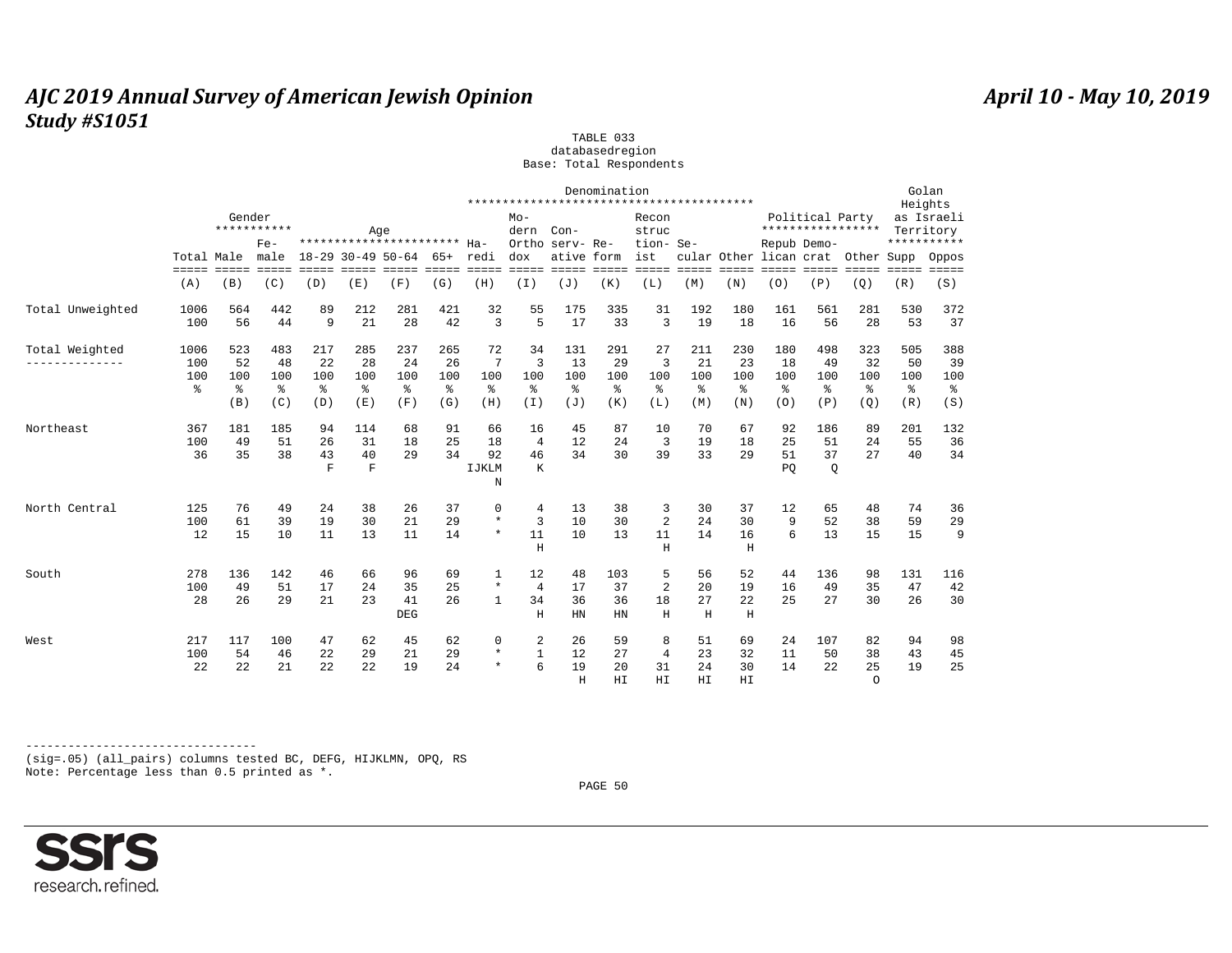#### TABLE 033 (continued) databasedregion Base: Total Respondents

|         |              |        |             |                             |                |                        |     |           |                 |         | Denomination |                          |                                                  |                   |           |                 |             |     | Golan   |
|---------|--------------|--------|-------------|-----------------------------|----------------|------------------------|-----|-----------|-----------------|---------|--------------|--------------------------|--------------------------------------------------|-------------------|-----------|-----------------|-------------|-----|---------|
|         |              |        |             |                             |                |                        |     |           |                 |         |              |                          |                                                  |                   |           |                 |             |     | Heights |
|         |              | Gender |             |                             |                |                        |     |           | $M_O -$         |         |              | Recon                    |                                                  |                   |           | Political Party | as Israeli  |     |         |
|         |              |        | *********** | Aqe                         |                |                        |     | dern Con- |                 |         |              | struc                    |                                                  | ***************** | Territory |                 |             |     |         |
|         |              |        | $Fe-$       | *********************** Ha- |                |                        |     |           | Ortho serv- Re- |         |              |                          | tion- Se-                                        |                   |           | Repub Demo-     | *********** |     |         |
|         | Total Male   |        |             |                             |                | male 18-29 30-49 50-64 | 65+ | redi      | dox             |         |              |                          | ative form ist cular Other lican crat Other Supp |                   |           |                 |             |     | Oppos   |
|         |              |        |             |                             |                |                        |     |           |                 |         |              |                          |                                                  |                   |           |                 |             |     |         |
|         | (A)          | (B)    | (C)         | (D)                         | (E)            | (F)                    | (G) | (H)       | ΊI              | (J)     | (K)          | (L)                      | (M)                                              | (N)               | (0)       | (P)             | (Q)         | (R) | (S)     |
| Unknown | 19           |        |             | 6                           | 4              |                        | 6   |           |                 |         | 4            | $\overline{\phantom{a}}$ | 5.                                               | 6                 | 8         |                 |             |     |         |
|         | 100          | 65     | 35          | 32                          | 2.2.           | 9                      | 31  | 23        | 4               |         | 19           |                          | 24                                               | 29                | 40        | 18              | 37          | 27  | 35      |
|         | $\mathbf{2}$ |        |             |                             | $\mathfrak{D}$ |                        | 2   | 6         | 2               | $\star$ |              |                          |                                                  |                   | 4<br>P    |                 |             |     | 2       |

---------------------------------

(sig=.05) (all\_pairs) columns tested BC, DEFG, HIJKLMN, OPQ, RS Note: Percentage less than 0.5 printed as \*.

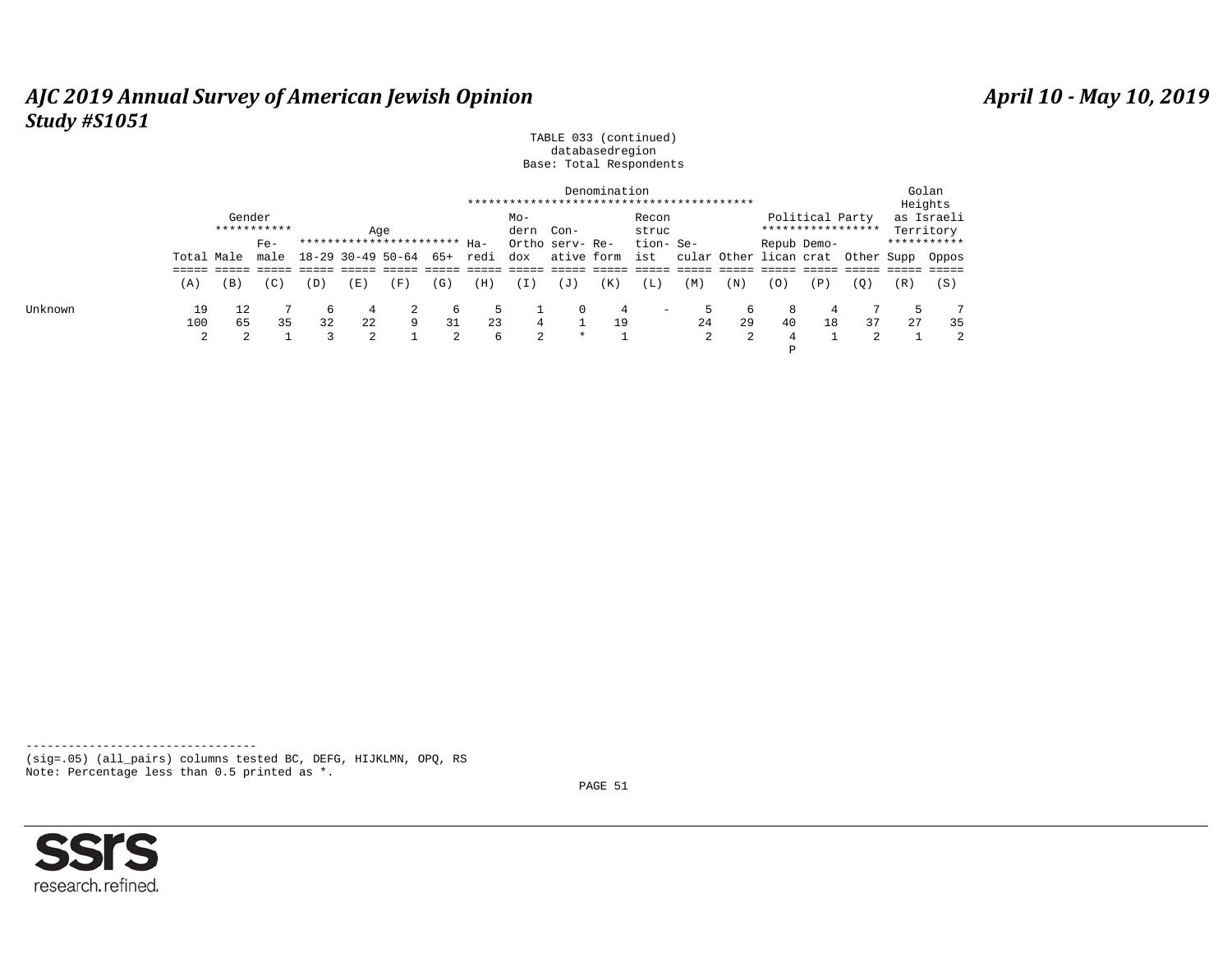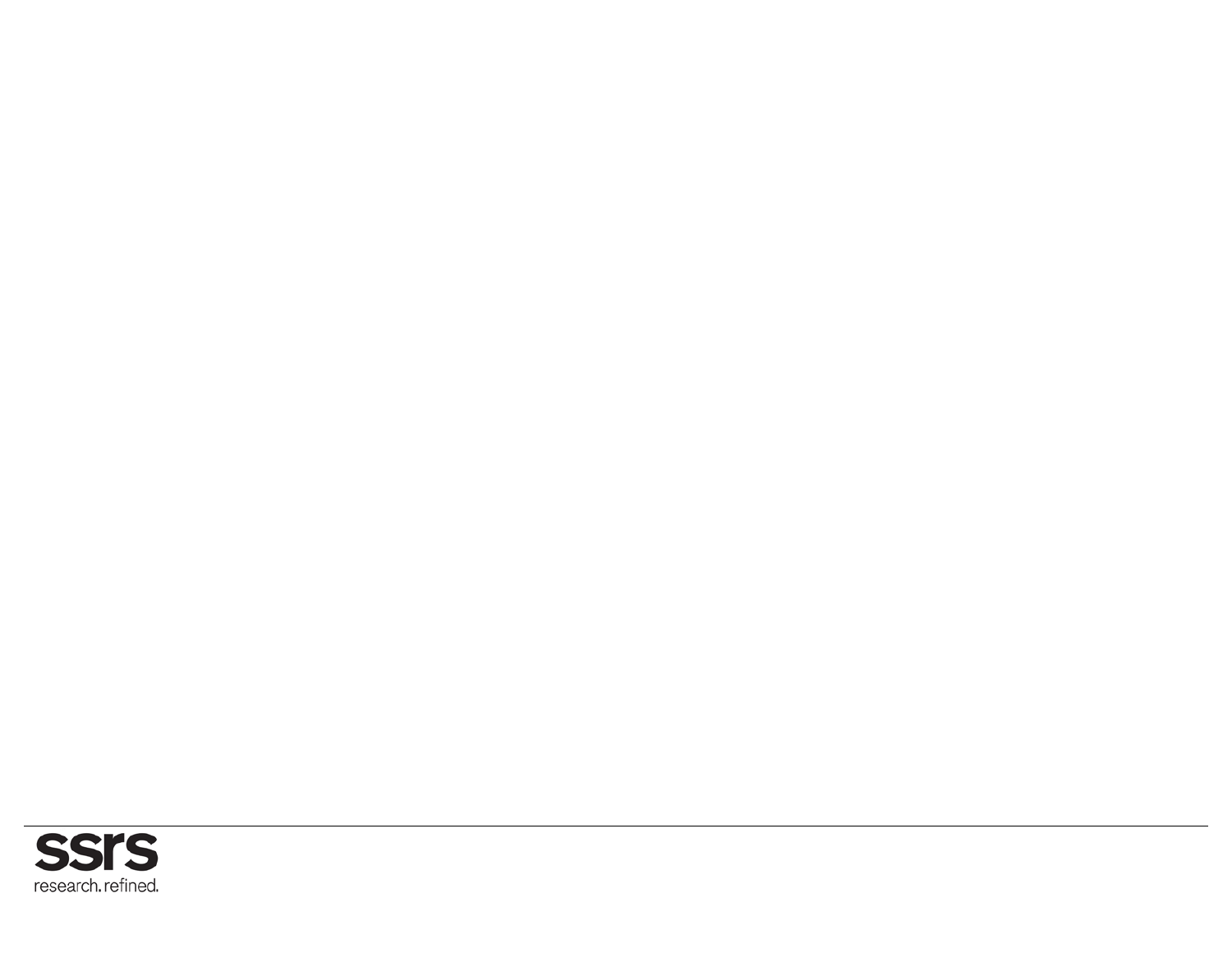### TABLE OF CONTENTS<br>PAGE 1 PAGE 1

| TABLE 001 |     | Ρ. | $\mathbf{1}$    | RECORD RESPONDENT GENDER<br>Base: Total Respondents                                                                                                                               |
|-----------|-----|----|-----------------|-----------------------------------------------------------------------------------------------------------------------------------------------------------------------------------|
|           | 002 |    | $\overline{a}$  | 1. How important is being Jewish in your life?<br>Base: Total Respondents                                                                                                         |
|           | 003 |    | $4\overline{ }$ | 2. Do you agree or disagree with the following statement:<br>"Caring about Israel is a very important part of my being a Jew."?<br>Base: Total Respondents                        |
|           | 004 |    | 6               | 3. Do you consider being Jewish mostly (a matter of religion)<br>or more (a matter of ethnicity and culture)?<br>Base: Total Respondents                                          |
|           | 005 |    | $7^{\circ}$     | 4. Looking ahead five years, do you think that the ties between<br>American Jews and Israeli Jews will be<br>Base: Total Respondents                                              |
|           | 006 |    | 9               | 5. Compared to a year ago, is the status of Jews in the United States<br>(more secure) or (less secure)?<br>Base: Total Respondents                                               |
|           | 007 |    | 10              | 6. Compared to a year ago, is the climate on college campuses<br>(less hostile) or (more hostile) toward pro-Israel students?<br>Base: Total Respondents                          |
|           | 008 |    | 11              | 7. Anti-Semitic incidents have become more frequent in Europe. Do you<br>think that Jews have a future as Jews in Europe, or should they leave<br>now?<br>Base: Total Respondents |
|           | 009 |    | 12 <sup>°</sup> | 8. Using the metaphor of a family, do you consider Israeli<br>Jews as your ?<br>Base: Total Respondents                                                                           |
|           | 010 |    | 14              | 9. Have you ever visited Israel?<br>Base: Total Respondents                                                                                                                       |
|           | 011 |    | 16              | 10. Do you have family in Israel to whom you feel close?<br>Base: Total Respondents                                                                                               |
|           | 012 |    | 17              | 11. Do you think that a thriving Diaspora is vital<br>for the long-term future of the Jewish people?<br>Base: Total Respondents                                                   |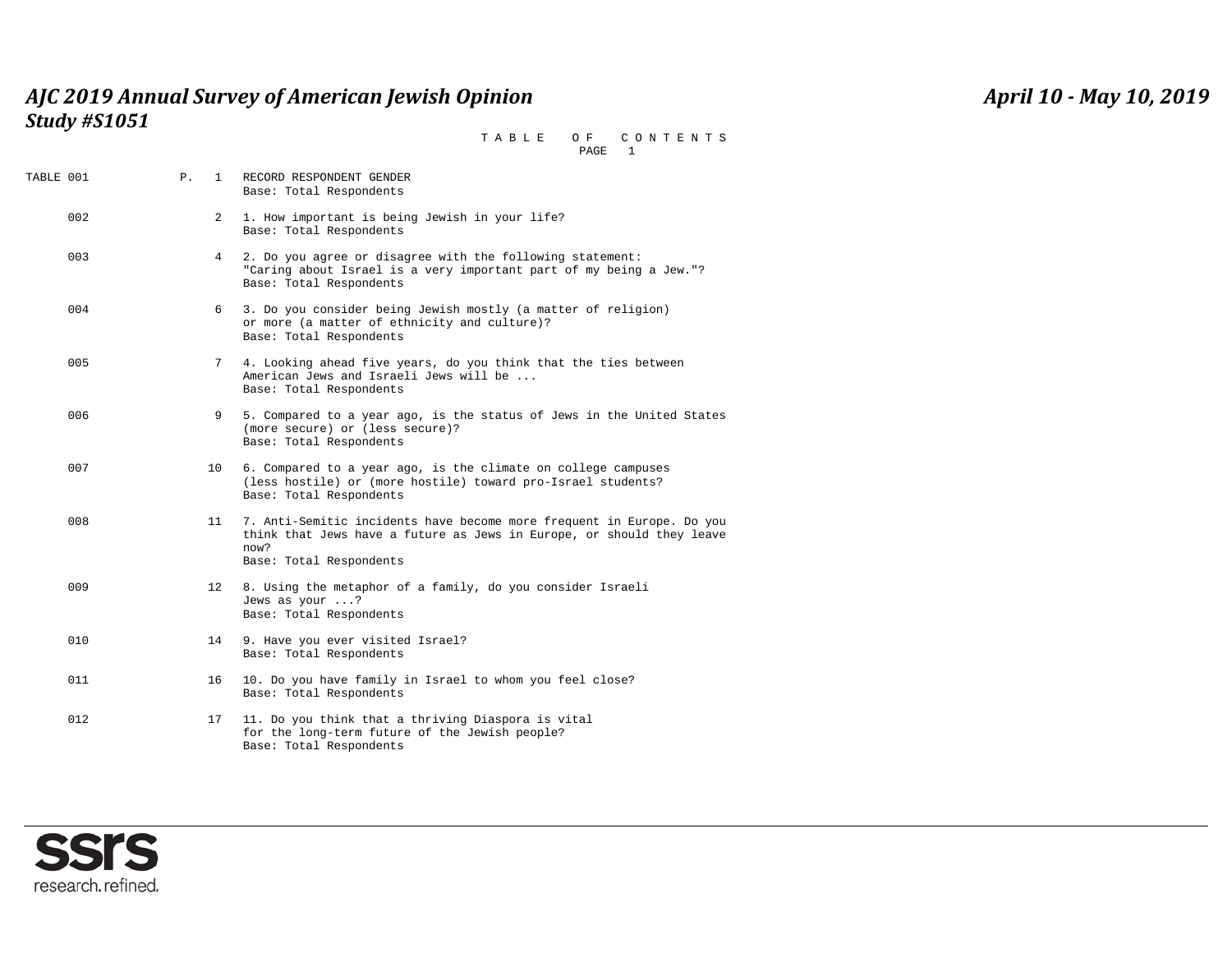TABLE OF CONTENTS<br>PAGE 2 PAGE 2

| TABLE 013 |     | P. 18 | 12. Do you think that a thriving State of Israel is vital for the<br>long-term future of the Jewish people?<br>Base: Total Respondents                                                                      |
|-----------|-----|-------|-------------------------------------------------------------------------------------------------------------------------------------------------------------------------------------------------------------|
|           | 014 | 19    | 13. In politics today, do you consider yourself ?<br>Base: Total Respondents                                                                                                                                |
|           | 015 | 20    | 14. Is your opinion of the job President Trump is doing favorable<br>or unfavorable?<br>Base: Total Respondents                                                                                             |
|           | 016 | 21    | 15. Do you approve or disapprove of the way President Trump is<br>handling U.S.-Israel relations?<br>Base: Total Respondents                                                                                |
|           | 017 | 23    | 16. Compared to a year ago, do you think Americans are<br>(more united) or (more divided) over their most important values?<br>Base: Total Respondents                                                      |
|           | 018 | 24    | 17. In your opinion, which foreign nation poses the single greatest<br>danger to the United States?<br>Base: Total Respondents                                                                              |
|           | 019 | 26    | 18. Do you think it appropriate for American Jews to attempt to<br>influence Israeli policy on such issues as national security<br>and peace negotiations with the Palestinians?<br>Base: Total Respondents |
|           | 020 | 27    | 19. In the current situation, do you favor or oppose, a two-state solution<br>through the establishment of a demilitarized Palestinian state on the<br>West Bank?<br>Base: Total Respondents                |
|           | 021 | 29    | 20. As part of a peace agreement with the Palestinians, should Israel<br>be willing to dismantle all, some or none of the Jewish settlements<br>in the West Bank?<br>Base: Total Respondents                |
|           | 022 | 31    | 21. Looking ahead five years, do you think that the chances for peaceful<br>coexistence between Israel and a Palestinian state will ?<br>Base: Total Respondents                                            |
|           | 023 | 32    | 21a. Do you support or oppose the recent American recognition of the<br>Golan Heights as Israeli territory?<br>Base: Total Respondents                                                                      |